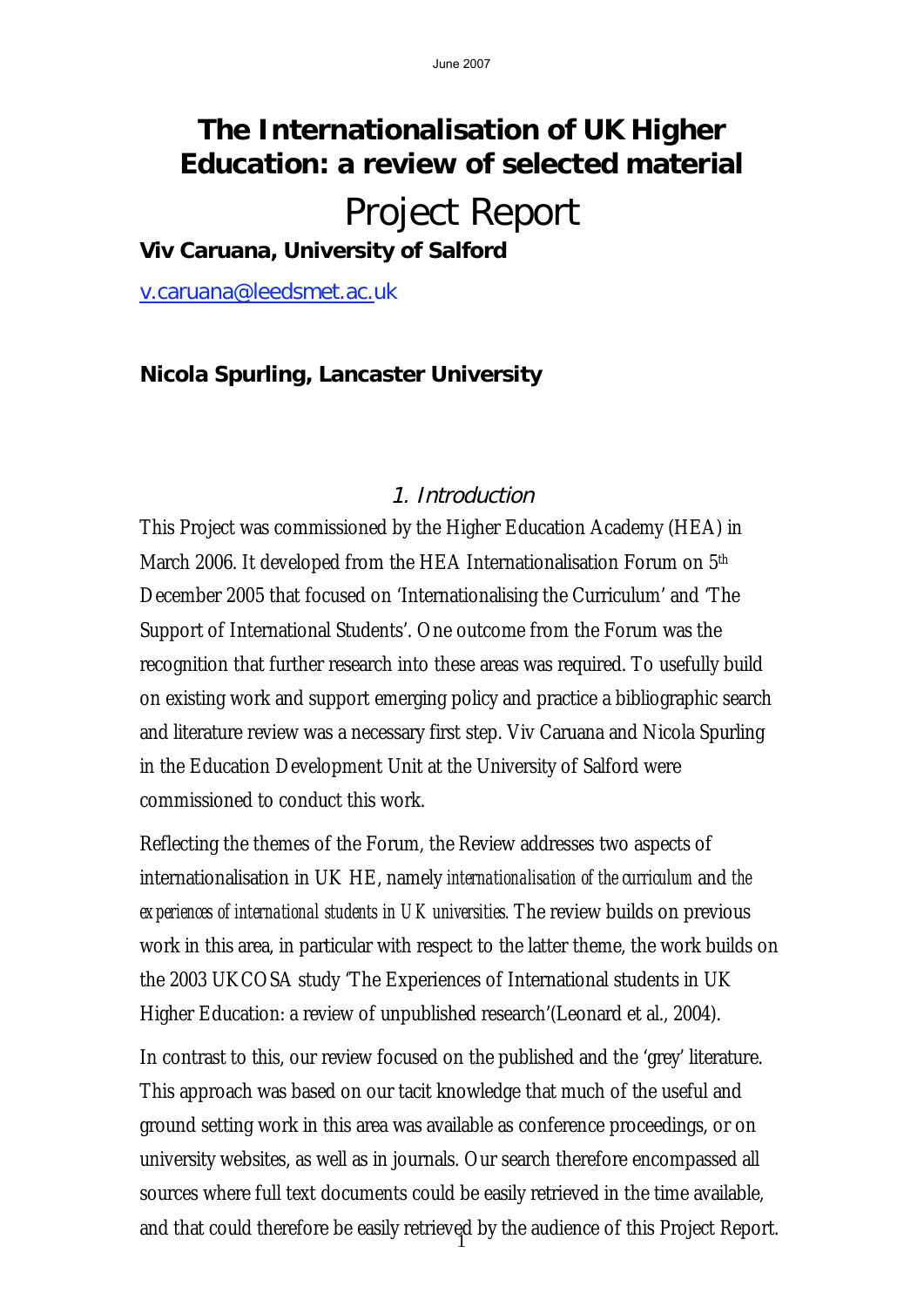The aims and focus of the literature review are included below:

# Project Aims

The aim of this review was to identify existing published literature and current practices of direct relevance to two priority areas for the Higher Education Academy in relation to internationalisation, namely:

- Internationalisation of the curriculum
- The experiences of international students in UK universities (to include home/international student relations)

# Project Focus

The following questions provided a focus for the Review:

- What working definitions of internationalisation of higher education are in currency?
- What meanings are attributed to internationalisation of the curriculum?
- What models for institutional internationalisation are emerging?
- What curriculum models are emerging/being adopted?
- What is the literature telling us about the experience of international students in the UK (to include strategies for their recruitment, retention and optimal learning outcomes)?
- What is the literature telling us about the relations between international students and UK domiciled students?

# Project Outcomes

- To map the field of UK research on internationalisation in higher education.
- To inform emerging policy and practice, and future research projects in the area.
- To identify useful existing sources/resources to promote the sharing of good practice in internationalisation.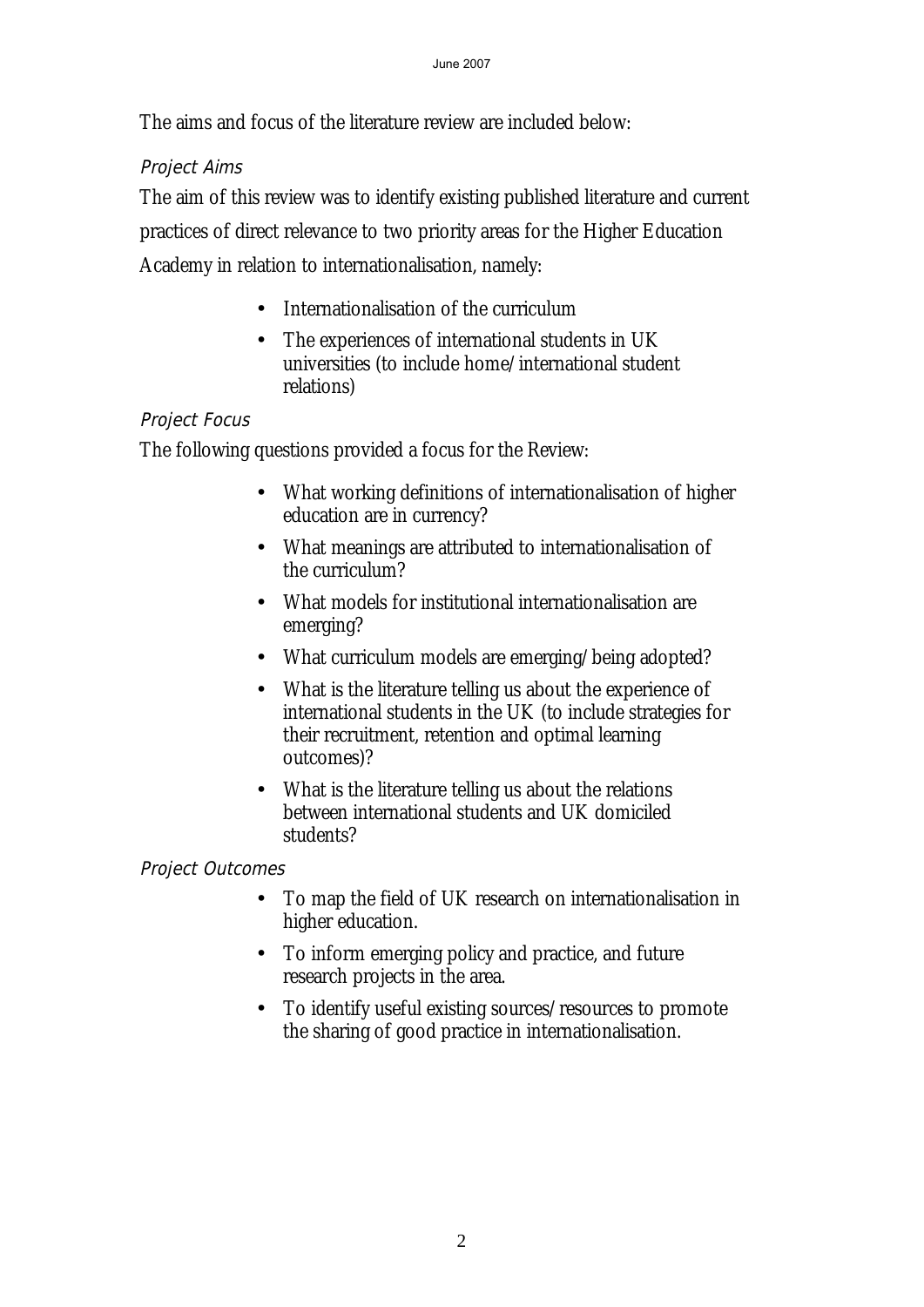# 2. Review Framework

The review was framed using the following criteria:

# **2.1 Themes**

The review should focus on two themes: internationalisation of the curriculum and the experiences of international students in the UK.

# **2.11 Internationalisation of the curriculum**

This part of the review was concerned with the literature across a very broad range of themes including: key conceptual frameworks, policy, strategic management and development in the field; evidence-informed and practice-based research, including curriculum innovation and evaluation. Specific areas of interest included for example, international collaborations and exchange, the international dimension of on-line learning communities and 'internationalisation at home' embedding intercultural learning in the curriculum. The review was also interested in research and evidence-based practice that connects the overarching concept of internationalisation with related areas including Global Citizenship, Equality and Diversity and Education for Sustainable Development.

# **2.12 The experiences of international students**

This part of the review included international student adjustment and support (e.g. academic skills, psychosocial, English language), international students' expectations/motivations, studies related to recruitment, students' experiences of teaching and learning (e.g. coping in lectures, teamwork, learning styles, coping with assessments etc.), the wider experiences of international students whilst in the UK and more generally any studies that have focused on students' voices within this context (this included studies of home/international student relations and the views of home students on internationalisation).

# **2.2 Selective not exhaustive**

The review sought to identify evidence of effective and innovative research and practice across the sector, to examine the key issues and perspectives emerging from the literature and to explore the potential barriers to development. Whilst the initial trawl included research conducted in other parts of the world, resource restrictions mean the review has focused on research relating to the UK. The full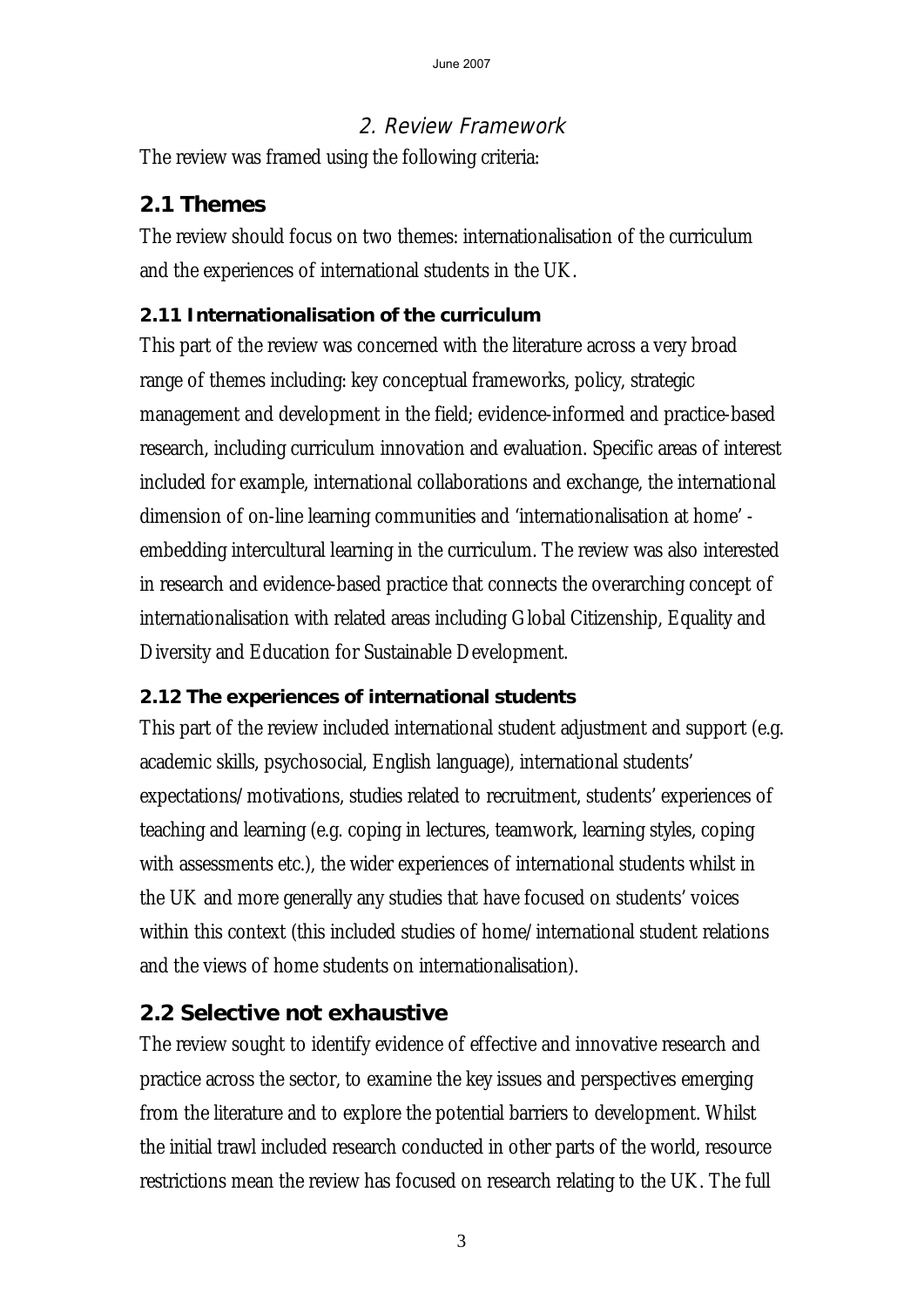bibliographies (that include international literature) are available as separate resources.

# **2.3 Parameters of the review and some specific acknowledgements**

The review of published literature has been confined to scholarly peer-reviewed journals to the general exclusion of books and book chapters. We would, however, like to note the work of Jude Carroll and Janette Ryan (2005) *Teaching International Students – Improving Learning for All*, London: Routledge, which we have come across in our previous work in the field. The volume contains 16 chapters divided into three parts: Cultural Migration and Learning; Methodologies and pedagogies; and Internationalising the Curriculum. The book is very useful in terms of tackling in detail many of the issues raised in this review, especially in the section 'From Conceptualisation to Curriculum: Issues, Interventions and Outcomes at the 'chalk face'. The book provides a wealth of insight for university teachers operating in the multicultural environment in the UK. However, the chapters on 'Internationalising the Curriculum' still take the international student as their focus. Contrary to this perspective, the Review recommends that internationalised curricula should embrace the needs and aspirations of home students and the challenge this poses for university teachers.

In tackling the theme of 'global perspectives' across various institutions the recent Development Education Association (DEA) publication *The Global University: the role of the curriculum* (Bourn; McKenzie and Shiel , 2006) offers much guidance in transforming the rhetoric of internationalisation into the reality of practice. The publication introduces the theme of internationalisation contextualised within the real world environment of higher education institutions (HEI) today; highlights curricular initiatives developed at various HEIs and profiles a number of universities that have adopted a university-wide approach to global perspectives. The role of networks and external initiatives in sustaining change by complementing both curricular initiatives and university-wide approaches is explored and the book finally concludes with a section that suggests possible ways forward for institutions.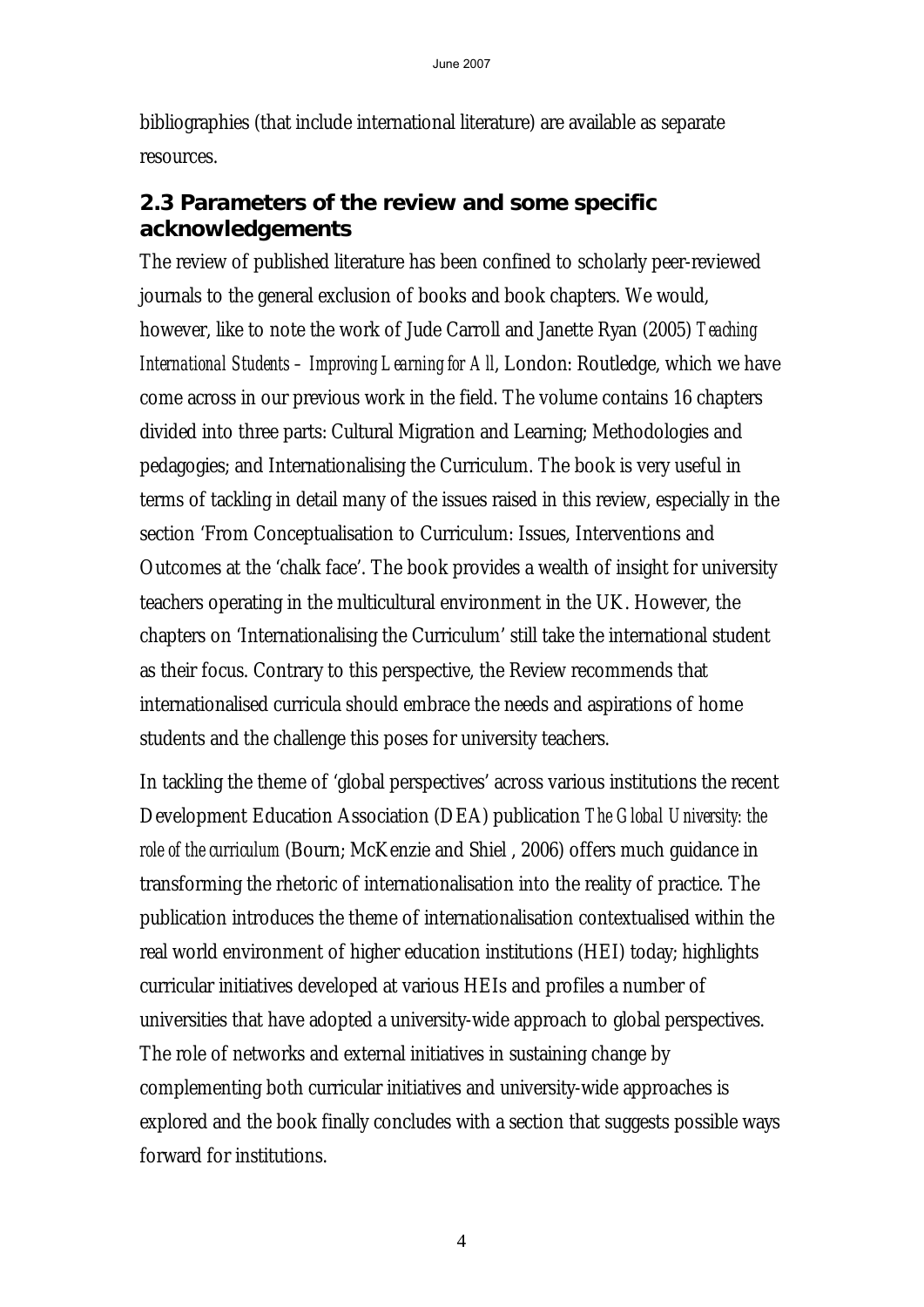We would also like to highlight two forthcoming works in 2007. Firstly, Elspeth Jones and Sally Brown's *Internationalising Higher Education: Learning, Teaching and Assessment* (Routledge) which promises to examine the concept of internationalisation in detail, making connections with other agenda such as Education for Sustainable Development (ESD) and employability and exploring the role of volunteering schemes in providing an international experience 'at home'. This promised case study of a large metropolitan university together with the work of Bourn, McKenzie and Shiel (2006) cited above should be highly significant in addressing what this Review identifies as a major gap in the internationalisation literature, that is, a lack of practical examples that move the field beyond the conceptual.

Finally, Sue Grace and Phil Gravestock's forthcoming book should be beneficial in modifying the focus of much of the literature to date in *Inclusivity and Diversity: Addressing the Needs of all Students* (Routledge).

# **2.4 Definition of 'grey' literature**

For the purposes of the review 'grey literature' refers to publications available in both print and electronic formats, but not controlled by commercial publishing interests and where publishing is not the principal driver.

The 'grey literature' therefore includes government documents, conference proceedings, supporting resources, briefing papers and other publications distributed free or available by subscription. We found that as Augur (1989) suggests, the grey literature complements the mainstream published material in offering a wider perspective, quick access, greater flexibility and the opportunity to go into considerable detail where appropriate.

# **2.5 Broad scope**

The review focused on research-based literature, practice-based literature (e.g. descriptions, reflections on and evaluations of practice), theoretical and conceptual pieces. This is because the purpose of the report is to inform educational development, policy and practice as well as the development of research within the field.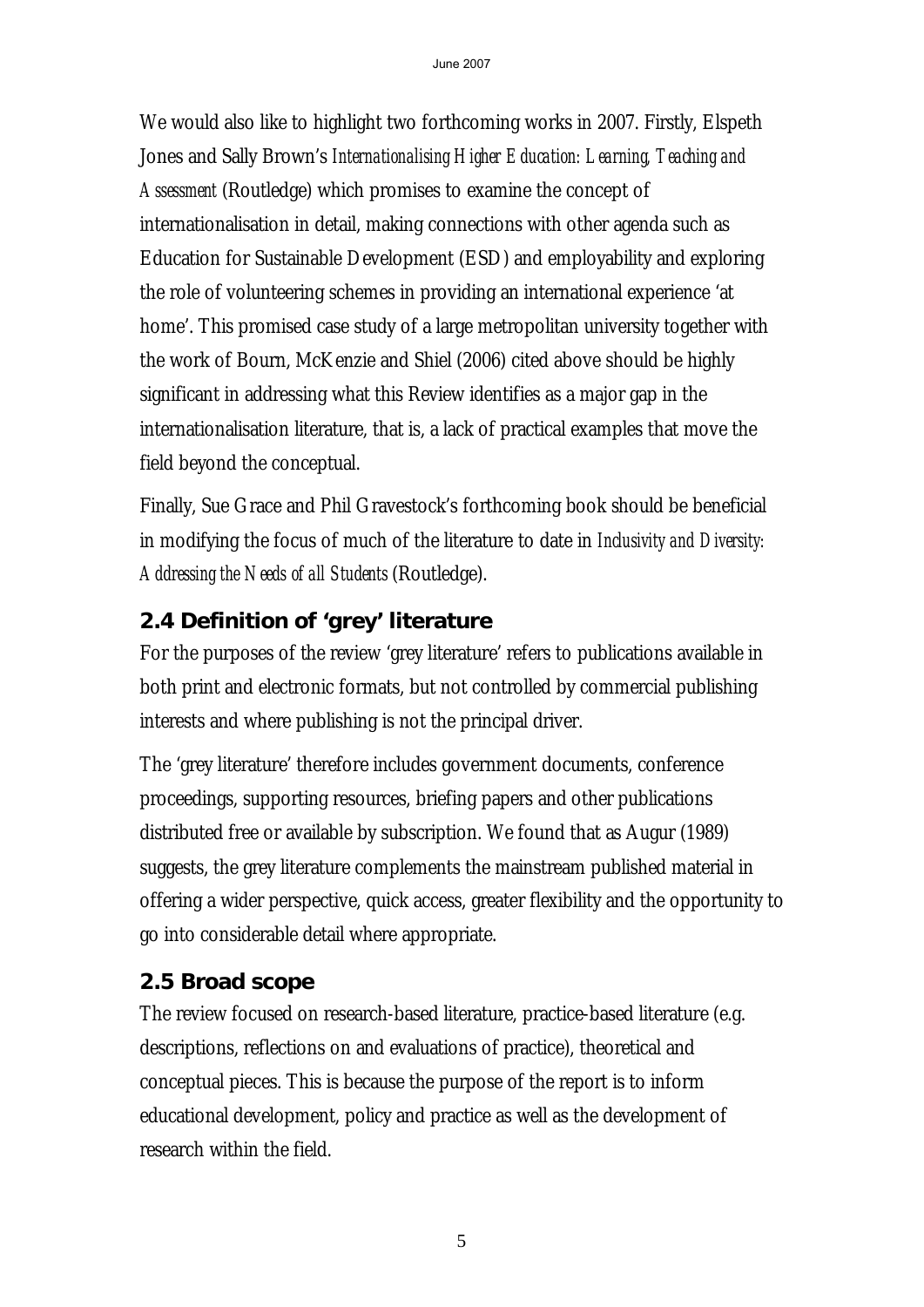# **2.6 Literature about Higher Education**

Higher education was the focus of the Review. Where reports compared students in higher education with those at other levels, for example high school students, these studies were included.

# **2.7 Since 1995**

A cut-off date was fixed to ensure the review was manageable. 1995 was deemed an appropriate date, as it enabled a focus on ten years' of literature, and enabled all the key research themes and trends to be covered in the review.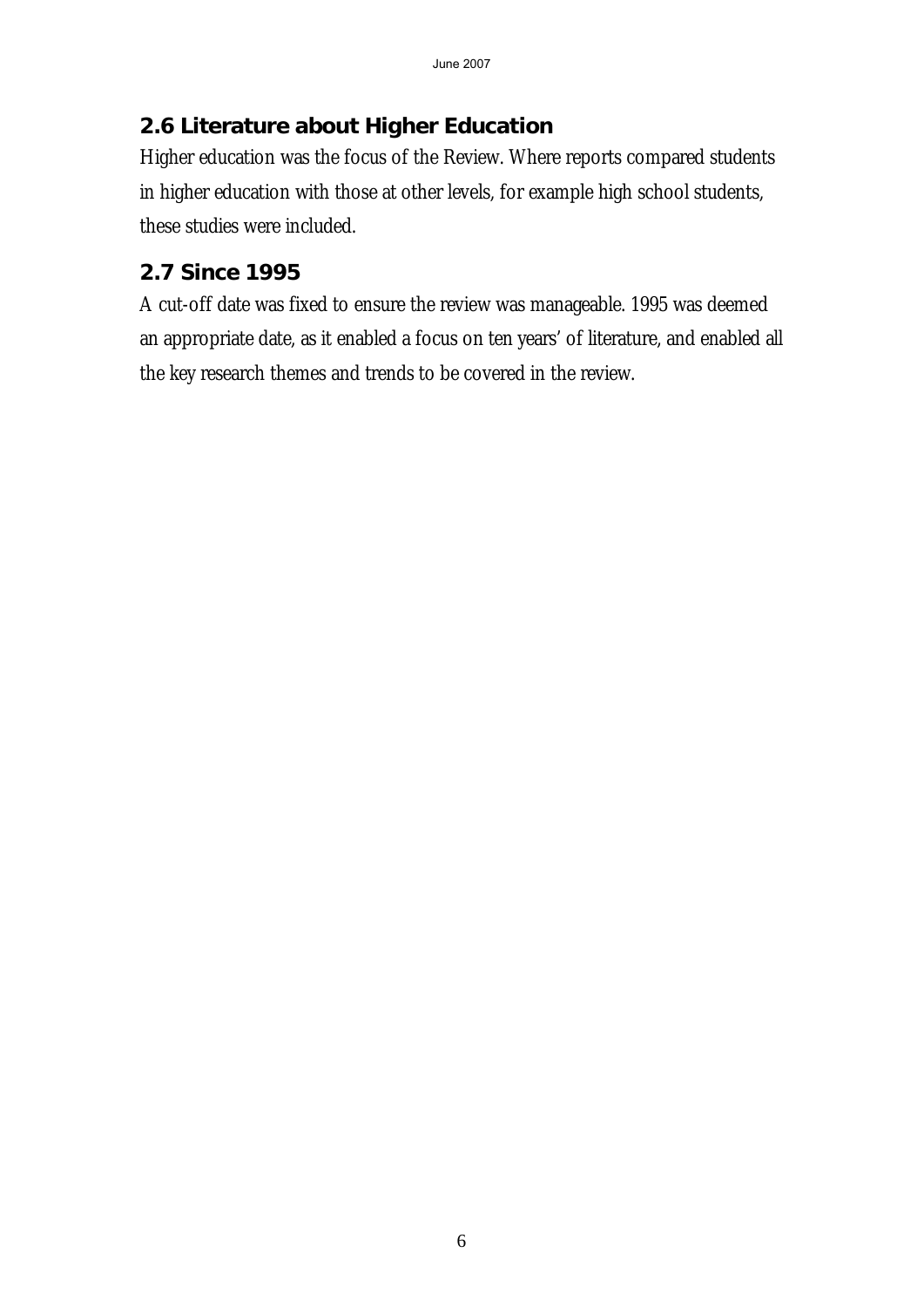# **References**

Augur, C.P. (1989) *Information Sources in Grey Literature* London: Bowker-Saur

Bourn, D.; McKenzie, A and Shiel, C. (2006) *The Global University: the role of the curriculum* London:DEA

Carroll, J. and Ryan J. (Eds) (2005) *Teaching International Students – Improving Learning for All,* London:Routledge

Grace, S. and Gravestock, P. (2007) *Inclusivity and Diversity: Addressing the Needs of all Students*, London:Routledge

Jones, E. and Brown S. (Eds) (2007) *Internationalising Higher Education: Learning, Teaching and Assessment*, London:Routledge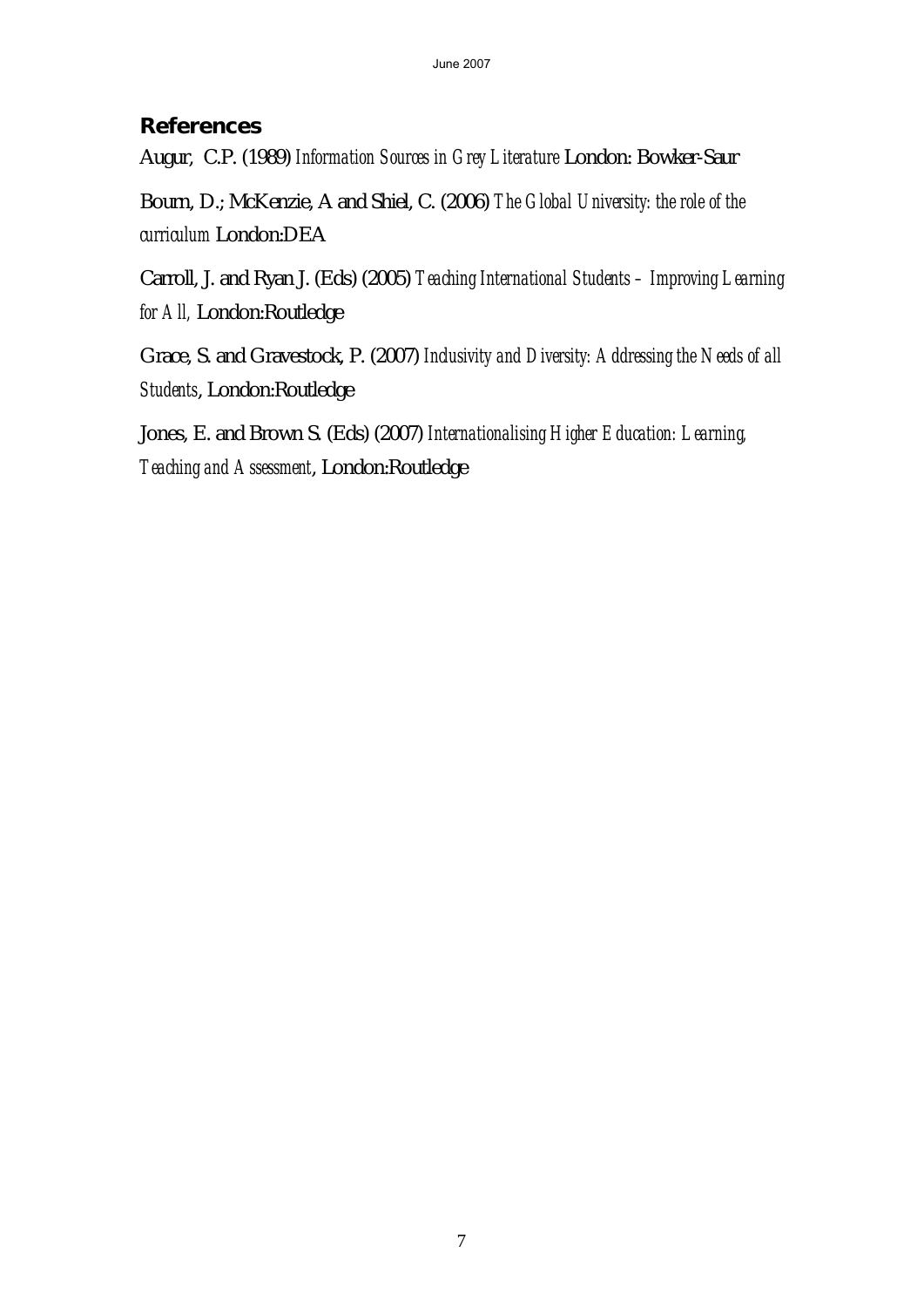# 3. Methodology

# **3.1 Searches for Sources and Resources**

A number of searches were conducted to identify the sources used in the study. Appendix 1 provides a list of the websites referred to and the mailing lists used, Appendix 2 provides a list of the databases searched, with search terms and dates.

# **3.11 Online Bibliographic Databases**

This section describes the databases searched as part of the review:

The *British Education Index* (BEI) provides bibliographic references to 350 British and selected European English language periodicals in the fields of educational policy and administration, evaluation, assessment, technology and special educational needs.

The *Australian Education Index* (AEI) contains information on current literature relevant to Australian Education. Articles, conference papers and reports by Australian authors or about Australian Education that are published in overseas sources are also included. Links to full text articles, or details of how they can be purchased are available at

http://www.acer.edu.au/library/catalogues/edresearchonline.html

The *Educational Resources Information Centre* (ERIC) contains more than 700,000 records of sources on educational topics. It includes journal articles, books, theses, conference papers, standards and guidelines.

*Education-line* provides an internet medium through which authors can present early versions of their work. The focus is on papers that are relevant to the study, practice and administration of education at a professional level. Texts are supplied for addition to the collection by their authors, often as a result of presentations made at conferences.

# **3.12 Higher Education Abstracts**

The Society for Research in Higher Education's *Research into Higher Education Abstracts* exists to propagate knowledge about, and encourage discussion of, significant research into higher education. It provides a regular survey of international periodicals relevant to the theory and practice of higher education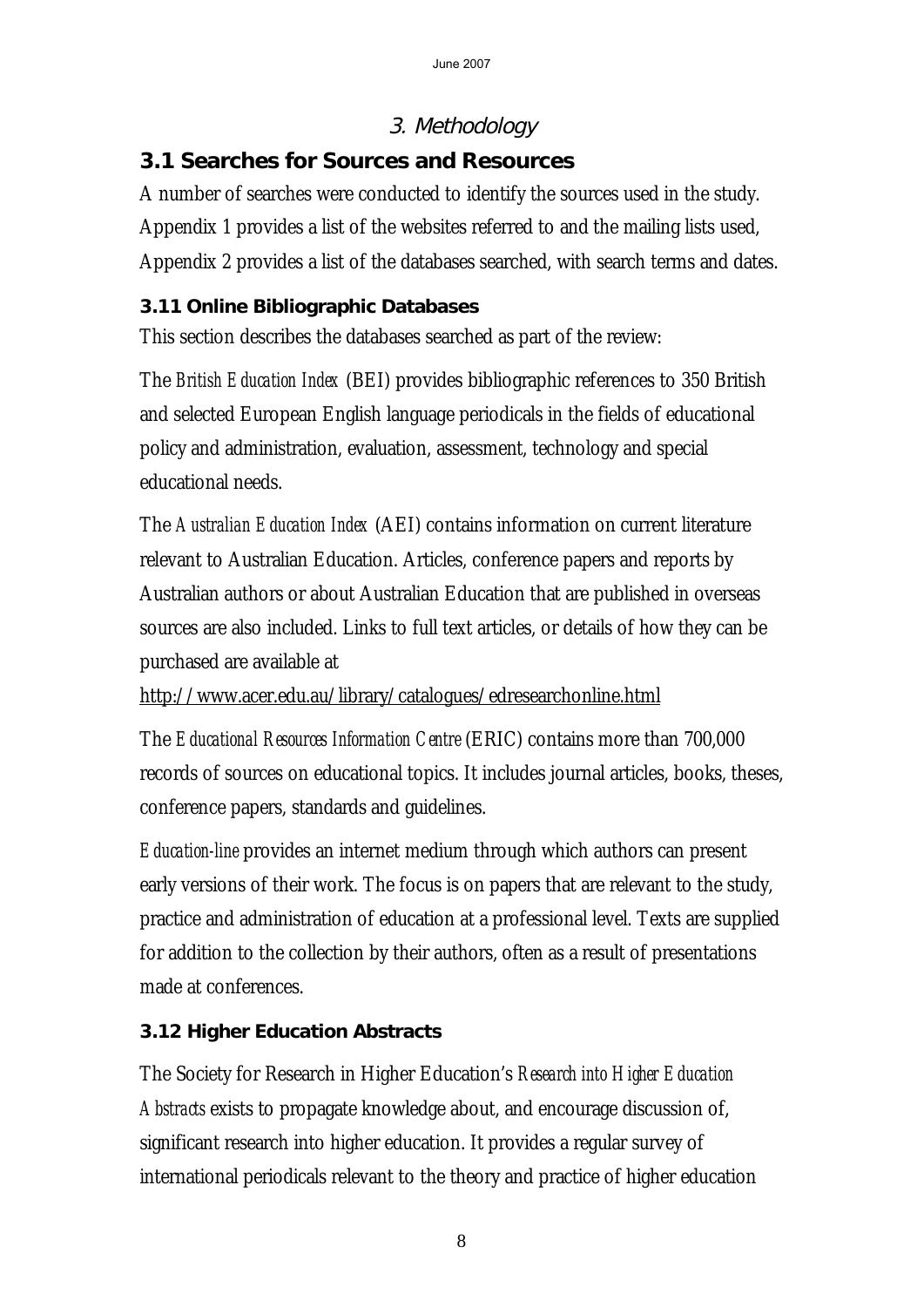which are grouped under eight headings; national systems and comparative studies, institutional management, curriculum (including subject studies with wider relevance), research, students, staff, finance and physical resources and contributory studies (including research design and methodologies). *Research into Higher Education Abstracts* gives a major emphasis to work published in, or dealing with, provision in Europe and the British Commonwealth, but it also covers selected texts from elsewhere in the world, including the USA.

A key word subject index in each volume allows easy reference to those which cross category boundaries. For the purposes of this review the index was trawled for relevant terms and strings including international, internationalisation, global, globalisation., cultural, cross-cultural, intercultural, multicultural, transnational, foreign, Education for Sustainable Development, sustainable, sustainability.

*Educational Research Abstracts Online* (ERA) is a comprehensive database comprising specially selected high-quality abstracts which cover the current international research in education. ERA is supported by a fully-flexible search engine, and comprises links to the full-text online versions of articles where possible. Offering a free 24-hour trial, this database was trawled for relevant terms and strings identified above.

# **3.13 Websites of Organisations and Internet Searches**

In their 2003 review, Leonard et al searched a number of websites concerned with international students. The websites visited were provided as an appendix. We revisited these websites in April 2006 as part of this study to search for new resources (see Appendix One).

In addition to these websites others were visited and they are similarly listed in Appendix One. In particular the Higher Education Research Development Society of Australia (HERDSA) and Australian Association for Research in Education (AARE) websites were useful in accessing electronically current and archive abstracts and full copies of conference papers. The websites of the European Association for International Education and the International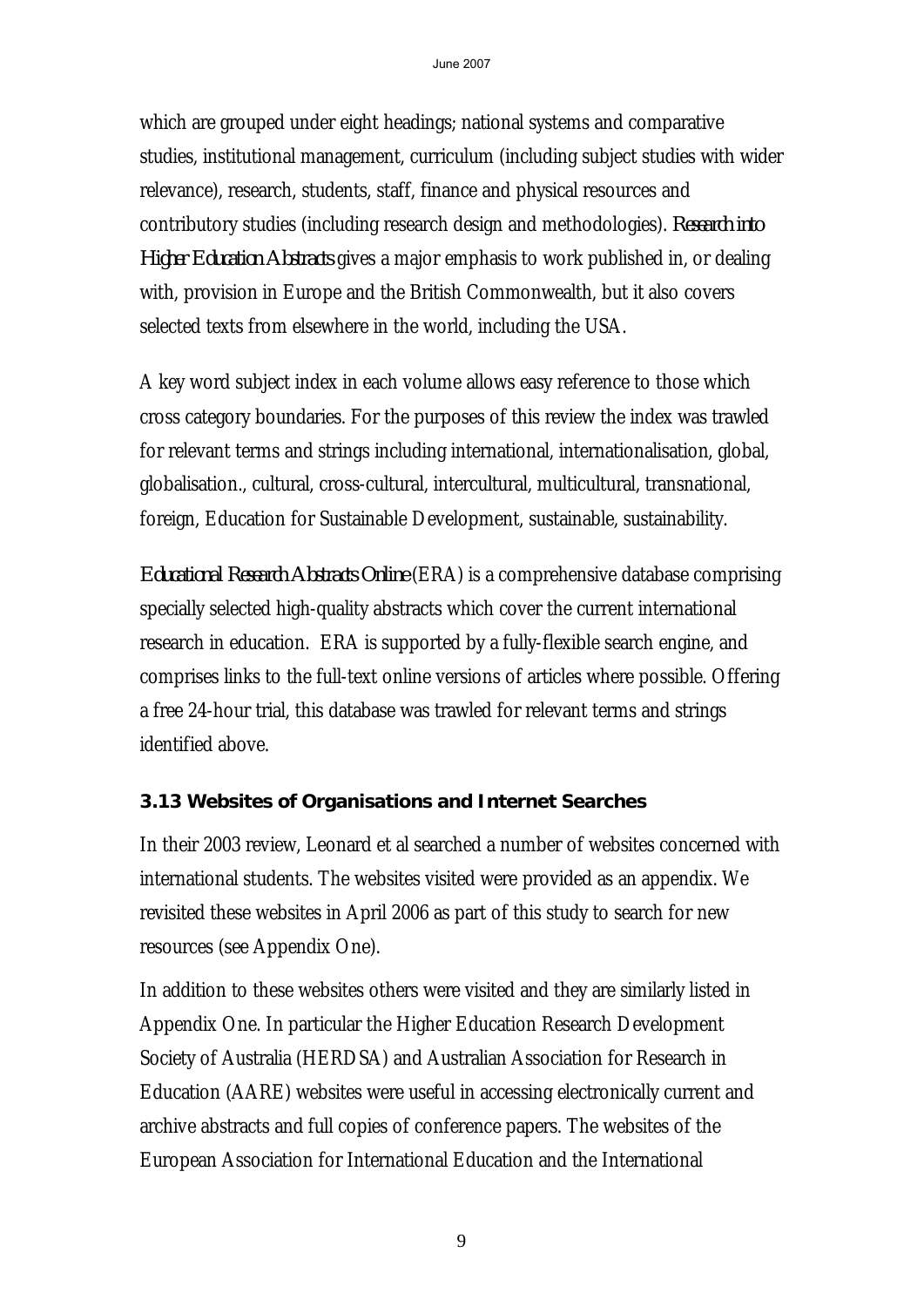Association of Universities are also notable for publications that are available electronically.

### **3.14 Mailing Lists**

A call for relevant literature and references was sent to a number of mailing lists as listed in Appendix One. The call was also placed on the Higher Education Academy Website. The call requested information on any 'published' work about completed research or research-in-progress. For pragmatic reasons the call had a cut-off date of 30/06/06. In total 24 responses were received (see Acknowledgements). We were unable to include sources received after this date.

### **3.15 Research in Progress**

In addition the following online databases were searched:

CERUK (Current Education Research in the UK) lists current research projects in UK universities. 11 Projects that dealt with international students were found, two studies were completed, three studies were ongoing, the status was unknown for six. Just two of these projects were funded (Leonard et al., 2004, Morrison et al., 2005), both by UKCOSA (the Council for International Students). This is an increase compared to the situation in 2003 (Leonard et al) where just a small number of projects that dealt with international students were located, which had been completed some time prior to the search date. This could be a result of CERUK's profile improving and a greater number of studies being entered.

The ESRC Regard database theme of learning and teaching was reviewed and indicated that no Projects of relevance to internationalisation were currently being funded.

This therefore indicated that only a small amount of research concerned with international students in the UK is externally funded, mainly by UKCOSA. Other commissioned research includes (British-Council, 1999) and the nationwide UKCOSA survey 'Broadening our Horizons' (UKCOSA, 2004). Funding of £285,000 provided under Prime Minister's Initiative 2 (PMI 2) for 2006-7 does however, anticipate further work within the theme of *Student Experience and Employment related projects,* The projects envisaged include research into the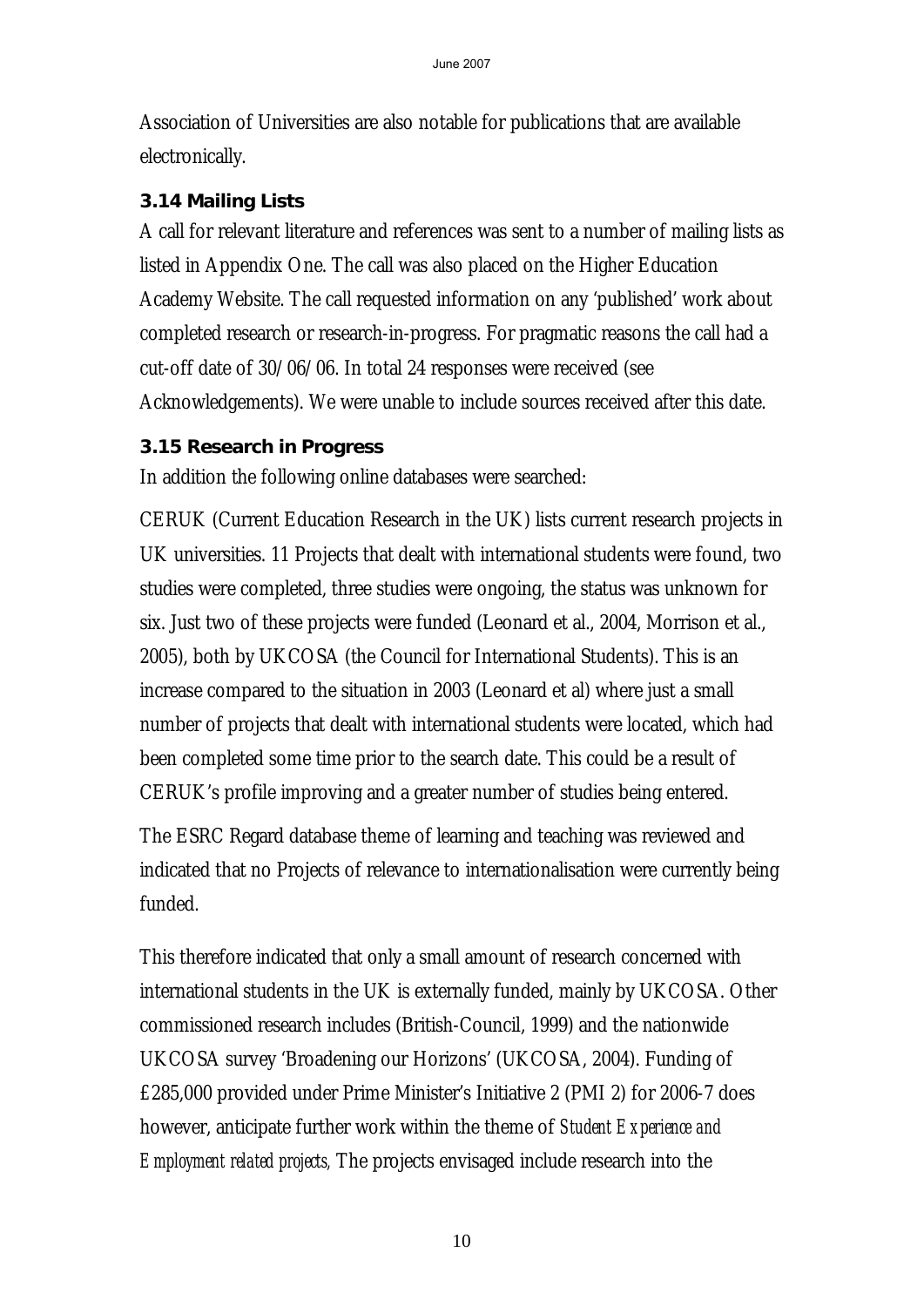relationship between international students and the local community with an emphasis on how it can be improved. This will be complemented by research to develop a better understanding of the features of the social and academic discourse between UK and international students. Such research will provide the evidence base for institutions working to develop practical strategies to challenge and overcome the barriers to more positive interaction between UK and international students. The PMI 2 funding will also support many other initiatives related to the international student experience including consultation events, funding for pilot projects to drive and disseminate new initiatives at individual institutions, CPD review, development and enhancement of training and development opportunities and resources to build HE staff capacity for working with international students - see

http://www.ukcosa.org.uk/PMI/images/SE&Eprojects2006-7.doc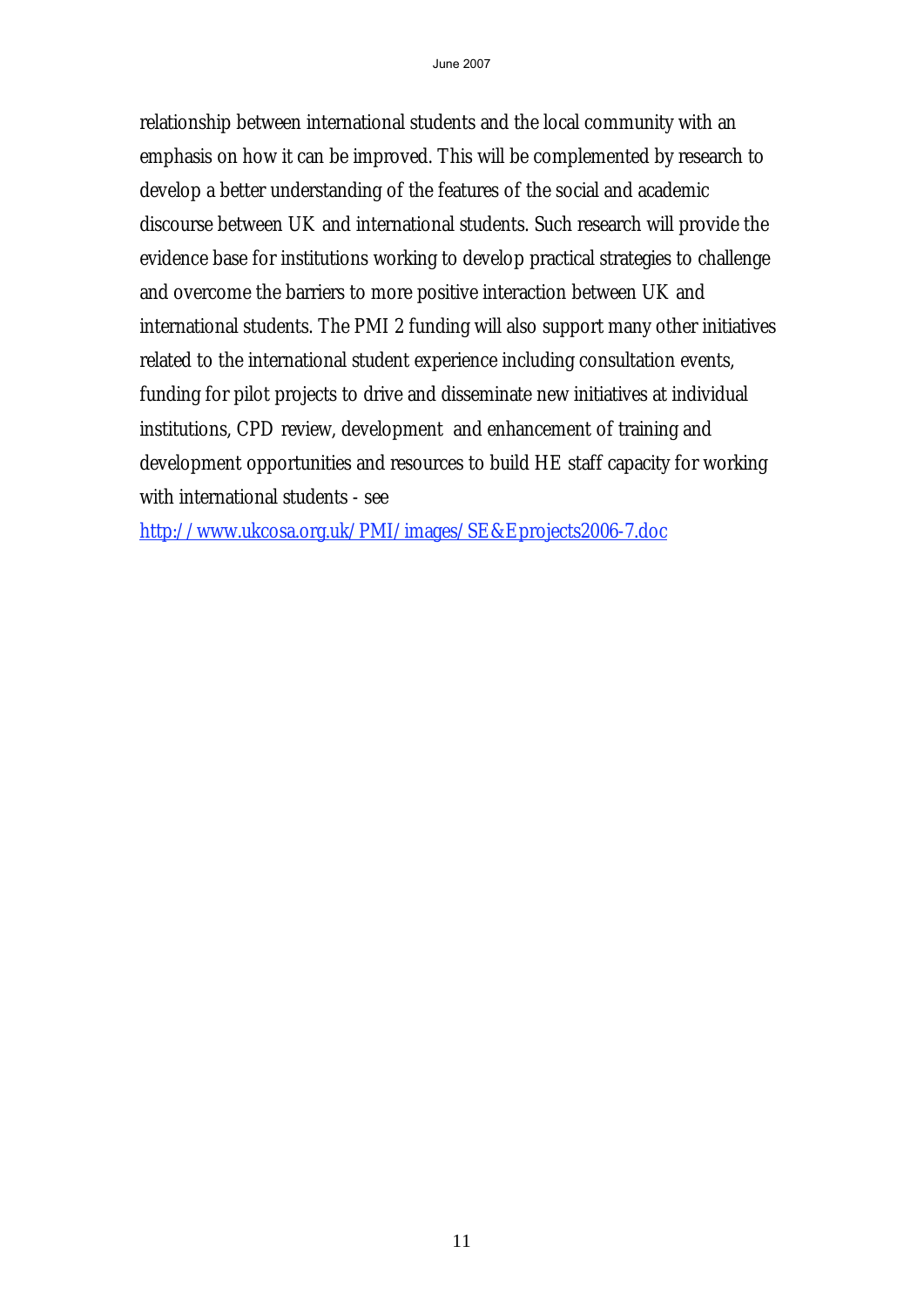# **3.2 Search & review strategy**

# **3.21 Themes**

The search of published and grey literature was initially based on broad themes developed from the tacit knowledge of the authors. As the work progressed this focus became more 'grounded', that is it became directed by the ongoing findings. The approach was therefore iterative, with fairly strict demarcations and ground rules at the start, blurring as the search and review process progressed.

### **3.22 An evaluative stance?**

The two bodies of literature that informed the two halves of the Review had different characteristics. Work on the international student experience has been dominated by empirical studies. This therefore suggested a more traditional critique of methodologies, theoretical frameworks and research findings.

In contrast, the section concerned with internationalising the curriculum does not seek to appraise the literature for quality. This reflects the nature of the field characterised as something of a 'dogs breakfast' – not in a derogatory sense – including few empirical studies and assuming what Tight (2004) regards as a principal quality of the HE research literature in general, that is, an a-theoretical stance. Nonetheless, the review does incorporate an element of best evidence synthesis, in order to rise above the rhetoric which is another characteristic of much work in the field and to highlight the real stories from real colleagues and institutions that are likely to be most influential in informing and enhancing academic practice. This approach reflected the need to identify key messages.

### **3.23 Theming the literature**

Once the bibliographic searches had been conducted, titles and abstracts were reviewed to split the literature along the two broad themes of the review (see 2.1). Any literature referring to the curriculum, or student' experiences of the curriculum were included in the first section. Literature concerned with all other aspects of students' experiences were included in the second section. This division was revisited at the end of the review to ensure the report provided a coherent and integrated overview of the literature.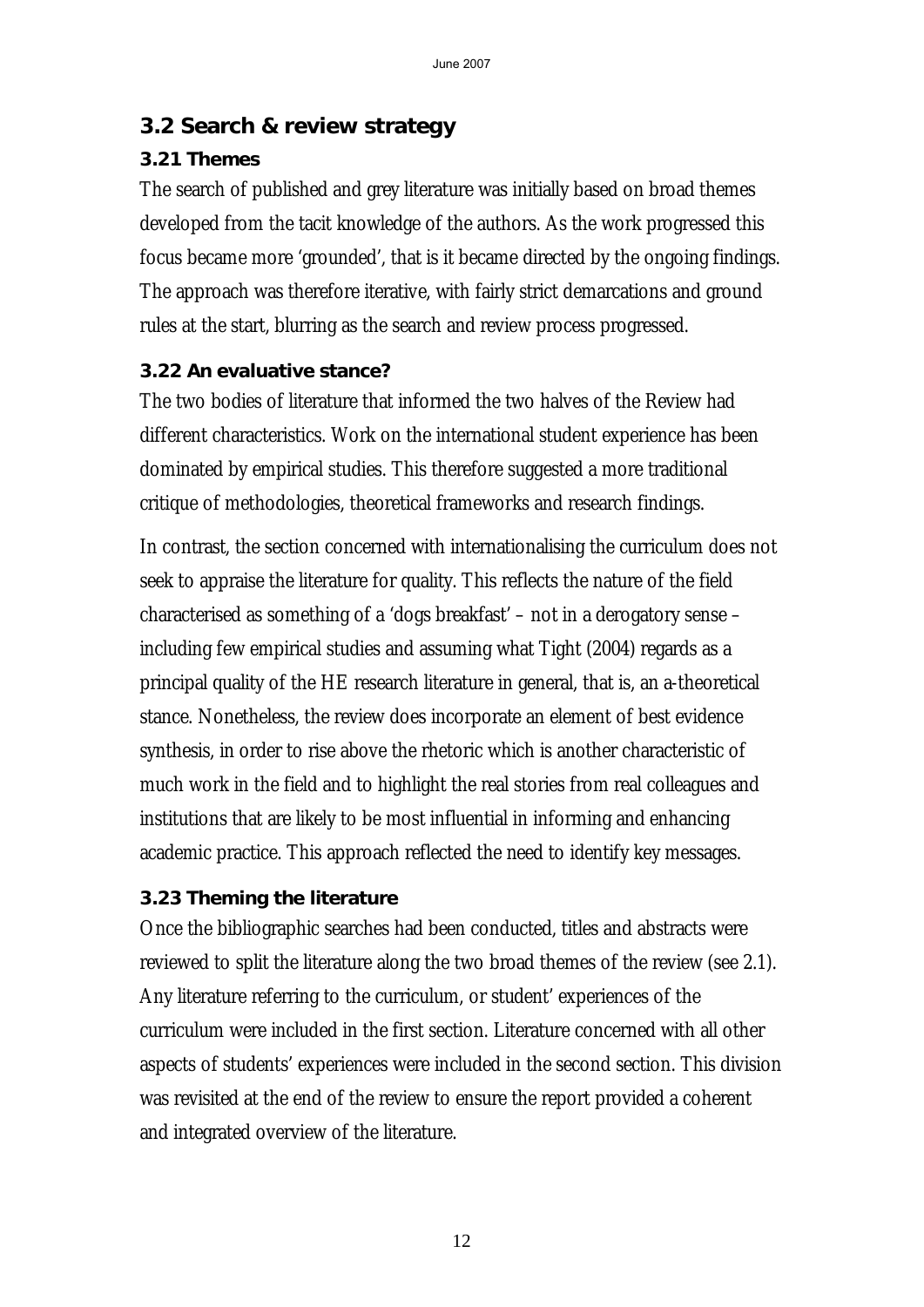# **3.24 Focusing on the UK**

Having identified the literature available across various continents the UK literature was analysed to locate common themes running through individual contributions and these individual pieces were in turn, subjected to narrative analysis in order to describe emerging themes and identify complementary and competing perspectives, complexities, continuities and discontinuities.

# **3.25 Structure of the Report**

The review of literature concerned with 'Internationalising the Curriculum' is presented first, then the review of 'The Experiences of International Students'.

# **References**

British Council (1999) The Brand Report - Building a world class brand for British education. British Council.

Leonard, D., Pelletier, C. & Morley, L. (2004) The Experiences of International Students in UK Higher Education: a review of unpublished material. UKCOSA.

Morrison, J., Merrick, B., Higgs, S. & Le Metais, J. (2005) Researching the performance of international students in the UK. *Studies in Higher Education,* 30**,** 327-337.

Tight, M. (2004) Higher Education Research: an atheoretical community? *Higher Education Research and Development* 23(4): 395-411

UKCOSA (2004) International Students in UK Universities and Colleges: Broadening Our Horizons.

UKCOSA, (2006) PMI Student Experience and Employment projects approved for funding in FY 2006-07 available at: http://www.ukcosa.org.uk/PMI/images/SE&Eprojects2006-7.doc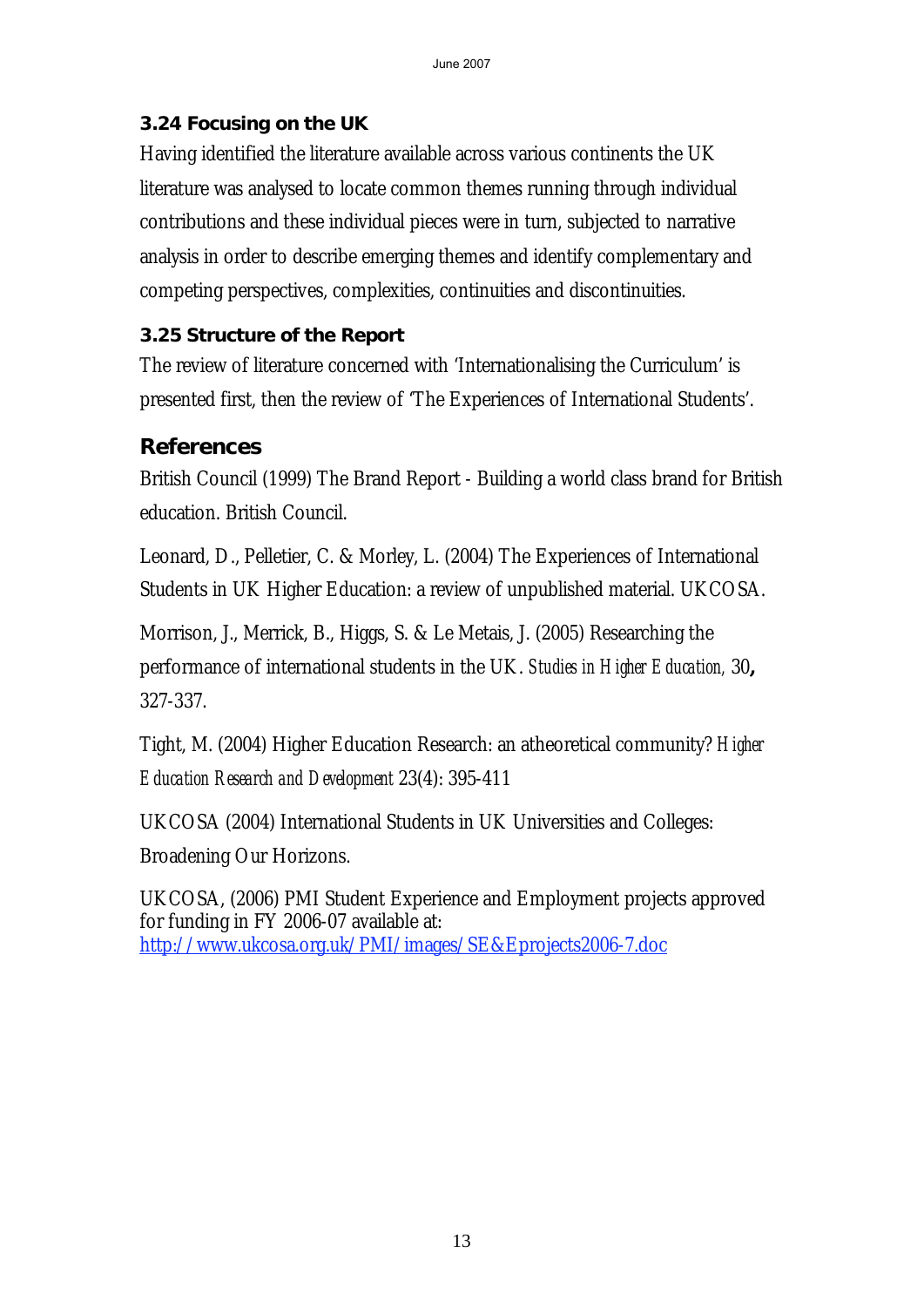# 4. Internationalising the Curriculum Viv Caruana

# **4.1 Reviewing the literature**

4.11 This part of the review is reflective of an interpretive stance. My epistemological and ontological position dictates that rather than searching out universal truths, the review explores socially constructed and negotiated meaning. A set of values informed by notions of social justice and social equity are complemented by past academic experience teaching the history of the international economy on a foundation programme for international students and lecturing to mainly home students in Modern British Social and Economic History.

Working with international students I was acutely aware of the influence of the dominant western cultural literacy on the learning experience and the apparent emphasis on assimilation. With the benefit of hindsight came the realisation that in terms of teacher orientation I was operating at Biggs' (1997) second level of abstraction, respecting and valuing cultural difference yet struggling to design appropriate learning activities and to deploy a teaching style commensurate with observed learning styles.

Reflection on my academic practice corresponded with that suggested by Biggs (1997) my attempt to respond to the full range of diversity of learning experience was overwhelming in terms of the commitment of time, yet I continued to feel that the teaching strategy I had adopted neglected intellectual and social development as a fundamental component of the learning experience. An anecdote from working with home students serves as a significant example of an early encounter with the forces of globalisation where the response of the programme team was to introduce an optional level one module entitled 'Globalisation in Historical Perspective'.

Further insights have emerged in my current role as an educational developer in which I am conscious of my pre-occupation with what seems, at times, a gaping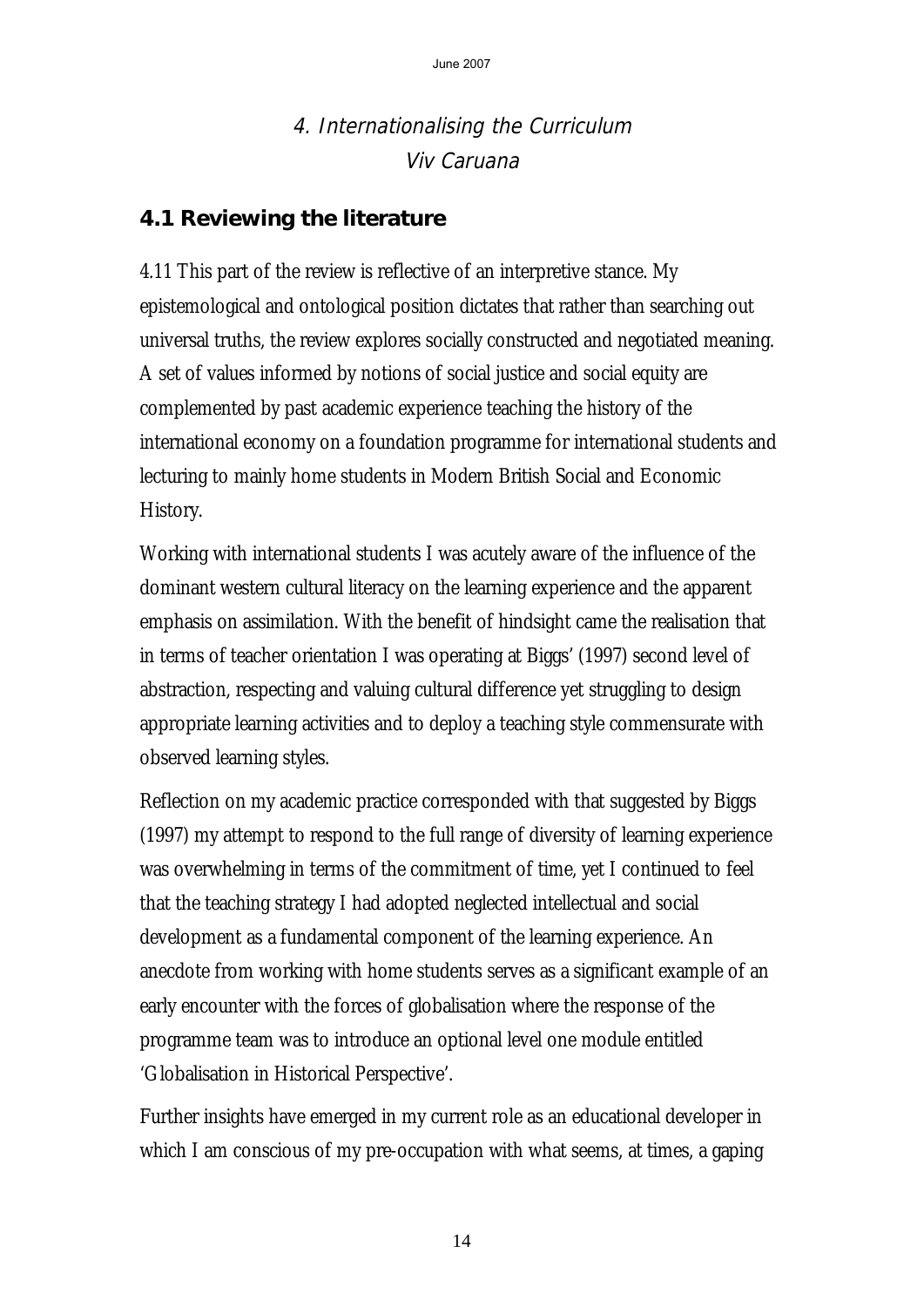chasm between policy statements and strategies based largely on rhetoric and a curriculum that remains at least partially, unresponsive, unimaginative and lacking in innovative zeal.

4.12 This review is based on the assumption that a range of concerns exists, that there are emerging issues and that there are inconsistencies and gaps in the literature. Thus rather than trying to explore the approach that contributors have taken in their work, examining the process by which they arrived at their findings and conclusions in order to pass judgement on quality and rigour, the review focuses on what the literature has to say, identifying the key messages. It is felt that this approach has more relevance given the nature of the field outlined in Section 3.22 above. Thus rather than trying to explore the approach that contributors have taken in their work, examining the process by which they arrived at their findings and conclusions in order to pass judgement on quality and rigour, the review focuses on what the literature has to say, identifying the key messages. It is felt that this approach has more relevance given the nature of the field outlined in Section 3.22 above.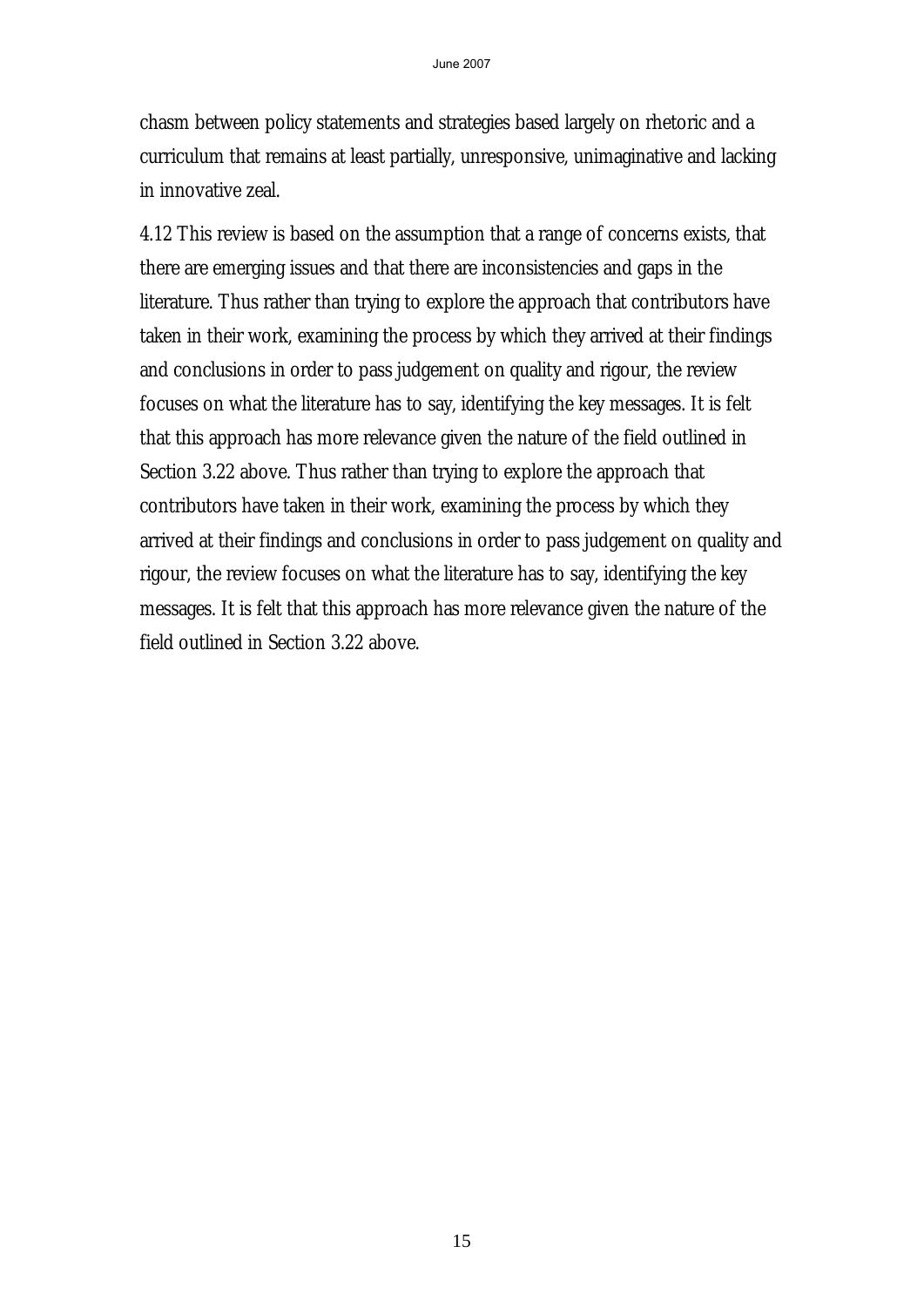# **4.2 Overview of the literature**

#### **4.21 Overview of international sources identified by the literature search**

The literature trawl identified 353 international sources of relevance, of which 170 were classified 'grey' literature, as defined in Section 2.4.

| Year          | <b>Number of sources</b> |
|---------------|--------------------------|
| 1995          | 14                       |
| 1996          | 10                       |
| 1997          | 21                       |
| 1998          | 16                       |
| 1999          | 16                       |
| 2000          | 24                       |
| 2001          | 19                       |
| 2002          | 17                       |
| 2003          | 47                       |
| 2004          | 56                       |
| 2005          | 62                       |
| 2006          | 40                       |
| Indeterminate | 11                       |
| <b>Total</b>  | 353                      |

### **Table A: Breakdown of total sources by year**

The breakdown of international sources by year clearly shows the burst of activity in this area since 2003. Having been on the agenda, but arguably barely visible ten years ago 'Internationalising the Curriculum' as broadly defined has clearly 'come of age'

### **Table B: Breakdown of total sources by country of origin**

| <b>Country</b>              | <b>Number of sources</b> |
|-----------------------------|--------------------------|
| Australia                   | 116                      |
| Canada                      | 10                       |
| Finland                     | 4                        |
| <b>Netherlands</b>          | 13                       |
| New Zealand                 | 5                        |
| Sweden                      | 10                       |
| UK                          | 125                      |
| <b>USA</b>                  | 33                       |
| Other European              | 14                       |
| Other global                | 6                        |
| Multiple/western/global etc | 17                       |
| Total                       | 353                      |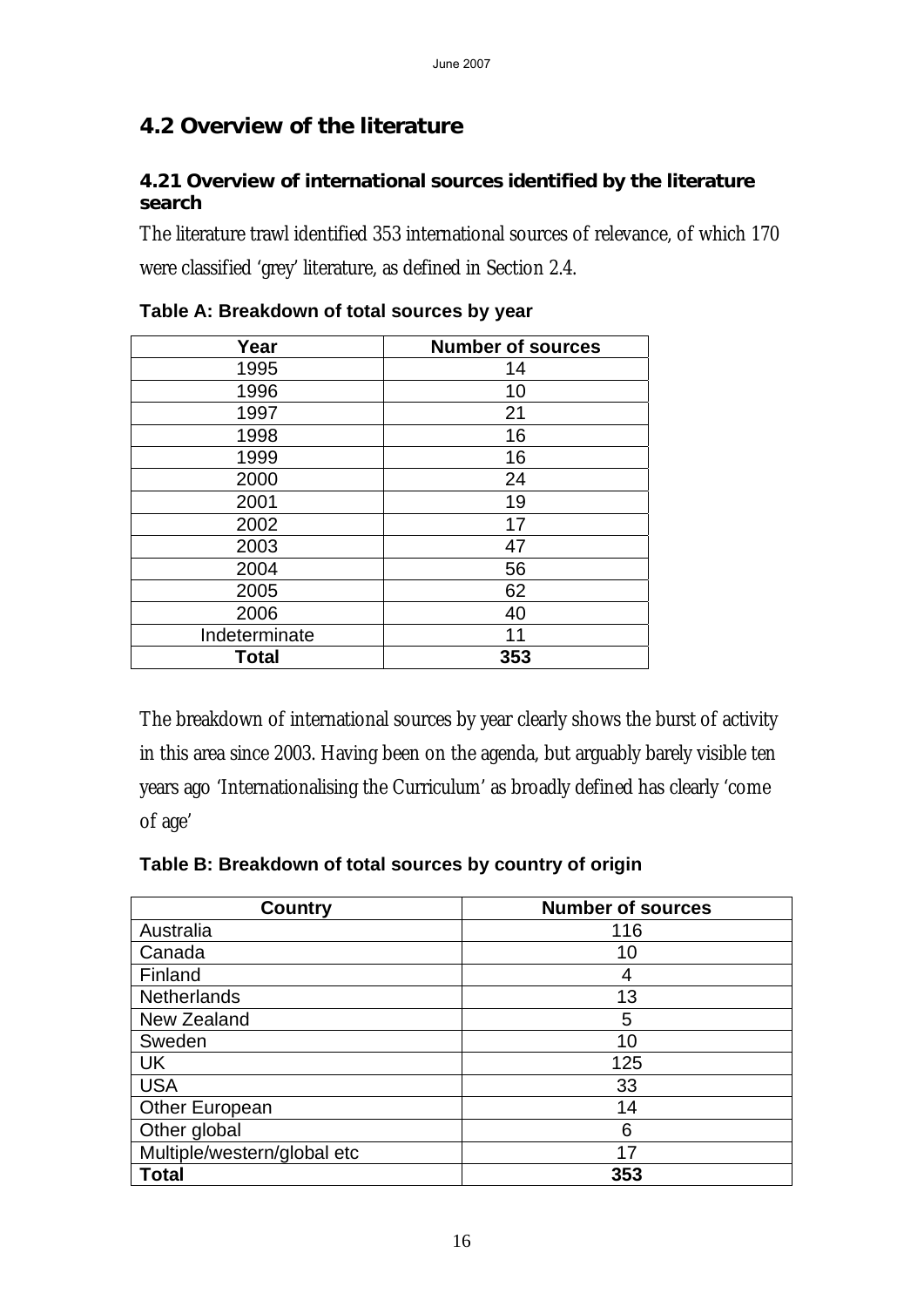The breakdown of sources by country of origin is particularly interesting. The most striking feature is the comparison between the UK and Australian-based literature. As an active researcher in the field, I was surprised to find that the level of activity in the UK was comparable to that of Australia, since my impression had always been one of internationalisation being somewhat side-lined by other agenda in this country and therefore I had very often looked to the Australian literature for insight (it is also interesting that these patterns were reflected in the student experience literature – see section 5.2). Nonetheless, a cursory glance at the Australian literature immediately suggests that it is probably better developed in particular areas such as diversity, reflecting the relatively high profile of ethnic minority issues in the cultural context and transnational education reflecting its global location and outward orientation towards the Pacific Rim.

| Year          | <b>Number of sources</b> |
|---------------|--------------------------|
| 1995          |                          |
| 1996          | 6                        |
| 1997          |                          |
| 1998          | 5                        |
| 1999          | 10                       |
| 2000          | 9                        |
| 2001          | 6                        |
| 2002          |                          |
| 2003          | 16                       |
| 2004          | 19                       |
| 2005          | 21                       |
| 2006          | 4                        |
| Indeterminate | 5                        |
| <b>Total</b>  | 116                      |

#### **Table C: Australian literature by date**

Of the 116 sources originating in Australia, 71 were classified as 'grey' and a major source of this 'grey' literature was the proceedings of the annual Higher Education Research and Development Society of Australia conference which are available online. The literature search was completed before the 2006 HERDSA conference and this largely accounts for the low number of sources located for that year. Much of the published Australian literature appears in *Higher Education Research and Development* , the journal of HERDSA, although work is also published elsewhere.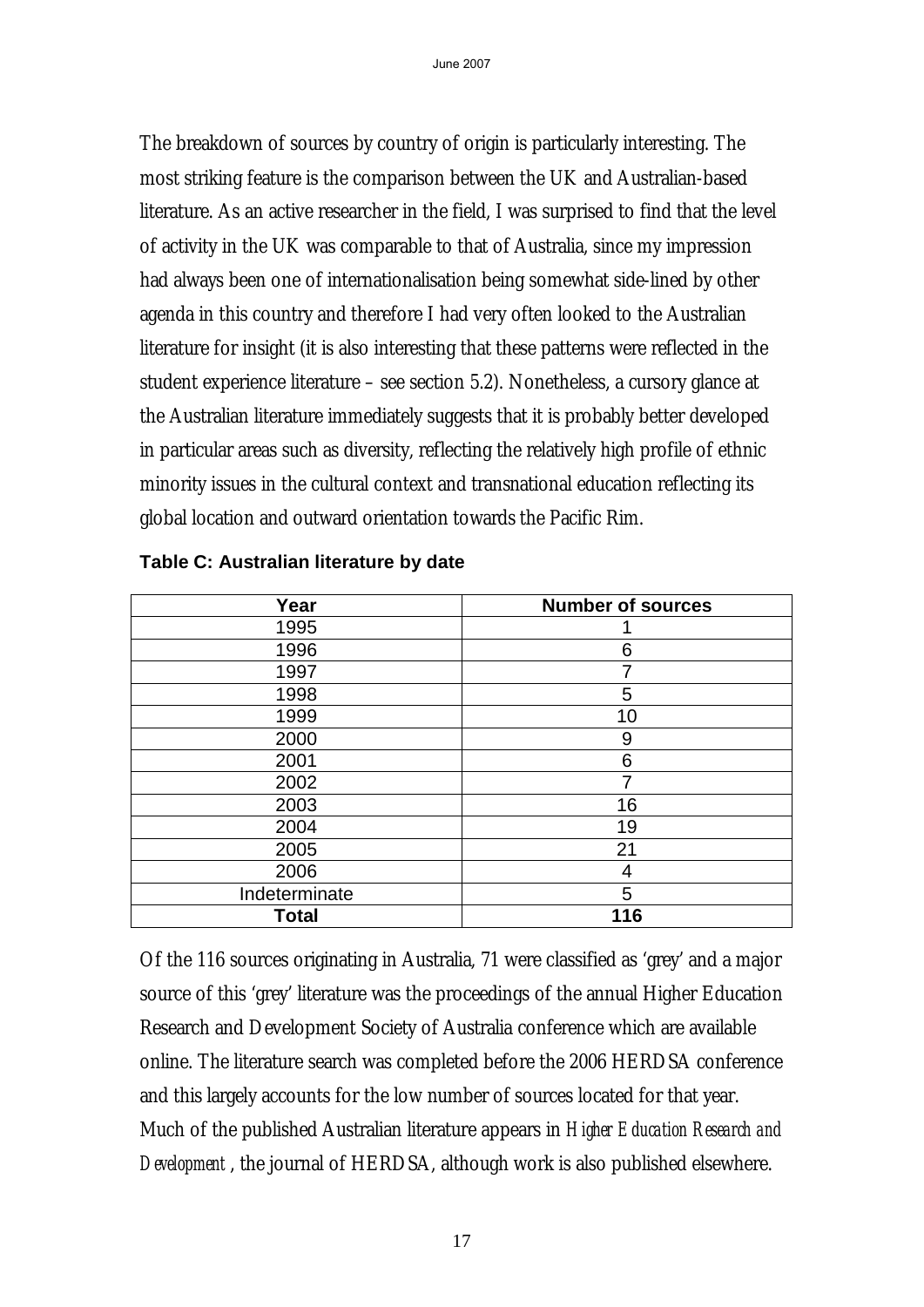*The Journal of Studies in International Education* is rapidly assuming a high profile in this area, publishing the work of authors from across the globe who have long been active in internationalisation, such as Betty Leask, of Unisa, Australia, Hanneke Teekens of NUFFIC, the Netherlands, Michael Paige of the University of Minnesota, USA, Bengt Nilsson, of Malmo, Sweden and others.

Turning to the American literature it is likely that the sources captured here do not reflect the true extent of activity in the field since the principal sources of inquiry for this were the trawl of SRHE's *Research into Higher Education Abstracts* and the ERIC database. There may be much activity taking place on the 'conference circuit' which has not been located in this review.

### **4.22 Overview of UK sources identified by the literature search**

The literature trawl identified 125 sources written by UK based authors, some of which involve joint authorship with collaborators at HEIs in other parts of the world. This total breaks down to 59 classified as 'grey literature' and 66 journal articles, again the balance between 'grey' and published literature is almost the same as Australia, suggesting that a lot of the research in the area is easily accessible. It is worth noting however, that as far as the UK is concerned a lot of research remains relatively invisible in the sense that whilst there has been a massive increase in conference activity surrounding internationalisation over the last two or three years and sometimes contributions are available online, there is an overwhelming tendency to publish abstracts only rather than full papers online. The ground-breaking *Education for Sustainable Development: Graduates as Global Citizens* conference held at Bournemouth University in 2005 is a good case in point here. This event attracted 63 HEIs and DEA member organisations and about 100 participants many of whom contributed workshops and papers. Yet the report published after the event *Graduates as Global Citizens, Quality education for life in the 21st century* was limited to reporting only keynote presentations, seven workshops and Panel reflections, conclusions and evaluation. It may be that contributions to these kinds of events are being worked up into full papers for submission to HE journals, but given the fairly high level of activity apparent from various conference websites this does not seem to be the case.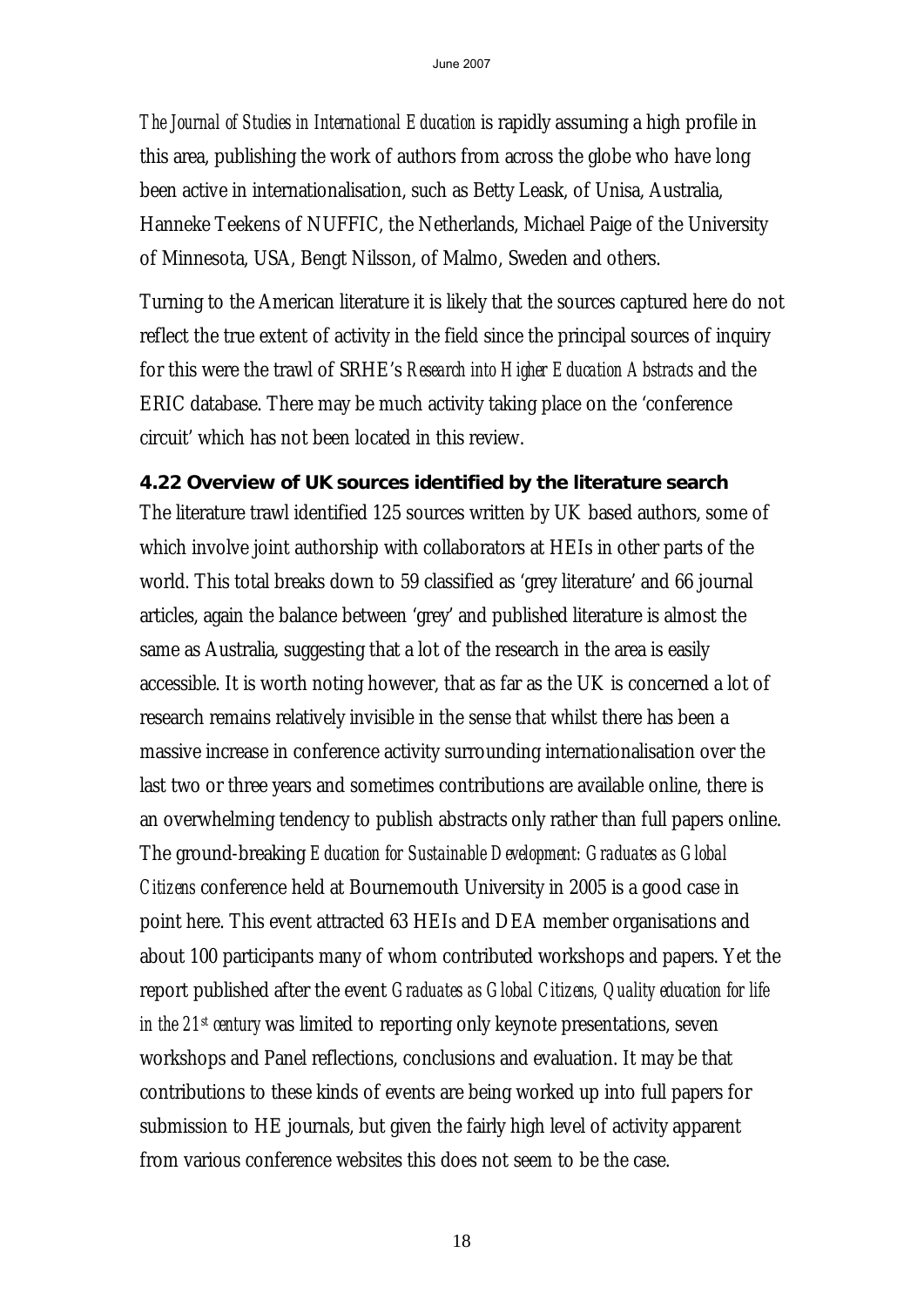| <b>Journal</b>                                      | <b>Number of sources</b> |
|-----------------------------------------------------|--------------------------|
| <b>Comparative Education</b>                        |                          |
| Innovations in Education and Teaching International | 3                        |
| Innovative Learning in Action (ILIA)                | 5                        |
| Journal of Geography in Higher Education            | 17                       |
| Journal of Studies in International Education       |                          |
| <b>Studies in Higher Education</b>                  | 3                        |
| <b>Teaching in Higher Education</b>                 | 3                        |
| Journals in which only one source of relevance      | 29                       |
| <b>Total</b>                                        | 66                       |

#### **Table D: Analysis of UK literature by Journal**

Although the majority of pieces involve HEIs based in the UK this is not necessarily always the case. Papers published in journals are located in a very wide spread of publications although the concentration within a few (particularly the Journal of Geography in Higher Education) is noteworthy.

| Year          | <b>Number of sources</b> |
|---------------|--------------------------|
| 1995          |                          |
| 1996          | 0                        |
| 1997          | 4                        |
| 1998          | 6                        |
| 1999          | $\overline{2}$           |
| 2000          | 11                       |
| 2001          | 3                        |
| 2002          | 6                        |
| 2003          | 10                       |
| 2004          | 21                       |
| 2005          | 24                       |
| 2006          | 33                       |
| Indeterminate | 4                        |
| <b>Total</b>  | 125                      |

#### **Table E: Analysis of UK literature by date**

Table E suggests a burst of activity around 2000 in the UK, which then subsides, with a relatively slow uptake in 2003 compared with elsewhere. However, it is also clear that the interest in internationalisation has somewhat 'snowballed' over the last year or so. This could suggest that in some way the internationalisation agenda is indirectly being propelled by the interest in Education for Sustainable Development, which has assumed a high profile across the sector since the launch of the UN Decade in 2005.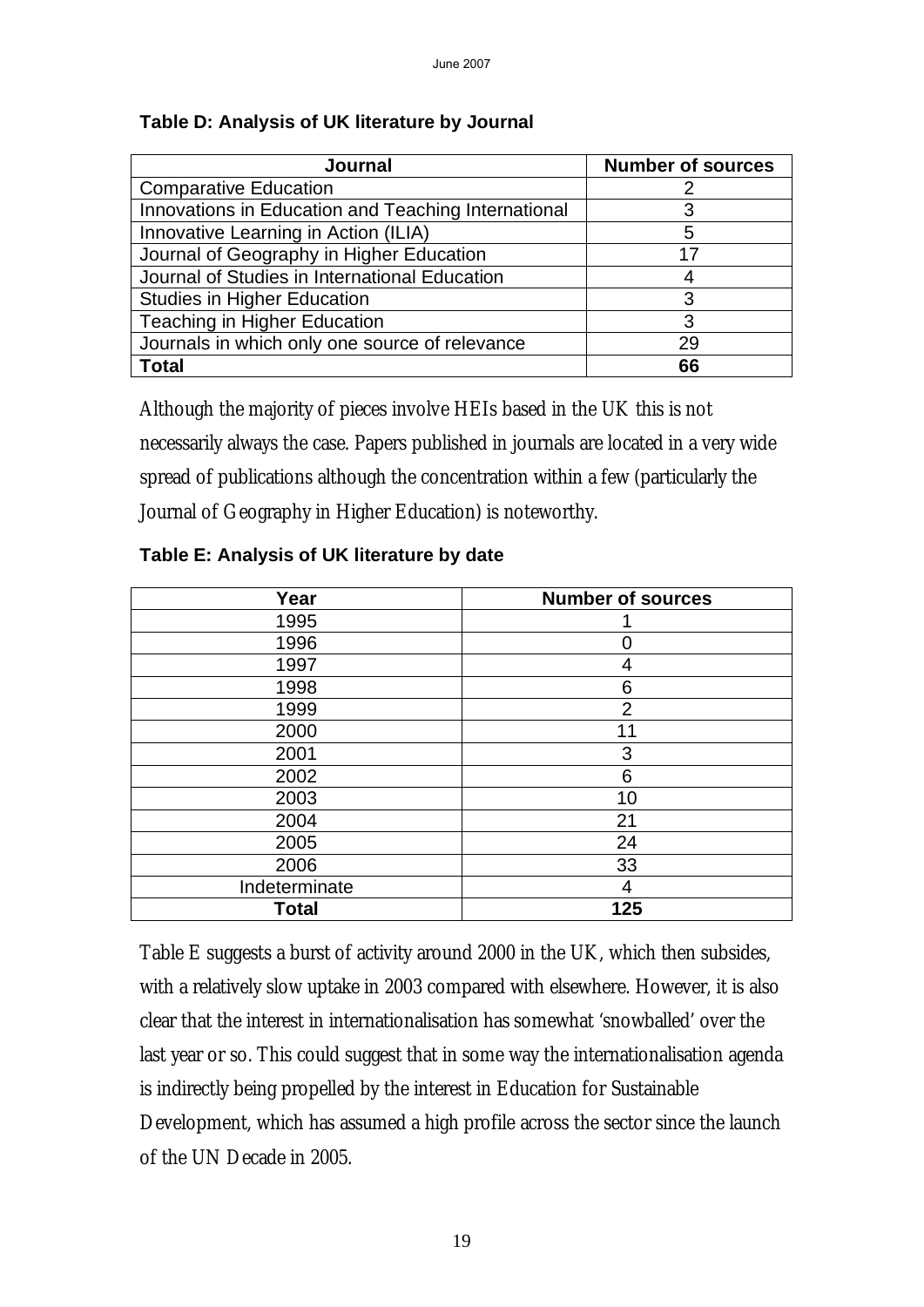#### **4.23 Methodologies and theoretical frameworks**

Whilst some of the literature can be clearly categorised as small-scale and empirical conducted within the frame of an action research paradigm, many sources do not identify with any particular epistemological and ontological position. Clearly however, the general trend is in favour of the qualitative approach with statistical analysis, such as regression analysis and multi-level modelling being confined to issues of progression and final degree classification. The full range of qualitative and quantitative data collection instruments are deployed in triangulation in empirical studies. The empirical work sits alongside many discussion papers which address internationalisation in numerous contexts.

In common with much of the HE literature the 'Internationalising the Curriculum' literature is almost devoid of theoretical framework. There is some evidence of the application of pedagogic models (although in reality these relate to the practice rather than the research) and Smith (2006) and Robinson (2004) are exceptional in couching their research in critical post-structuralist and feminist theories in the former case and critical management education and post-colonial theories in the latter.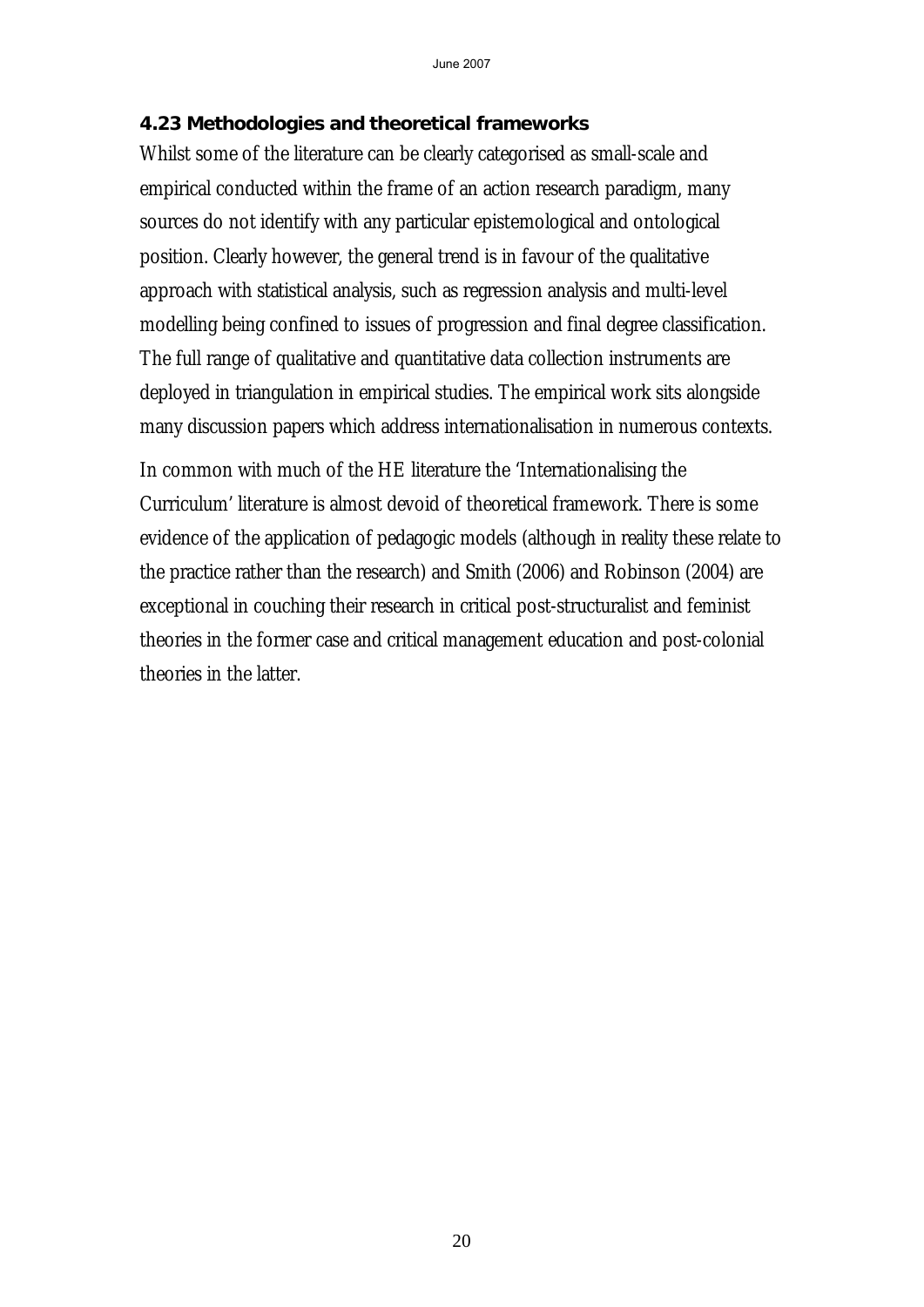# **4.3 Working definitions of Internationalisation of Higher Education**

This review has identified several key pieces in conceptualising and defining internationalisation and associated terms. The search for meaning is conducted in a very wide array of contexts. The majority of selected pieces set out to explore possible approaches to internationalisation in the broadest sense, to review current strategies and the status of the 'global dimension' in all its guises (Bennell, 2005; Caruana and Hanstock, 2003, 2005; Haigh, 2002; HE Academy, 2006; Killick, 2006; Lunn, 2006; Maxey, 2006; Shiel, 2006). Halliday (1999) and De Vita (2003), are exceptional in confronting the internationalisation agenda and the dominant discourse, whilst Koutsantoni (2006a) and Scott (2000) focus on the challenge posed by globalisation, internationalisation and related concepts to both institutions in general and their leaders in particular, exploring significant barriers to change in order to inform the management process. Some sources which are primarily concerned with Education for Sustainable Development (ESD) and Equality and Diversity (E and D) are significant in implying a connection with the 'global dimension' of internationalisation (Bennell, 2005; Caruana and Hanstock, 2005; Haigh, 2005; HE Academy, 2005, 2006; HEFCE, 2005; Maxey, 2006; Scott, 2000; Thompson, 2005).

### **4.31 Internationalisation, globalisation and the 'marketisation discourse'**

### a) The influence of globalisation

Much of the literature views internationalisation as the response to or an expression of changes brought about by globalisation, the most significant being the breaking down of domestic barriers between societies and cultures and the subordination of all to the market. Globalising trends are variously characterised as on the one hand, being sources of dislocation, of dis-identifying and positioning as 'other' and on the other, as tending to make everything the same – key concepts being uniformity, standardisation, and homogenisation. Deem (2001) notes that 'globalisation is a fashionable theoretical stance but care needs to be taken in applying it to education…because social theorists cannot agree on definitions and implications'. Nonetheless, some authors note the danger that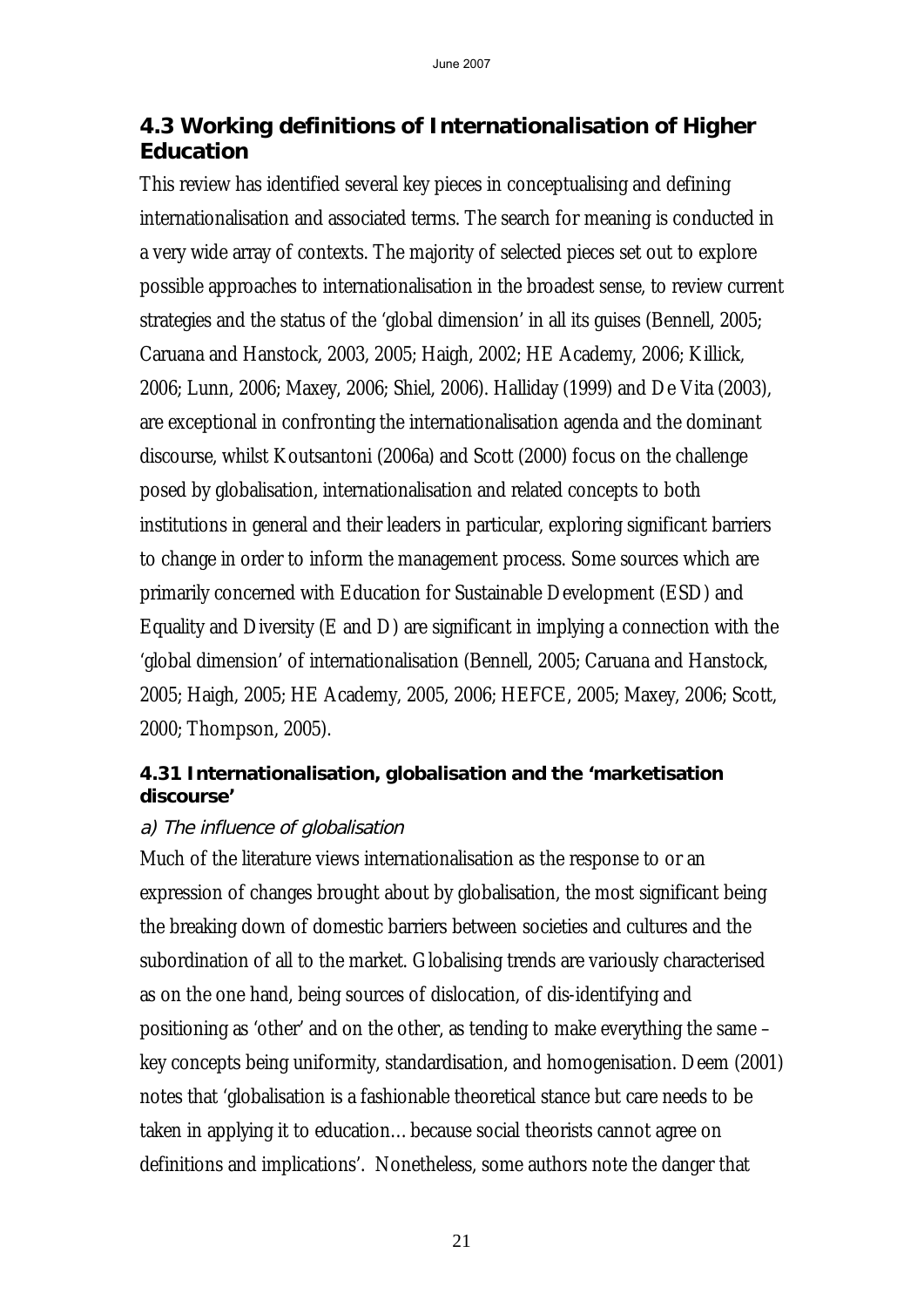what can emerge from the influence of globalisation is a rather bland version of internationalisation, which fails to engage with the rich diversity of the global economy and society (and the student body).

Globalisation has also been cited as the origin of a 'marketisation discourse' that has come to pervade higher education as international competition has intensified. It is argued that taken together with institutional 'shortfalls', globalisation engenders increasing pressure to create a favourable 'brand' in the international marketplace (see section 5.3 for examples of how empirical research is tailored to this), geared towards maximising foreign earnings from the recruitment of international students (Caruana and Hanstock 2003; Edwards et al 1997; De Vita 2003; Haigh 2002; Koutsantoni, 2006a). The literature also alludes to a significant shift from a traditional view of internationalisation based on the pedagogic value of exchange programmes to a new emphasis on the creation of a Pan-European HE area as another response to the forces of globalisation (De Vita, 2003; Koutsantoni, 2006a).

#### b) The impact of the 'marketisation discourse'

Halliday (1999) suggests that we should 'question this fetish' since an 'unconsidered pursuit of the international can lead to a less, rather than a more, effective international contribution'. Practitioners seeking to enrich the curriculum by embedding the international and intercultural perspective note the negative impact of the 'marketisation discourse' on the direction and thrust of internationalisation in the UK. Two major effects are highlighted. Firstly, it is claimed that, in Foucauldian terms, the particular language and choice of vocabulary within the discourse has steered the sector away from any radical reassessment of HE purposes, priorities and processes that student diversity and multicultural interaction require. Secondly, there have been repercussions on the patterns of international recruitment and the quality of the international student experience which it is claimed, does not equate with the notion of 'consumption of an educational commodity' (Halliday, 1999; De Vita, 2003; Elliott, 1997). Finally, the tendency for the market approach to create a 'new elite' or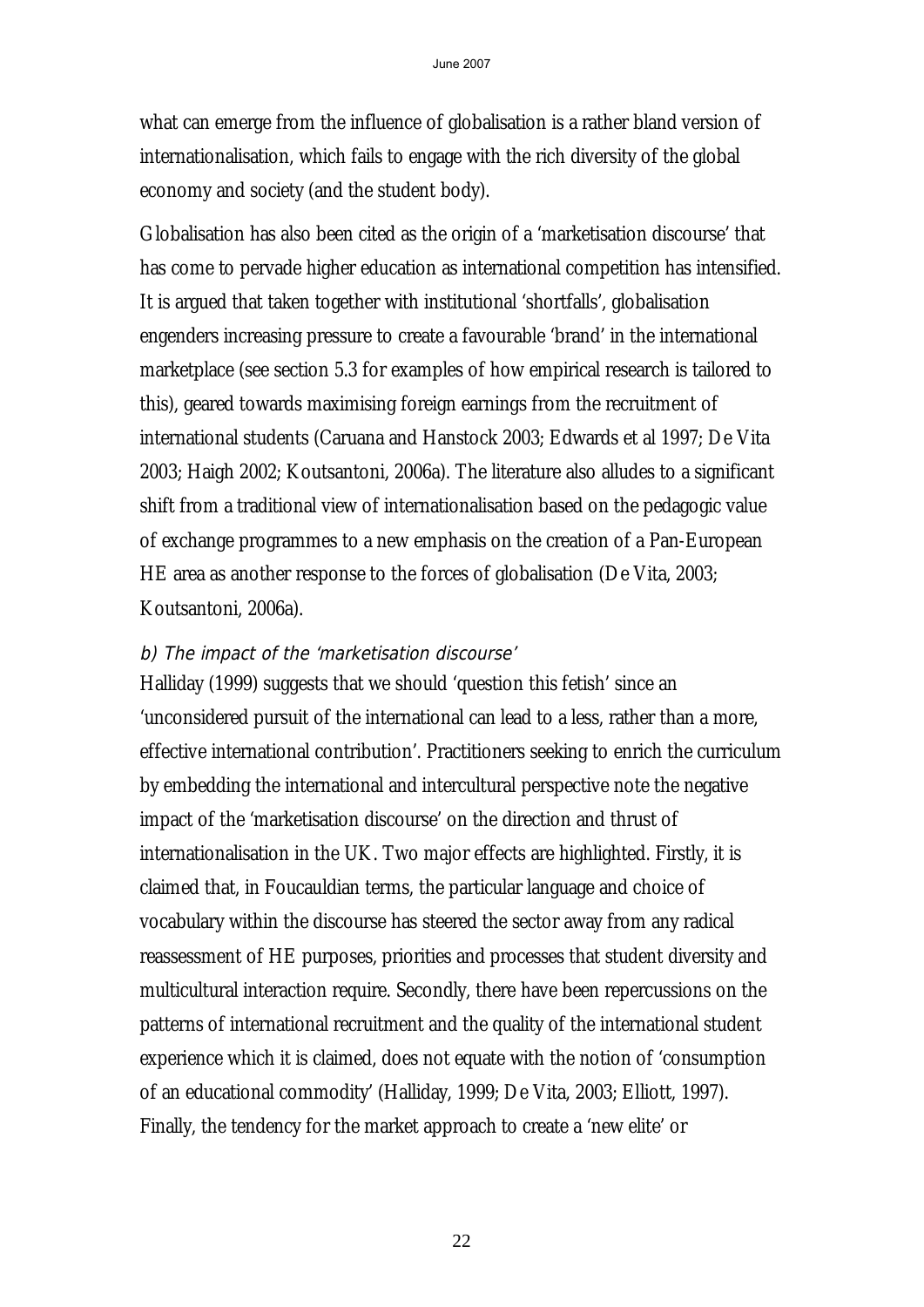'cosmocracy' of people who are mobile as between countries, contingents and cultures is discussed (Halliday 1999; Caruana and Hanstock 2003).

### **4.32 Making connections – the evolution of the Internationalisation agenda**

### a) The knowledge economy and the learning society

Conceptualisations of globalisation and internationalisation as synonymous with the emergence of the new 'knowledge economy and learning society' introduce a new dimension which serves to modify the marketisation discourse, re-focusing universities' efforts on the need to enable graduates to compete in an increasingly global world of work, to function effectively in international and multicultural workplaces and to negotiate the uncertainties of Ronald Barnett's (2000) world of super-complexity (Haigh, 2002; De Vita 2003; Lunn, 2006). However, the level of engagement with, and debate surrounding, alternative conceptualisations of internationalisation, identified by this review of the literature, suggests that there is nothing uniform, homogenous or elitist about internationalisation as it is evolving rather, as suggested by Bartell (2003) quoted in (Taylor, 2004) 'Internationalisation conveys a variety of understandings, interpretations and applications anywhere from a minimalist instrumental and static view…to a view of internationalisation as a complex, all-encompassing…process…'

### b) An emerging consensus

In terms of the different permutations of internationalisation the literature suggests some consensus at the 'grass roots' surrounding a range of conceptual issues (this is interesting when compared to the lack of discussion of these issues in the student experience literature – see section 5.4):

- The need to re-create globalisation in the form of social practices that confront homogenisation
- Recognition that internationalisation is about more than simply the presence of international students on UK campuses and sending UK students overseas
- Recognition that internationalisation is a long term process of 'becoming international' or developing a willingness to teach and learn from other nations and cultures as distinct from traditional definitions of 'involving more than one country'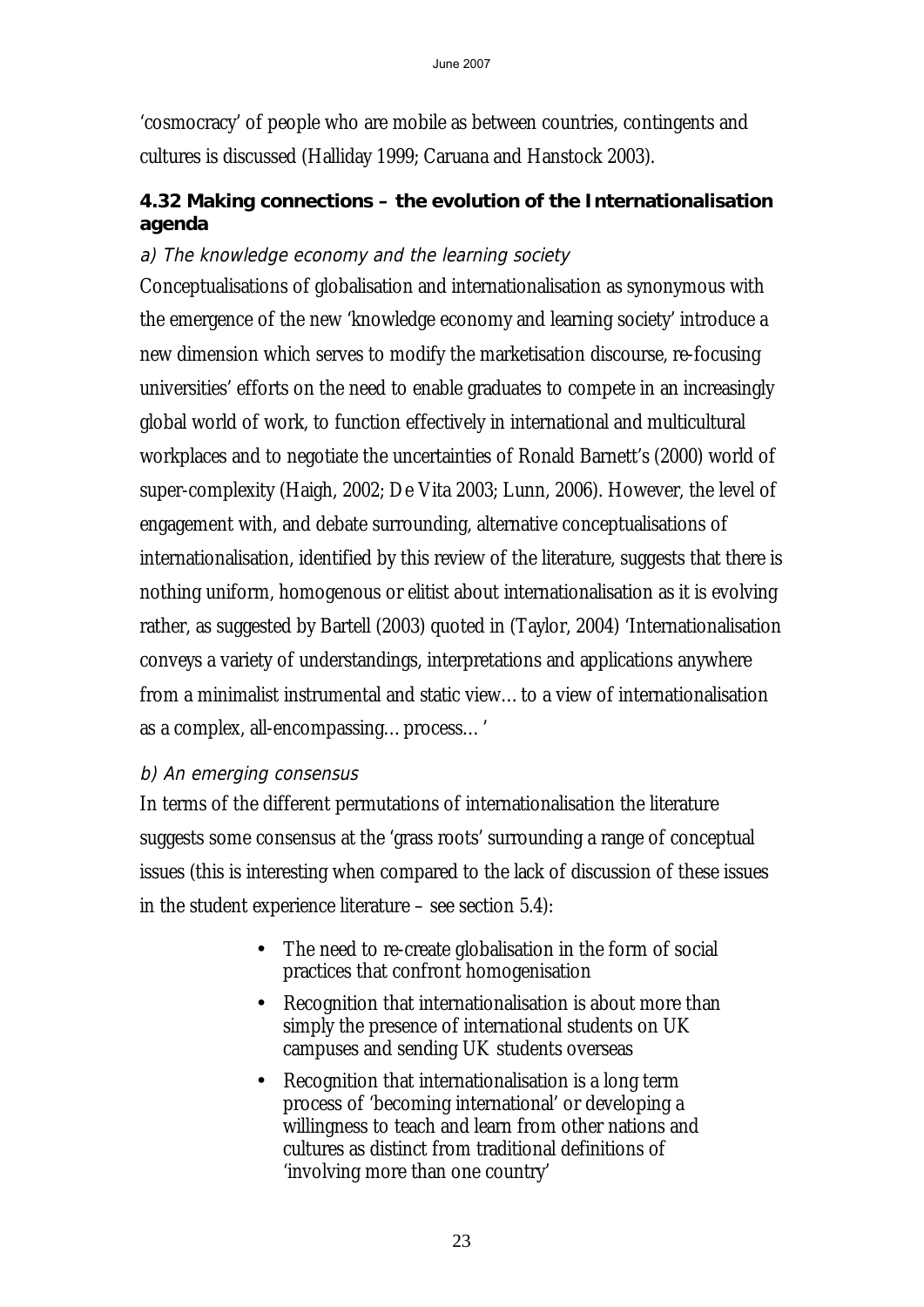- Awareness that internationalisation entails a shift in thinking and attitudes which in itself suggests common territory between this and other agenda
- Awareness that internationalisation in the context of higher learning and pedagogy has social, cultural, moral and ethical dimensions that both transcend the narrow economic focus and establish a synergy with other agenda

(Koutsantoni, 2006a;Caruana and Hanstock 2005; Lunn, 2006; De Vita, 2003; Killick, 2006; Haigh, 2005; HE Academy, 2006; Caruana and Hanstock, 2003; Maxey, 2006; Bennell 2005; Shiel 2006)

# c) The focus on graduate capability

The re-focusing of the sector's attentions on equipping graduates to function effectively in the complexity and uncertainty that is the knowledge economy and learning society has broadened conceptions of internationalisation. In terms of the five approaches to internationalisation identified by Caruana and Hanstock (2003) there has been a marginal shift away from ethos, student mobility and content towards the 'graduate attributes' or 'competency' approach and 'infusion'. Whilst student mobility remains firmly on the agenda the apparent shift of emphasis is particularly manifest in the significant efforts which are now being made to profile the graduate of the twenty-first century who embraces international perspectives (Global Perspectives Group, Bournemouth University, available at: http://www.bournemouth.ac.uk/about/the\_global\_dimension/global\_perspectiv es/global\_perspectives.html

Killick, 2006; Shiel, 2006; Shiel, Williams and Mann, 2005).

Such efforts no doubt reflect the message articulated in the DfES publication *Putting the 'world' into World-Class Education: an international strategy for education, training and childrens' services* which makes reference not only to the compulsory sector but to young people and older learners too in the context of developing 'skills needed for the global economy' available at:

# http://www.teachernet.gov.uk/internationalstrategy

The central message of this international strategy which marked the launch of International Education Week on 15th November, 2004 has since been echoed by work from the Council for Industry and Higher Education *International*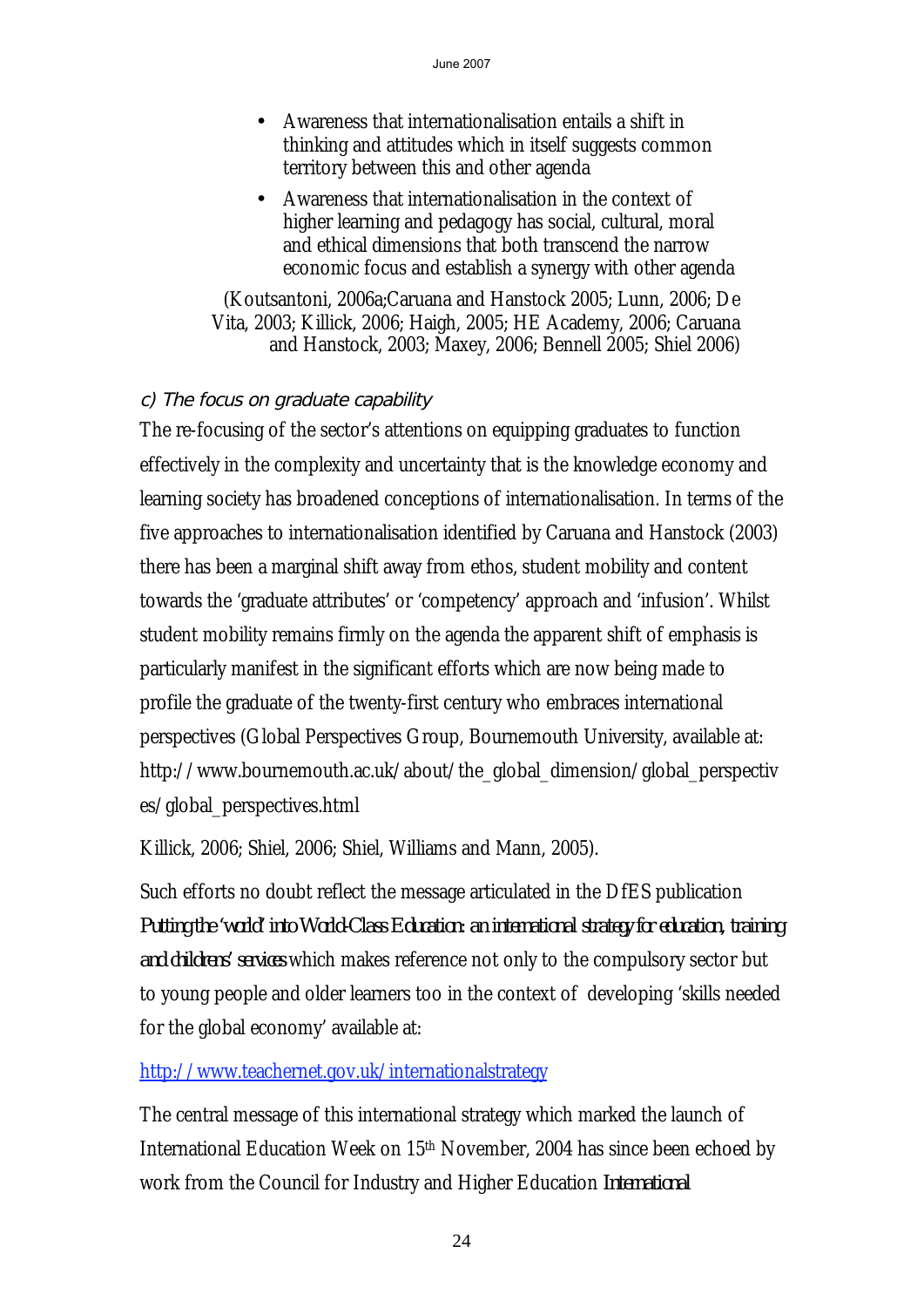*Competitiveness Businesses Working with UK Universities, Summary and Recommendations*  (Brown and Ternouth, 2006 available at:

http://www.cihe-uk.com/docs/PUBS/0605ICSummary.pdf

d) Internationalisation, graduate employability and Equality and Diversity Given the slant on graduate attributes and capability, one might expect to find some research that specifically connects internationalisation with employability, but this review has identified only one source that makes a tentative connection at the practice level and in the context of the international fashion industry (Jones, 2004) and another study by HECSU that focuses on international students' use of careers services (Harvey, 2005)

# http://www.prospects.ac.uk/downloads/documents/HECSU/Reports/CASIS% 20-%20short%20report.pdf

 Admittedly, the review does not claim to be exhaustive and indeed, it may well be the case that the connection is more apparent in the employability literature which is outside the scope of this review. However, links with the Equality and Diversity (E and D) agenda are becoming apparent and Bournemouth University's Global Perspectives Group has conducted much work to establish the connections between internationalisation, globalisation, multiculturalism and ethnic diversity. Koutsantoni (2006a) cites Jane Knight's (2003) assertion that in the context of internationalisation the terms international, intercultural and global are complementary giving breadth and depth to the process but internationalisation of the curriculum is about 'fair play' providing equably for all students irrespective of national, ethnic, social class/caste or gender identities. Caruana and Hanstock (2005) maintain that the goals of internationalisation and equality and diversity are similar, each intending to facilitate mutual understanding, tolerance and respect and it is only in rationale that they differ – internationalisation being perceived as 'a good thing in itself' whereas the rationale for ethnic diversity often springs from a guilty conscience and notions of 'it must be dealt with'.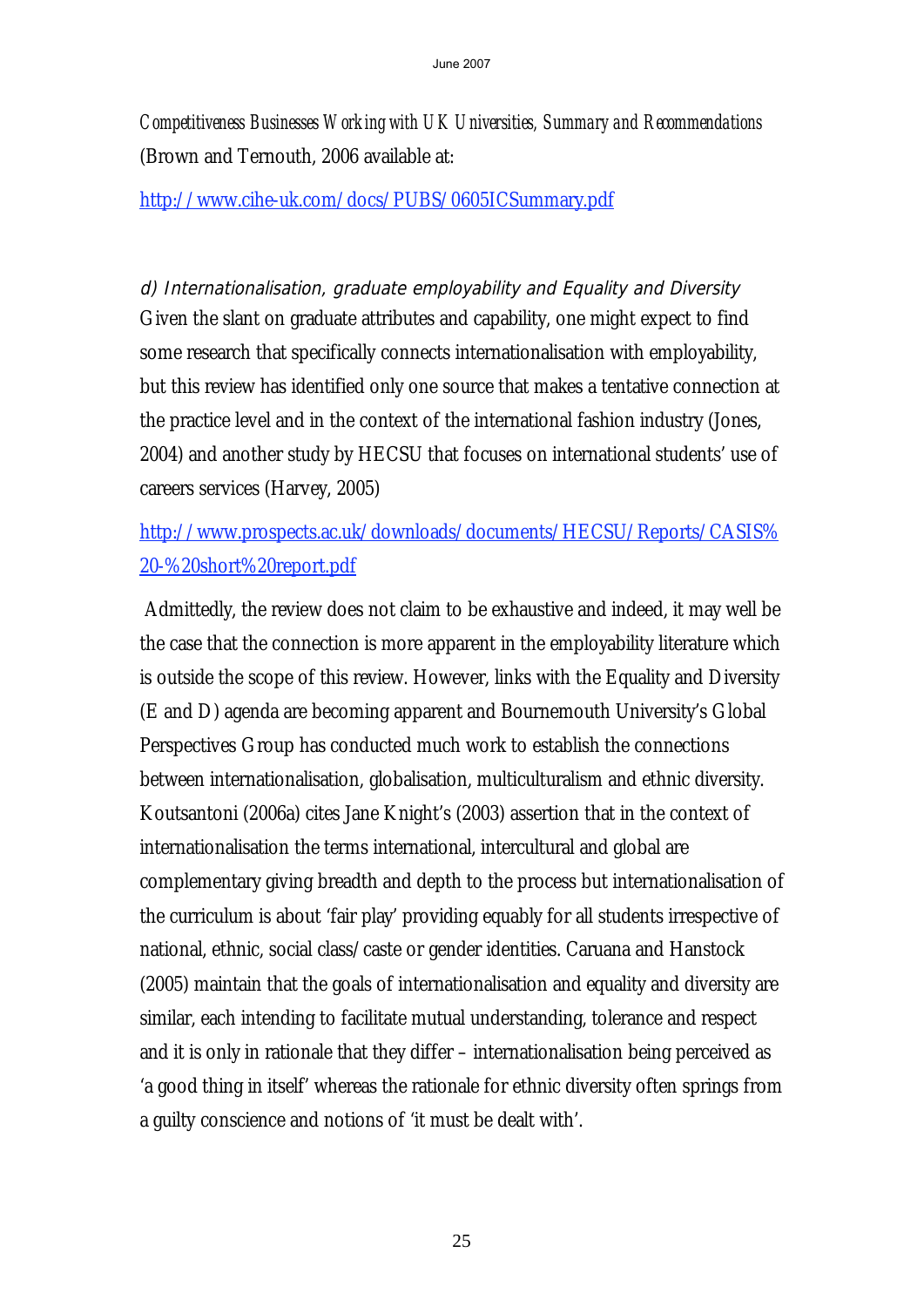#### e) Internationalisation and Education for Sustainable Development – complementary perspectives

At the outset of the review, tacit knowledge of the field suggested that Education for Sustainable Development (ESD) was an area where particularly strong connections with internationalisation might exist and as the review progressed it became apparent that 'ethics' provides the common ground between ESD and global perspectives. The review located a number of sources exploring the dimensions of ESD in a variety of contexts, including the conceptual (Haigh, 2005; HE Academy, 2006; Bennell, 2005; Thompson, 2005; HE Academy, 2005; HEFCE 2005; Maxey, 2006; Scott, 2002) Two of these sources are very useful in making an explicit connection between ESD and global citizenship (Bennell, 2005; Maxey, 2006) representing the outcome of projects designed to mainstream and drive curricular developments through specific CPD training and supporting materials.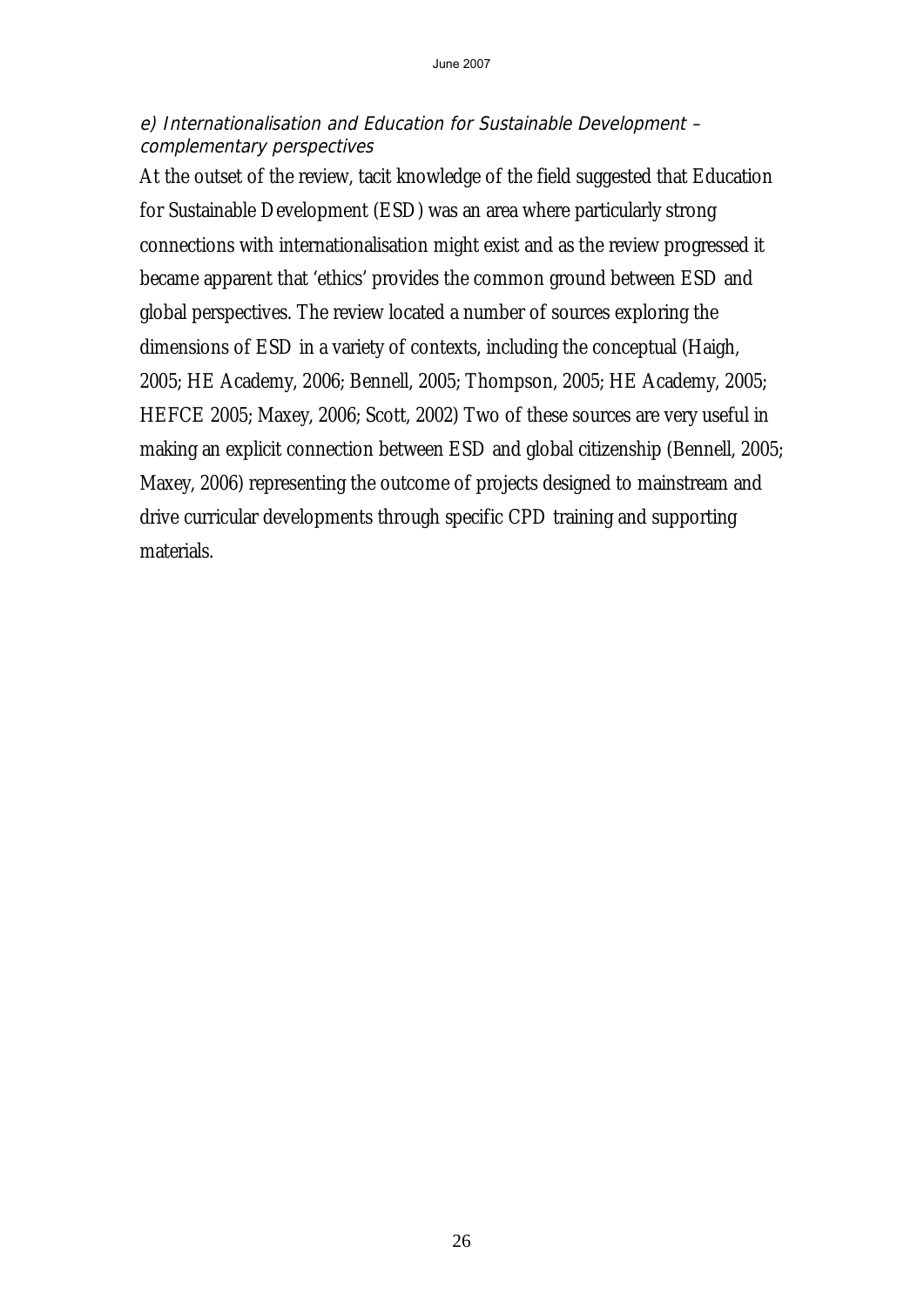# **4.4 Meanings attributed to 'Internationalisation of the Curriculum'**

Whilst the concept of internationalisation is rooted in traditional structures of UK HE and has evolved over recent years under the influence of globalisation 'Internationalising the Curriculum' is very much a new and often quite unfamiliar phenomenon. It presents particular issues of conceptualisation since its emergence coincides with a period of rapid and complex change in HE and its meaning in practice tends to be blurred by the traditional distinctions drawn between the home and international student experiences. Whilst relatively new, the concept has nonetheless undergone fairly rapid evolution within a short space of time. In common with internationalisation, in order to attribute meaning it is necessary to establish the relationship with related concepts such as cross-cultural capability, 'Internationalisation at Home' (IaH) and Education for Sustainable Development (ESD). The sources that enable this process tend largely to be those which explore internationalisation per se, suggesting that for some authors operating at the level of practice the terms are almost synonymous (Caruana and Hanstock, 2005; Haigh, 2005; Halliday 1999; HEFCE 2005; Higher Education Academy, 2006; Koutsantoni 2006a; Scott, 2002)

# **4.41 Global perspectives shaping the internationalised curriculum**  a) Global perspectives and cross-cultural capability

Whilst internationalisation has traditionally encompassed the development of knowledge about different places and cultures of the world the global dimension has substantially broadened conception of what the internationalised curriculum means suggesting 'a shift in approach, rather than a radical change of content' (Shiel and Jones, 2004). Global perspectives are increasingly being regarded as providing the ethical underpinning and values-based ethos for a focus on crosscultural capability. Such capability is seen to embrace notions of intercultural awareness (awareness of self in relation to 'other') and skills that enable students to communicate effectively across cultures, as well as international and multiple perspectives on the discipline that have traditionally characterised the 'content' approach to internationalising the curriculum. The ability to challenge one's own values and those of others responsibly and ethically is a crucial component of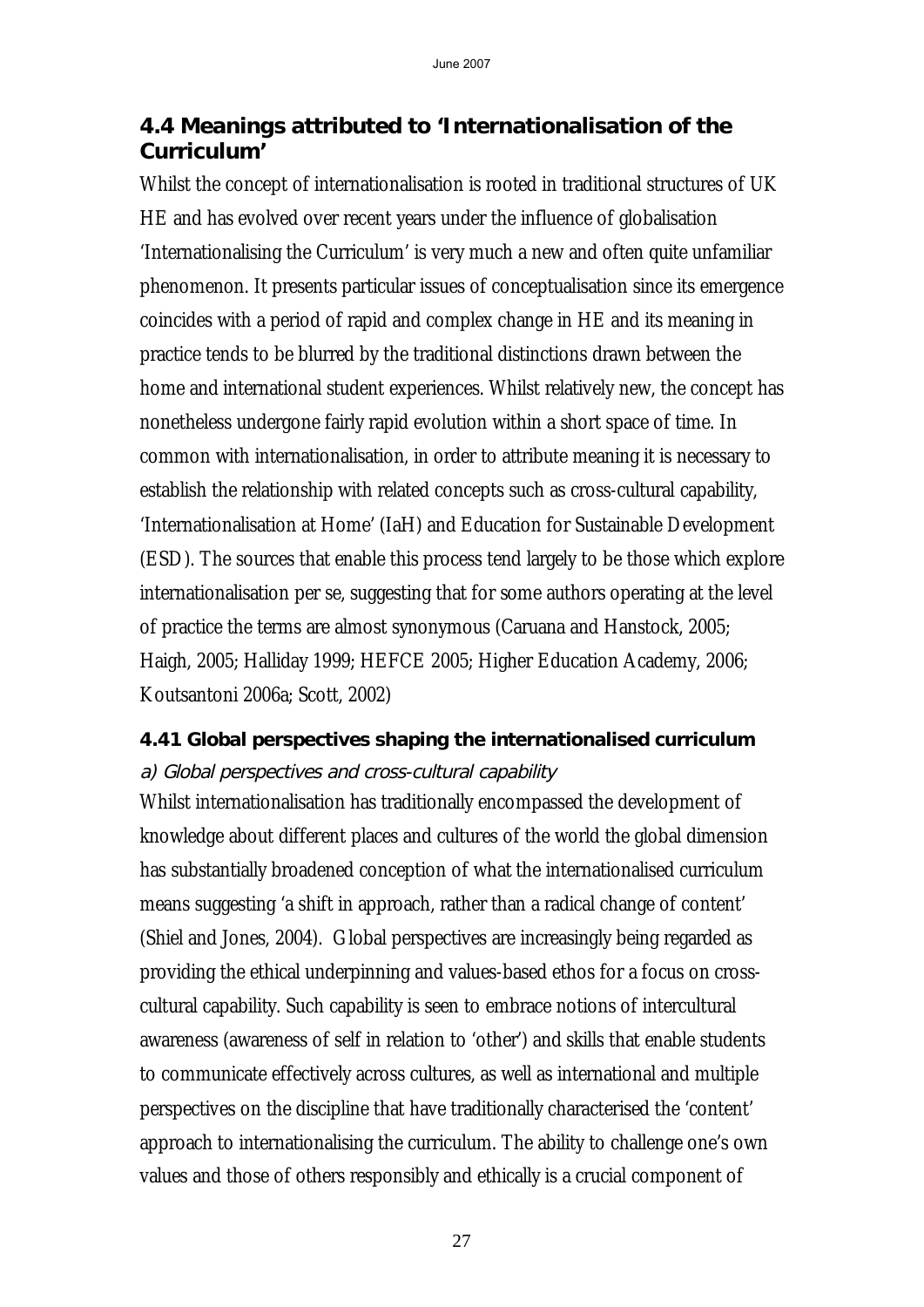cross-cultural capability cultivating the informed and active citizen, voter, employer, employee and traveller (Killick, 2006; Lunn, 2006; Shiel 2006). The review suggests that studies of cross-cultural capability and global perspectives are taking place both at the institutional level and within particular disciplines including business and management, logistics and social policy (Irving et al 2005; Laughton and Ottewill, 2000, 2003; Pyne et al 2006)

#### b) Internationalising the Curriculum, cross-border mobility and 'Internationalisation at Home'

Not only is the notion of internationalisation through modifying curriculum content now being challenged, the emphasis on cross-cultural capability is in turn, influencing thinking about the relationship between an internationalised curriculum and cross-border student mobility. Halliday (1999) reckons that despite 'globalisation' fewer British people under the age of 50 now have a 'formative' international experience than in the days of Empire or the Cold War. This of course begs the question – how is cross-cultural capability to be developed in those who are - for one reason or another - immobile? This issue has engendered some discussion in the literature of the notion of 'Internationalisation at Home' (Koutsantoni, 2006a; Caruana and Hanstock, 2005). 'Internationalisation at Home' (IaH) is defined as 'any internationally related activity with the exception of outbound student and staff mobility'. Thus, it focuses on activities 'beyond mobility', critiquing traditional actions in the process of internationalisation and countering the 'lighthouse' perspective that internationalisation is something you do abroad, (i.e. you stand at the top of the lighthouse and look towards the foreign, exotic countries on the horizon, then you go there and in the process fail to engage with the richness of diversity that lies at the foot of the lighthouse). Caruana and Hanstock (2005) support the view that IaH links the international and the intercultural dimensions of HE teaching and learning in such a way as to raise awareness of and promote values of cultural diversity and equity through the inclusive curriculum that is tailored to accommodate intercultural learning experiences.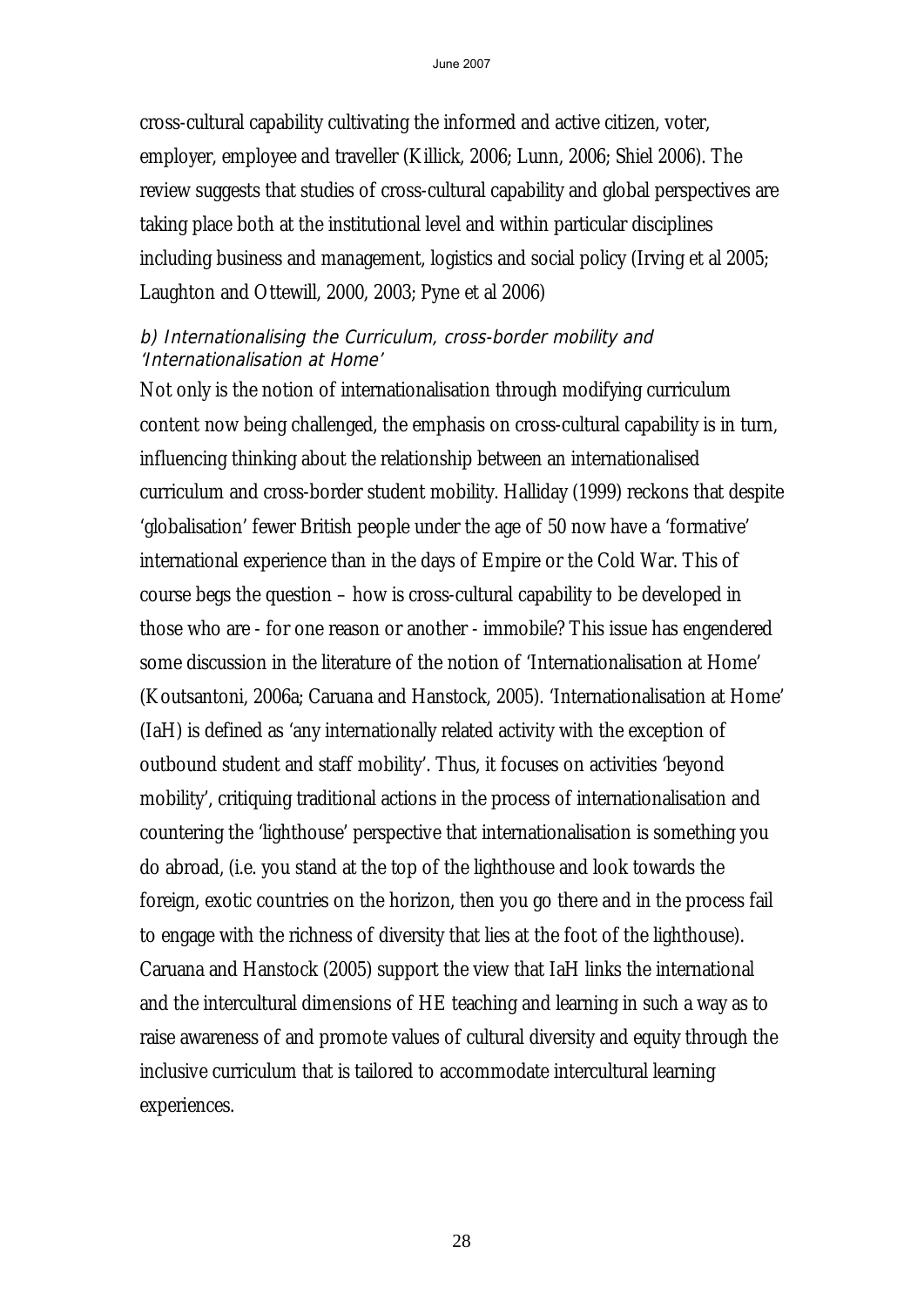### c) 'At home' or 'abroad'?

Caruana and Hanstock (2005) suggest that international mobility may reinforce the myth that a country has a homogenous national culture, detracting from the dynamic view of culture as sets of practices in which people engage in order to live their lives, to understand their world and to produce and comprehend meaning – a context where individuals may position themselves in resisting, subverting or challenging the cultural practices to which they are exposed in the first culture and in additional cultures encountered. In differentiating between the 'at home' and the 'abroad' Koutsantoni (2006a) makes what on the face of it, appears to be a useful distinction. However, locating 'Internationalising the Curriculum' within the 'home' category may be inappropriate since any 'student abroad' learning experience needs to be supported by a curriculum that adequately prepares for that experience, that is a curriculum that develops international awareness and international competence. These attributes are prerequisites of the kind of cultural engagement or 'relational participation' that develops intercultural expertise during a period abroad as opposed to mere 'technical observance' more akin to the 'tourist' experience. Similarly the curriculum needs to provide the space for reflection post-experience, for meaningful learning to take place. Arguably, then internationalising the curriculum has currency in both domains, at home and abroad (Caruana and Hanstock, 2003).

#### **4.42 The sustainability curriculum and the internationalised curriculum – a merging of minds?**

### a) The evolution of the sustainability curriculum

ESD has traditionally been regarded as the territory of geographers, scientists engineers and the like, as evidenced by this literature review and the relatively high profile of the Journal of Geography in Higher Education. Indeed a recently established CETL tasked with the responsibility of embedding a whole-university approach to sustainability was 'billed' as being 'of special interest to geographers' (Dyer et al 2006). Sources identified suggest that the sustainability curriculum is being examined within these disciplines from a variety of perspectives including appropriate teaching and learning strategies including long-haul fieldwork; the possibility of universities and NGOs working together to 'think globally' and 'act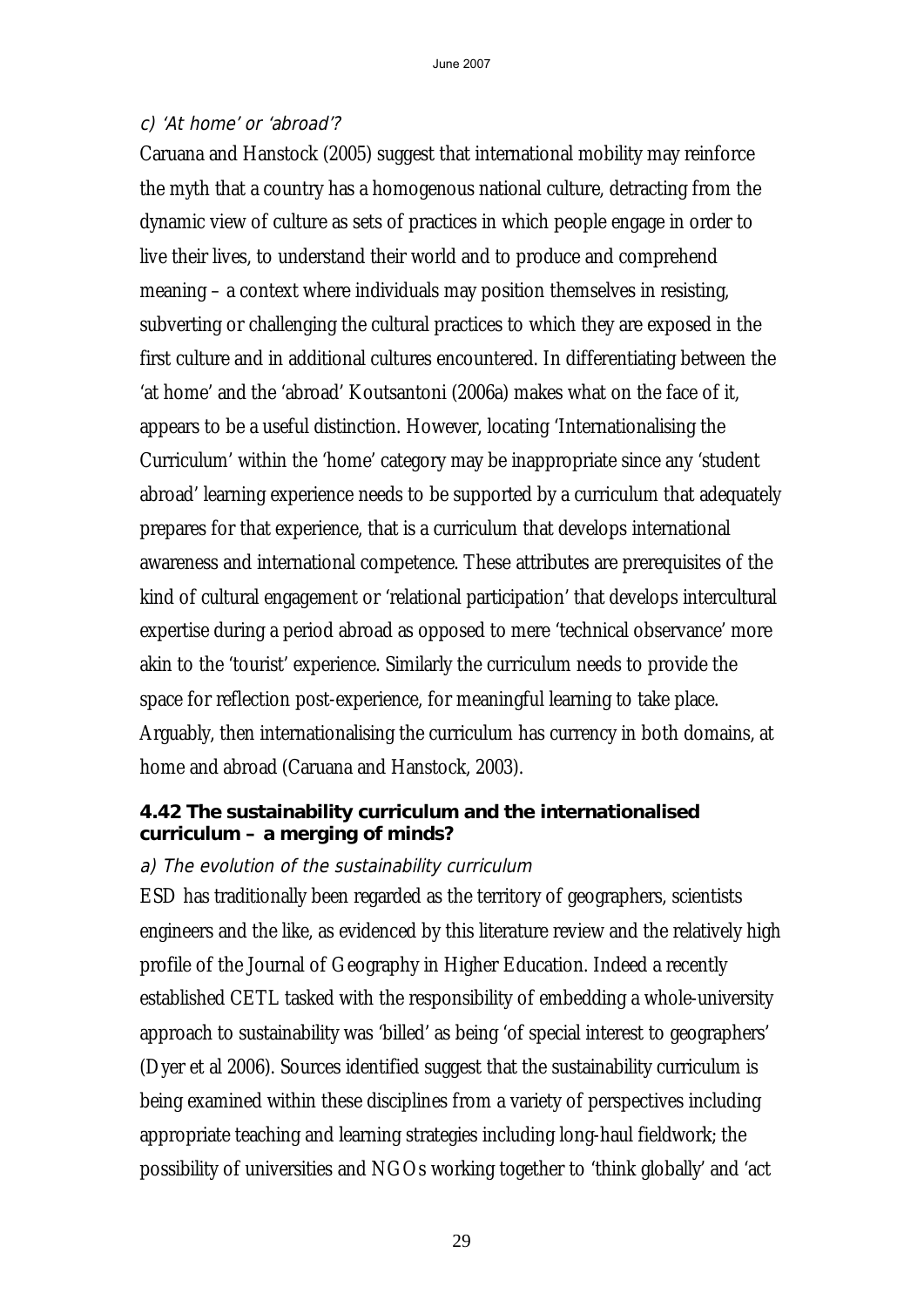locally', encouraging personal involvement and promoting environmental awareness and the challenge posed to universities of producing world leaders who are 'Earth-literate' (Azapagic et al 2005; Haigh 2006; Martin et al 2005, 2006; McGuinness et al, 2005). Whilst these sources imply a continuing focus on environment others suggest that from the 1990s a major shift of emphasis has taken place to include ethical issues. Scott (2002) quotes Hamm and Muttagi (1998) who suggest that sustainability is '…not about environment…but…the capacity of human society to enact permanent reform in order to safeguard the delicate balance between humans and their natural life-support system.' And HEFCE (2005) refers to its commitment to 'promoting a view of sustainable development which is 'much wider than just environmental protection' and to a 'critical social agenda'.

#### b) The sustainability literate graduate as the 'global citizen'

The wider vision of sustainable development embraces an interconnection of issues such as poverty alleviation, social justice, democracy, human rights, peace and environmental protection – issues common to the notion of the 'Global Citizen'. Sustainability literacy, skills and knowledge are variously described as problem solving in a holistic, non-reductionist manner; holistic thinking to support critical judgements; a high level of reflection to identify, understand, evaluate and adopt values conducive to sustainability; global thinking but local action and the initiation and management of change. (Haigh, 2005; HE Academy, 2006; Scott, 2002). Hence in effect, sustainability literacy, skills and knowledge are the literacy, skills and knowledge of the 'Global Citizen'.

### c) The sustainability curriculum as the internationalised curriculum?

The concepts of the internationalised curriculum and the sustainability curriculum share common ground since in the literature internationalisation is seen as the response to the effects of globalisation in terms of market forces and international competition and sustainable development represents an attempt to 'humanise' globalisation (HE Academy, 2006; Haigh, 2005).

The sustainability curriculum in common with the internationalised curriculum is said to provide learning opportunities to help learners gain plural perspectives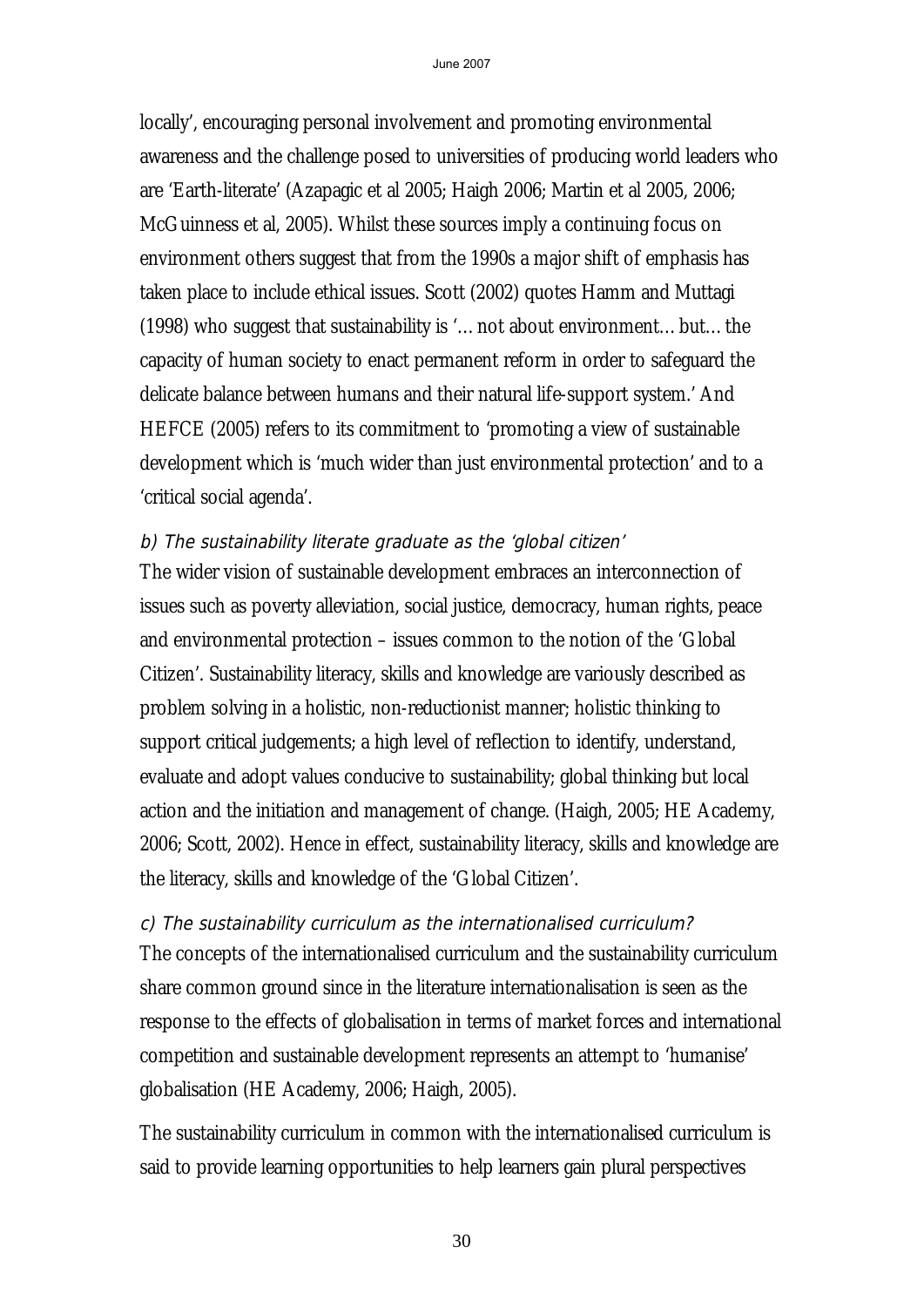from a range of 'cultural stances' and to encourage reflexivity, open-mindedness and active engagement with issues. However, difficulties in stimulating interest and enabling students to relate broad concepts to their own discipline are also evidenced in the ESD literature (Azapagic et al 2005) paralleling experience in the international and global fields. Some sources establish an explicit link between ESD and the internationalised curriculum whilst others conceptualise the internationalised curriculum as a component part of the sustainability curriculum in addressing the need to 'reconnect learners with the reality of their world'. This reconnection is first 'with the wholeness of humanity, in all of its multicultural richness through internationalisation of the curriculum, then with the wholeness of the planet.' Others see sustainable development as a distinct component of citizenship and cross-cultural themes, which might encapsulate three dimensions the international (avoiding parochialism), intergenerational (how our lives affect the future of others) and the interspecies (the relationship between humans and nature) (Haigh, 2005; Scott, 2002). The work of Selby (2006) exploring the 'shaky ground' of ESD is challenging in its critique which cites the 'overly skills/training orientation of ESD … its stunted engagement with…the human-nature relationship' and 'the failure of ESD to realise its original breadth and promise in its marginalisation of the voice of peace, social justice, anti-discriminatory, indigenous and futures educators…'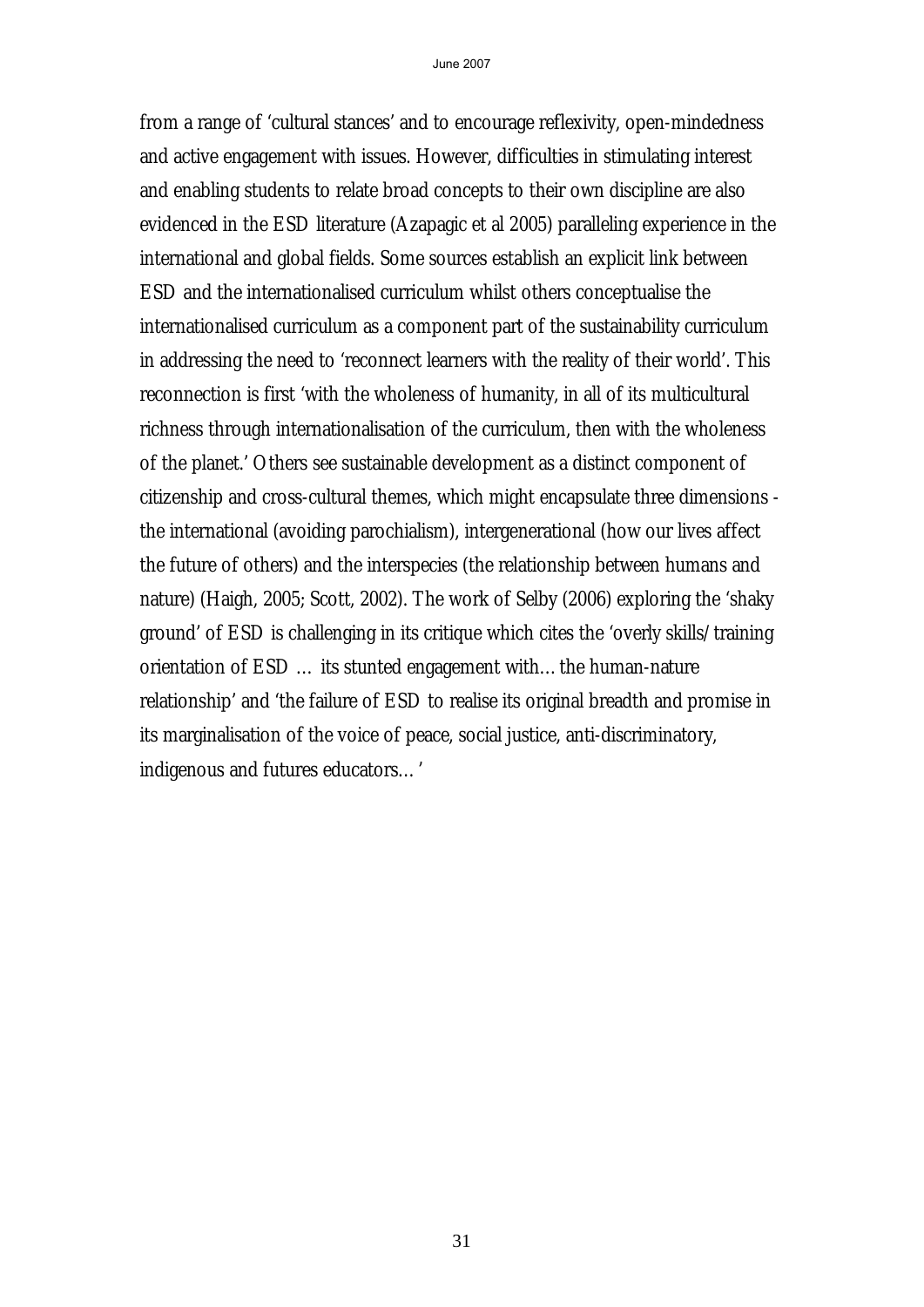# **4.5 Models for institutional internationalisation**

The literature review identified a number of sources concerned with internationalisation policy at the national level, some of which discuss 'Education for Sustainable Development' rather than internationalisation per se, but which are nonetheless useful given the connection between the two areas within the notion of global citizenship (Universities Scotland, 2005; Universities UK 2005; British Council, 1999 and 2006; HE Academy, 2005; Thompson, 2005; HE Policy Institute, 2006; David Elliott, 1997). Other sources are more concerned with institutional strategy and management processes (Caruana and Hanstock, 2003; Fielden 2006; Koutsantoni, 2006b; Koutsantoni, 2006c). This literature has been examined from the standpoint of seeking to understand how policy at the national level influences the transition from conceptualising internationalisation to embedding it in institutional strategy and structures.

Sources cited here also include a number, which explore this process of transition, deploying various approaches to and frameworks for interrogation of programmes of study and seeking to measure progress at an institutional level (Shiel, 2006; Howe and Martin, 1998; Lunn, 2006). Finally, in securing the transition the attitudes of university teachers and provision for their professional development in the process of change are relevant and these will in turn, be influenced by individual experience, epistemological positionings, and the tenor of the debate across the sector as a whole. Thus sources which refer to staff attitudes and developmental needs are included here and integrated with insights gleaned from other sources in order to try to construct an image of the models for institutional internationalisation that are emerging (Badley 2000; De Vita 2003; Lunn, 2006; Rowland 2005; Shiel, 2006; Warren and Fangharel 2005).

Finally, the field of trans-national higher education is included here in recognition of the fact that international mobility in an HE learning context involves either mobility of students or mobility of programmes of study. Arguably, the physical mobility of staff cuts across the two. Generally staff become mobile either to extend their own individual international experience in order to enrich the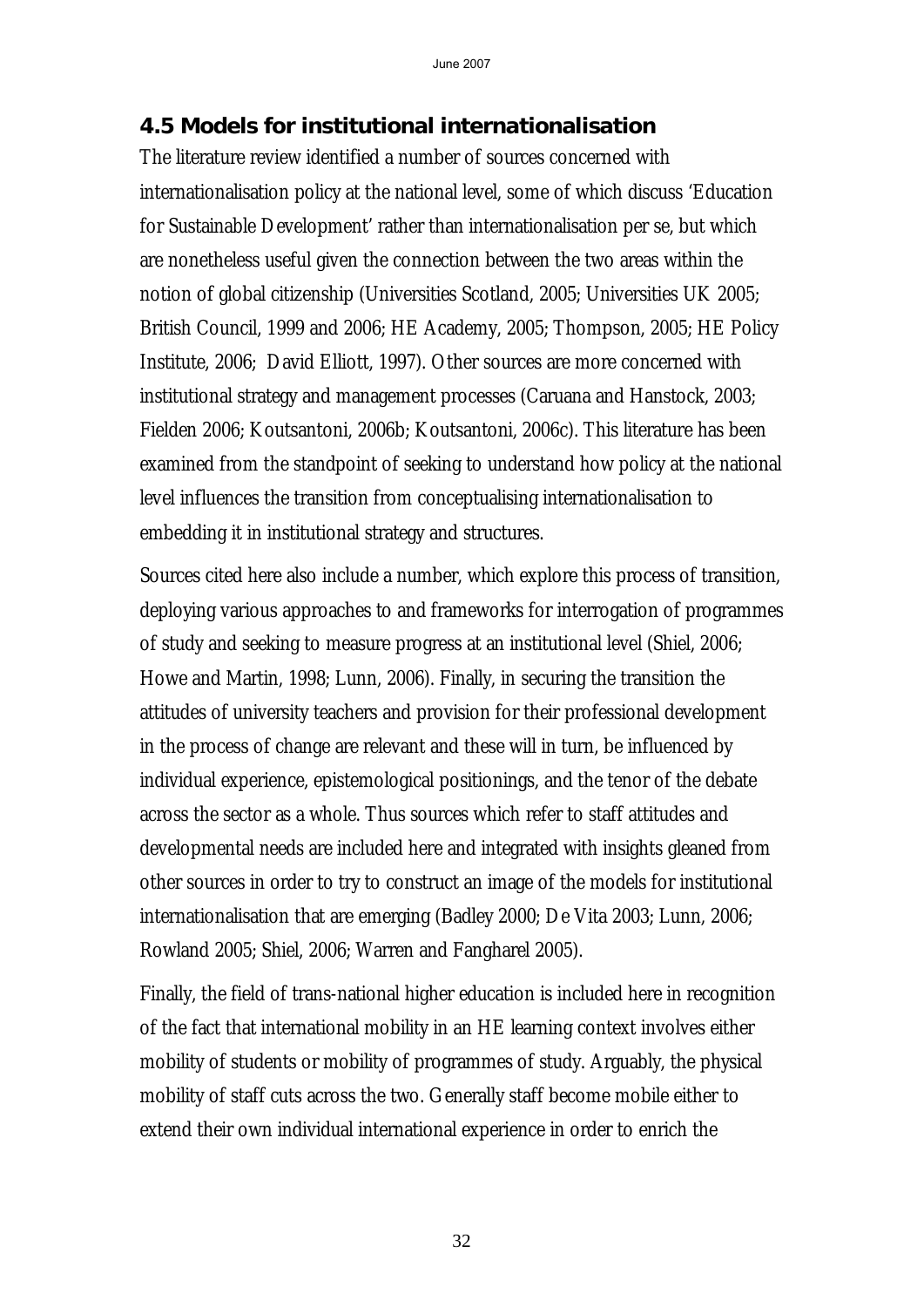campus-based curriculum or their mobility is prompted by the necessity of their involvement in delivering programmes overseas.

### **4.51 Tensions and Ambiguities within the policy arena**

### a) Government policy and the 'marketisation discourse'

An examination of the literature suggests unsurprisingly perhaps, that the 'marketisation discourse' is very much rooted in the guiding principles of UK official policy. The drive towards increased market share through international student recruitment supported by demand side enablers, including streamlined processes for granting of visas, relaxation of entry and work rules and supply-side differentiation through 'branding' was firmly established in the First Prime Minister's Initiative (PMI 1) (British Council, 1999). However, whilst marketisation was the priority for HE per se, the apparent focus on international students as 'cash cows' was likely to be tempered by the influence of globalisation in the wider education and training environment which underpinned the need to 'prepare all learners for the global context' and 'promote global citizenship in the curriculum'. Whilst the rhetoric of 'market share' prevailed within the HE policy arena policy makers within the compulsory sector were looking to the development of a curriculum that nurtures understanding of eight key concepts essential to all those living in a global society – citizenship, social justice, sustainable development, diversity, values and perceptions, conflict resolution and human rights (DfES, 2004 http://www.teachernet.gov.uk/international strategy)

# b) International student recruitment versus international education?

The subsequent initiative, PMI 2 (British Council, 2006) claims a broader perspective than its predecessor, whereby the quality of the student experience has become a consideration, 'branding' is to become the 'common platform' for all international activities of UK HEIs, rather than a recruitment tool and a need for greater understanding of the countries in which UK institutions operate is articulated given the focus on promoting strategic partnerships and alliances with 'priority countries'. Seemingly, international education, rather than international student recruitment, is the new focus in UK HE policy terms. Nonetheless, whilst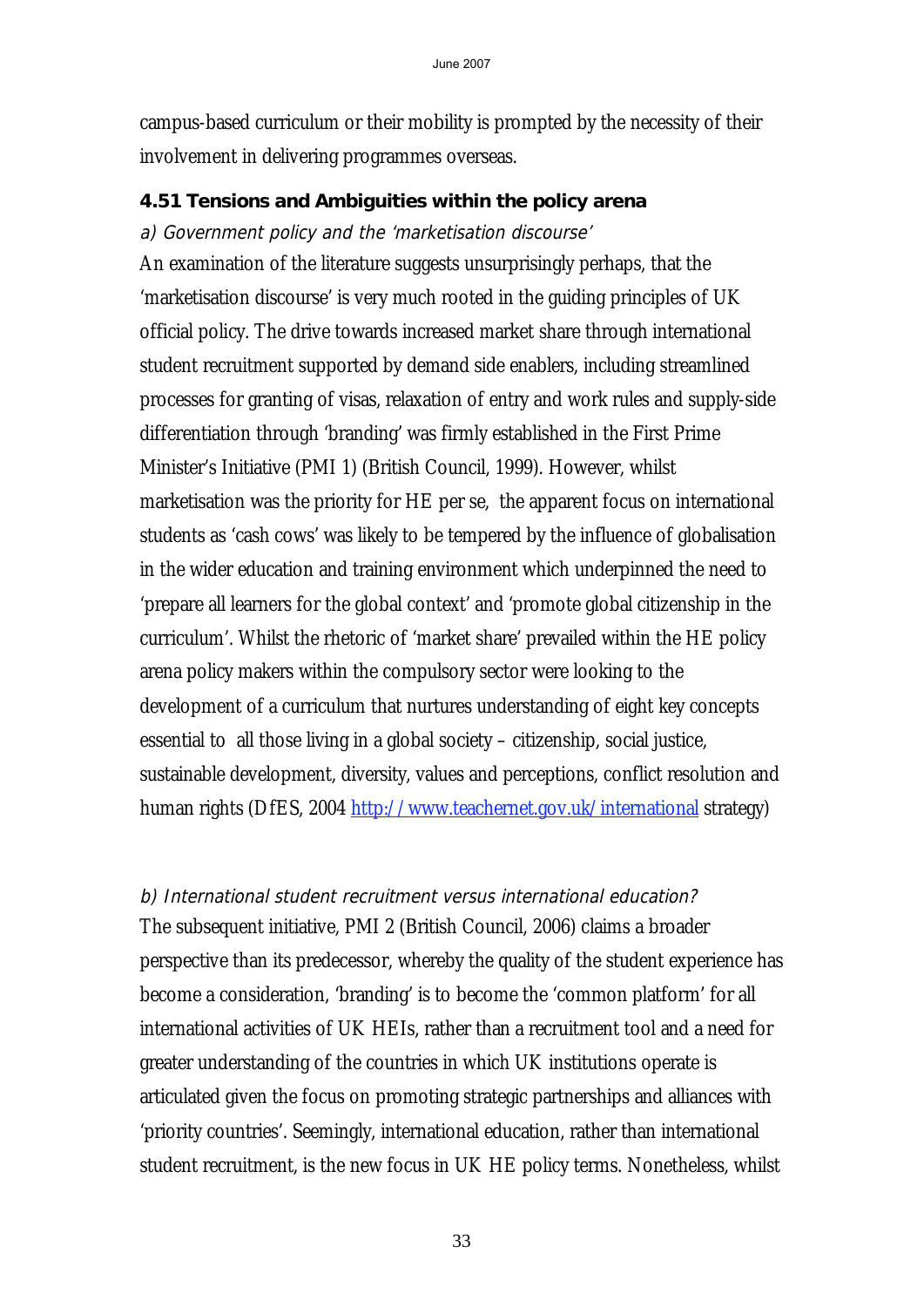benchmarking studies and sharing of best practice are promoted as mechanisms to improve the student experience and the need to consider work placement and employment issues vis-à-vis the international student experience are apparent, the rhetoric of the market-place prevails (British Council, 2006). Perhaps it would be grossly naïve to assume otherwise, in the context of the globalised world. David Elliott (1997) was one of the first in the field to argue that UK policy emphasises HE as a tradable activity generating foreign currency rather than addressing any genuine educational needs.

#### c) Predicted trends in international student recruitment

The economic impact of international student recruitment in UK higher education has been of major concern to strategists and managers across the sector since at least the 1990s (Greenaway, 1995). The Higher Education Policy Institute now predicts a fall in international student fee income, in a possibly 'depressed' global market for Anglophone higher education. The Institute warns that in a market that is relatively immature, as international education is, uncertainty surrounds incountry provision. As major source countries become more competitive and prospective students' ability to distinguish between different universities in foreign countries improves, the modest surpluses accruing to some UK HEIs could be wiped out by a fall in international fee revenue (HE Policy Institute, 2006). It remains to be seen whether 'e-University' initiatives to bolster foreign earnings in the face of uncertainty regarding student recruitment, is what lies behind the rhetoric of, for example, strategic international partnerships and collaborations.

d) UK Policy – international competition or European co-operation? The literature suggests that the UK is in many ways simply traversing the same path as other Western governments in pursuing the economic motive with rigour. Arguably, the Australian government is driven by economic considerations tempered by notions of 'quality '(seemingly akin to the central thrust of PMI 2), whereas the USA is perhaps driven by broader notions of competitive influence in the global world, where a mastery of languages is important. Whilst the UK, USA, Australia, New Zealand and Canada are driven towards international competition by the economic motive, in Europe the tendency to regard internationalisation as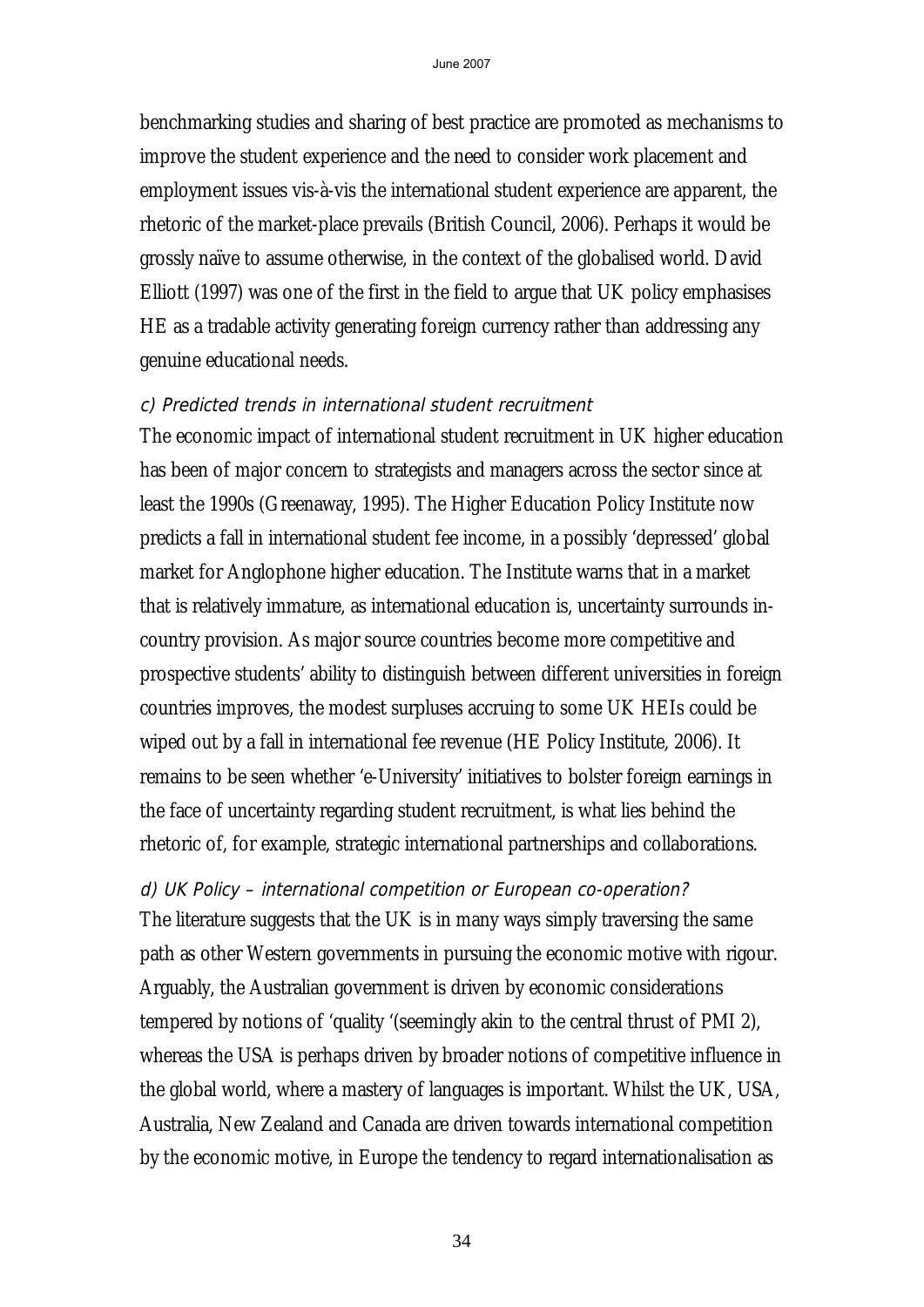synonymous with Europeanisation reinforces a strong tradition of academic cooperation, and staff and student mobility. Thus for UK HEIs the forces of the market and traditions of academic co-operation may be in conflict (Caruana and Hanstock, 2003; Koutsantoni, 2006c) and Deem (2001) in exploring concepts of new managerialism, academic capitalism and entrepreneurial universities, warns that localised factors should not be under-emphasised and in reality the localglobal axis will be significant in determining the response of universities in different countries.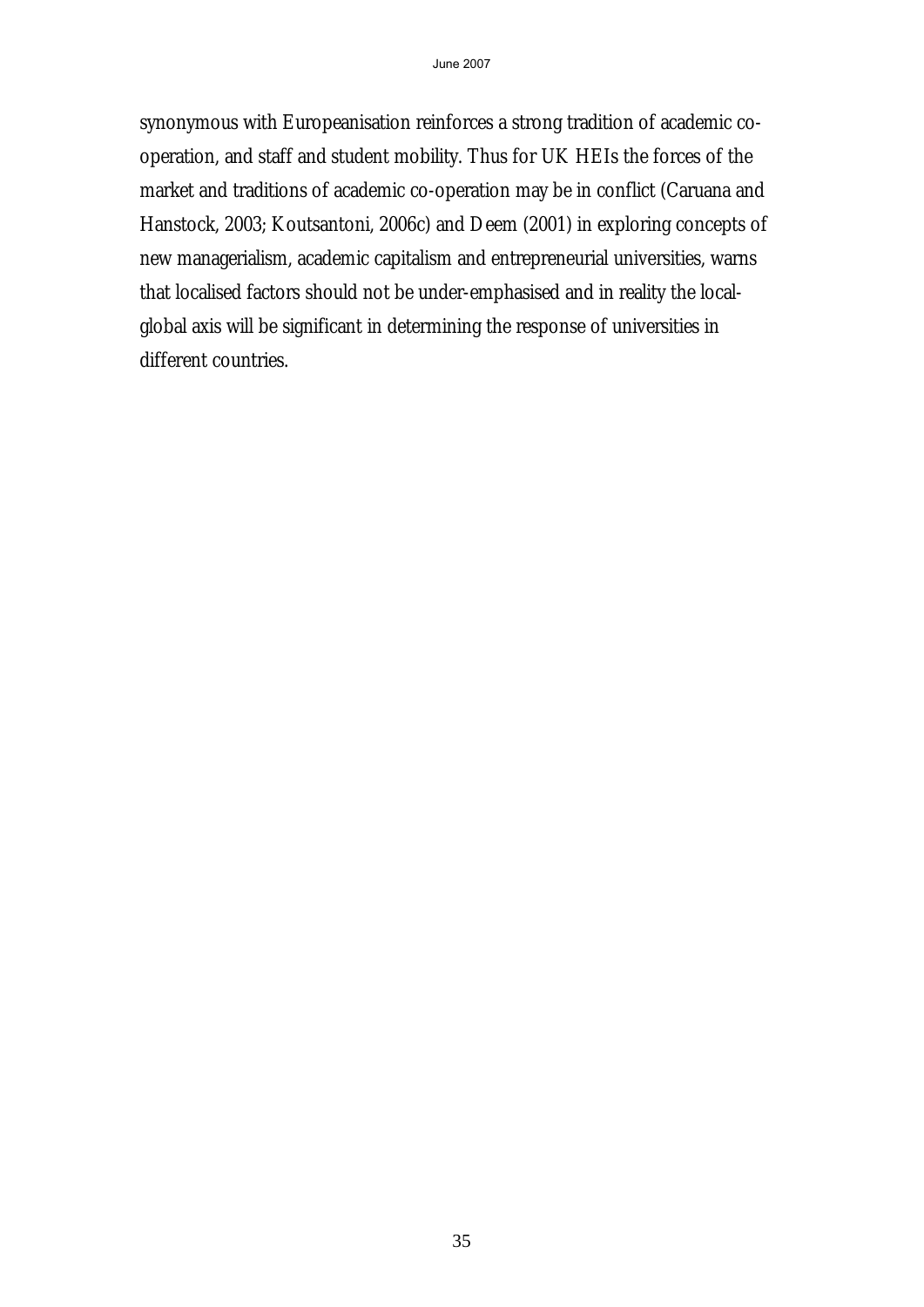### **4.52 Tensions and ambiguities within the institutional framework**

#### a) Tensions and ambiguities across the UK HE sector

The literature suggests that tensions inherent in the official policy domain are indeed, acted out to varying degrees within the institutional framework of UK HE. At the sector level it is interesting to compare the policy statements of 'Universities Scotland' and 'Universities UK'. The pronouncements of Universities Scotland (2005) are indicative of the tensions that pervade higher education in the globalised economy. A rhetoric of principles based on 'mutuality' rather than 'self interest', notions of 'giving something back' and providing more 'in-country preparation' for international students sits alongside notions of 'best market intelligence' and 'globally recognised reputation…developed as a brand'. Universities UK (2005) retains something of a 'Janus-like' strategic position, since a commitment to trans-national collaborations and provision, international staff and student exchange, international academic collaborations etc. is couched within an overall strategy that is claimed to embody a 'strong European dimension'. Koutsantoni's (2006b) in-depth study of 51 internationalisation strategies illuminates the discontinuity between sector-wide strategy and institutional mission, reporting that only four HEIs mentioned implementation of the Bologna process in their internationalisation plans. Kehm (1999) cites inconsistencies with regard to institutional policies and strategies and with regard to the relationship between institutional and European goals and policies. Such evidence is corroborated by 'Universities UK' in concluding that Bologna 'is not taken seriously, is not discussed in Senate or in senior management groups…National Qualifications Framework and the QAA are stronger influences than Bologna.'

### b) Internationalisation challenging institutional mission?

Internationalisation in the 'market' sense creates tensions that are mirrored at the institutional level particularly in universities that conceive themselves in purely national, sectional, or sectarian terms. Often internationalisation sits uncomfortably with other agenda that are more locally focussed, for example, strategies that are geared to meeting the needs of regional communities and widening participation in HE and some authors have already suggested that there is some evidence albeit relatively limited, to suggest the emergence of a trend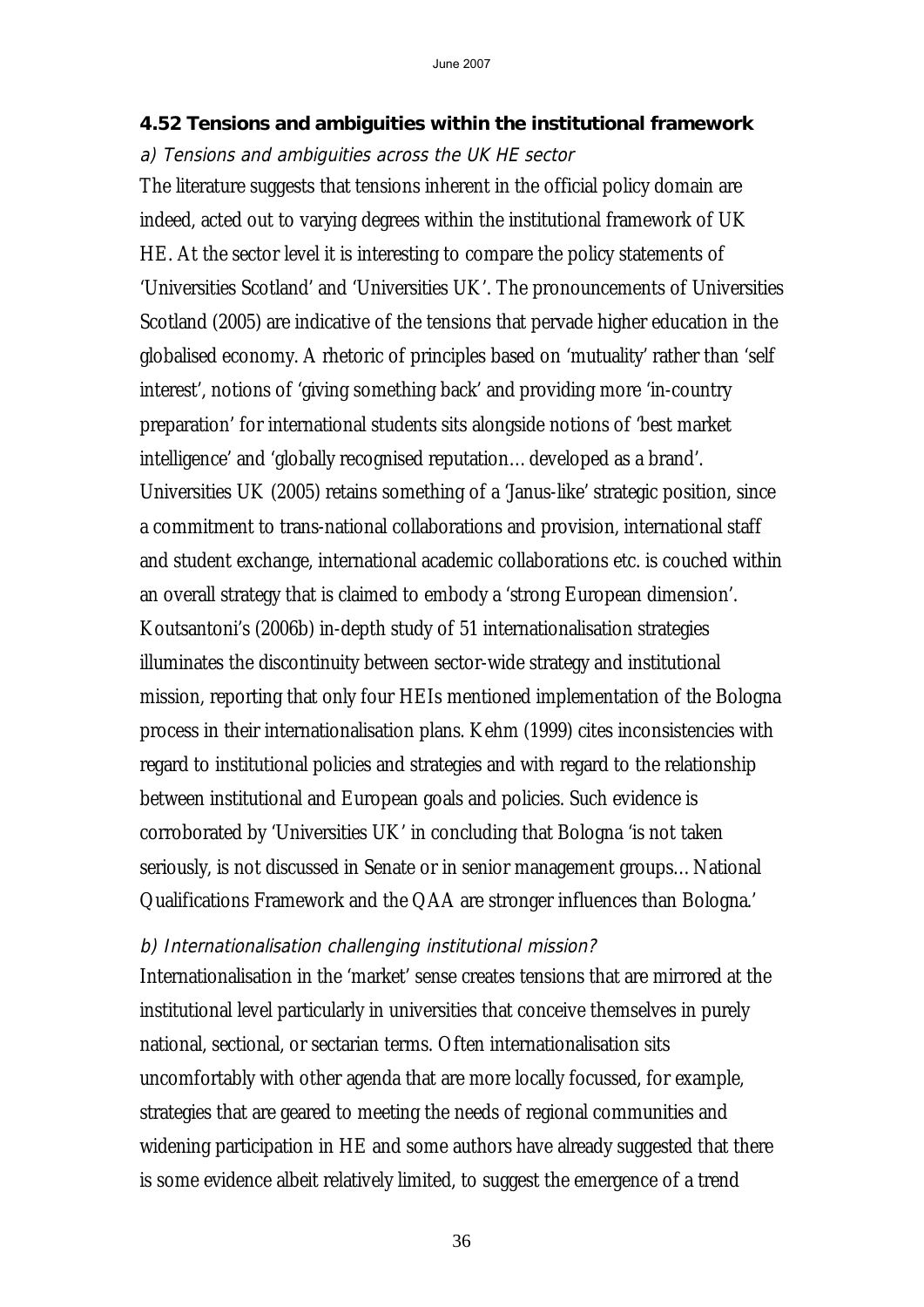toward de-internationalisation in UK HE (Caruana and Hanstock, 2003; Haigh, 2005; Parsons and Fiddler, 2004). Internationalisation is a major dilemma for HEIs that just happen to teach some international students. 'Glossy recruitment brochures may attempt to portray an image that is friendly to international students whilst academic practices are overwhelmingly embedded in local traditions' (Haigh, 2002). In effect the '…process of planning is about priorities, determining what will be done, but also what will not be done or what will be discontinued' (Taylor, 2004) and this is perhaps the greatest challenge of internationalisation.

Whilst the policy arena of internationalisation is fraught with mixed messages, potential contradictions and inconsistencies, the literature also suggests that there is a potential clash between traditional and evolving views of the internationalisation process. Authors cite a lack of understanding of the cultural aspects of internationalisation and 'Internationalisation at Home' (IaH). 'Internationalisation at Home' seems to be viewed as simply 'good housekeeping' whereas internationalisation abroad is perceived as adventurous and potentially more profitable (Caruana and Hanstock, 2005; Koutsantoni, 2006b).

## **4.53 Global citizenship as an institutional framework for internationalisation**

## a) The influence of 'Oxfam'

De Vita (2003) made an early case for the development of 'global citizenship' and commensurate responsibility as a principal aim of the internationalisation agenda and this concept along with the idea of global perspectives in the curriculum has to some extent, been problematised in the institutional context (Maxey, 2006; Bennell, 2005; Shiel, 2006; Killick, 2006; Lunn, 2006). Global citizenship and global perspectives have been variously defined but some fundamental principles emerge and it is possible to discern the influence of the thinking of Oxfam and their work on embedding global perspectives in the national curriculum. Just a cursory glance at Oxfam's (1997) definition suggests the extent to which common thinking is beginning to permeate the UK education sector as a whole and it is interesting to note that institutions such as Bournemouth University have adopted the Oxfam definition of the global citizen to drive their internationalisation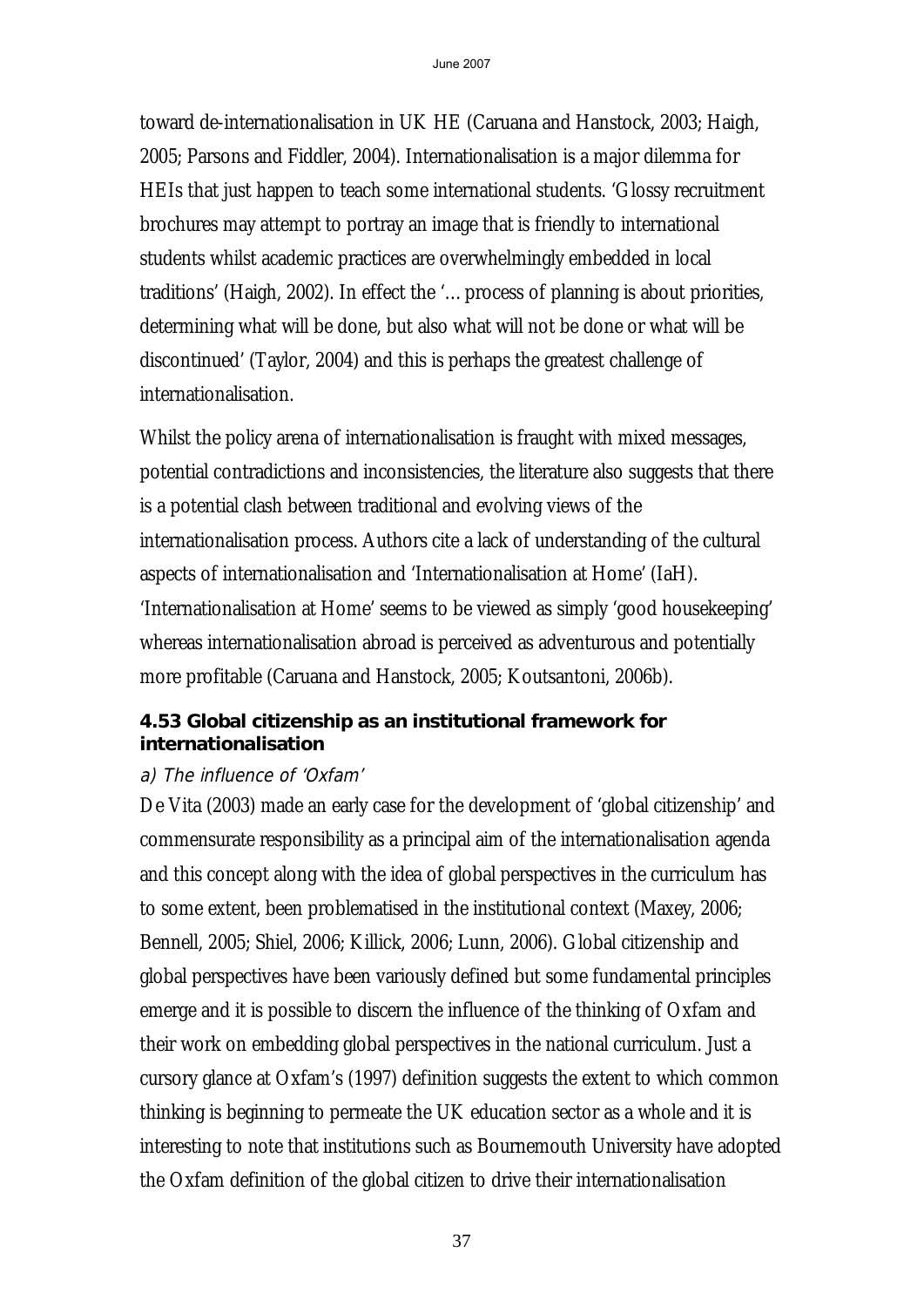agenda, the roots of which can be traced back to 1999. (Killick, 2006; Lunn, 2006; Shiel, 2006).

#### b) Pedagogical principles underpinning global citizenship

A set of guiding principles underpinning the pedagogy of 'global citizenship' is emerging from the literature. Firstly, pedagogical approaches should empower students to develop as critical beings able to apply different ways of thinking about the world and the issues that confront it, challenging orthodoxy to bring about change. Secondly, pedagogy should enable students to understand the relevance of global issues to their own lives. Thirdly, global perspectives should demonstrate the relationship between local actions and global consequences, highlighting inequalities, encouraging reflection upon major issues such as global warming, world trade, poverty, sustainability and human migration, promoting a response based on justice and equality (Killick, 2006; Lunn, 2006; Shiel, 2006).

# c) Education for Sustainable Development (ESD) and internationalisation

Authors seeking to embed ESD in the curriculum draw parallels with early attempts at internationalisation arguing that if HEIs simply introduce short, introductory-level courses to the early stages of the under-graduate curriculum then the sustainability curriculum will become a gesture in 'tokenism' (Haigh, 2005) separate from the mainstream and very much akin to the 'add-on' brand of the 'international' discussed in Caruana and Hanstock (2003). Ethical considerations within the curriculum are regarded as the key to avoiding programmes which 'share the same characteristics of courses designed to introduce Western students to different cultures as objects of study 'fossils in a museum case' rather than living, alternative ways of world making' (Haigh, 2005).

#### **4.54 Embedding internationalisation and global perspectives in strategy and curriculum across institutions**

#### a) Formulating internationalisation strategy

Koutsantoni (2006b) provides a comprehensive study of how HEIs address internationalisation strategically and practically. This research explores the websites of 133 universities and colleges and studies 51 strategies in-depth. The research found that for the vast majority (44/51) recruitment of international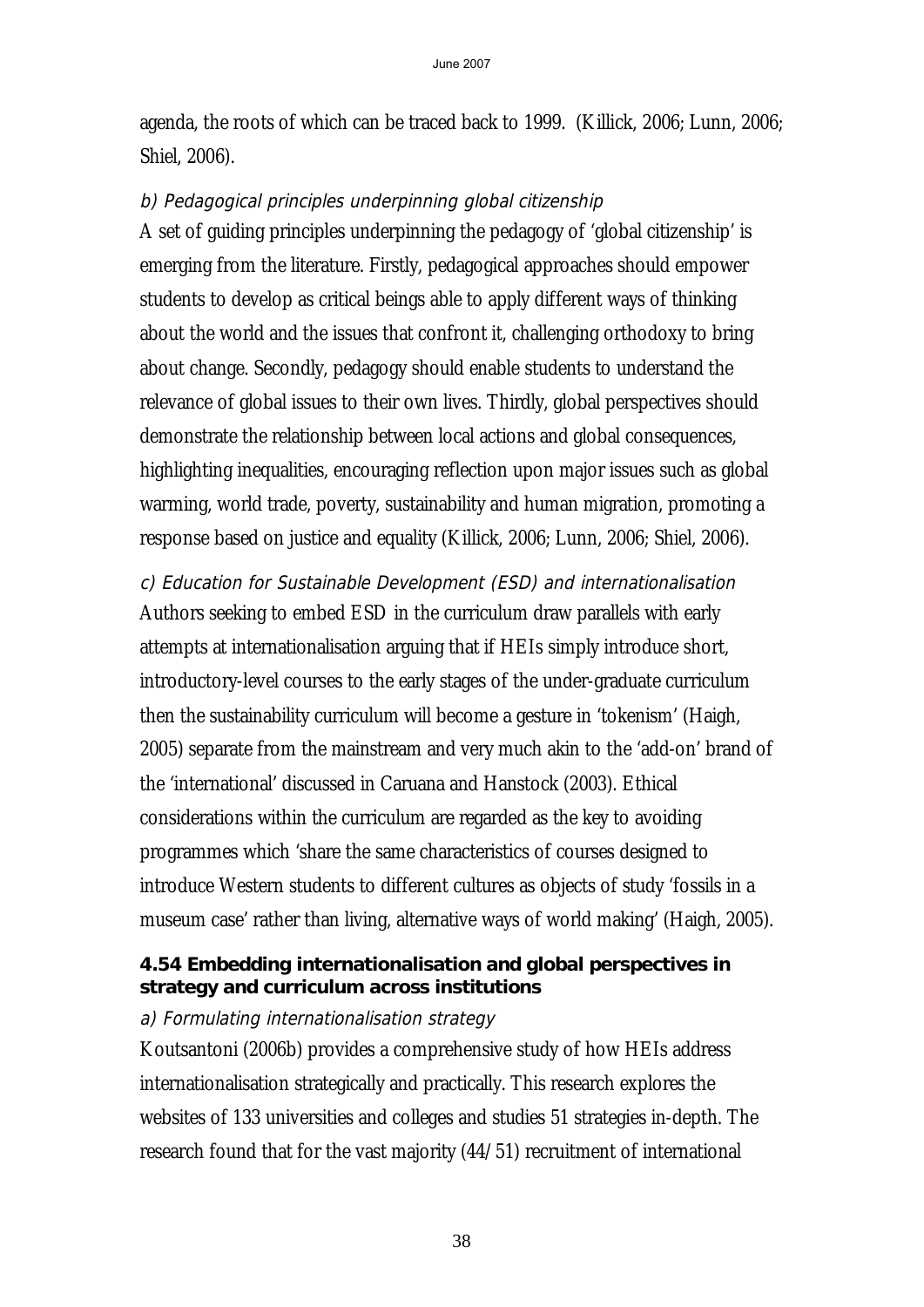students was the main focus, enhancement of the international experience of home students was on the agenda of only six universities, only two institutions acknowledged the importance of creating a culture of equality and diversity in internationalisation plans and cross-cultural capability remains a major issue (Koutsantoni, 2006b; Caruana and Hanstock, 2005).

b) Internationalisation and global perspectives – rhetoric or reality? Taylor (2004) notes that institutional culture presents opportunities and constraints within HEIs - aims are often unclear, interpreted in numerous different ways by a variety of stakeholders and institutions are staffed by diverse professionals both academic and managerial who operate within the context of a rapidly changing external environment (Taylor, 2004).

As far as the studies which assess the current status of internationalisation and global perspectives in the institutional context are concerned, three are notable for their rigour of methodology and overall conclusions (Bennell, 2005; Lunn, 2006; Shiel, 2006). Lunn (2006) concluded that the 'building blocks for global perspectives are in place' including 'a multiplicity of programmes specifically international or global in orientation' and a range of compulsory and optional taught modules within programmes with a distinct, global, international or non-UK focus. However, it was also noted that 'there is often a gap between the perceived importance of global perspectives activities and the actual activity carried out'. In similar research the University of Wales, Bangor was found to have 166 undergraduate modules which dealt with aspects of sustainable development and global issues, but the research team concluded that 'this provides no guarantee that students would be prepared for understanding the breadth of sustainable development and global issues (Bennell, 2005). Finally, recent research at Bournemouth University which was one of the first UK HEIs to formulate its global vision in 1999 (its Global Perspectives Group being proactive in highlighting the importance of international perspectives and exploring the pedagogical issues of multicultural teaching), concluded that undergraduate programmes generally cater for UK students, missing the opportunity to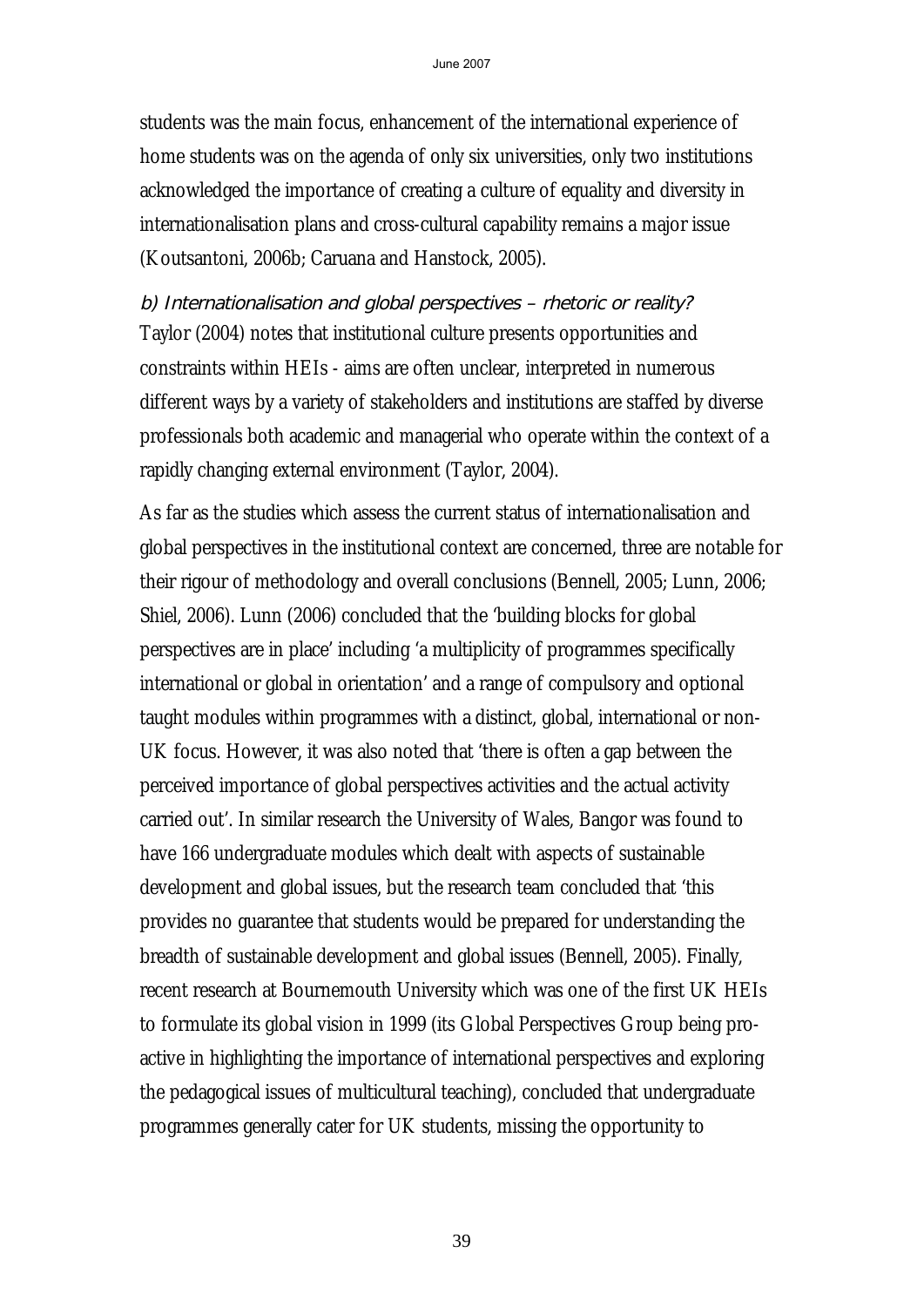encourage learning from other cultures - to quote 'there is still a long way to go' (Shiel, 2006).

## **4.55 University Teachers in 'internationalising transition' – exploring attitudes and achieving institutional change**

## a) Staff attitudes towards internationalisation

It has been noted in the literature that the 'rapid transformation of HE into an export industry has faced relatively little resistance from the academic community' despite the fact that the notion of consumer sovereignty leads to major role distortions whereby students' desires drive programmes and professors become subservient to their customers fuelling a sense of moral and intellectual incongruity (De Vita, 2003). At the same time global perspectives suffer from an 'identity crisis' and 'fluffy image' being variously regarded as a rather vague concept associated with values that belong outside the academic sphere (Lunn, 2006; Shiel 2006).

Ball (1994) as cited in Keeling (2004) refers to the phenomenon of 'creative nonimplementation' in discussing the engagement of academics with policy initiatives where the response of the 'silent' is of 'critical significance'.

The literature suggests that the influence of 'globalisation', 'marketisation' and the 'coca-cola' society may mark a point of discontinuity between lecturers, students and institutions. Students concerned to find employment, are vulnerable to the forces of the market and globalisation and this is significant in shaping their values – values which lecturers view as being in 'stark contrast to their own'. At the same time academic values are being undermined by the growing predominance of managerialism within HEIs, which are driven by a culture of accountability, assessment and competition (Rowland, 2005). Similarly, Robson and Turner (2006) in exploring the resonances between the lived experiences of academics within a rapidly internationalising institutional setting and other forces shaping their lives and academic identity found that internationalisation allied to conceptions of globalisation engendered a 'victim mentality' among academics. Externally-generated forces were seen to bring increased teaching workloads, resource pressures and a shift away from 'preferred' academic identities (for a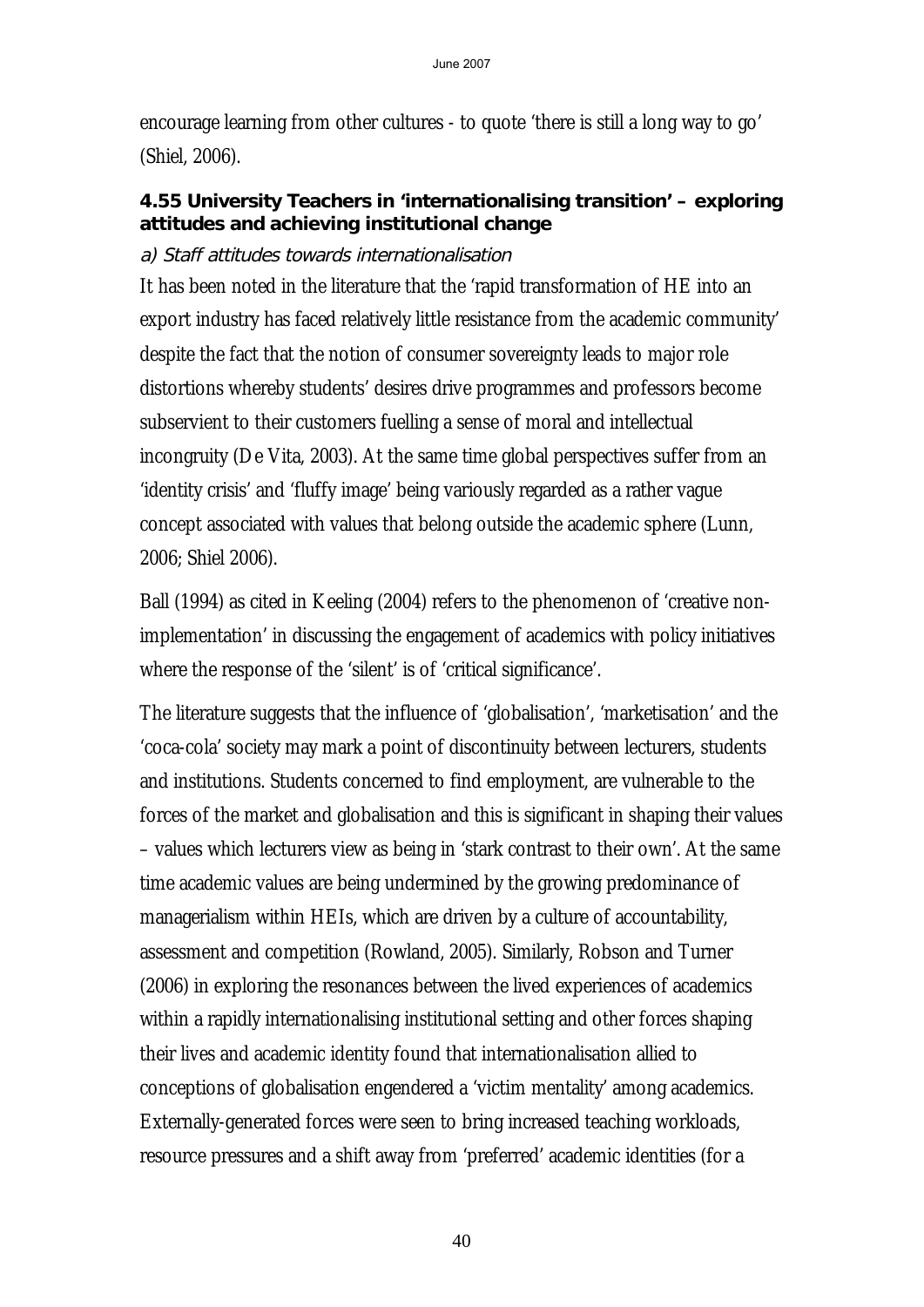discussion of the empirical research concerned with this see section 5.66). Counter-reactions to the sense of helplessness and confusion resulting from the pressure to comply with an aggressive institutional globalisation agenda registered in the form of resistance and cynicism. Thus, the literature suggests that the 'silence' may at least, partially the response of academics who feel increasingly isolated from both their students and their institutions.

Warren in Warren and Fangharel (eds) (2005) presents an alternative scenario of academic engagement with internationalisation arguing that they may assume a variety of ideological positions vis-à-vis multiculturalism in higher education. They identify the 'cultural restorationists' who seek to preserve traditional values and academic standards, the 'modernisers' who see the main function of education as producing the workforce to enable employers to compete globally and the 'progressives' who stand for the cause of social justice and democracy and see education as a means of creating and supporting change. Such groupings may have equivalence in terms of those who maintain a traditional position regarding internationalisation, those who advocate it on the grounds of graduate capability and those who promote the principles of global citizenship. Ideological positioning will be a significant factor influencing perceptions of internationalisation. However, Badley (2000) suggests 'the jury is still out' since it may equally be the case that university lecturers have in fact succumbed to the forces of managerialism and need positive support and encouragement to rediscover their democratic values.

b) Negotiating barriers, shifting the status quo and changing culture It has been argued that HEIs will only produce '…sustainability literate graduates if they are taught by sustainability literate teachers…' and perhaps the same principle applies to internationalisation. The barriers to change include a lack of understanding of cultural issues and perspectives, a lack of short term incentive and a shortage of time to learn about how other cultures learn and think (HE Academy, 2005). The Higher Education Academy notes that the HEFCE consultation document on 'Education for Sustainable Development' clearly articulates the position that HEIs' most important contribution to sustainability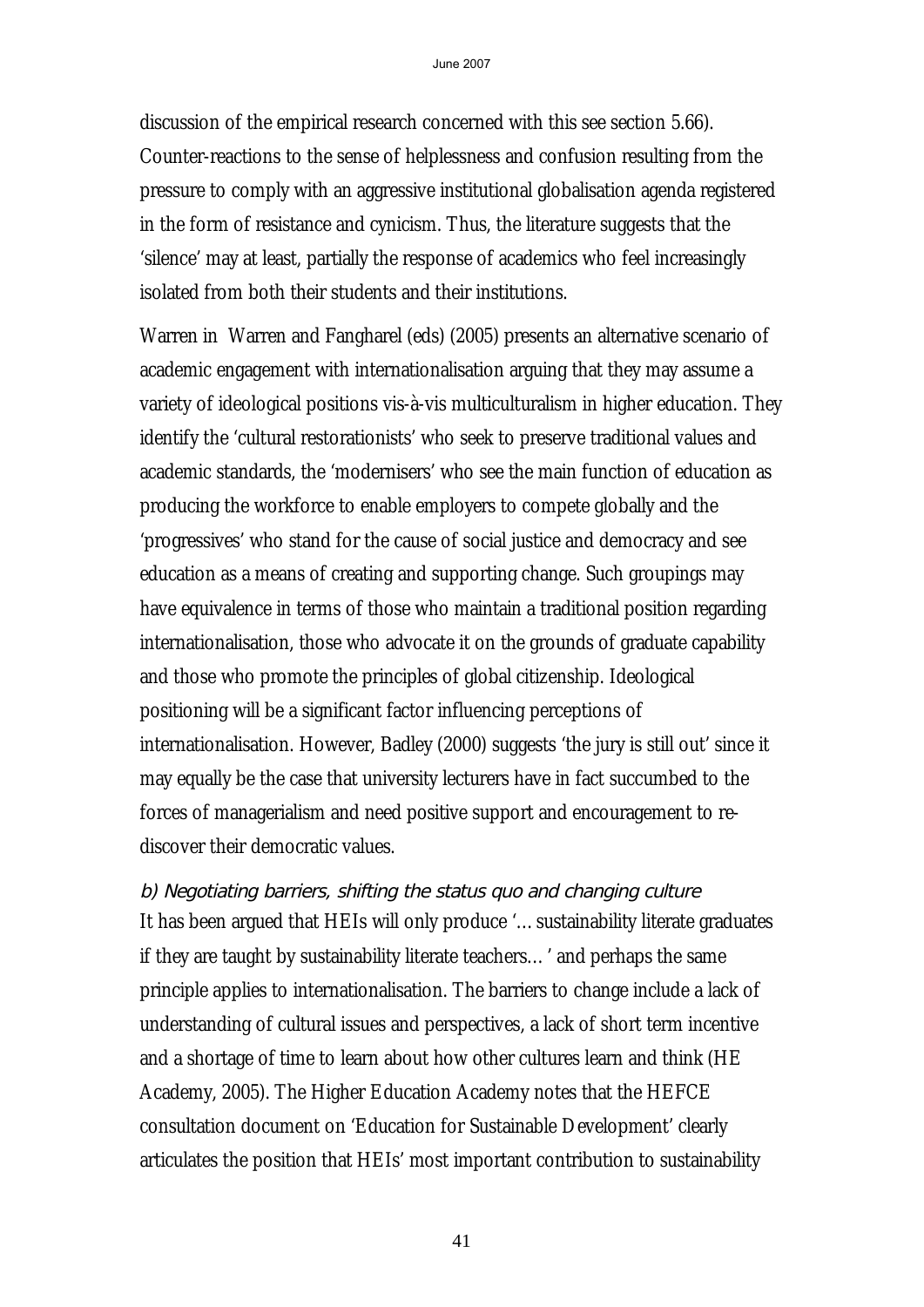lies in the development of students with the necessary knowledge, skills and values to take forward the sustainability agenda. Despite this 'learning and teaching is the very area where sustainability practice is currently at its weakest' and the same could be argued for internationalisation.

Thompson (2005) maintains that to create a culture of change it is necessary to raise awareness and consciousness and thereby increase dissonance and dissatisfaction with the status quo. This 'Change Equation' offers a model for identifying blockages to change through analysis of four factors: dissatisfaction with the status quo; knowledge of first steps; shared vision and costs. Experience of applying the 'Change Model' with working teams suggests that it is possible to work towards shared vision and competent first steps, but if levels of dissatisfaction are not high (too much complacency) and if costs of change cannot be met then change is unlikely to happen. Parsons and Fidler (2005) complement this work, applying the theory of 'punctuated equilibrium' to institutional change in the context of internationalisation. This study of the long term process of internationalisation in HEIs identified long periods of incremental change, events precipitating profound change and the failure of externally imposed attempts to change, all consistent with the theory. It was also found that changes in collegial organisations are slower and more uncertain than changes in managed organisations as predicted by the theory. In contrast, Sugden (2004) drawing on the analysis of industrial economic development to contrast two models of internationalisation in universities - one based upon copying and servicing large corporations and the other based on the networking behaviour more characteristic of small firms - favoured the small firm approach which finds parallels in the college of scholars approach, emphasising democracy, positive freedom and multinationalism.

Seemingly, whatever model of institutional change is deemed appropriate issues surround the role of staff development in providing lecturers with a supportive framework to enable them to engage with the internationalisation agenda. Should the objective be to raise awareness and promote dissonance which is likely to be effected at institutional level where interdisciplinary engagement and cross-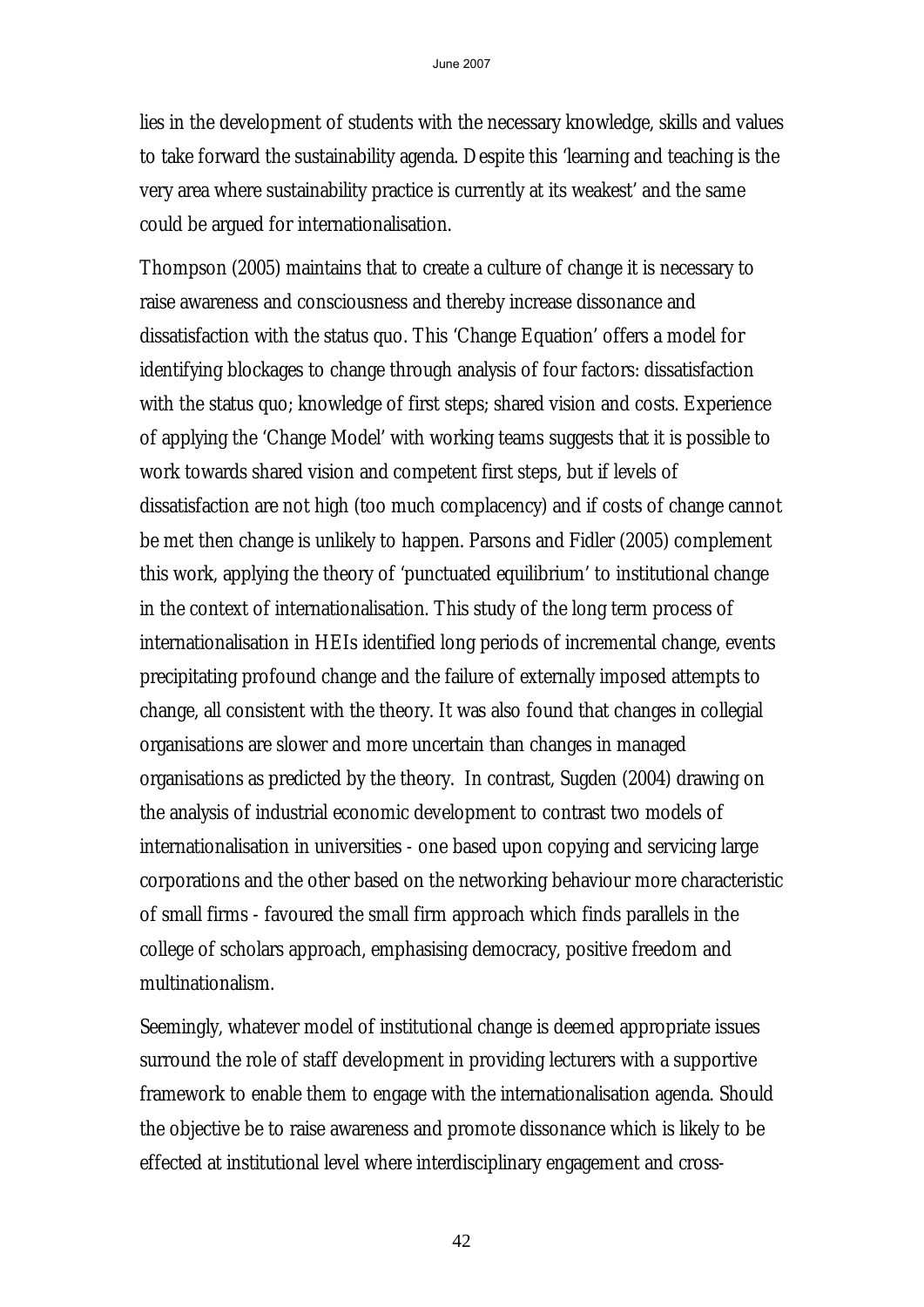fertilisation will fuel debate or should development processes involve specialists operating in collaboration with disciplinary and programme teams to reinforce the 'emergent' and 'unconnected' process that was the experience of internationalisation at Dundee Business School (Howe and Martin 1998).

Whatever the role of educational developers and the like in supporting academics in transition it is apparent that all too often staff development resources are limited and the time to develop new courses, underestimated (Haigh, 2002). Nonetheless, a key message emerging from the literature is that in the absence of a supportive culture and substantial staff development internationalisation is likely to confront the barriers that hinder the development of sustainability literacy agenda including limited staff awareness and expertise and charges of irrelevance in the face of an already crowded curriculum as evidenced by research conducted at Bournemouth University (HE Academy, 2005; Peters, 2005;Shiel, 2006; HE Academy, 2006).

## **4.56 The future shape of institutional internationalisation – Trans – national higher education?**

#### a) Defining trans-national higher education

A key problem in trans-national higher education is terminology, since a variety of terms (twinning, franchising, validation etc) are often used inconsistently to describe a complex range of activity. HESA defines trans-national activity in terms of programmes of study – programmes originating in a UK HEI but delivered by an institution in another country, programmes delivered from the UK by distance learning and programmes conducted at a foreign branch campus of a UK institution. This definition would seem to encompass validation, franchising and other collaborative strategies such as twinning, (regarded as 'less committed strategies') at one end of the scale and direct investment in the form of establishing a branch campus -the strategy involving greatest commitment to the host country - at the other. However, international student mobility per se would fall outside the confines of this definition (Garrett, 2004a; 2004b; Home and Martin, 1998).

## b) Motivations for host and source countries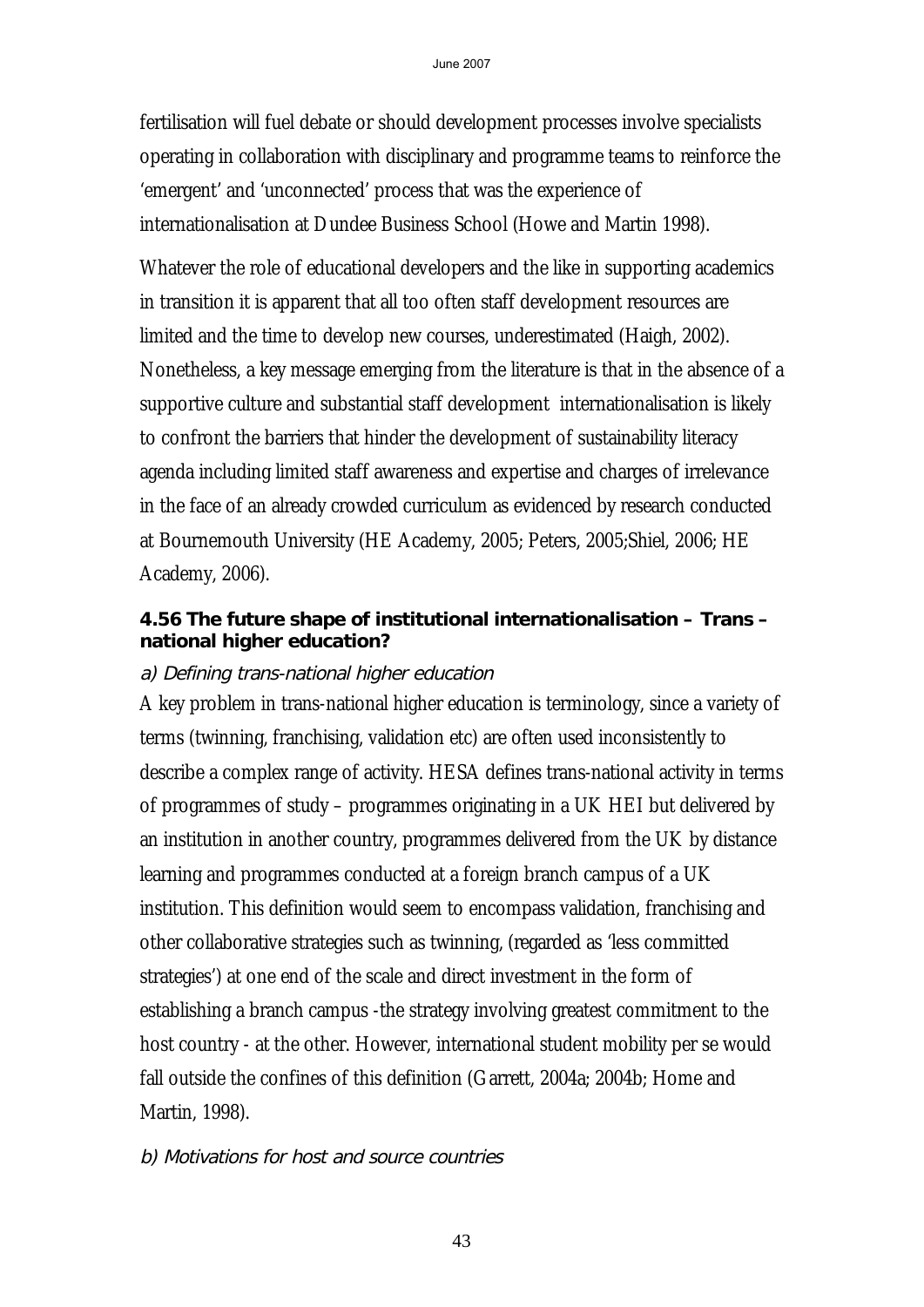The literature identifies a range of motivations on the part of both host and source countries to engage in trans-national higher education. For host countries reducing the 'brain-drain' and the loss of economic activity are important factors, leading to what has been termed the 'skilled migration' approach. Selected international students are recruited as a way of improving a country's skilled workforce in order to develop the economy. The need to build domestic HE capacity to meet booming demand from the burgeoning middle classes is another driver. For source countries the 'revenue-generating approach' whereby HE is offered on a full-fee basis without public subsidies in order to earn additional income is prevalent not only in the UK, but also in the USA, Canada, New Zealand and Australia. It is argued that underpinning the three motivations discussed is a fourth, that is, mutual understanding to address political, cultural, academic and development aid goals. However, Garrett (2004) maintains that there is little evidence to support any pseudo-development agenda which could be implied by the ability to reach students unable to travel to the UK; to offer more flexible options to a range of students and to mentor host country institutions, in most cases income generation remains the dominant motive. He also speculates as to whether European universities' interest in trans-national activity may ultimately 'blur' the distinction between the 'mutual understanding' approach and the Anglo-Saxon 'revenue generating' model ( Garrett, 2004a; 2004b; Koutsantoni, 2006a; 2006c; De Vita, 2003).

## c) Trans-national higher education – compelling opportunity or high-risk venture?

Relative to say Australia, the extent and intensity of UK activity in trans-national education is relatively limited (Garrett, 2004; Koutsantoni, 2006b).

The British Council anticipate trans-national delivery of UK programmes outpacing international student mobility to the UK by 2010 despite the fact that currently a handful of institutions dominate the field, including the Open University, the Universities of London, Derby, Leicester, Northumbria and Kingston to name a few. In terms of host countries various Asian markets dominate and the most prevalent discipline is 'Business' suggesting that at least to some degree, trans-national higher education complements rather than substitutes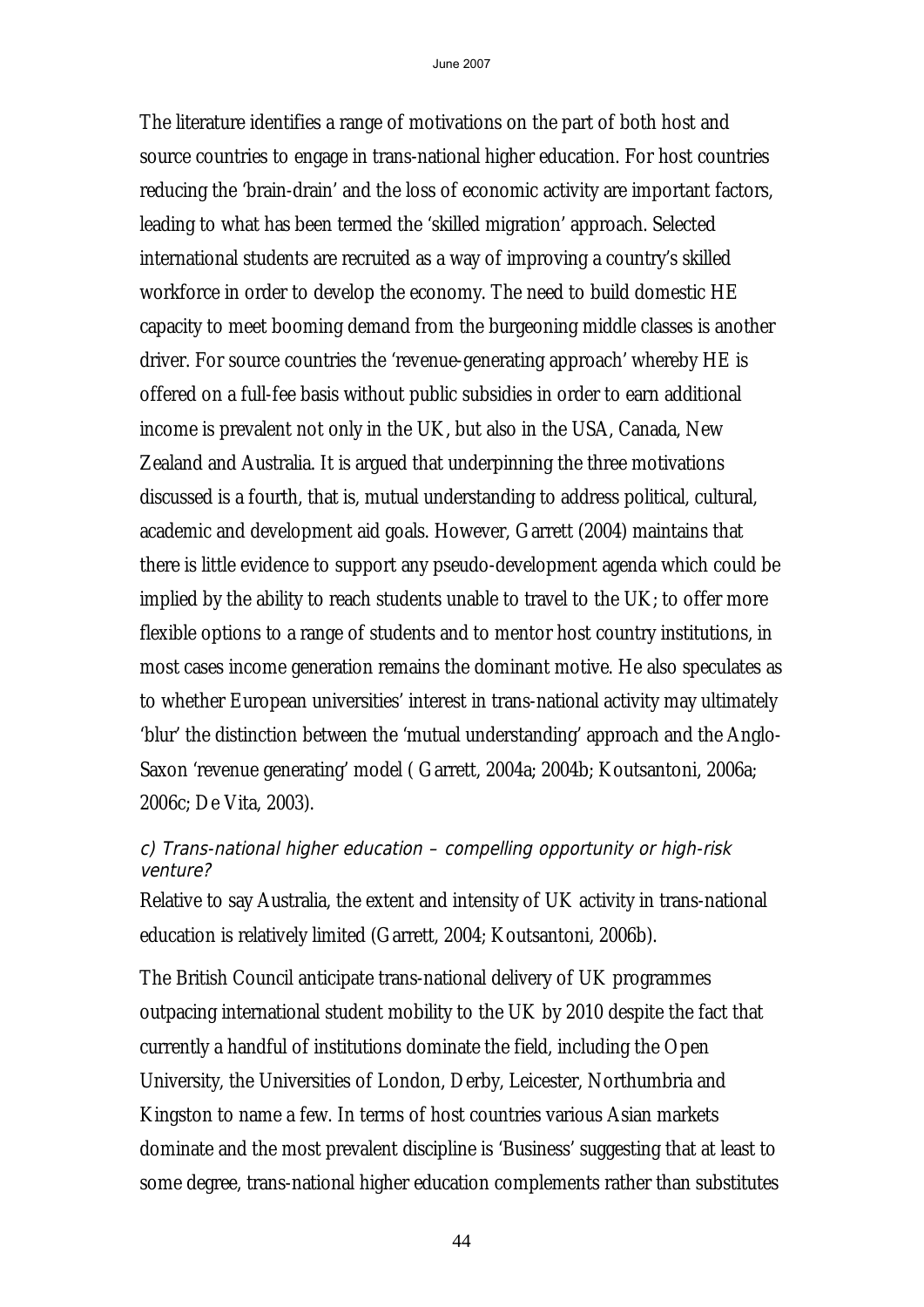for international student mobility (Garrett, 2004a; 2004b; Home and Martin, 1998). It is also worth noting that instability and possibly decline could well be the picture of future provision despite British Council forecasts to the contrary. Garrett (2004a) notes a growing tension between the current and predicted scale of trans-national activity and a number of possible scenarios that could undermine UK trans-national delivery in the future. These possibilities include competition from other countries and providers; host countries increasing the level of punitive regulation in the absence of any consideration of their development needs; a domestic backlash ensuing as a result of tensions between the ever-increasing numbers of international students both on and off-shore and rising domestic demand or the forces of programme and student mobility could find themselves 'clashing'. The alternative scenario is that the 'low profile' status quo could prevail. For Garrett (2004a) such apparent uncertainty at the country level seems to be compounded by a narrowly commercial or ambiguous trans-national agenda at the level of the institution, coupled with a lack of co-ordination between transnational delivery and broader institutional goals and a general absence of discussion or detailed institutional statements.

#### d) Challenge of the 'branch campus'

In the face of the possible scenarios rehearsed above one sector-wide response could be the development of the 'branch campus' where market profile may be heightened by enhanced institutional 'branding' and the opportunity to establish a visible and distinctive corporate presence in another country (the media coverage of the opening of the University of Nottingham's branch campus in China in 2005 is testament to this). The branch campus is said to offer more opportunities for external funding and the ability to circumvent regulations in host countries. However, it is suggested that such developments which remain essentially largescale, resource-intensive and 'high risk' in terms of finance, operations and reputation are likely to be unattractive and more importantly, not feasible for the majority of HEIs currently engaged in trans-national higher education (Verbik and Merkley, 2006). Scott (2000) offers a word of caution in suggesting that despite successful experiments in distance education and 'distributed learning', the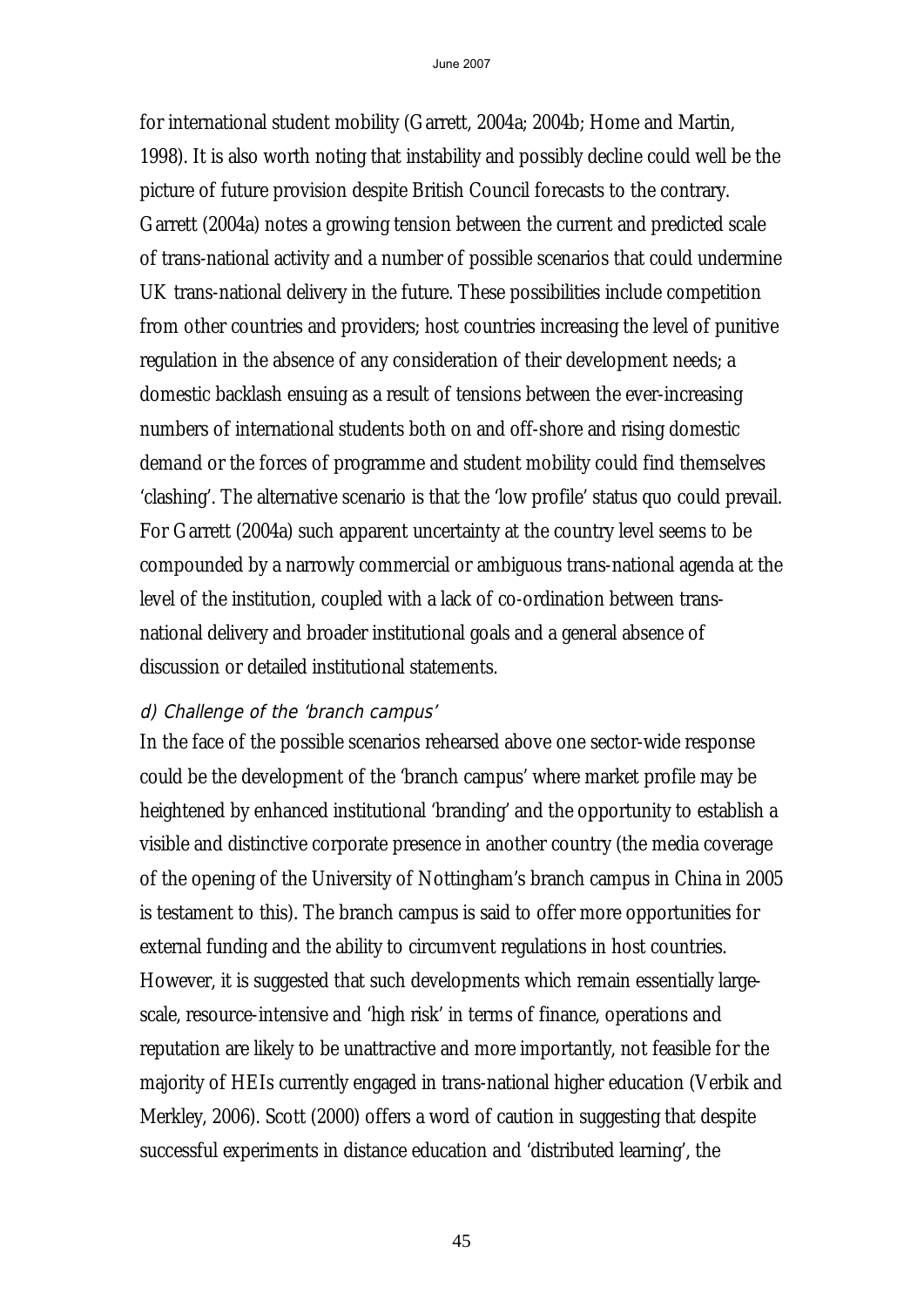'University' still has a very strong sense of 'place', being somewhere students go and where other are excluded - its 'physical presence…is still very powerful'.

#### e) Concerns for Quality Assurance

An abiding theme in the trans-national higher education literature is a concern surrounding the issues of quality assurance processes and standards. Indeed, Garrett (2004a) goes so far as to claim that trans-national provision has failed to live up to HE ideals of 'critical pedagogy, disinterested research and personal and cultural development' arguing that the perceived limitations of support for UKbased international students are magnified at the trans-national level. Middlehurst and Campbell (2003) similarly argue that whilst host countries may cautiously welcome trans-national HE for the promised increase in capacity, innovation and quality enhancement there may be serious reservations about the quality of imported provision. Nonetheless, it may also be the case that quality itself is outwith the control of the 'provider' being at least partially, linked to the potential lack of control over student entry, partners' competencies and resources and various cross-cultural issues (Home and Martin,1998). Indeed, it has been argued that perceptions of what constitutes 'quality higher education' itself are culturally and socially constructed and politically framed and further complexity arises with variation across disciplines. For example, whilst Engineering boasts a long history of international co-operation in accreditation and quality assurance of HE programs, the approach in the field of Business and Management has tended to be rather more based on the principles of competition (Middlehurst and Campbell, 2003).

The literature suggests that existing monitoring processes neglect to address fundamental issues such as the extent to which trans-national provision meets local needs and the wider interests of students and other stakeholders; the extent to which domestic and trans-national students benefit from mutual contact; levels of student satisfaction with trans-national delivery by the UK HE sector; retention and attainment rates and so on. In essence, QA mechanisms are regarded as insufficient to meet the requirements of accessible public information since they currently afford no means by which the cumulative operation and aggregated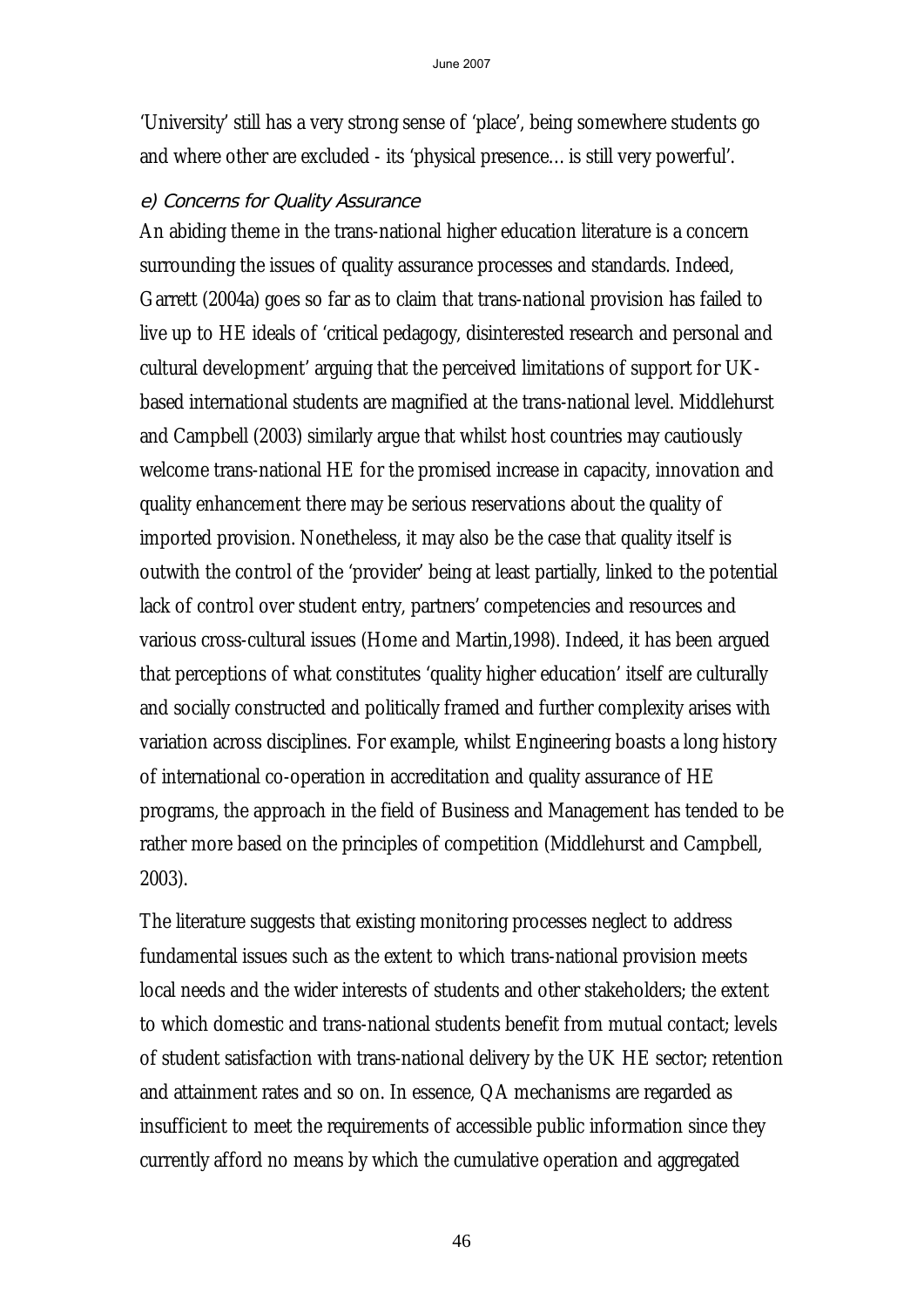impact of the actions and presence of UK trans-national providers in host countries can be gauged (Koutsantoni, 2006b; Garrett, 2004a; Middlehurst and Campbell, 2003).

# **4.57 The Distance Learning dimension**

## a) Technological fix?

Clearly, for institutions distance learning offers a means to reach more students, achieve scale economies and tap into new sources of income but all too often it is regarded as the 'technological fix' to relieve pressure upon hard pressed educational resources with little consideration of pedagogy and culture. The literature does provide evidence of consideration of the issues, at least at the 'grass roots'. Anglia Polytechnic University provides us with a good example of awareness of the issues for academics in the field and efforts to maintain support and developmental structures and research conducted at the Open University explores how differences of language and culture can be acknowledged and accommodated in such a way as to promote pluralism in international educational settings mediated by communications technology. Solem et al (2006) consider some of the main challenges that must be addressed if the potential of distance education as an enabling tool is to be realised: collaborative development and delivery of curricula, and the articulation of quality standards and certification agreements among participating institutions (Chamber, 2003; Reeve et al, 2000; Robinson 2006; Sloem et al 2006; Wisker et al, 2003).

# b) Physical distance, pedagogical distance and culture

In considering distance itself and the relationship between physical and pedagogical distance it is noted that increased physical distance does not necessarily imply greater pedagogical distance given the array of ICT applications that support interaction between tutors and students. Negotiating distance across national borders does raise significant challenges however, in terms of culture. Culture impinges upon both student and staff expectations and 'difference' registers in a number of ways including tertiary literacy expression, agreement about learning approaches and behaviours, student-teacher relationships etc. Whilst it may be argued that the same conditions apply to international students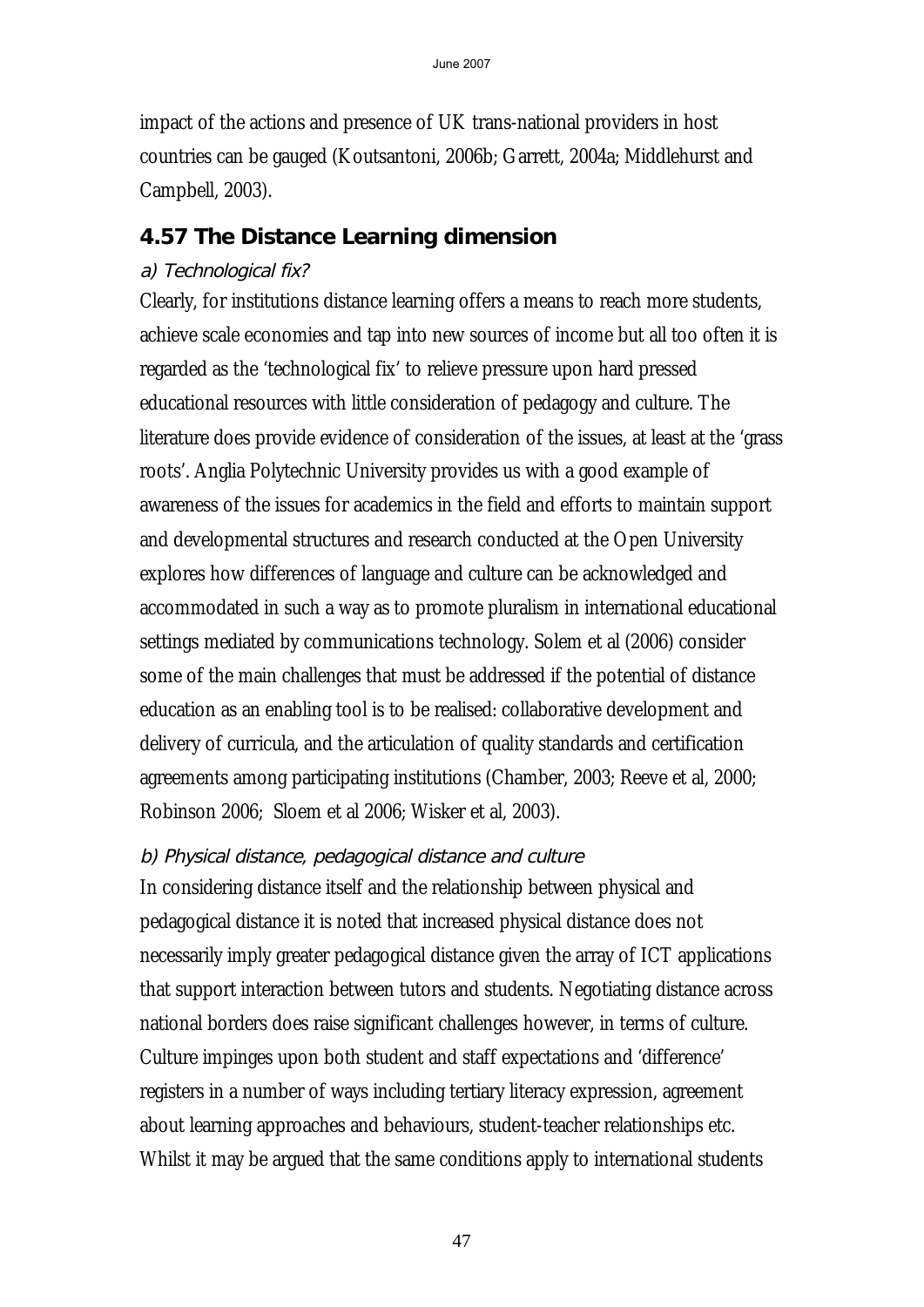studying on-site, it is important to note how 'distance' adds a new dimension that may fundamentally alter perspective and desired outcome. For example, tertiary literacy may be handled on-site through face-to-face study skills support, but it remains something of a 'problem' for distance learners. Indeed, whilst there has been an assumption across the sector that international students need to be 'enculturated' or 'assimilated' into an institution's beliefs and practices arguably those studying at a distance should not be expected to 'fit in'. Robinson (2006) anticipates research which will examine the ways in which artefacts are arranged and used within a VLE and explore the interactions of students from different cultures with a view to determining their perception of the quality of the online learning experience (Reeve et al, 2000; Robinson 2006; Wisker et al, 2003).

#### c) Global versus Local?

The greatest challenge for designers of distance learning programmes is how to produce, arrange and deliver materials and content that are internationally acceptable, yet sufficiently localised as to be relevant to students thereby maximising their motivation to study (Lees, 2004; Wisker et al, 2003). Essentially, it is argued that materials need to be capable of interpretation from the perspectives of any country, thereby demonstrating the universal nature of curriculum and subject matter (Lees, 2004; Wisker et al, 2003) Reeve et al (2000) identify three possible solutions to the problem: the 'tough luck' scenario, whereby the 'British' product is offered and all understand that it is the British conception that is represented; global source material authored in one country may be disseminated overseas where local academics may strip out inappropriate materials and substitute local ones or finally, in the long run, it is possible to envisage web clearing houses where educational objects are stored which can be mixed and matched to reflect both the 'global' and the 'local'. However, Lees (2004) recommends that 'flexibility' is the key consideration in design in order to allow students to determine their own preferred learning style and enable them to transfer knowledge readily to local contexts. In essence this flexibility of integration within a local context and responsiveness to local needs should inform not only content but also assessment strategies and pedagogy.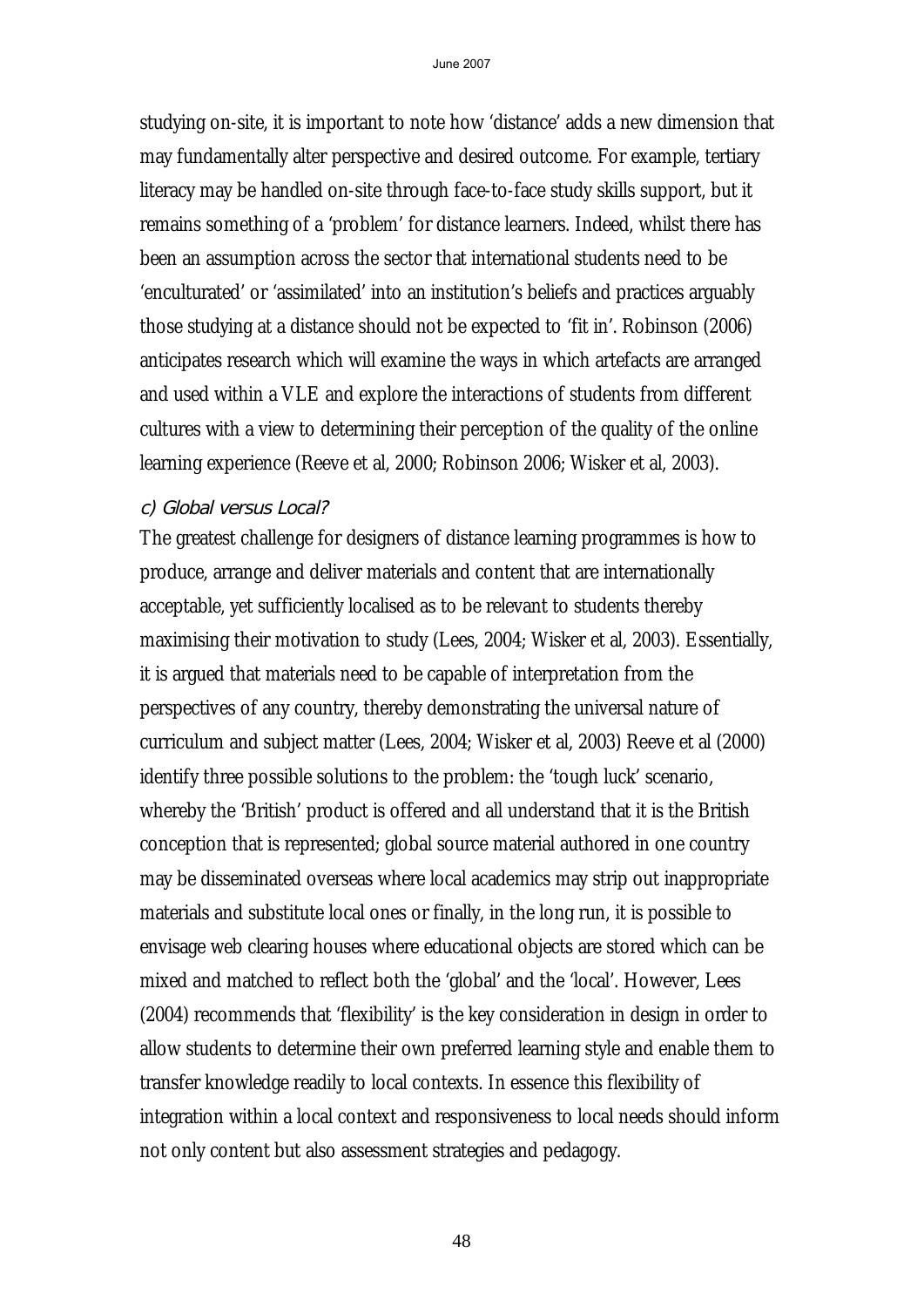#### d) Delivering learning offshore

Whilst the design of distance learning programmes offers challenges to academics, delivery itself can also feel quite alien. Wisker et al (2003) in considering the supervision of offshore, international PhD students suggests that supervision at a distance is a 'rather lonely, sometimes troubling role' and argues a convincing case for ongoing debate and dialogue, providing and exchanging information and good practice and generally keeping in touch. Anglia Polytechnic University's online supervisory development programme provides an example of how a variety of online provision differently suited to supervisors' differing needs and different interests at different times can provide the essential support and development for academics involved in the design and delivery of distance learning programmes (Wisker et al, 2003).

#### **4.58 ICT and Internationalisation strategies**

#### a) ICT and internationalisation – complementary strategies?

Caruana (2004) maintains that considering the dual strategies of internationalisation and ICT together, both the literature and policy statements infer that the internationalisation of HE is intrinsically linked to ICT. Some see it as a central push factor for the internationalisation agenda, although why and how is rarely analysed. The literature on the relationship remains fragmented and rarely empirically-based, failing to differentiate between two fundamental perspectives: the role of ICT as a supplement to existing internationalisation activities and the role of ICT as a central driver providing the essential tools to facilitate the internationalisation process and firmly embed international dimensions and perspectives in programmes of study (Caruana, 2004). In the strategic context, Caruana (2004) and Middlehurst (2002) quoted in Taylor (2004) conclude that the challenges of internationalisation are convergent with the challenges of e-learning based largely upon the use of the Internet for internal and external information and communications as well as for research and educational purposes. As such a dual strategic approach is likely to be more beneficial to both initiatives rather than the pursuit of parallel strategies and developments (Caruana, 2004).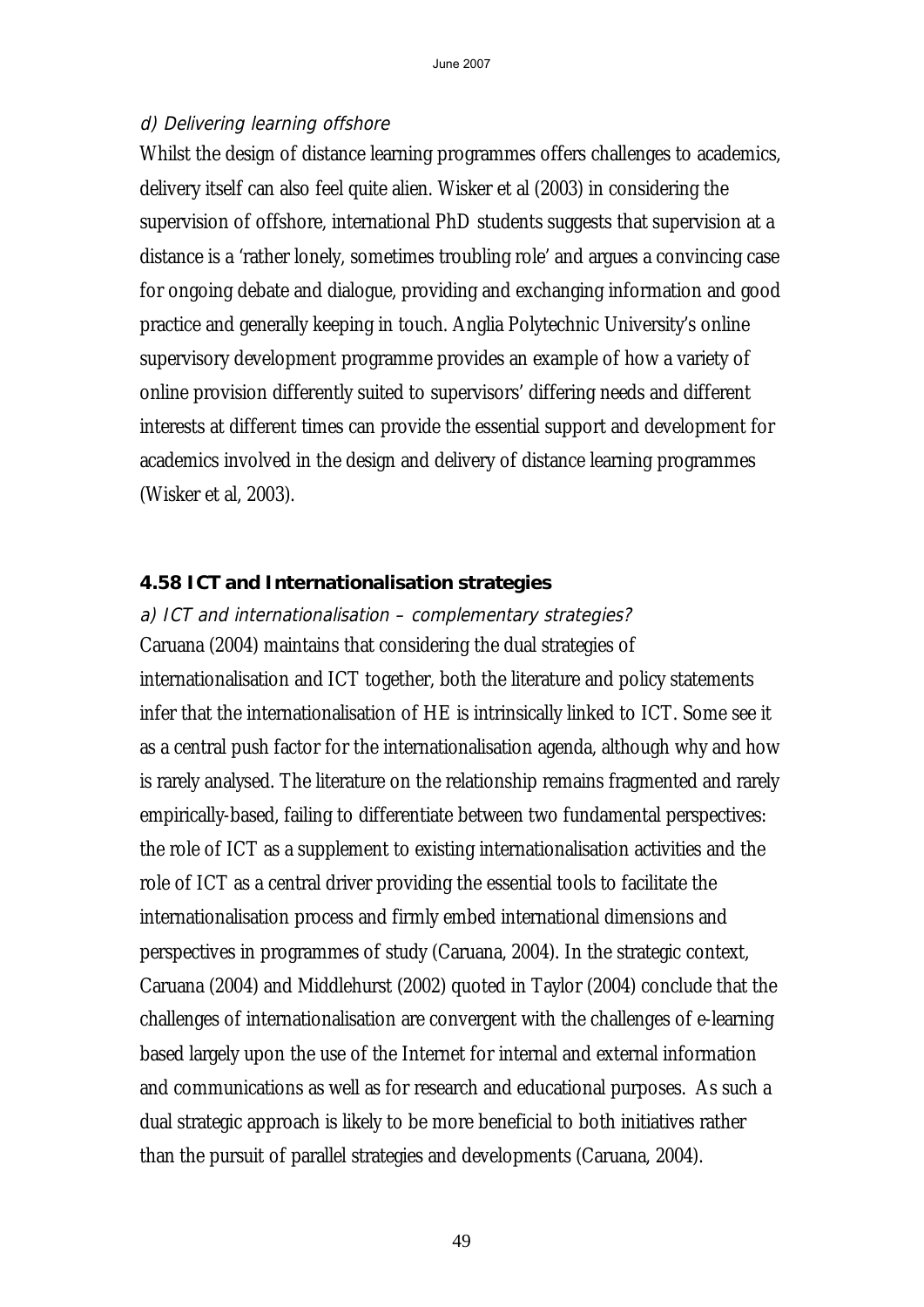## b) ICT and the 'staged model' of international education?

According to Kooijman et al (2004) global models of international education evolve in distinct stages. The first stage involves the development of programmes focussing on structured international experiences, which is followed by second stage development where goals for skills and competency acquisition on the part of students engaging in activities are clarified. Guided internet projects are regarded as a stage one technology that offers the potential to drive the institution towards its goals at stage two and the ultimate emergence of global models at stage three.

## c) ICT strategic enabler or hindrance?

The literature suggests that ICT can in no way be regarded as the panacea for a flagging internationalisation agenda. Firstly, it may prove to introduce more dilemmas rather than provide solutions with practice becoming ad-hoc based on a few lead users whilst the majority continue to use ICT as a supplement to traditional teaching methods. Practitioners may remain infrequent users harbouring doubts about ICT as a pedagogical tool, and associating the use of computers exclusively with the self-access domain. Secondly, information per se is not equivalent to knowledge and the ability to analyse and it has been argued that the 'virtual' as a discrete concept 'cannot deliver the two things that will be most needed [in the twenty-first century] …to be self-critical and to be wise (Ashworth, 1995 quoted in Halliday, 1999; Jarvis, 2004; 2006).

# **4.59 Academics 'going trans-national'**

The literature review includes three pieces which tend to focus on the 'globally competent teacher' collaborating with colleagues overseas to design and deliver programmes of study (Rothwell, 2005; Badley, 2000; Cowan, 2003). What emerges is an element of 'best practice' in engagements with colleagues and students beyond national borders, couched in the context of the means by which academics themselves can maximise their own learning from the international experience.

# a) University teachers as 'global citizens'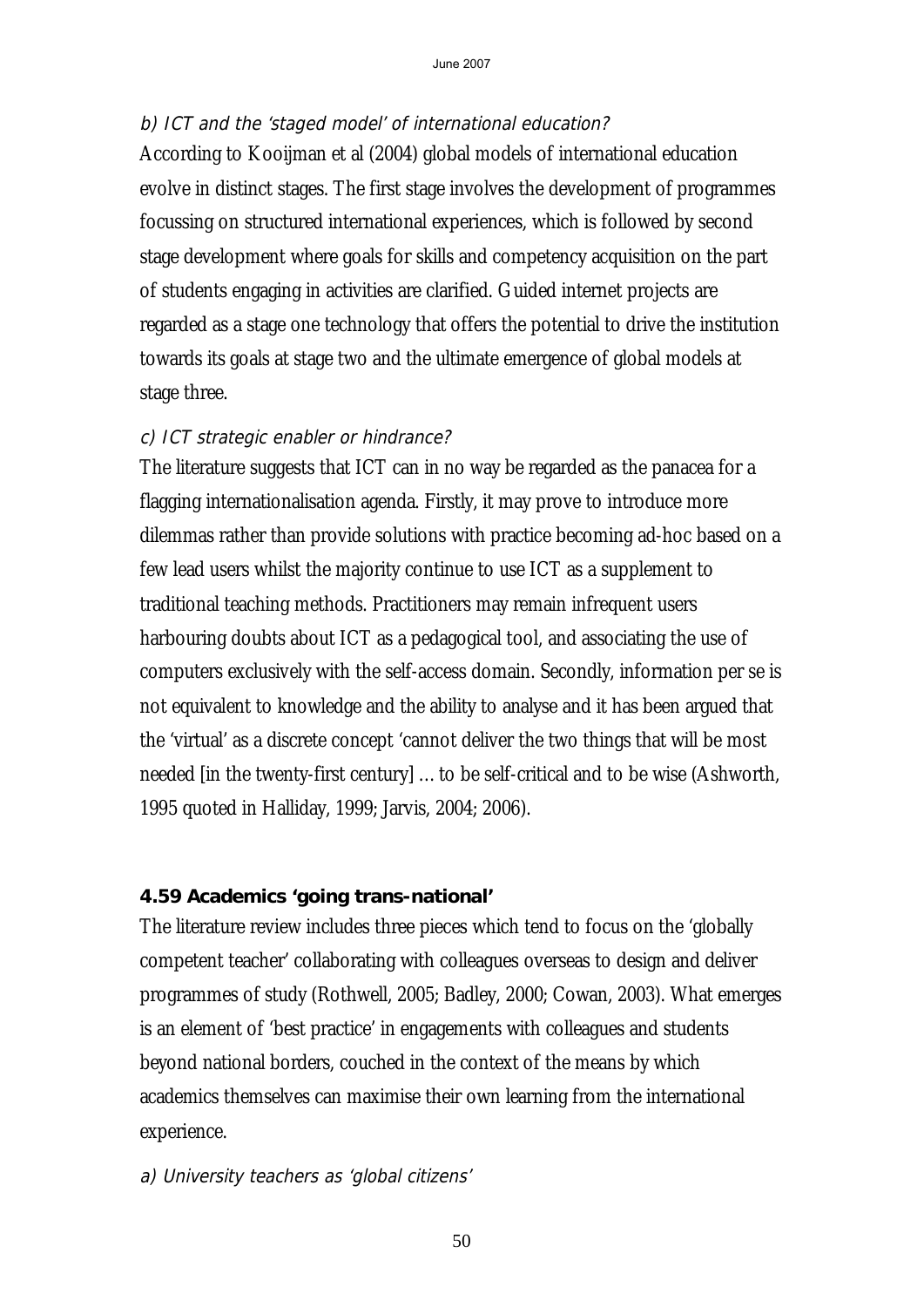In their excursions abroad university teachers are seen as assuming the role of the 'global citizens' that they are trying to develop in the internationalised curriculum on the home campus, hence the experience in itself is enriching and beneficial outside its immediate context.' A number of points generalisable to a successful student and staff experience are identified in the literature:

- Pre-tour staff development events engaging the 'rookies' with staff who have more extensive experience of working in a particular geographical location is useful in processes of familiarisation, confidence-building and establishing realistic expectations
- Country intelligence is crucial in recognising differences in value systems, in carrying out risk-assessment and in selecting team members who are culturally sensitive, flexible and collaborative
- Team cohesion is important in facilitating ex-patriate adjustment
- In taught sessions teachers should be prepared to respond to student expectations. In this sense, whilst 'thinking global' one should 'teach local'. Cowan's (2003) reflections on his own personal experiences of teaching overseas are interesting in highlighting how on a Scandinavian tour he was confronted by Norwegian students who expected formal lectures, Swedish groups who looked for short inputs in response to questions arising from discussions amongst themselves and Danish students who expected structured workshops.
- Global competence in university teaching implies not only academic competence, but also operational competence (knowing how) and competence in functioning in different socio-cultural conditions.

(Badley 2000; Cowan, 2003; Rothwell 2005)

# b) An ethnographic journey?

It is perhaps reasonable to assume that issues of 'intellectual imperialism', 'indoctrination' and 'hybrid culture' are as visible in this literature as they are in the literature that is concerned with the inclusive curriculum on the home campus. However, what is striking in these sources is the prominence of the ethnographic approach as a model for university teachers learning about 'others'. Teachers as participant-observers explore the natural setting, collect data from the main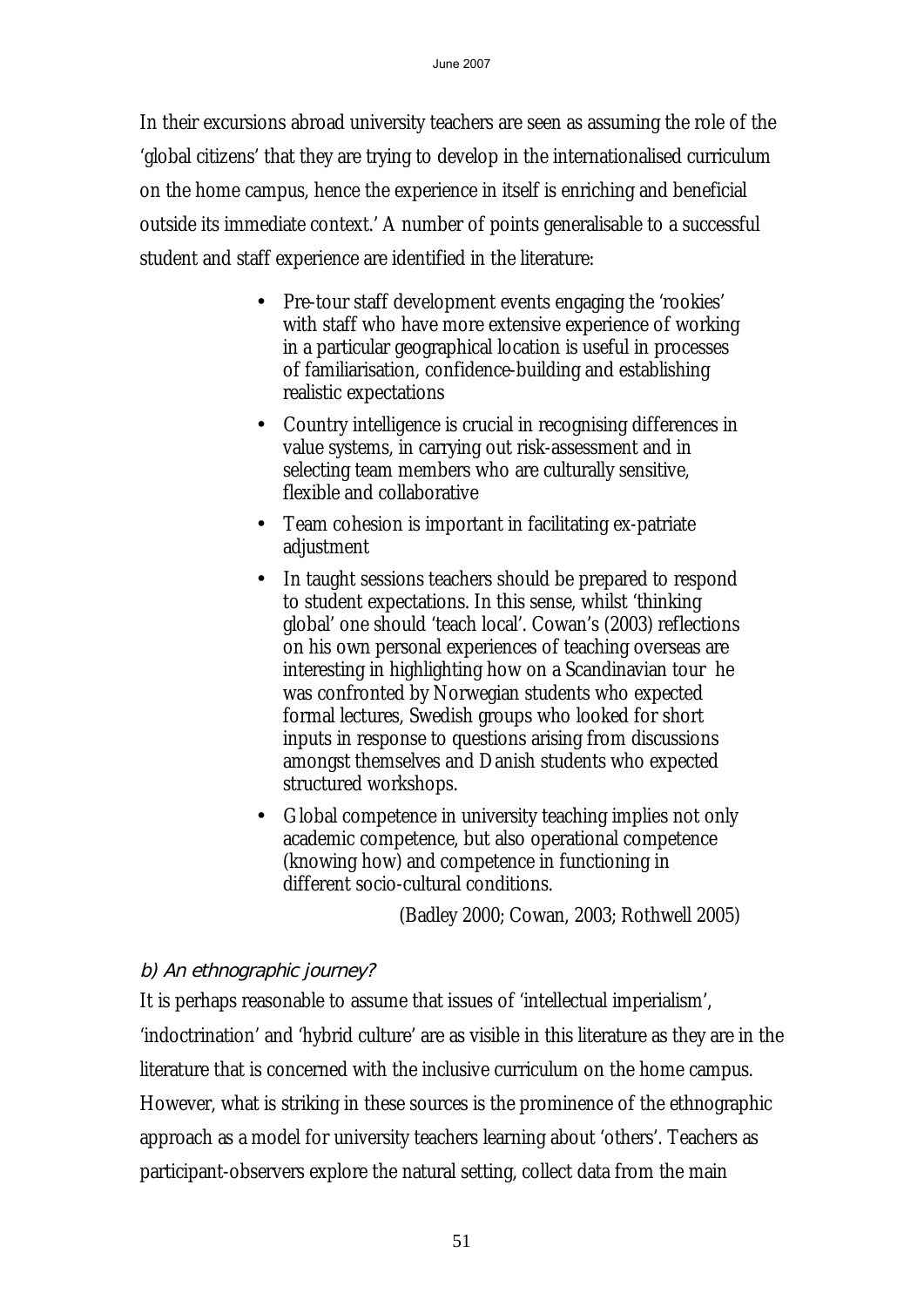participants in that setting and are in a position to report their experience abroad enabling others to 'see what they saw and feel what they felt' (Rothwell, 2005; Badley, 2000). There may be currency in exploring the possibilities of such an approach to enable university teachers to learn about the diversity of cultures encountered in a more familiar setting - that of the home campus.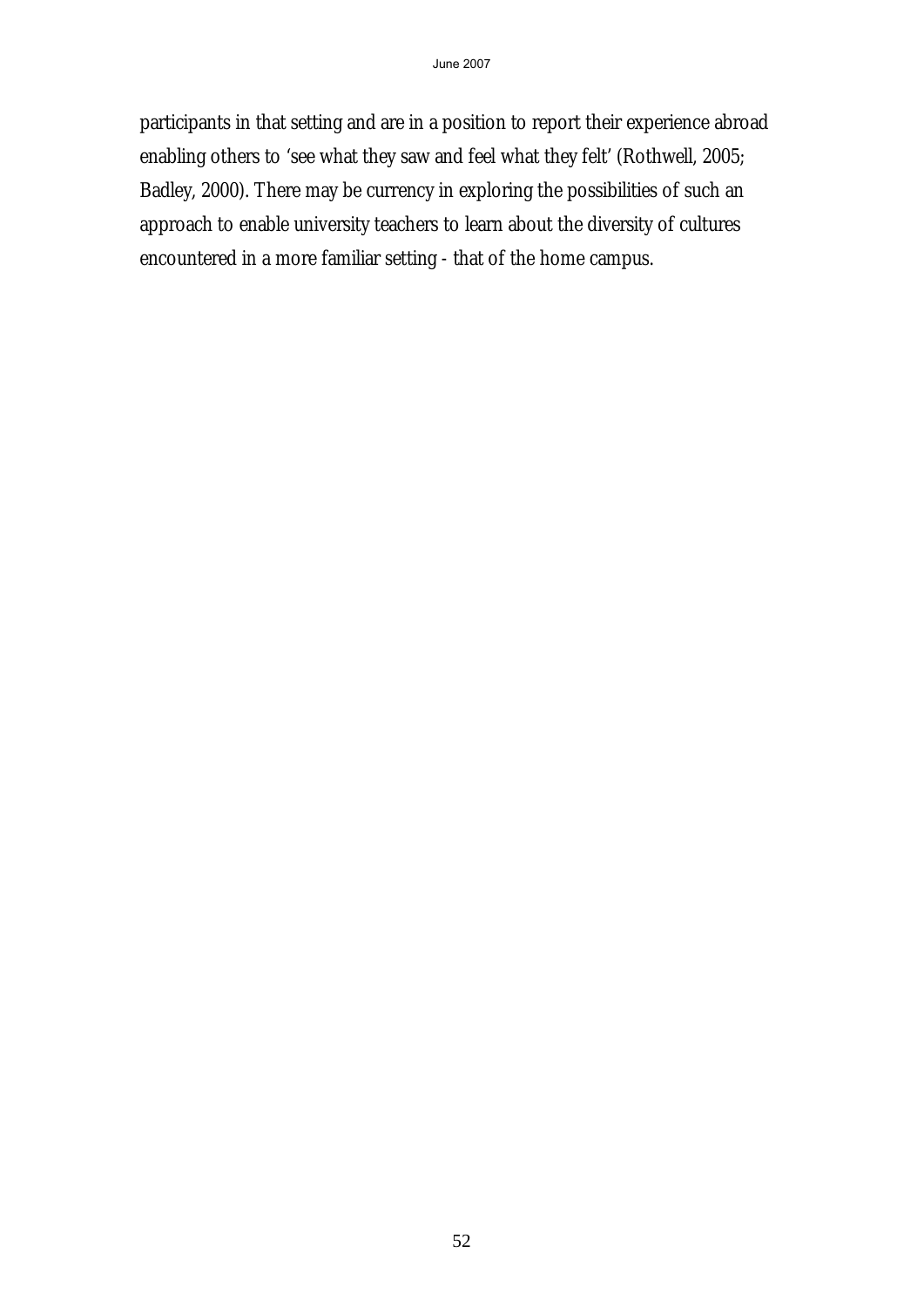# **4.6 Curriculum models of internationalisation**

In terms of the student experience and the concepts which are embraced within a process of curriculum innovation, in pursuit of the 'internationalisation ideal', the important question is perhaps how do those teaching and supporting learning in UK HE engage with these mixed messages, if indeed, they engage at all. Keeling (2004) suggests that official policy discourse and policy-in-practice are mutually influential and the issue is how the economic and educational challenges are being played out at the practice level. In effect, policy initiatives in HE are disseminated via mechanisms of sharing good practice and developing capacity and it is this process that enables practitioners to make sense of concepts such as the 'e-University', internationalisation at home, internationalisation abroad, global citizenship, intercultural learning etc. in the light of the mixed messages and tensions between the educational and the economic (British Council, 2006; HEFCE 2005). Nonetheless, Ball (1994) as cited in Keeling (2004) adequately sums up the challenge that is internationalising the curriculum '…the translation of the crude, abstract simplicity of policy texts into interactive and sustainable practices of some sort involves productive thought, invention and adaptation…'

## **4.61 Interrogating and reviewing the curriculum**

Any consideration of the extent to which internationalisation has been embedded in the UK HE curriculum will be dogged by the problem that much of the literature is unlikely to illuminate the extent to which 'loudly trumpeted schemes' lead to actual change in educational practice, as opposed to a 're-labelling and repackaging of existing practices' (Keeling, 2004). For example, the tendency of Western Business Schools to offer MBA programmes that constitute 'prepackaged portfolios of management courses based on the work of American academic and practitioner 'management gurus' or, worse '…uncritical and decontextualised Western managerial fads…' is cited in the literature (Howe and Martin, 1998).

Nonetheles,s there are some models that may be useful in interrogating the existing curriculum and conceptualising the process of change that is required to move forward. For example, Killick (2006) offers a comprehensive tool for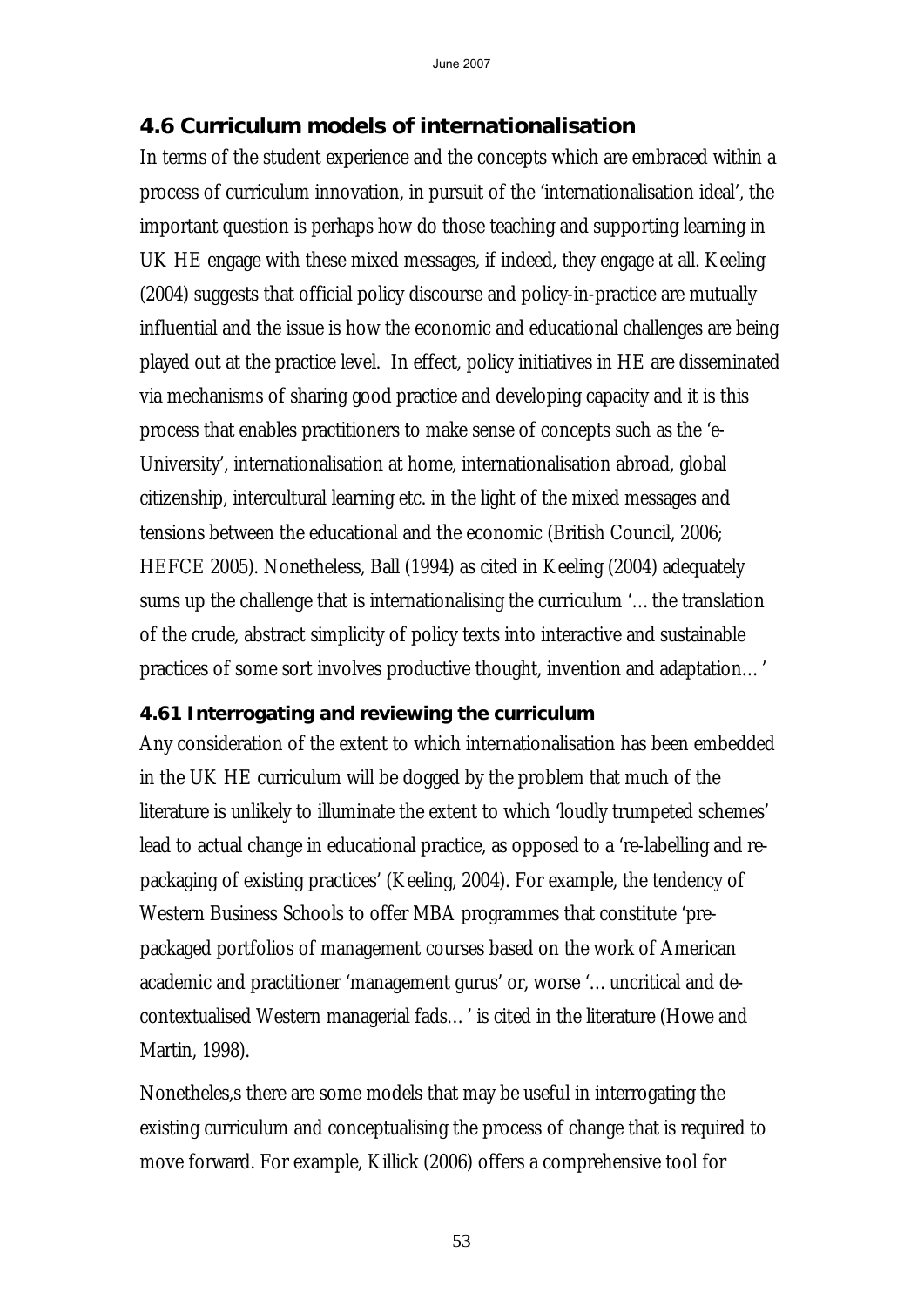curriculum review developed at Leeds Metropolitan University; Haigh, 2002 identifies five models of curriculum internationalisation that could be applied to programmes of study to determine the level of engagement with internationalisation and intercultural learning, these include the remedial; cultural pluralist; benevolent multicultural segregation; bicultural education and multicultural education. Warren in Warren and Fangharel (2005) also provides a model of educational approaches to student cultural diversity in HE each defined in terms of ideological alignment, cultural stance towards diversity and pedagogical orientation, identifying the assimilative ('melting pot'), the inclusive (salad bowl') and the transformative ('rainbow people').

#### **4.62 The internationalised Curriculum: Issues, Interventions and Outcomes at the 'chalk face'**

#### a) Cultural stereotypes

Whilst the greater part of the research at the level of individual teaching practice and the student learning experience involves evaluation of interventions designed to internationalise the curriculum much of the dialogue that emerges is concerned with gaining insights regarding the relative expectations of lecturers and international students in their learning encounters (see section 5.6 for further discussion). Many sources cite the prevalence within the wider literature of lecturers' stereotypical views of international students as passive, obedient learners, lacking in autonomy who memorise and are unfamiliar with UK academic culture and are therefore academically 'deficient' (De Vita, 2004; Hills and Thom, 2005; Kingston and Forland, 2004; Morrison et al, 2005; Smith, 2006). This notion of 'deficiency' has engendered responses focusing on counselling and providing academic and personal support for international students in the form of study skills support and enhancement programmes which are designed to ease the transition to UK HE (see sections 5.5. and 5.6) but are nonetheless rooted in the assimilationist model of pedagogy (Li et al 1998; Luzio-Lockett 1998; Robson and Turner, 2006). However, the literature is increasingly challenging cultural stereotypes as being grounded in a view that culture is static, an assumption that seems rather banal and trite. Kingston and Forland (2004) cite the work of Shi (2004) who asserts that the traditional Confucian culture of learning is in a state of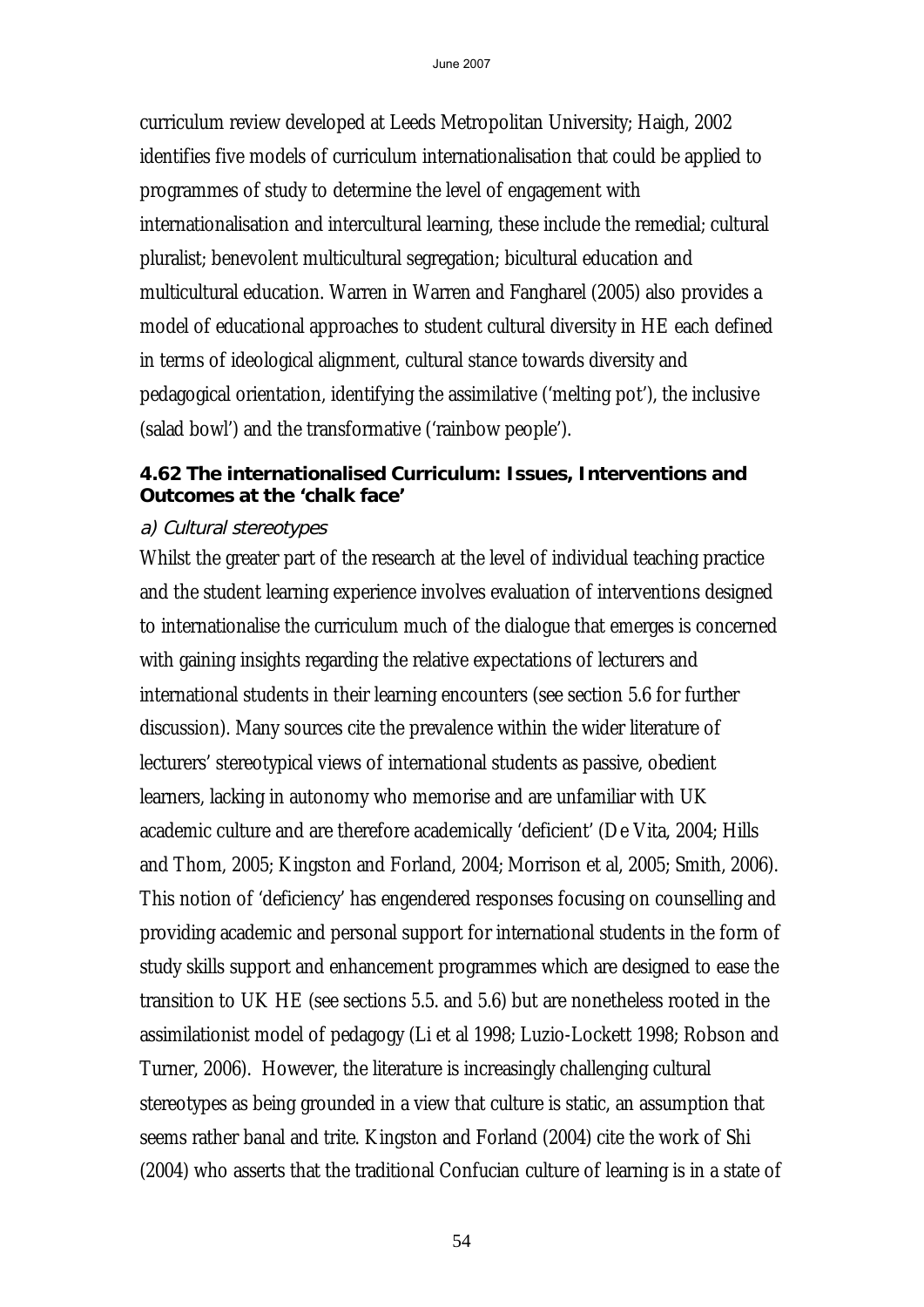transition with Asian learners becoming increasingly similar to their Western peers – evolving into 'modern individualism'. Hills and Thom (2005) provide a teaching team's narrative account of an action research project involving a culturally mixed group of postgraduate students whose work seemed 'impoverished'. They note that whilst the team initially felt that '…their understanding of how to deal with international students was 'reasonably good, they found with the benefit of hindsight, that '…they did not know how much they did not know…' The project reported that the teaching team benefited from open, empathetic, supportive and non-judgemental discussion with those involved in international student support and specialists in international education about how they feel the differences between UK and other cultures' educational approaches might affect their, and their students', expectations about teaching and learning behaviours in the international classroom (Hills and Thom, 2005).

#### b) Student expectations

The evaluation of classroom interventions designed to navigate the multicultural terrain tends to focus on the international student voice rather than the home student (as noted in chapter 5). The insights gleaned from interviews, focus groups and other engagements exploring initial expectations, academic practices and emerging preferences may be summarised as follows:

- International students are looking for 'something British' and perceive the standard of British education to be excellent, but that is not borne out when they arrive in the UK. Particularly in terms of content of courses they perceive a lack of awareness of their prior knowledge and of the circumstances in their country of origin (Kingston and Forland, 2004; Peters 2005)
- Although the majority of East Asian students may use rote-learning methods they feel for this to be successful it must be based in understanding, indicating 'deep' learning and furthermore they 'value their own opinion' (Cortazzi and Jin, 2006; Durkin, 2003: Kingston and Forland, 2004)
- Chinese students are comfortable with group work, preferring active and reflective learning which offers the opportunity to practice transferable skills, sharing their work, their ideas and learning from each other and working co-operatively, motivating each other and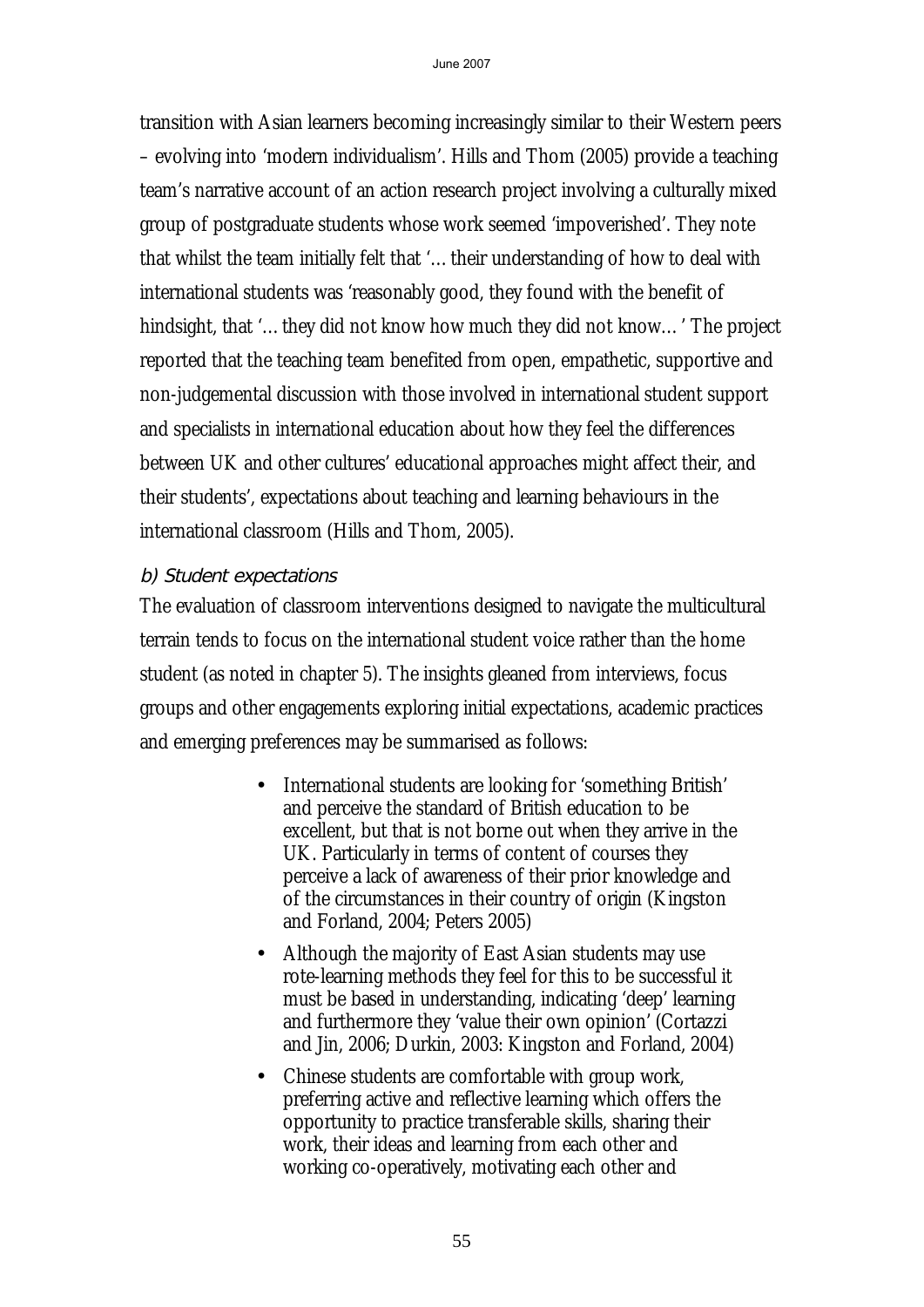building friendships. However, they expect more tutor support (Kingston and Forland, 2004; Nield and Thom, 2006; Robinson, 2004).

• The most valued teacher attribute is 'heart' – the teacher is a guide in helping to understand the topic but also an empathetic friend (Nield and Thom, 2006). Wu (2002) who offers an engaging account of cultural variations in conceptions of pedagogy based on personal experience and observation argues that being a tutor is about tapping into parenthood and particularly motherhood. The 'mother substitute' is highly visible initially, but in time the tutor can be 'internalised' and independence can develop as the 'real person' is left behind (Wu, 2002).

For a further discussion of students' expectations about the 'whole experience' in the UK, see section 5.5.

## c) Encouraging pedagogical autonomy

#### **i) From passive to independent learner**

It is argued that one of the distinguishing characteristics of UK HE is criticality – the willingness to question material encountered, to form opinions and be assertive about expressing viewpoints, in other words, to be aware of the contestability of knowledge. De Vita (2004) has approached this phenomenon by means of the 'synoptic module' which he maintains changes student status from undergraduate to graduate - the critical, independent and responsible learner empowered by the capacity to make connections and generate alternative translations and syntheses. In the module students work in groups with additional one-to-one support, to integrate, apply, extend and critique knowledge gained in core modules. This strategy is combined with formative assessment of critical essays on selected readings to prepare students for end of course exams. The aim of the module then is not to 'teach' passive learners how to become independent learners but rather to create and support the conditions for a pedagogical autonomy where students gain greater ownership and control of the learning process. It is claimed that students' learning orientations have shifted from a surface to a deep approach and their construction of meaning and ways of knowing have moved from the absolute to the contextual (De Vita, 2004; Ridley, 2004).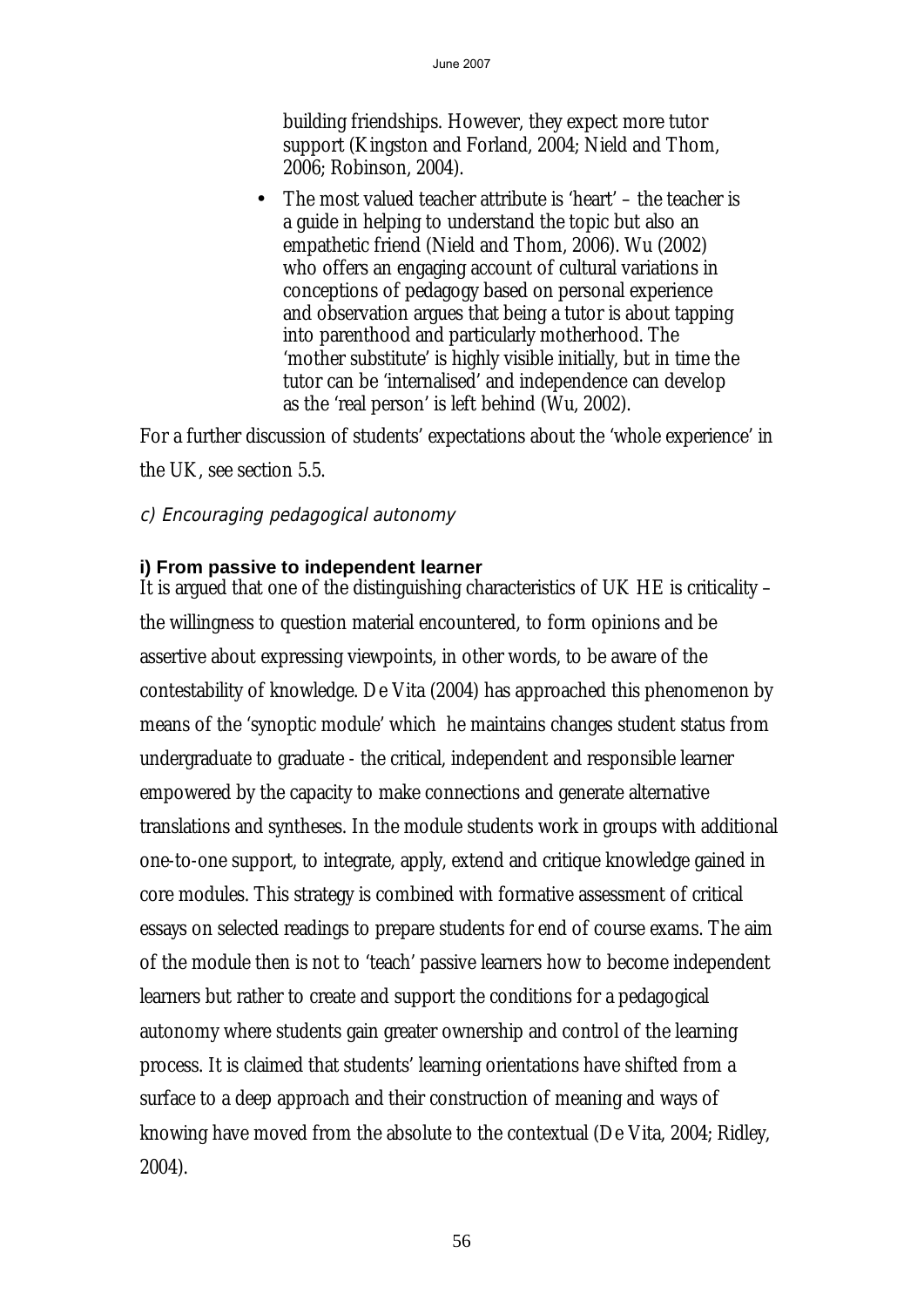#### **ii) Developing literacy practices**

In principle the synoptic module reflects the findings of others exploring literacy and learning experiences with international students and their tutors. Evidence suggests that critical engagement with reading is not transparent for many international students and there can be more difficulties engaging with the 'compare and contrast' scenario than with tasks that involve 'evaluation' (Hills and Thom, 2005). Identifying effective ways of initiating students into literacy practices which involve linking reading with the writing is not easy to do. Tutors consulted in Ridley's (2004) research mentioned the importance of reciprocal understanding, the need for ongoing dialogue and collaboration throughout writing processes to enable students to become acclimatised to the nature of the task. Formative assessment of critical essays, hands-on practice with input from a tutor to illustrate how students might extend or alter what they are doing is recommended to help them understand how to draw ideas from the literature, develop their own informed opinion and justify any suggested solutions (Ridley, 2004).

#### **iii) The concept of 'congruent customization'**

In transforming the undergraduate into the graduate the synoptic module could be regarded as the culmination of a curriculum designed to encourage students to take responsibility for their own learning and development, the final building block in the formation of a more autonomous learner. However, the literature suggests in preparing students for this kind of experience it is necessary to take account of the influence of 'cultural conditioning' which may vary widely in culturally heterogenous cohorts. The concept of 'congruent customization' or using different learning stimuli and environments is put forward as the means by which teaching strategies can be diversified in order to respond to exhibited variations in each unique cohort, allowing students to gradually expand their learning style portfolio (De Vita, 2001a).

## d) Students engaging in multicultural group work

#### **i) Multicultural group work – the benefits and the challenges**

The literature suggests that working in multicultural groups has potential benefits for students particularly in tasks requiring the application of a range of skills,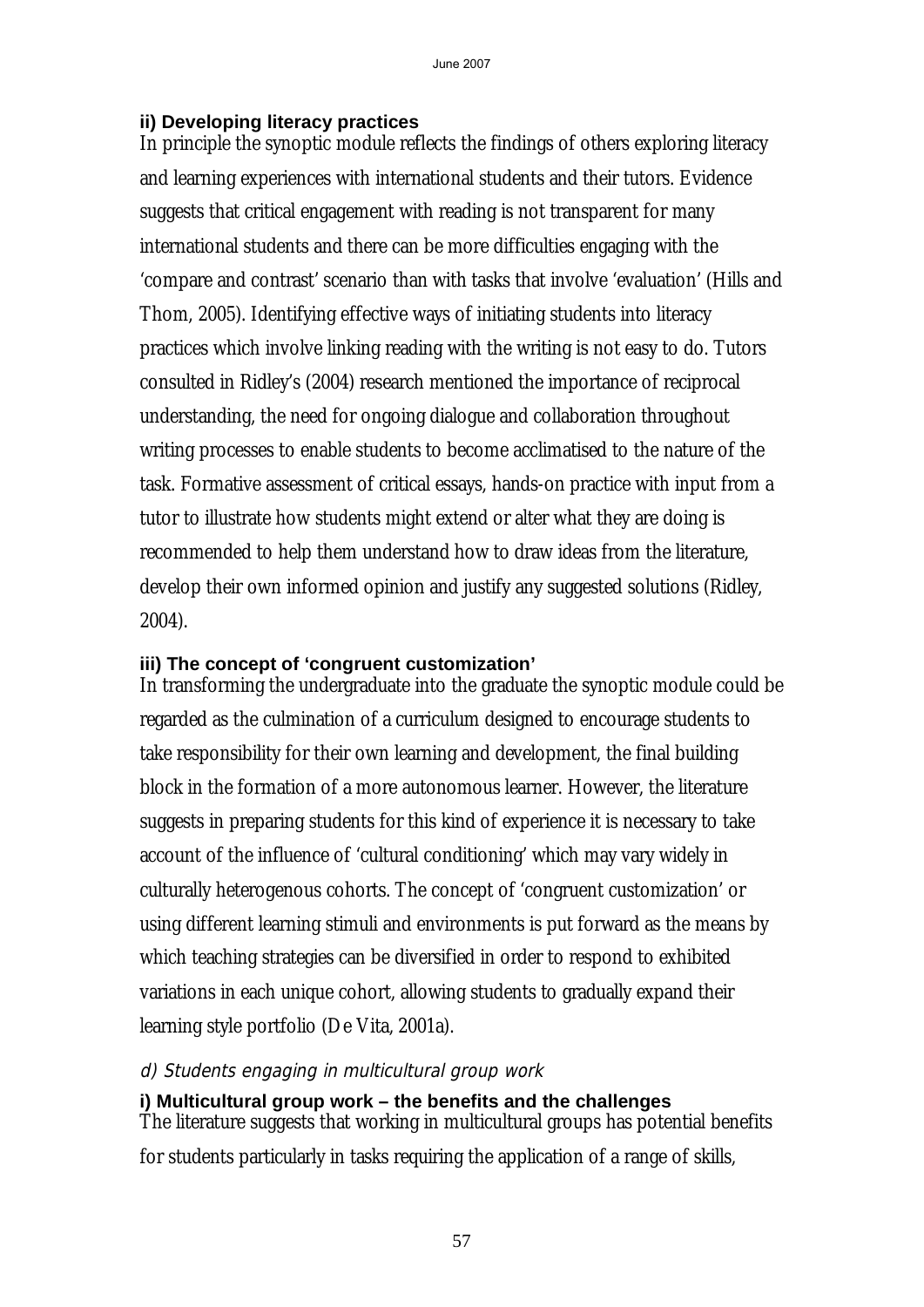creativity and lateral thinking. It is argued that the 'multiple mind-sets' available in culturally heterogenous groups and members' ability to mould individual perspectives that students from different cultures bring to the group into a coherent whole, can generate a far superior output to that which can be achieved by means of individual member competence alone. De Vita (2001b) cites Watson et al (1993) who go so far as to suggest that once multicultural groups have settled down they will outperform mono-cultural groups in looking at problems in different ways and generating alternatives. Whilst multi-cultural group working may have its benefits a richness of diversity in itself can make intra-group interactions complex and challenging. For example, cultural differences that remain unresolved can create conflict which in turn, impacts negatively on intragroup dynamics. Whilst 'creative tension' can be productive, too much of it can create serious problems (De Vita, 2001b; De Vita, 2002a).

#### **ii) The importance of group mix**

The notion that home and international students do not spontaneously mix and would rather be in mono-cultural work groups is explored in the literature. A variety of reasons may be cited but two seem paramount. Firstly, initial cohesion is high and interaction and co-operation is enhanced. Secondly, home students' believe that assessed multicultural group work will have a detrimental effect on their individual average mark. Interestingly, whilst not wholly conclusive the work of De Vita (2002a) provides evidence to suggest that rather than pulling down home students' average, assessed multicultural group work has a positive effect.

 Rather than self-selection which can encourage racial and cultural cliques and exclusion and allow students to ally themselves with others of similar ability, thereby augmenting the 'performance gap', it is generally recommended that teachers should opt for random allocation and continued manipulation of group composition (to prevent the build-up of 'comfort groups') openly discussed and explained to students (De Vita, 2001b; De Vita, 2002a; Hills and Thom, 2005; Black, 2004).

#### **iii) Multicultural group work – unintended consequences**

Achieving the right mix is only the first step in successful group working and as an intervention in itself, it can have unintended outcomes. For example, Robinson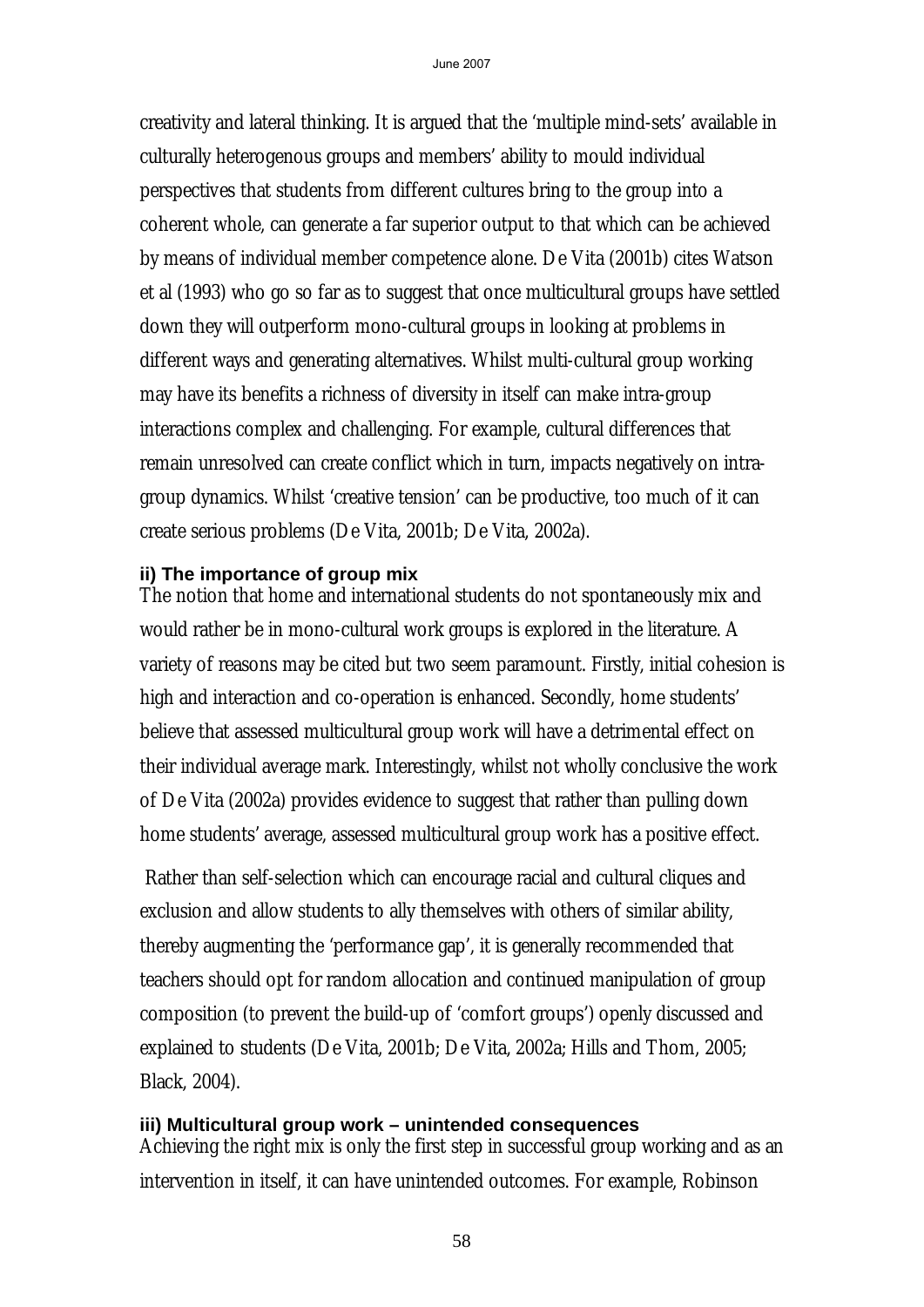(2004) cites students' views that working in multi-cultural groups can help the individual to decide who (in cultural terms) you feel most comfortable with. Rather than understanding and transcending difference students may well be simply 'dealing with it' thereby possibly reinforcing cultural stereotypes. Furthermore, even when understanding is achieved, unequal dialogue may still be the outcome. 'Marginalised' groups may be granted a hearing because the dominant group seeks understanding, but the emergent dialogue is 'a sort of colonisation' rather than 'empowering'. Concepts of 'insiders' and 'outsiders' may parallel cultural stereotyping leading to practices of 'side-lining' and 'self-exclusion' and this kind of 'cultural silencing' may be reinforced when the curriculum itself fails to encourage students to voice their life experiences. Rather than building confidence then, the outcome of the multi-cultural group work experience may be all the feelings that work against it – frustration, not being valued, feeling excluded etc (Robinson, 2004; Warren and Fangharel 2005). For further discussion of the influence of the affective on the student learning experience, see section 5.64.

#### **iv) Good practice in designing multicultural group work**

A reading of the literature on multi-cultural group work offers a number of practical suggestions that will go some way towards making the multi-cultural group work experience more inclusive and rewarding:

- Transparency of rationale for group work articulating aims and learning outcomes
- Design of group tasks which are relevant in terms of students' profile, work experience etc and integral to course objectives, complementary to the rest of the syllabus
- Design of group tasks to engage higher order cognitive skills eliciting comparison, analysis of content and critical scrutiny (posters, presentations, simulations, video productions may work better rather than essay type tasks)
- Providing time for students to get to know each other; to explore their understanding of task requirements; to identify ground rules, to discuss 'free-rider' problems openly and decide a strategy for dealing with dysfunctional behaviours (under facilitator guidance) and to consider individual interests, resources, skills etc.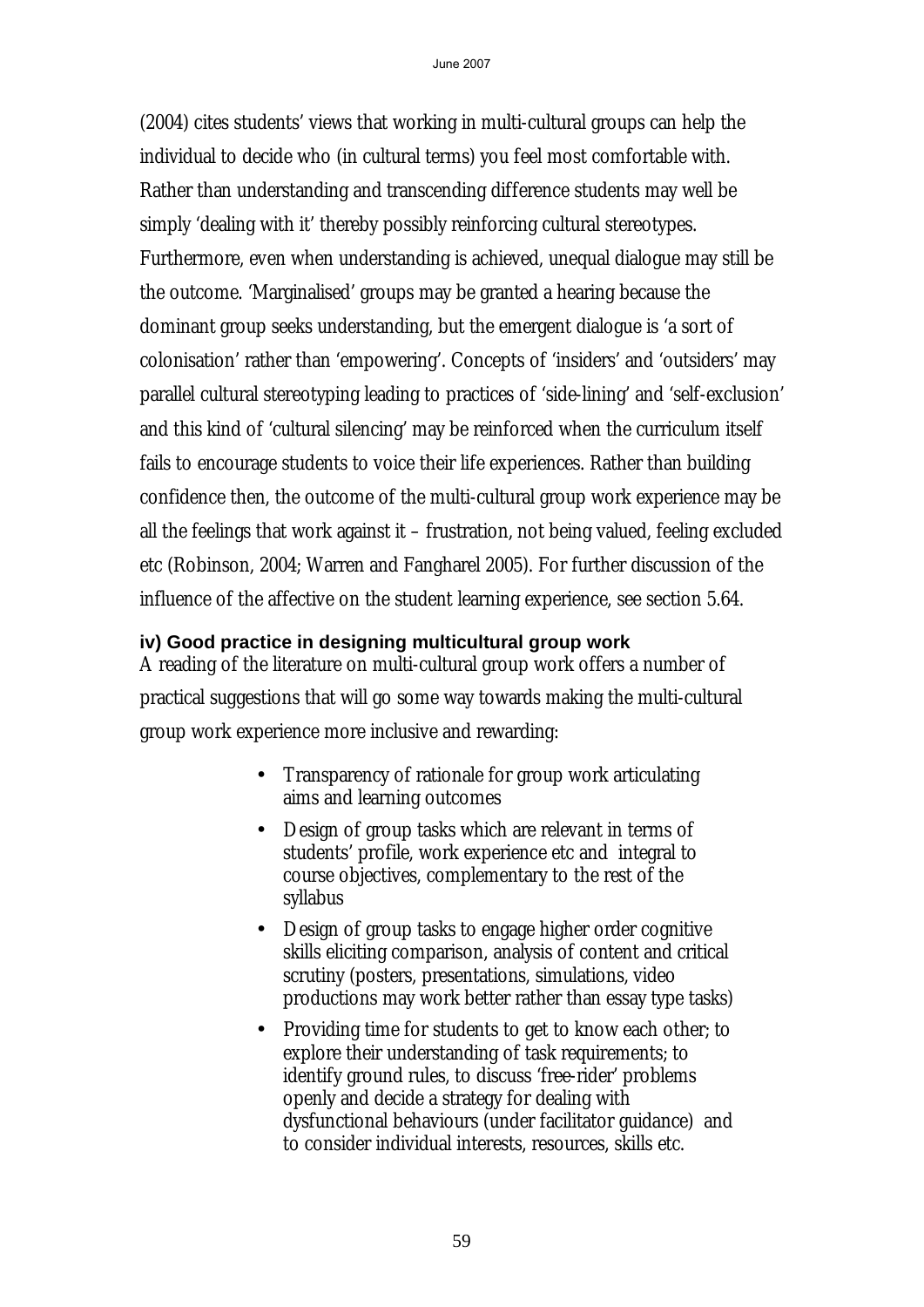- Providing guidance on the types of group processes that are likely to create a positive working environment, such as regular summaries and functional pauses for reflection. De Vita (2001b) refers to processes of 'de-centring' and 're-centring'. Firstly hearing and learning about other cultural perspectives, interpretations etc. before evaluating and integrating the agreed strengths of each position to form a group view and a set of hybrid norms based on cultural synergy.
- The timing and intensity of group work requires consideration – students may be introduced to multicultural group working as early as induction week and reflection on induction in subsequent sessions may ensure that themes are not suspended in isolation from lived experience on the course
- Providing an opportunity for reflexive and constructive discussion of the group work process, exploring strengths and weaknesses, roles adopted, critical incidents etc.

(Robinson, 2004; De Vita, 2001b)

#### **v) Crossing the divide – the importance of friendship networks**

Whilst the former provides guidance in terms of operating within the multicultural classroom, it is important to note that the success of the formal learning environment remains heavily dependent on the informal setting as suggested by Spencer-Oatey and Xiong (2006). This is discussed in further detail in Chapter 5. This research posits that it is difficult to form genuine friendships with those who have a totally different lifestyle therefore the learning experience in its totality needs to be infused with mono-cultural, bi-cultural and multi-cultural friendship networks. Online 'compatriot clubs' may be effective in providing the space for the development of meaningful friendships. This kind of support network coupled with other interventions such as orientation programmes offered at regular intervals (University of Portsmouth); introductory modules in intercultural communication (University of Luton) designed to encourage British students to take an interest in other cultures and initiatives designed to engage international students with the local community through voluntary work can all go some way towards breaking down the cultural barriers that are encountered in multi-cultural group work in the formal learning environment (Spencer-Oatey and Xiong, 2006).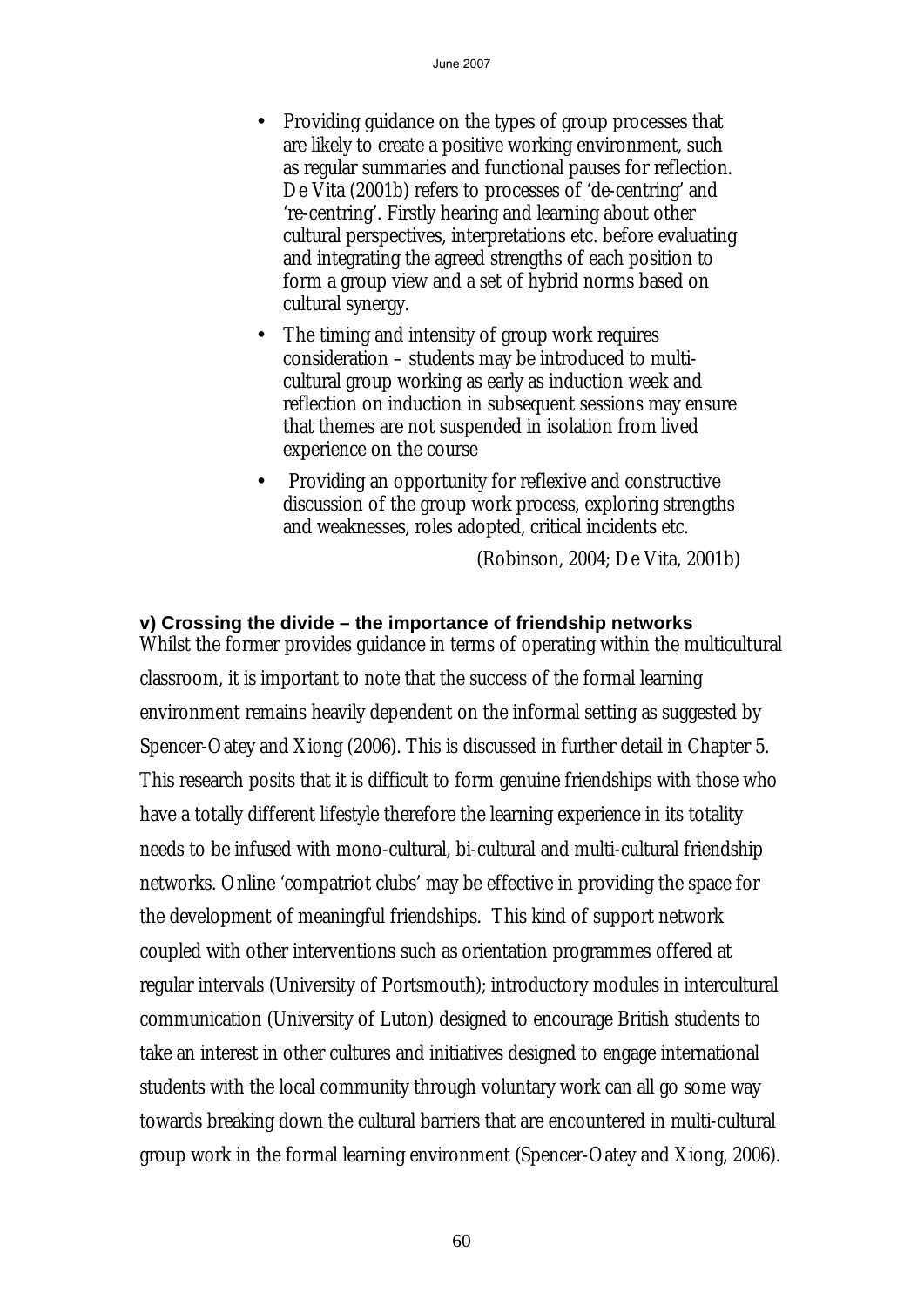#### **vi) The challenge of engaging the 'stay at home' student in international classroom encounters**

Smith (2006) offers useful insights in considering the 'positioning' of home students in multi-cultural encounters. This research reveals that a factor in the 'negative positioning' of international team mates is the 'non-traditional background' of home students themselves. Seemingly, those students who feel negatively positioned by wider discourses such as widening participation, feel the need to assert their own legitimacy and right to participate by highlighting their own 'superior knowledge' in the multi-cultural learning environment (Smith, 2006). Haigh (2002) makes a similar point citing the work of Seymour (2002) whose survey of 150 students reported that international students found local students 'unwelcoming, unfriendly and that they excluded them from group processes' – behaviour which stems from the 'stay at home' students' perception of the 'international'.

## e) Assessment Strategies in the Multi-cultural Classroom

## **i) Assuming prior experience**

In the internationalisation literature a number of sources explore a range of assessment issues within the multi-cultural context, including possible points of confusion regarding assessment, plagiarism and cultural bias in assessment, all of which at least in part, stem from practitioners' almost 'taken for granted' approach to UK academic culture in multicultural settings (Barrett and Malcolm, 2006; De Vita, 2002, 2004; Hills and Thom, 2005; Ridley, 2004). Hills and Thom (2005) make a moot point regarding how we as teachers often assume prior experience, particularly in assessment. The teaching team involved in this intervention are described very aptly as '…in effect trying to teach the finer points of bowling googlies to people who had not played cricket…' particularly when dealing with coursework, presentations and forms of group assessment.

## **ii) Good practice in assessment – the importance of dialogue**

A number of useful suggestions to consider when designing the internationalised curriculum and developing supporting materials, emerge from this literature:

> • Module/programme handbooks which specify assignment briefs and highlight the need to develop persuasive arguments in assignments are insufficient to close the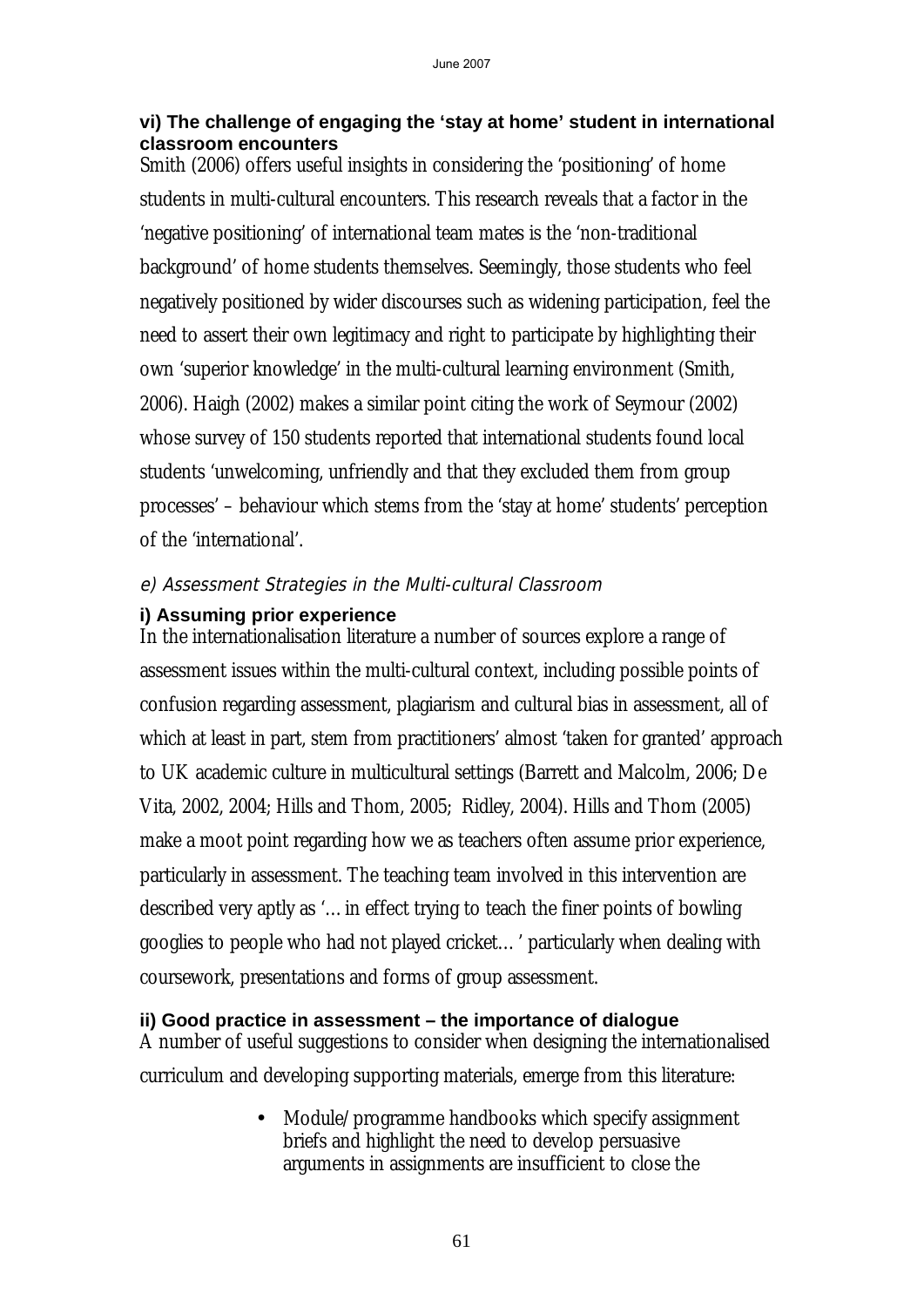'culture gap'. Students need to be engaged in a dialogue that encourages them to consider UK culture in comparison with their own experience. Closing the gap may be difficult if the curriculum design does not suggest that students views are welcomed and respected for the diversity that they bring to the learning experience. In this sense, assessment strategies need to include some space for collaboration and negotiation between tutors and students and collaboration between peers (Hills and Thom, 2005; Ridley, 2004).

- Guidance 'on task' is crucial. The analysis of assignment titles is a potential moment of anxiety for students and they need to be proactively engaged in constructing their own interpretations. Small group brainstorming sessions are seen to be useful in addition to other strategies that encourage students to explain key terms in the task specification and any they might introduce themselves (Hills and Thom, 2005; Ridley, 2004).
- Space for conversation is also necessary to overcome confusion around when and how to reveal 'one's own voice'. Often there is an underlying assumption that to write in the first person is not appropriate in academic work, so special attention needs to be paid to explanation particularly when tasks involve self-evaluation and reflection in the first person (Ridley, 2004).

#### **iii) Good practice in assessment – avoiding cultural bias**

Cultural bias in some assessment methods may disadvantage particular groups of students. Whilst many international students may be familiar with unseen end of session timed-examinations, they can present quite a daunting prospect and it is argued that for example, critical essays on selected readings related to examination topics but not formally assessed, can be useful revision tools (De Vita, 2004; Ridley, 2004). Preliminary findings of empirical research addressing the possibility of cultural bias in end of course exams, multiple-choice tests and coursework assignments suggest that end of course exams disadvantage students operating in a second language through 'intellectual self-censorship', that is, if a complex idea cannot readily be expressed in the second language it will not appear. It is therefore recommended that the exclusive use of the timed examination should be avoided in culturally mixed classrooms. The empirical research also indicated that there are similar issues of timing with multiple-choice questions, but also more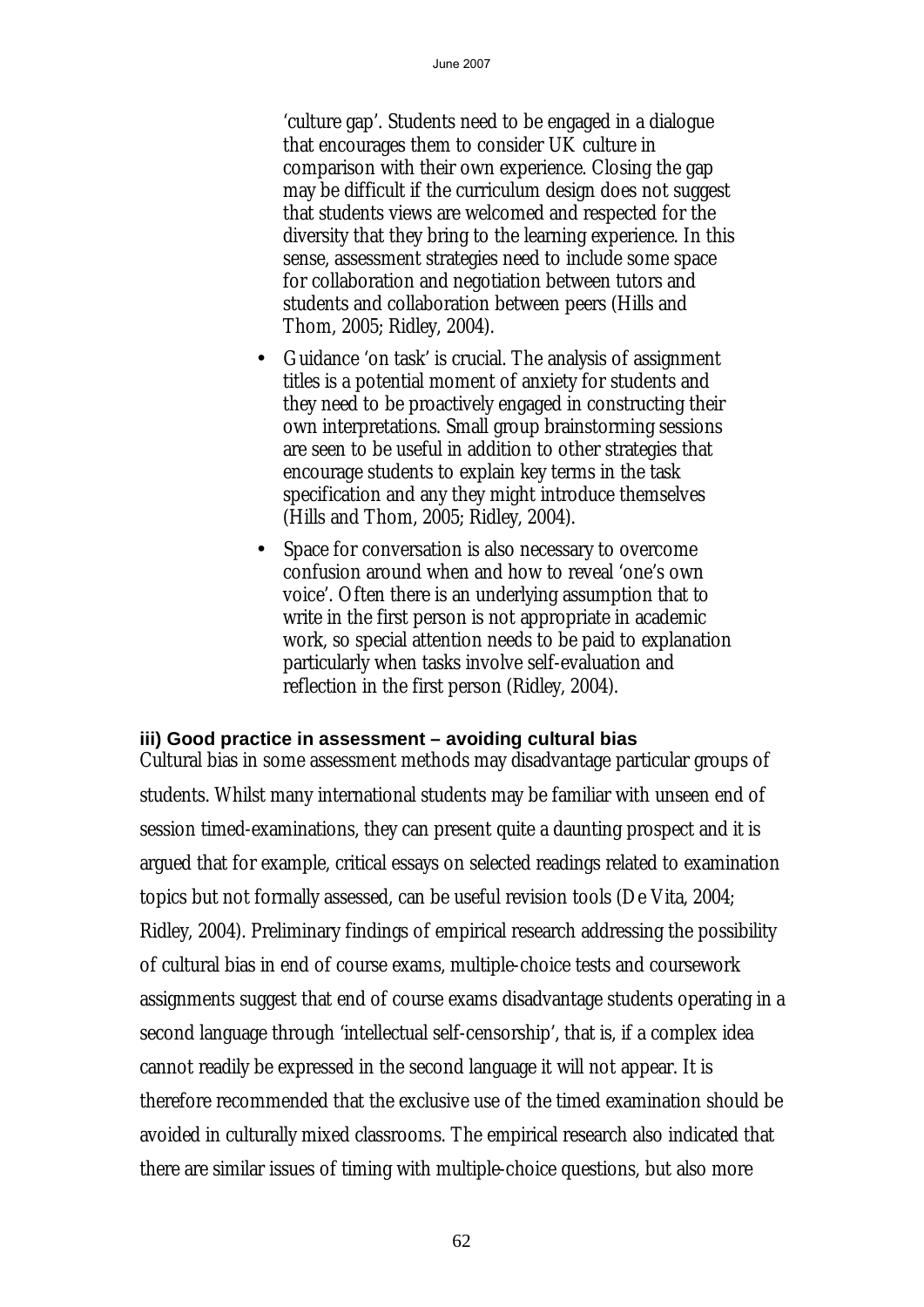fundamental cultural issues in that the premise of 'only one right answer' goes against the spirit of the multicultural curriculum that 'gives voice to unconventional or silenced perspectives, valuing a variety of views that constitute truth and knowledge' and risk-taking behaviour and tolerance for ambiguity are central concepts within the cross-cultural domain (De Vita, 2002).

#### **iv) Good practice in assessment – countering plagiarism**

Rates of detected plagiarism in assignments can be reduced by providing a comprehensive explanation of referencing in course documentation, refocusing notions of plagiarism to emphasise the positive, rather than the negative, in explaining why educators value appropriate citation. This can be supplemented by explanations of what cheating is, why it is wrong, what the penalties are and how to avoid it. The message however, needs to be articulated early on and it may be useful to involve international student support staff at the point of induction, the message then needs to be reinforced throughout the teaching and learning experience, particularly when discussing assignments (Hills and Thom, 2005).

Barrett and Malcolm's (2006) work is particularly interesting for their use of plagiarism detection tools to help students understand good academic practice when using source material. What is innovative is the shift of emphasis away from detection towards student education. Guidance on task was given prior to submission of assignments which were processed through 'Turnitin' and 'Ferret'. The reports produced by the software formed the basis of individual feedback to students who were then given the opportunity of a second submission. The research concludes that it is not enough to simply 'tell' students about collusion and plagiarism, because such concepts have little meaning without relevance, and using students' work to engage with the concepts provides that relevance to enable students to develop appropriate skills. Another striking finding of this research is that students from undergraduate study in China were far less likely to plagiarise than those who did their undergraduate study in the UK, a result which may fundamentally challenge cultural explanations of plagiarism (Barrett and Malcolm, 2006).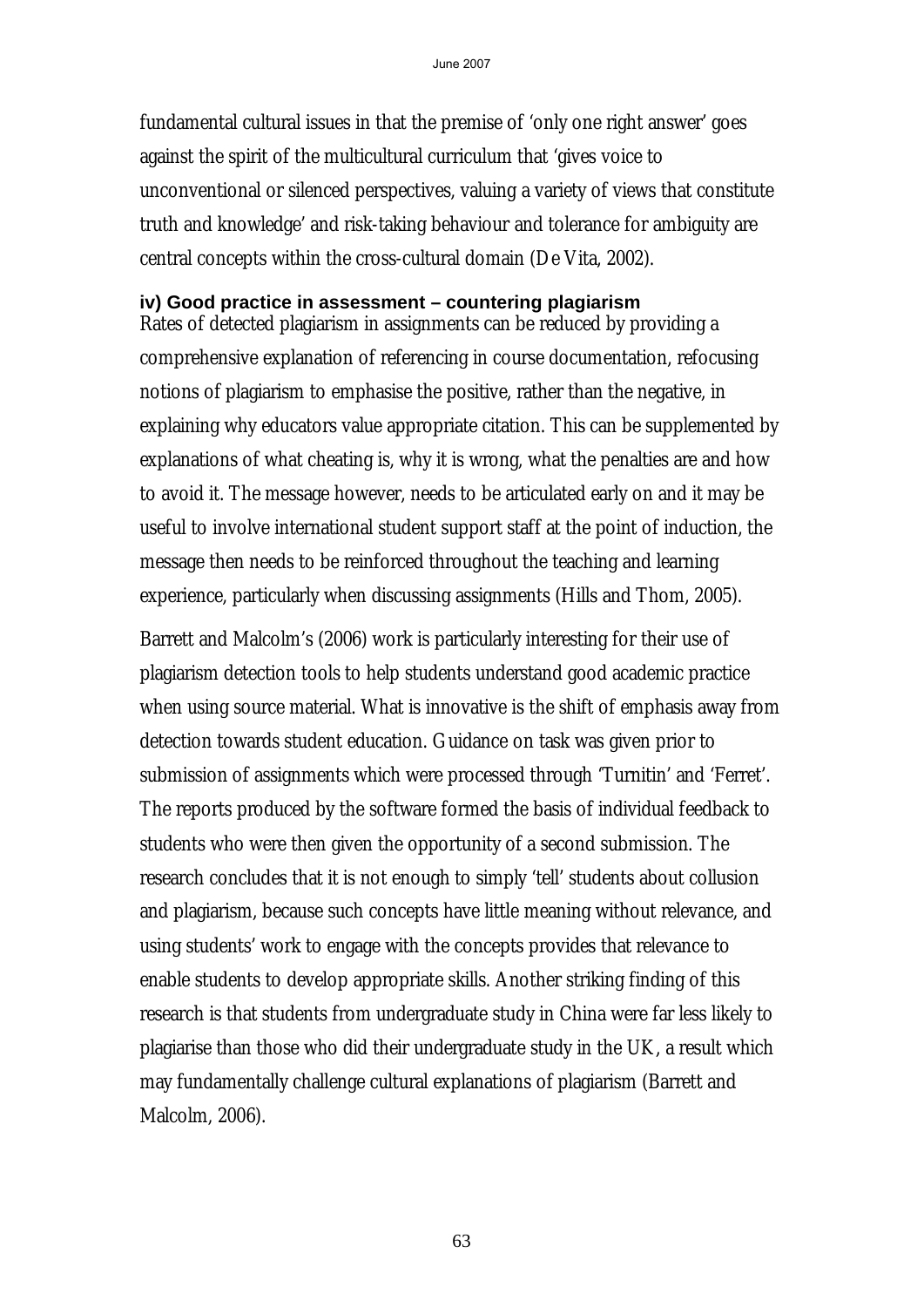## **v) Fostering achievement and 'levelling the playing field'**

In the area of what is probably best termed 'achievement' De Vita (2005) is notable in focusing on progression, the 'dynamic construct of achievement' to investigate the learning achievements of home and international students. This approach contrasts with the more common approach which relies heavily on *final*  achievement, as characterised by for example, Morrison et al (2005), which used multi-level modelling to simultaneously evaluate the relative impact of country of domicile, subject, sex and age, mode of study and highest qualification on entry on the single outcome of degree classification. This research concluded that highest qualification on entry and mode of study are significantly associated with final performance, but perhaps the central issue is what does this tell us about the kinds of interventions and support that can 'level the playing field'. De Vita's (2005) work is important in revealing that - perhaps contrary to the received wisdom that international students 'underperform' in their first year of study - the greatest difficulty occurs in the transition from years one to two, with recovery of performance in year three. In explaining these results it is suggested that rather than considerations of English language competence and cultural adjustment the significant factor could be the 'raising of the bar' at level two, with less differentiation between levels two and three that accounts for differences in performance. In this respect, the range of assessment methods deployed at different levels, the introductory nature of modules at level one etc. may be factors to consider. Findings of the statistical analysis of progression data were corroborated by empirical evidence from students suggesting that there might be a need for greater emphasis on the transition from level one to level two with targeted support focusing on formative assessment feedback linked to students' personal development plans (PDPs) (De Vita, 2005).

## f) Western dominant cultural literacy and the inclusive curriculum **i) From awareness of difference to valuing difference?**

The work of authors cited above demonstrates how individuals in their practice are challenging what De Vita (2003) refers to as the 'reductionist' or 'infusion' approach to internationalisation- based on the principles of knowledge dissemination and an exclusively western cognitive learning process - which has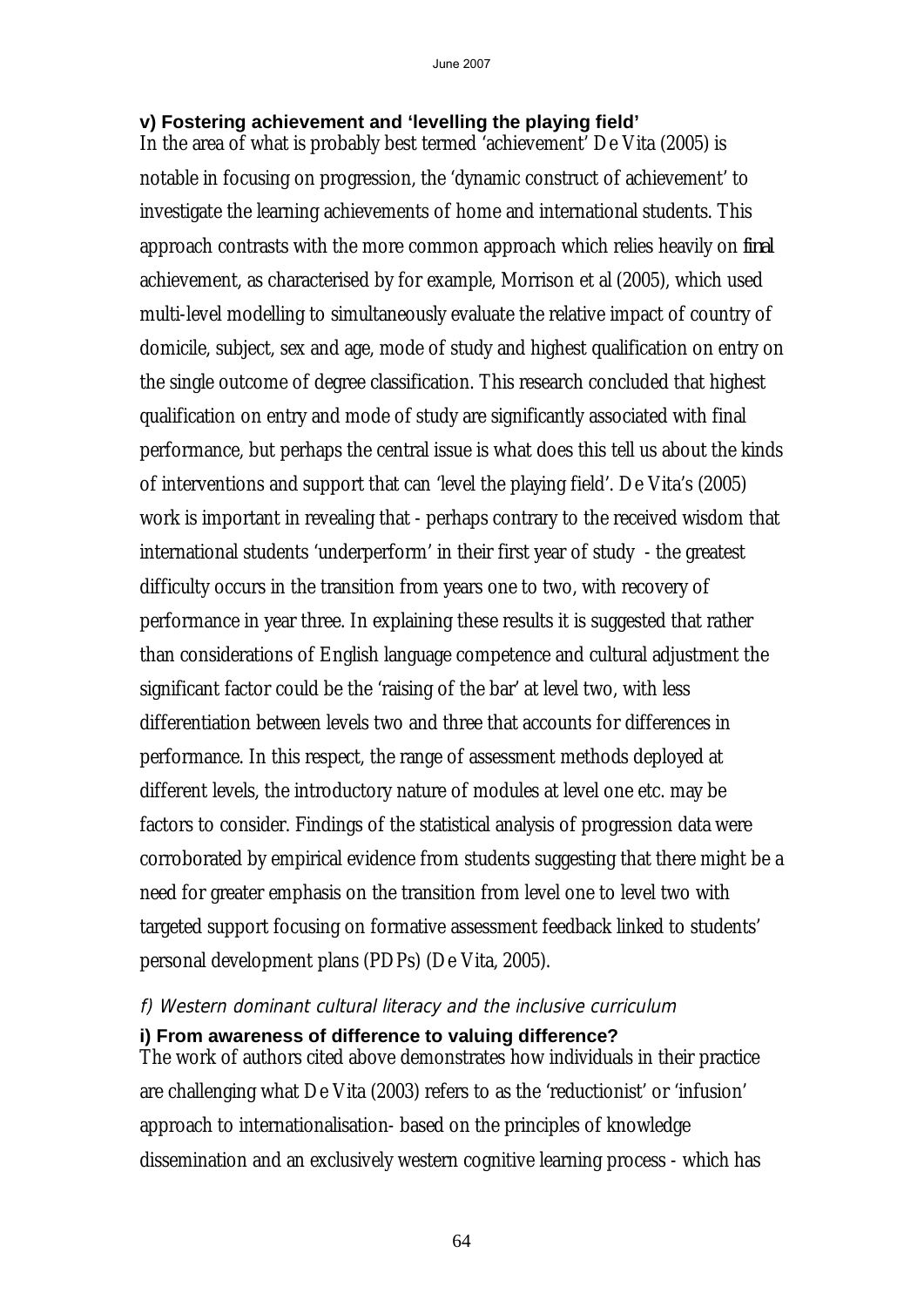contributed towards the proliferation of courses in which 'bits of international content' are introduced to justify the use of the term 'international' in course titles. Thus, a challenge to 'ethnocentric western didactism' (De Vita, 2003) is apparent. Nonetheless, issues remain. For example, is it the case that 'assimilation' or rather 'socialisation' into the UK HE system has simply 'shifted location' from being an 'add-on' separate from the mainstream curriculum to now being embedded in the learning and teaching practice that characterises, at least some, of the learning spaces of UK universities? Is it the case that curriculum interventions demonstrate 'awareness' of and 'sensitivity' to difference, thus serving to 'dissolve difference' but we have not as yet fully embraced notions of the 'inclusive curriculum' in terms of 'valuing' difference? (Warren 2005; Caruana and Hanstock, 2005).

#### **ii) Inclusive curriculum by infusion**

This literature review suggests that before we even start to consider the nature of the challenge that the 'inclusive curriculum' represents to UK HE, we need to consider how we perceive and engage with alternative approaches to the inclusive curriculum. There seems to be little doubt that the notion of 'infusion' is associated with consideration of cultural pluralism in the selection of course content (De Vita, 2003). However, cultural pluralism may go beyond content to 'infuse' notions of the legitimate experiences, perspectives, and discourses that may be included in the 'inclusive curriculum'. In this sense, 'infusion' has been likened to the 'holistic approach' where students (and staff) are encouraged to think critically about their own cultural values and biases which in turn, engenders 'inclusive strategies' and flexibility allowing for negotiation of assessment tasks between students and lecturers and the 'linking' of assessments (Caruana and Hanstock, 2003, 2005; Warren, 2005). Caruana and Hanstock (2003) take the notion of infusion one step further highlighting its potential as a model upon which to base staff development processes to support internationalisation, as originally introduced in the University of South Australia. Despite all these variations of interpretation however, what clearly emerges is that the infusion approach alone is not likely to develop the 'inclusive curriculum' rather it is more of a 'short term expedient means of dealing with internationalisation' (De Vita, 2003).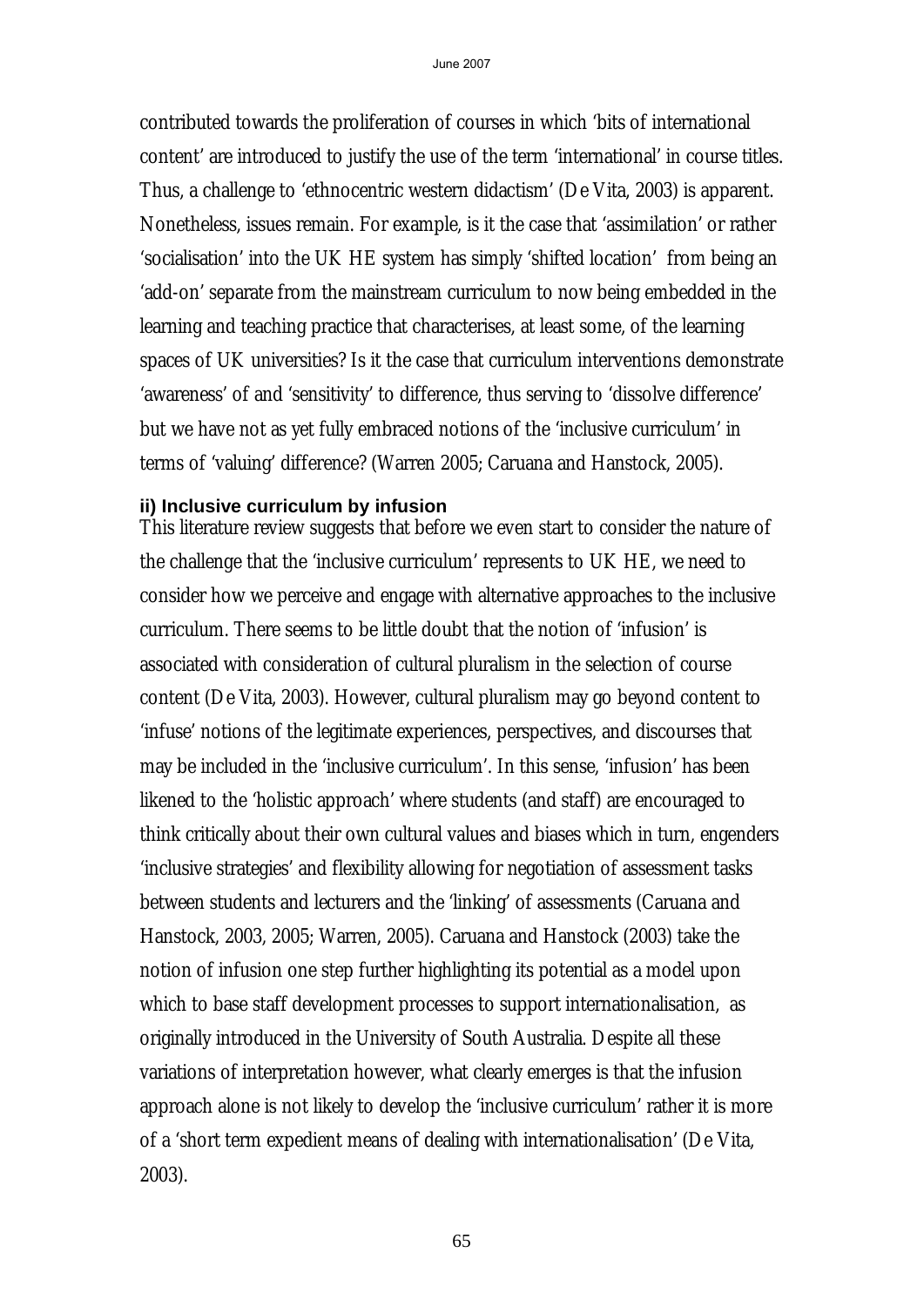#### **iii) Rising above the 'ethnocentric and culturally exclusive'**

Killick and Poveda (1998) in exploring cross-cultural capability in the context of the 'year abroad' provide a good example of how, in the discipline of English, there has long been awareness of the need to rise above the 'ethnocentric and culturally exclusive'. These authors differentiate between culture with a large 'C' like art, history, literature etc. and culture with a small 'c' which, in the academic context, represents a set of attitudes and behaviours. The cultural landscape is depicted as a place of 'struggle' between meanings and it is argued that crosscultural capability cannot therefore, be developed through a surface understanding of 'culture bites' (Killick and Poveda, 1998). In a sense 'infusion' alone may tend towards the 'culture bites' failing to engage students in the 'struggle' unless that is, it is complemented by what has been termed a 'pedagogy of recognition' or an 'international pedagogy' (De Vita, 2003; Hills and Thom, 2005; Warren and Fangharel, 2005).

#### **iv) The inclusive and student-centred approach with unintended consequences?**

In terms of Warren's (2005) three levels of engagement – assimilative, inclusive and transformative – this review of the literature provides evidence of a clear trend away from assimilation, based on the transmission model of teaching and learning towards a more inclusive and student-centred approach. A culturally diverse pedagogy that acknowledges variations in students' learning in the multicultural educational setting raising the standards of teaching 'above the parapet of a narrow local agenda' but at the same time, not implying 'teaching to the lowest common denominator' is emerging (De Vita, 2003). Undoubtedly this is a very positive development. However, it can have the unintended effect of reinforcing cultural stereotypes and limits of tolerance in the context of disparate world views. As Haigh (2002) emphasises internationalisation '…means more than increased knowledge, empathy for and understanding of other social groups, it also requires an emotional, perceptual and cognitive response to 'otherness'. Warren in Warren and Fangharel (2005) argues that only the transformative approach embracing the 'pedagogy of recognition', which is student-centred *and* engages students in a critical relationship with texts and theories, enabling them to deconstruct their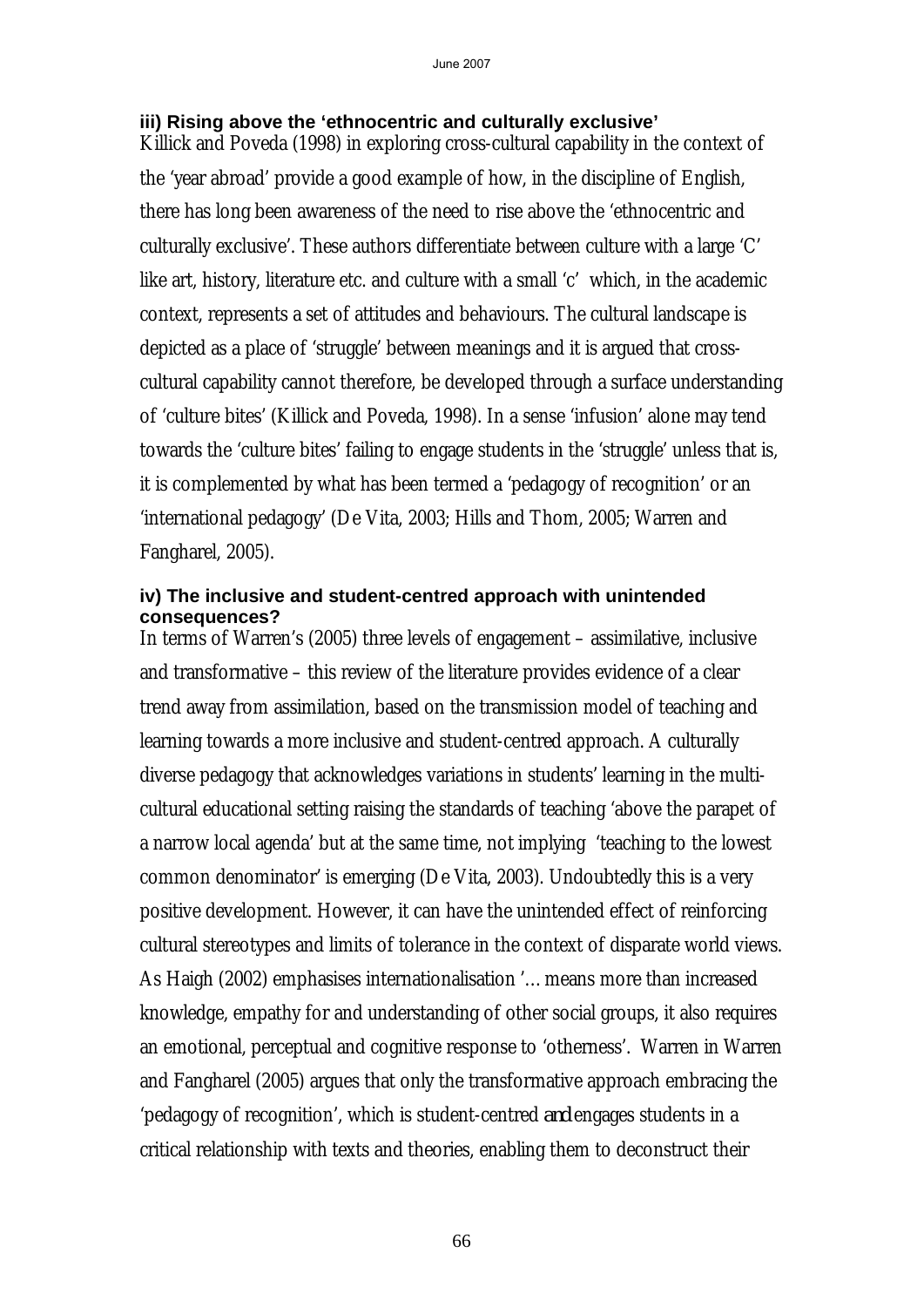own lives and to imagine alternatives, is culturally inclusive in the sense of being 'empowering'.

## **v) Achieving cultural inclusivity through a 'pedagogy of recognition'**

The literature suggests that whilst aspiring to the ideals of 'cultural inclusivity' in the internationalised curriculum, there is a continuing need for dialogue and debate to address the tensions of cultural conflict between the Confucian and Socratic models of learning, to consider the dominant influence of the Western social and cultural environment and how this may be tempered by proactively seeking to understand and acknowledge the existence of other pedagogical approaches. Arguably without this debate 'conceptual colonialism' and 'institutional discrimination' may be the outcomes of continued efforts to internationalise the curriculum (Caruana and Hanstock, 2005; Hills and Thom, 2005; Kingston and Forland, 2004).

In considering the nature of the 'pedagogy of recognition' and the 'international pedagogy'. Two fundamental challenges emerge. Firstly, there is a continuing need to deconstruct what we mean by critical thinking, challenging over-simplified understandings of culturally-specific approaches to learning. Secondly, in dismissing 'other' academic cultures and focusing on 'adjustment' issues, we may be failing to recognise the extent to which what is taught in modern universities does not encourage skills of analysis and critical thinking. It may well be the case that a more open and democratic relationship between tutor and student as evidenced by much of the literature reviewed here, is the key to the development of a curriculum that embraces student experience as a resource, creating a '…stronger, richer educational experience for all students,' which challenges existing inequalities and yet does not compromise academic rigour (Nield and Thom 2006; Smith, 2006).

# g) The UK student abroad

# **i) Barriers and drivers**

There is a dearth of literature addressing this aspect of the internationalised curriculum which is probably symptomatic of the reluctance on the part of UK students to engage in the international learning experience. Whilst Keegan (2006) provides a snapshot of the use of VLEs and online technologies in one institution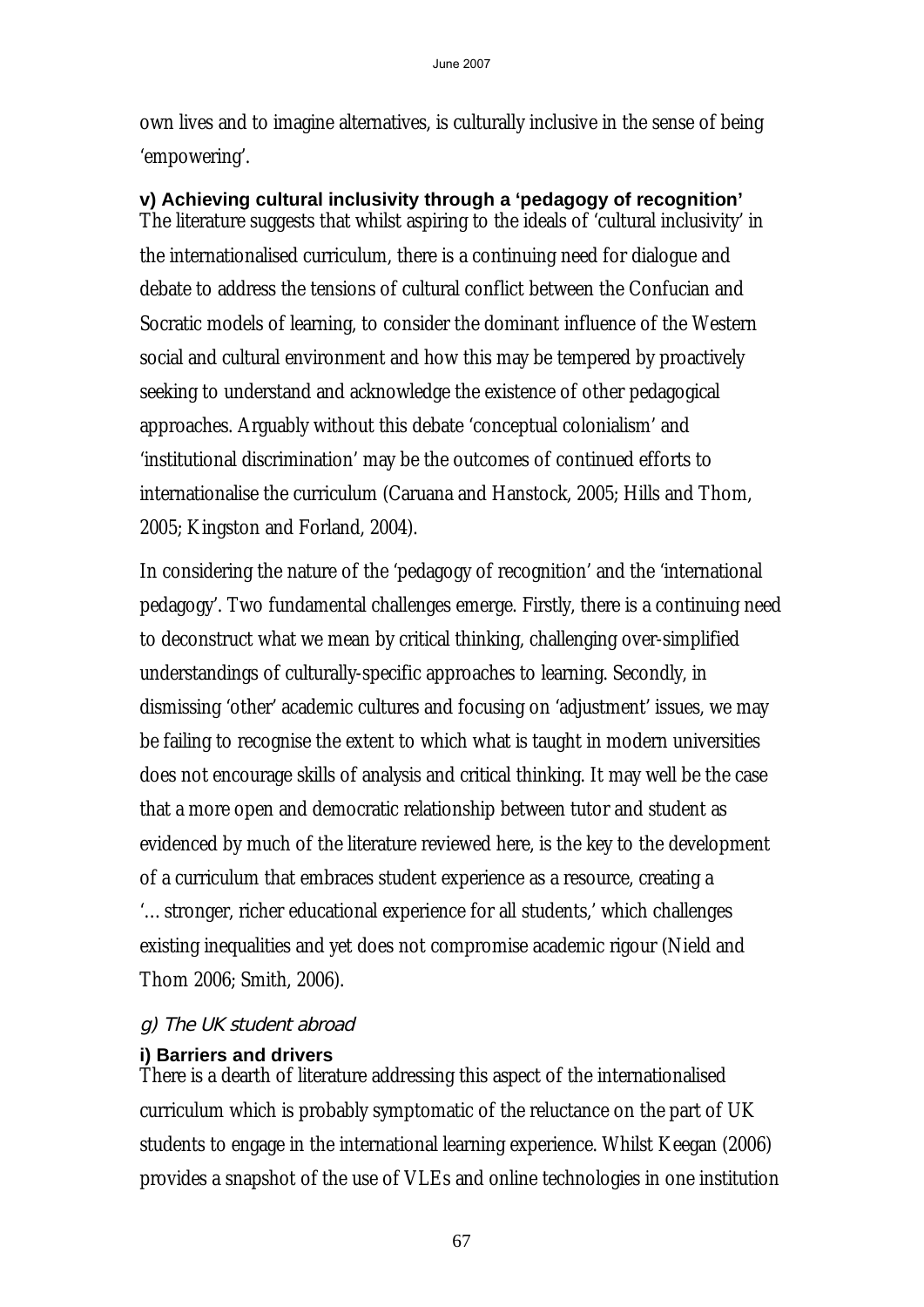to support students' mobility across the EU it appears that historically the focus of the literature has been on the needs and aspirations of specialist language learners. Killick and Poveda's (1998 ) work cited earlier provides an example of this in the discipline of English, a scenario which - at least anecdotally - is likely to be mirrored in other modern languages. Traditionally, less emphasis has been placed on the 'stay at home' student (now the increasing majority) and their need to develop cross-cultural capability.

HEFCE (2004) provides a comprehensive analysis of the factors which may account for the relative slowdown in UK outward student mobility. Whilst the decline in the study of languages is a factor, this work suggests that there is evidence of a decline in student interest in study abroad options and rising demand for work or work and study placements. A complex interplay of factors going beyond simply reduced language ability and limited opportunities for paid work placements is discussed. Barriers alluded to include a lack of information (or too late), actual or perceived academic or institutional barriers (course structures, credit transfers, worries over grades), attitudinal factors (fear of the unknown etc) and financial considerations. The research identifies a number of drivers in considering mobility including employer-led interest, enhanced career prospects, improved language competence, relevance to degree subject, personal development and professional development.

#### **ii) The challenge for 'Widening Participation' universities**

Perhaps the most striking evidence to come out of HEFCE's (2005) study is that which implies that for HEIs who rigorously pursue widening participation increasing outward student mobility is a particularly demanding challenge. The authors argue that specific profile characteristics such as previous mobility history and socio-economic background are factors that can either increase or reduce the likelihood of responding positively to the drivers or negatively to the barriers and go on to make four generalisations about mobile students. They tend to be from middle-class backgrounds, are disproportionately 'non-local' or 'foreign', ambitious, outward looking, self-confident and positively selected academically. For the author of this review, the study provides ample evidence of the need for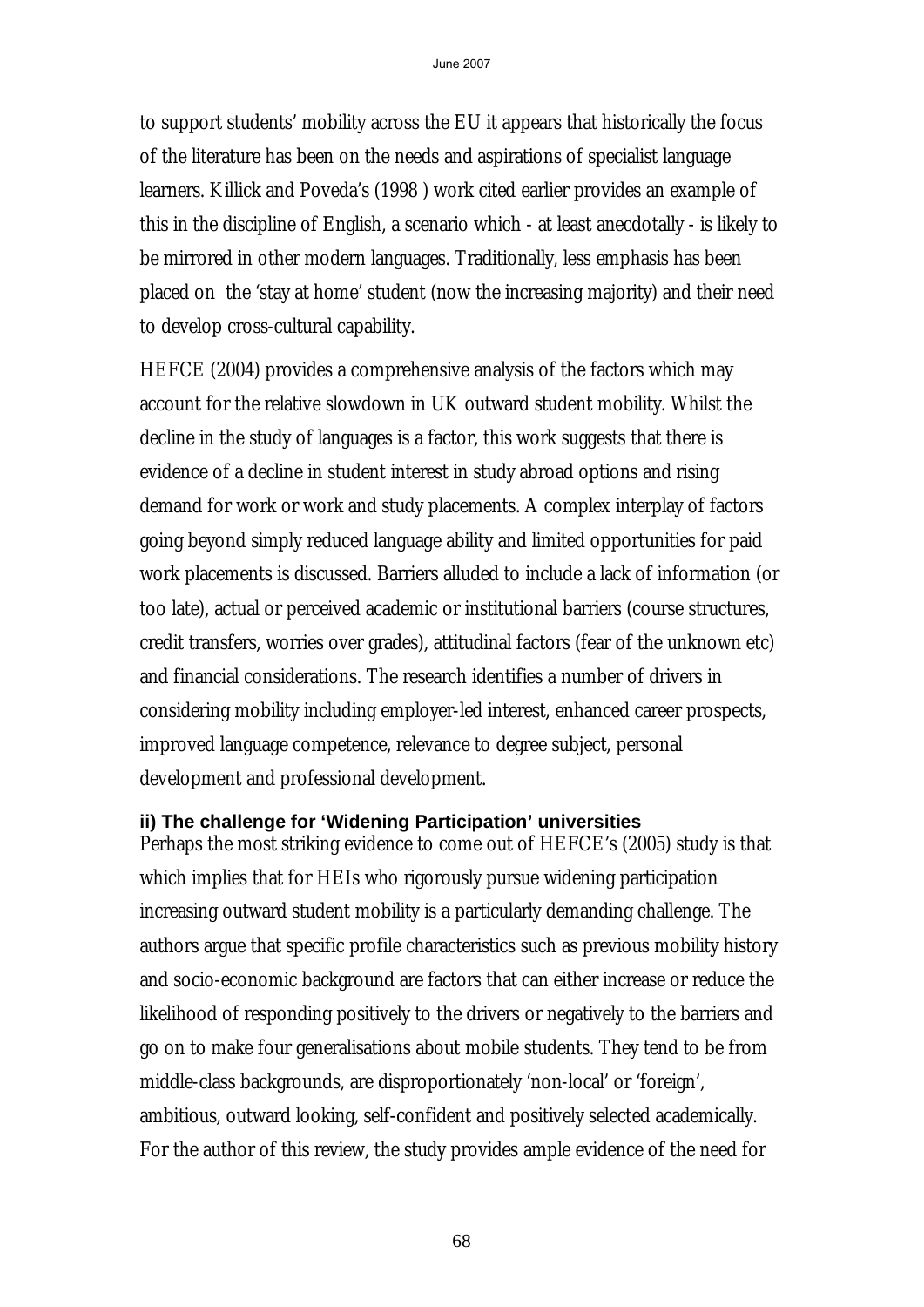widening participation universities and their staff to think beyond the financial incentives of grants, bursaries and the like and to embrace the challenge of designing curriculum that influences attitudes, builds confidence and instils curiosity.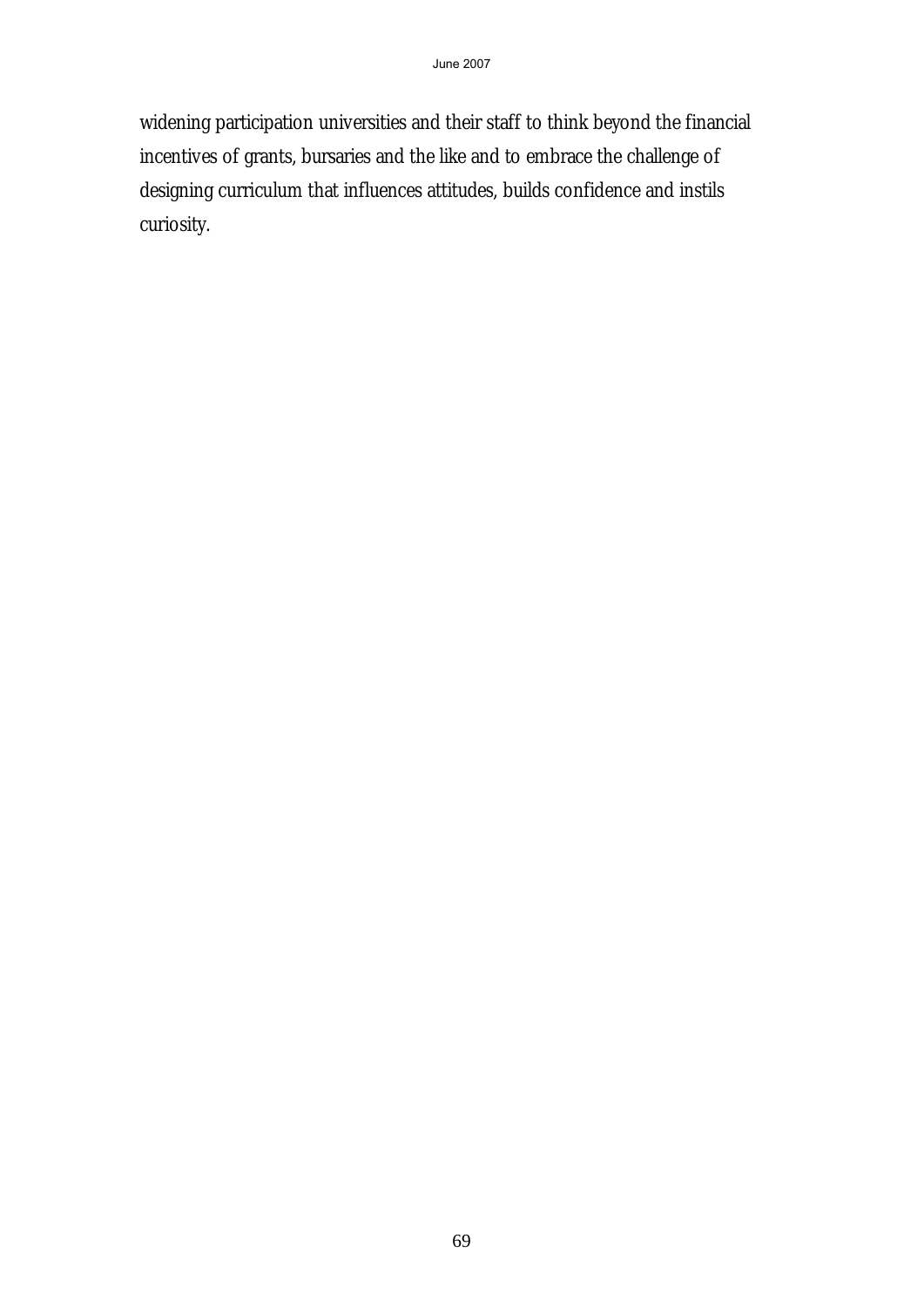## **iii) Student expectations and outcomes**

Other sources identified by the review (Tsay, 2000; Callen, 1998; Nairn et al, 2000) tend to be concerned with issues of what might be termed 'exit' and 're-entry' or expectations and outcomes (the analysis of which can be used in turn to influence expectations). Generally, the focus of this work is cultural adaptation and sensitivity, integration of the international experience within the syllabus and issues of emotional and physical safety. The literature emphasises the significance of pre-tour cultural preparation to enable students to make the best of their visit abroad. Callen (1998) is particularly interesting in deploying the analysis of students' reflections on their intercultural encounters on return, to illuminate issues of 'locus of control' and 'expectations' in how students adapt and function in another country, which may provide clues as to how preparation and on-going support should be organised.

# h) ICT supporting development of the internationalised curriculum – learning from practice

As far as the role of ICT in enriching the curriculum, offered to UK based students is concerned, online collaboration organised and delivered in partnership with institutions overseas receives much attention (Bell et al, 2004; Lancaster University; Caruana, 2004). Other sources explore ICT applications within highly specific curriculum contexts, such as the use of computers in language classrooms and the role of the Internet in for example, supporting international field trips and as a driver in the development of English as an 'international' or 'global language' (Jarvis, 2004; 2006; Stainfield et al, 2000). Three sources tackle the potential of ICT for the maintenance of teacher networks to foster international pedagogic cooperation of one sort or another geared towards sharing practice in order to enhance the student learning experience (Hay, et al, 2000; Healey et al, 2000; Bell, 2006).

## **i) Online learning collaborations and discussions – developing students and staff**

The major thrust of the literature here is to support design in online collaborative experience through the sharing of experience and good practice. Thus sources explore the problems encountered in setting up and maintaining this sort of activity, provide evaluations by staff and students of interventions and how they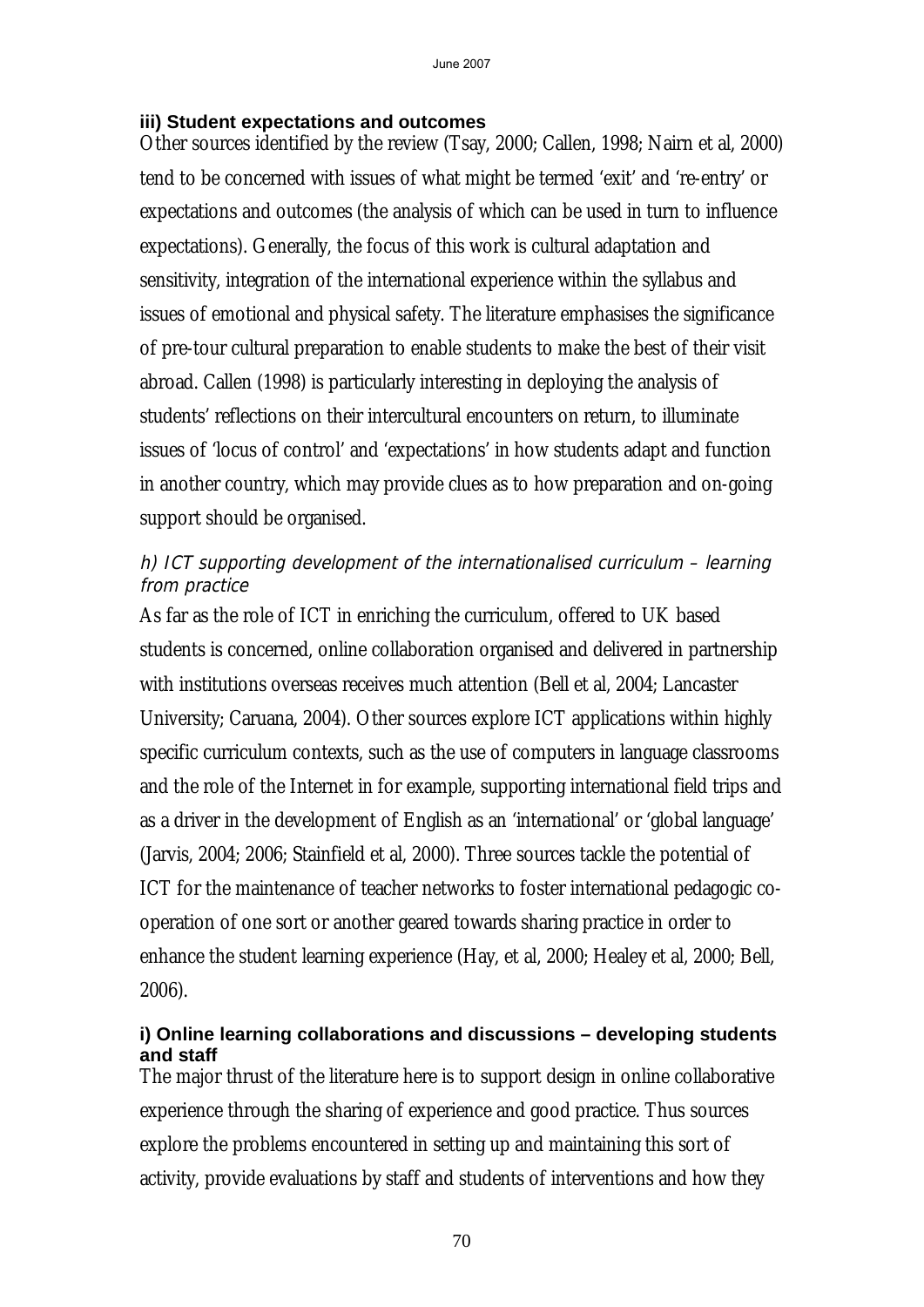have been integrated into the broader curriculum and finally, on the basis of such evidence, establish guiding principles. Many sources allude to pedagogical models to provide context whilst others seek to actively apply such models as a tool to conceptualise the design process (Bell et al, 2004; Kooijman et al, 2004: Caruana, 2004; Stainfield et al, 2000; Bell, 2006).

#### **ii) ICT applications supporting the 'international experience'**

Sources indicate the location of international online collaborations within the broader internationalised curriculum. For example, Bell et al (2004) makes the point that whilst computer-mediated communication is no substitute for the rich cultural experience offered by student exchanges, it can complement exchanges and visits for students who travel abroad or host visiting students as part of their programme. Stainfield et al (2000) make a similar point in arguing the case for ICT applications generally in supporting international field work. Again, the concept of the 'virtual field trip' (VFT) is not regarded as replacing field trips but rather forms a means of introducing students to aspects of the experience and to develop some basic skills needed to prepare them for going into the field. In essence then the VFT like the online collaboration is a different form of interaction. In the field interaction is with people and places, in the VFT it is with time and space, in the online discussion it is with people, but without the places.

#### **iii) Online collaboration and constructivist learning processes**

The literature suggests that online collaboration and discussion is significant within the broader curriculum context complementing the paradigm shift from the traditional behaviourist model where knowledge is 'outside the learner ' to a constructivist model of learning where the learner constructs learning through engagement with more interactive and exploratory processes. In the context of the internationalised curriculum Caruana (2004) elaborates this point in alluding to the work of Edwards et al (2003) who have developed a model of curriculum development which differentiates between progressive levels of development of international and intercultural literacy. They recognise that in building upon strategies to foster international awareness and progressing to levels of international expertise ICT and online collaboration may play a crucial role in a teaching and learning strategy based upon experiential and problem-based learning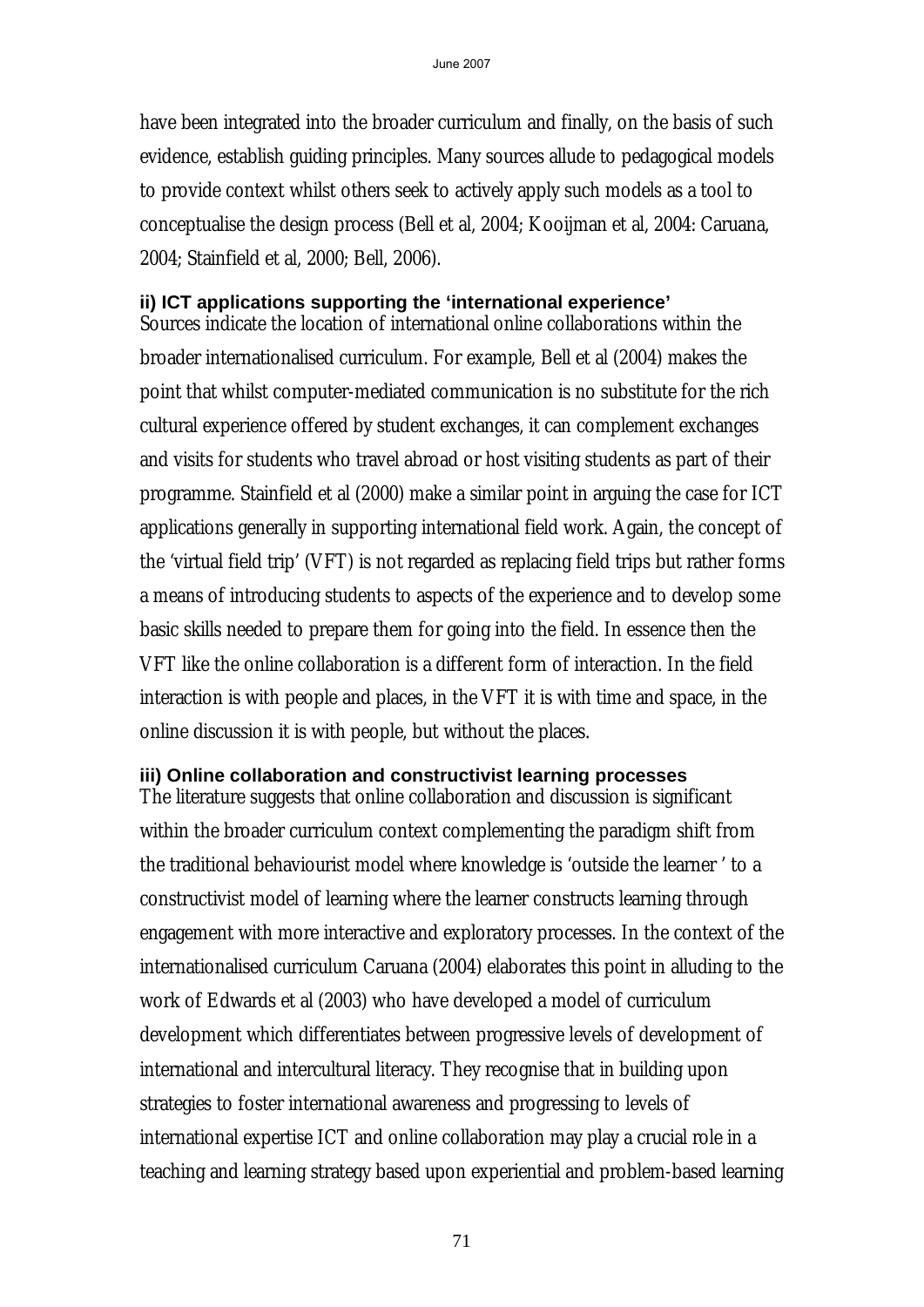engaging local and international students and faculty. Thus the online experience provides the means of bridging the gap between international awareness and international expertise by developing international competence (Kooijman et al 2004; Caruana, 2004).

#### **iv) Online collaboration embracing pedagogical models**

Whilst the potential of online collaboration for enriching the internationalised curriculum is clear, often the greatest challenge in design is knowing where to start and identifying some common ground between collaborating partners whilst at the same time embracing flexibility to recognise local circumstances. In this context pedagogical models can offer a framework for ongoing development. Bell (2003) is noteworthy for the use of Goodyear et al's pedagogical model for networked learning in this context. The model that embodies three distinct elements: pedagogical framework (philosophy, pedagogical strategy, tactics,) educational setting and organisational context was adapted to accommodate transnational collaborations of students studying in different countries, with different subjects and with different desired learning outcomes. Application of Goodyear's model supported a design that enabled two groups of students to share a networked learning activity, in a shared technical environment but with a pedagogical framework, tasks and learning outcomes which were all different reflecting the local context (Bell, 2003).

## **v) Good practice in online collaboration**

As suggested, authors in the field view evaluation of interventions and dissemination of results as a primary source of support in what to many academics is unfamiliar territory and fundamental guiding principles emerge. The following list provides examples of the kind of principles that are apparent in the literature to date:

> • The need for students to be given space for social exchanges early on – possibly including a one week 'getting to know you' period when students can log in and tell each other something about themselves in relation to the topic. This will go some way towards guarding against possible 'us and them' attitudes emerging in future discussions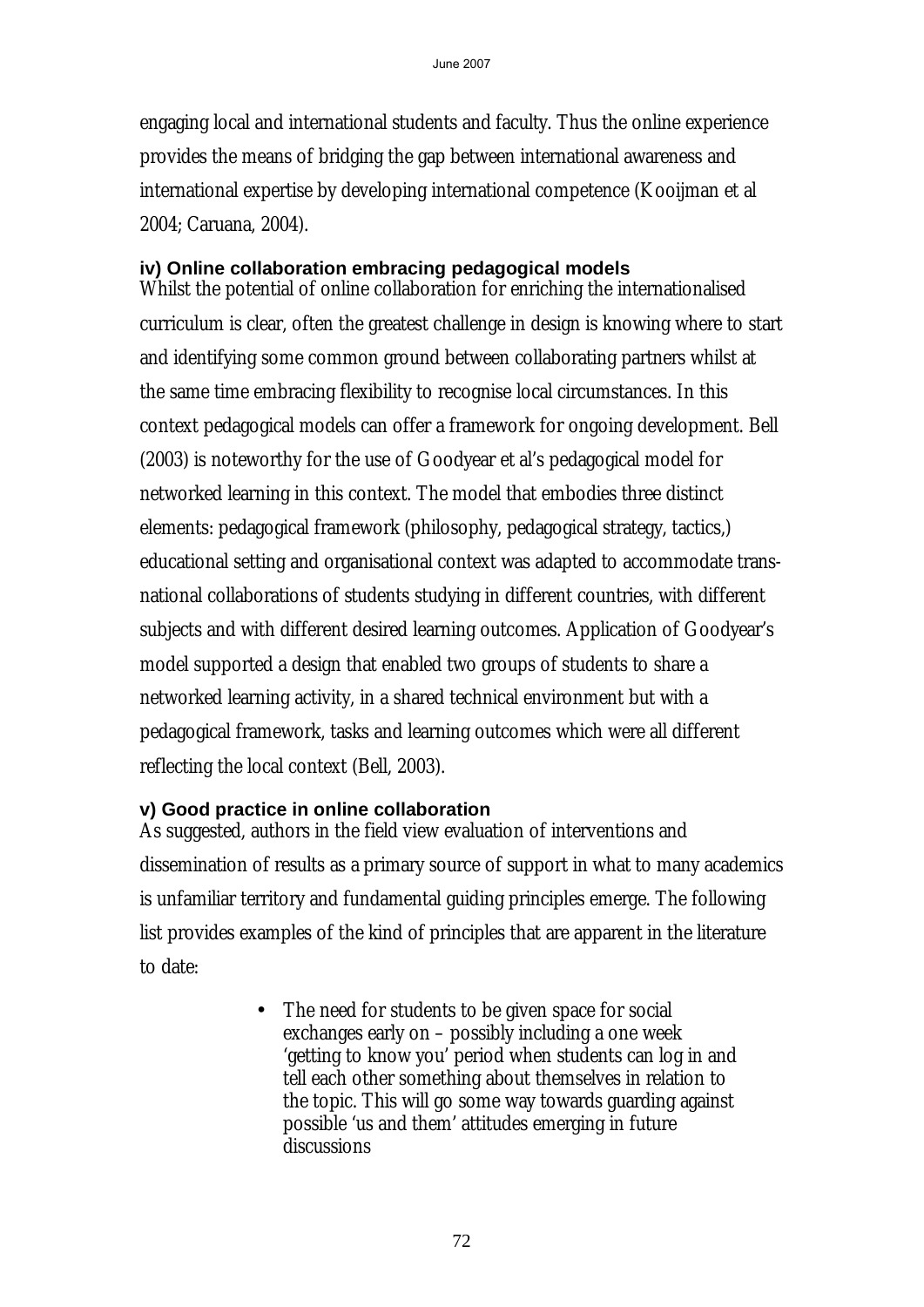- In order to provide some synchronicity between educational contexts and students and promote collaboration activities should be designed to benefit both sets of students. Thus activities should be situated in the host module for each student group whilst at the same time, accounting for discontinuities between host modules
- Incentives for students taking part is a major issue and the assessment of outcomes of collaboration is a significant factor in motivating students to collaborate
- The extent to which instructors should guide discussion is an issue and the use of guided discussion questions using the Socratic method to explore a wide range of issues has proved valuable and effective

(Bell, 2003; Kooijman et al, 2004)

#### **vi) Online collaboration – potential benefits and pitfalls**

Evaluation of interventions suggests that students and staff alike perceive a range of benefits including for example, preparation for work in a global and European context, given that online collaboration fosters a cross-fertilisation of perspectives and ideas from different cultural, social, political and economic standpoints. However, the literature equally suggests that there are potential and very real hurdles to be encountered in developing these interventions, not least the relatively heavy burden of administrative costs and the very complexity of organisation in the face of different terms and semester times, different curricula and assessments and different group sizes. Added to these practical difficulties, attitudinal factors can also hinder development within the field. Basically, 'done badly' international online collaboration can contribute towards the wider negative perceptions of the application of digital technology in higher education - deskilling academics, instrumentalizing and commodifying education, marginalising rather than empowering already marginalised groups, both materially and discursively (Bell, 2003; Kooijman et al 2004). Halliday (1999) also offers some cautionary words 'We are right to be enthusiastic about developments in communication, but we should also retain some critical perspective on it. Between technophilia and cybermania, and its opposite, technophobia, there lies, or can lie, a reasoned and socially responsible middle, what has recently been termed by a group of American experts 'technorealism'. Finally, it is important to consider the wider social and cultural context of collaborating institution when looking to go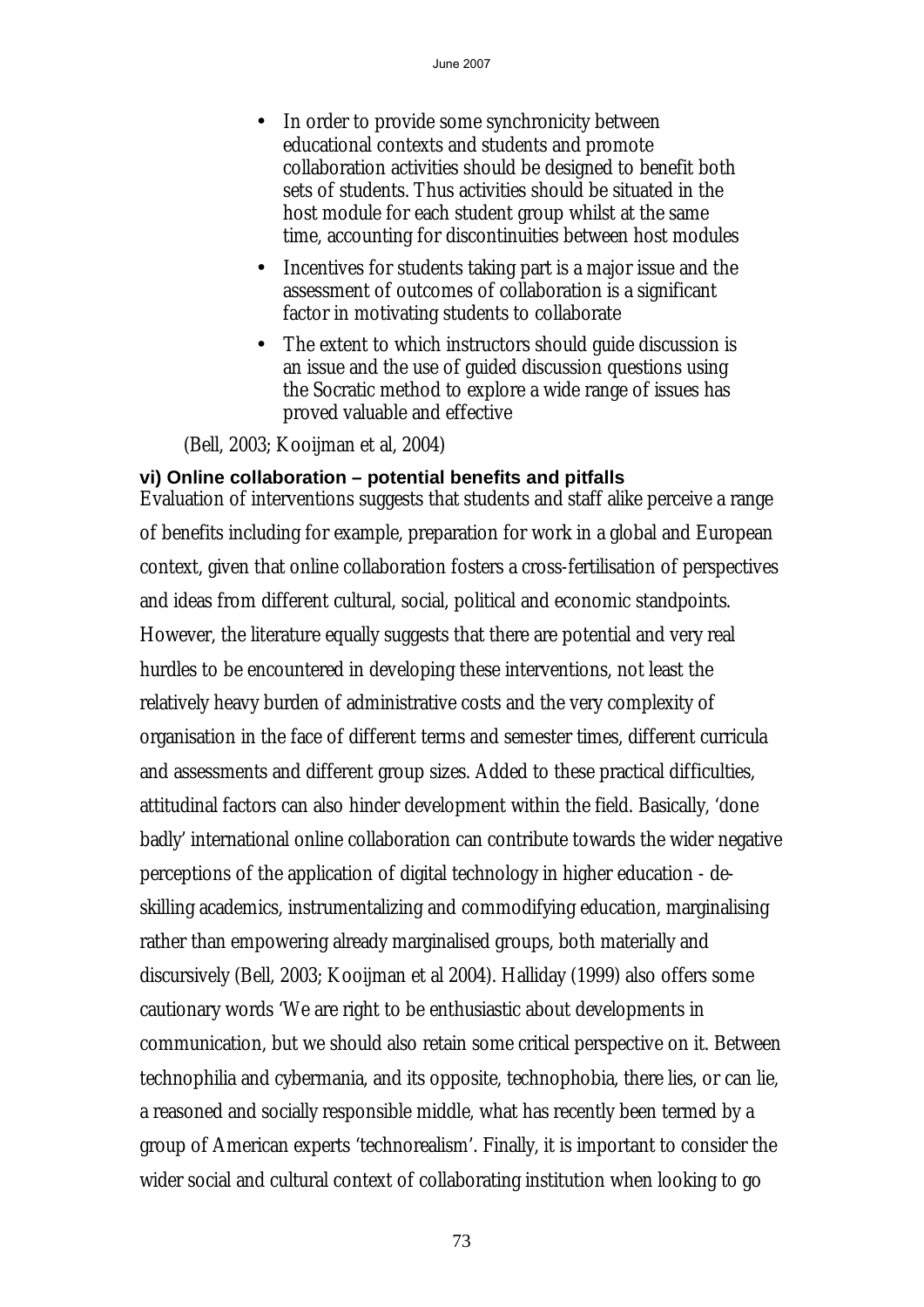online. Robinson (2006) outlines the framework of ongoing research that explores the culture-quality balance in the trans-national use of VLEs in learning, emphasising the often neglected consideration that success will very much depend on how society generally, embraces the 'e' concept within everyday life – 'e' banking, 'e' shopping etc. Nonetheless, this review would suggest that in the area of online collaboration supporting learning, there is evidence to suggest that academics are 'getting it right' in the face of sometimes quite daunting obstacles.

#### **vii) Supporting staff developing programmes with computer-mediatedcommunication (CMC)**

The literature review has identified a few sources that are useful in providing essential support for staff engaged in developing programmes of study which make use of computer-mediated communication in delivering an internationalised learning experience and to more generally allow academics to key into the global dimension when developing curriculum. Anglia Polytechnic University's online supervisor programme has already been referenced above in the distance learning context (Wisker et al, 2003). However, the review has also identified HELP, the HE Learning Professionals network, which is an online community of those interested in online collaboration between HE students from different programmes, universities and countries and operates as part of the CABWEB portal at http://www.cabweb.net established by the Collaboration Across Borders Project. The network operates on the assumption that as academics begin to use new technologies in their work with students and colleagues they will need to develop the skill, both affective and cognitive, to work in a multidisciplinary way with new roles such as learning technologists. In some ways, it could be argued that, in this sense then, ICT is forcing academics to 'look and indeed, work outside the box'. In effect the network constitutes a 'non-co-located group of academics and learning technologists who assume specific roles as 'early unsubscribers', 'lurkers' (learning by on-looking) or 'active posters' who act as 'knowledge brokers' within this online 'community of practice'. Bell (2006) posits that the richness of dialogue shows how meaningful discussions on using learning technologies can cut across disciplines. In this way, it is suggested that contrary to the traditional model of academic development which tends to be either

74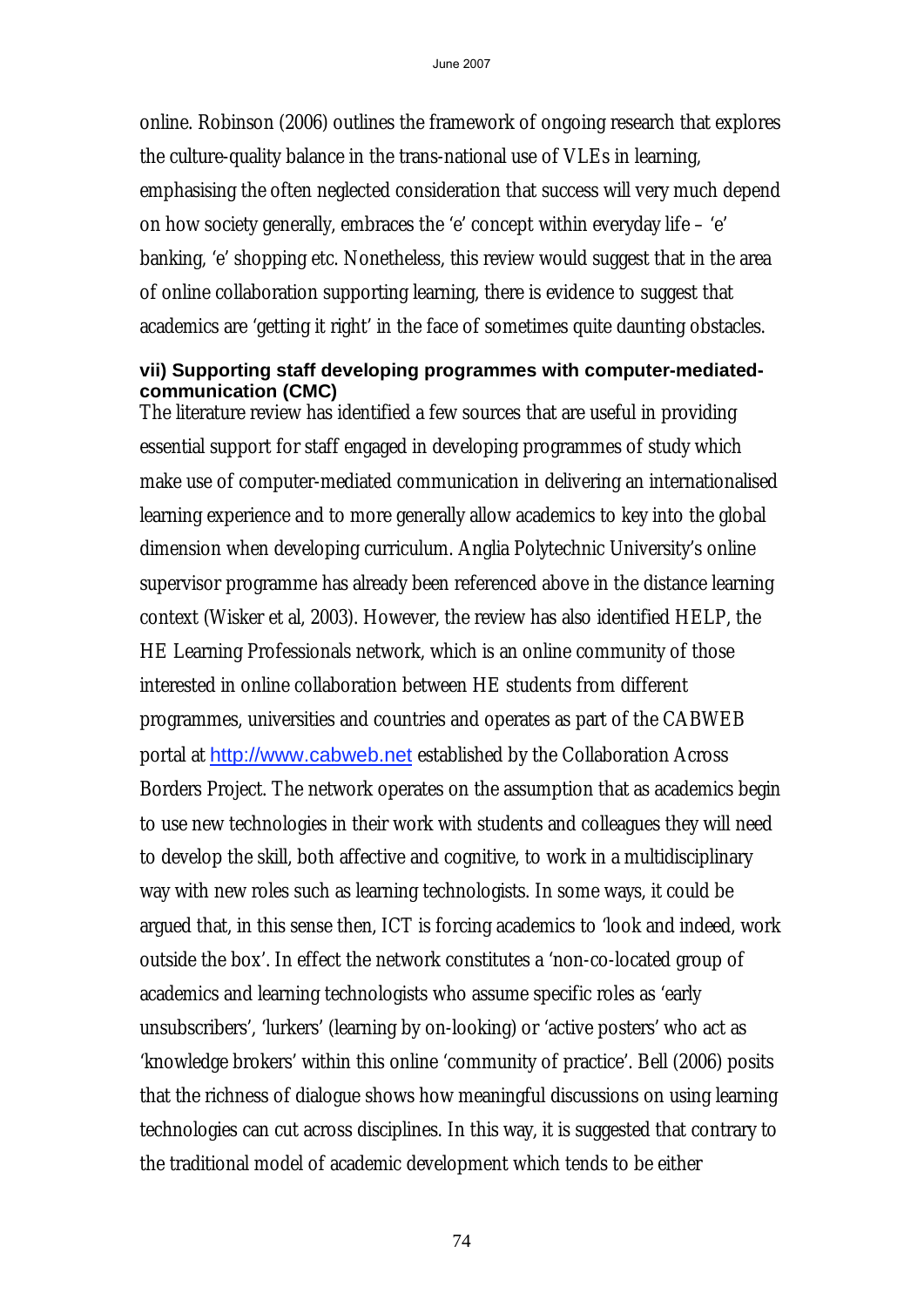centralised or located in departmental or discipline settings, academic development in the domain of the use of learning technologies may benefit from 'going feral' particularly if over time the roles of participants can be changed thereby avoiding domination by a small group (Bell, 2006). In contrast to the HELP network the International Network for Learning and Teaching (INLT) in Geography in Higher Education provides an example of a collaboration firmly rooted within a discipline which aims to improve the quality of learning and teaching internationally. The purposes of the network are wide-ranging in terms of promoting innovative, creative and collaborative research and critical reflection on practice complemented by an exchange of ideas, experiences and materials to stimulate international dialogue. In effect this network operates as an inclusive international academic community designed to inform academics' understanding of the international scene in the provision of learning and teaching within the discipline and to drive the application of existing networking technologies to support curriculum development and innovation (Hay, et al 2000).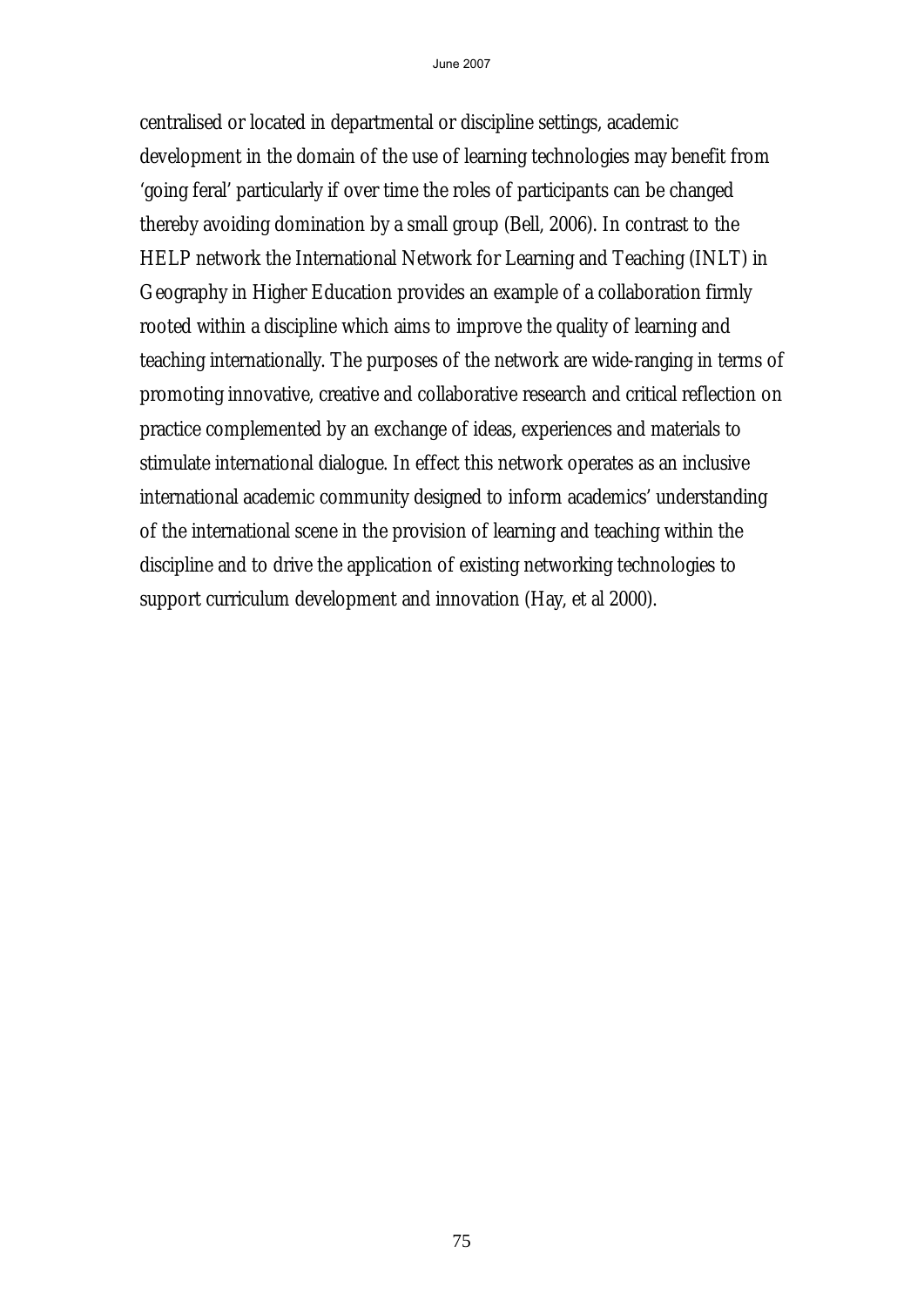## **4.7 Further research and review**

#### **4.71 'Internationalising the Curriculum' and the limitations of this literature review**

- As noted in the scope of this review, limitations of time and resources have meant that books and book chapters have not been included.
- However a cursory glance at this work suggests that there may well be much research illuminating 'Internationalisation of the Curriculum' which is worthy of further exploration .
- There are grounds for extending review beyond national boundaries to include particularly the Australian, American and Netherlands literature. The Australian literature boasts a high level of engagement with for example, off-shore activity, quality issues and considerations of diversity and inclusivity within the curriculum which may shed light on the appropriate way forward for UK HEIs developing their internationalisation strategies. The American literature has long been pre-occupied with multicultural issues, an area of internationalisation that remains quite unfamiliar to many UK universities. The Netherlands literature is notable for the work which is being conducted in the field of 'Internationalisation at Home' a concept that is emerging within the UK literature but which to date remains peripheral to the traditional notions of the internationalised curriculum.

#### **4.72 The UK literature**

The literature review of UK sources suggests that 'Internationalisation of the Curriculum' has credence in teaching and learning practice. The interventions explored are representative of genuine attempts on the part of educators to find ways of engaging with the different pedagogical backgrounds and expectations that are encountered in the multi-cultural classroom. Although much of the literature still has a tendency towards, at least, the language of 'deficit' and 'assimilation' there is evidence of an approach to teaching and learning that aspires towards 'cultural inclusion' in contrast to what Frame and O'Connor (2002) cited in Warren (2005) term 'assimilationist' attempts to 'manage diversity' via induction programmes and study skills courses.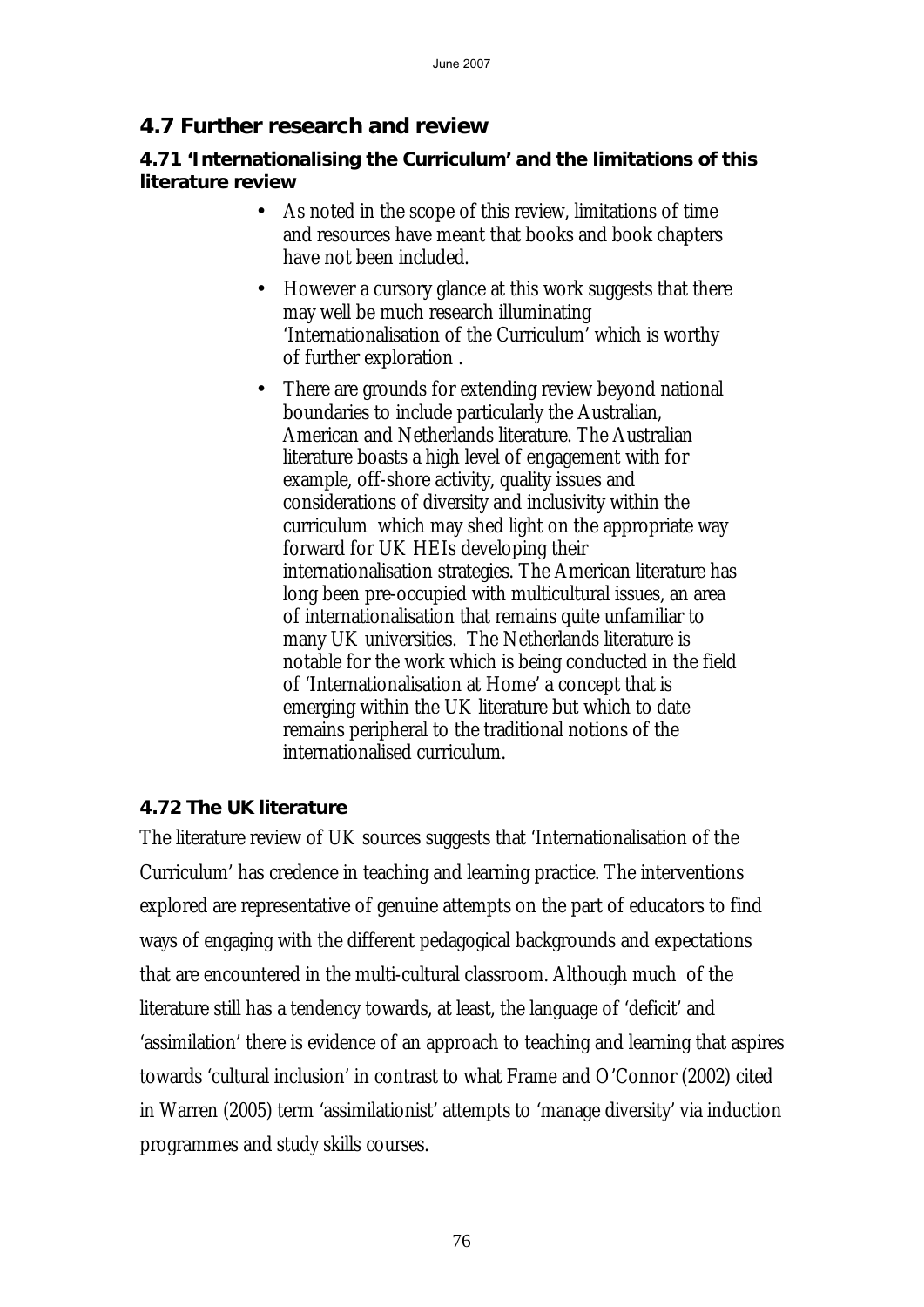In engaging with 'Internationalising the Curriculum' lectures and programme teams are exploring the nature of the 'expectations gap' challenging the discourse of 'deficit model' and 'assimilation' through dialogue and within their own work. There is evidence of lecturers seeking to understand how culture influences learning styles and processes, in order that such understanding should inform and shape the learning experiences which they design for multicultural settings (Hills and Thom, 2004; De Vita, 2001a). There is also evidence of researchers engaging students in a dialogue about their expectations of, for example, the UK HE system in general, psychological and socio-cultural adjustment, the influence of Confucian as opposed to Socratic heritage on learning, the most valued attributes of teachers, expectations of group work etc. (De Vita, 2001a; Hills and Thom, 2004; Robinson, 2004; Kingston and Forland, 2004; Nield and Thom 2006; Spencer-Oatey and Xiong, 2006; Peters, 2005).There is a a burgeoning literature concerned with the multicultural classroom which addresses a whole range of learning, teaching and assessment issues, based on the empirical study of specific interventions. This research provides evidence of an awareness of and willingness to 'get to grips with' the 'expectations gap' through a dialogue engaging students and lecturers alike. However, whilst signalling positive re-alignment of teaching practice it may be the case that 'assimilation' or rather 'socialisation' into the UK HE system has simply shifted location from being an 'add-on' separate from the mainstream curriculum, to now being embedded in the learning and teaching practice that characterises , at least some, of the learning spaces of UK universities. The literature therefore suggests that whilst aspiring to the ideal of 'cultural inclusivity' there is a continuing need for dialogue and debate to address the tensions of cultural conflict between the Confucian and Socratic models of learning and to consider the dominant influence of the Western social and cultural environment.

#### **a) Identifying the gaps**

As suggested above this literature review provides ample evidence of engagement with 'Internationalising the Curriculum' as defined in its broadest sense. Philosophical critique is complemented by quantitative large scale analyses across the UK HE sector and small-scale empirical research which serves to inform

77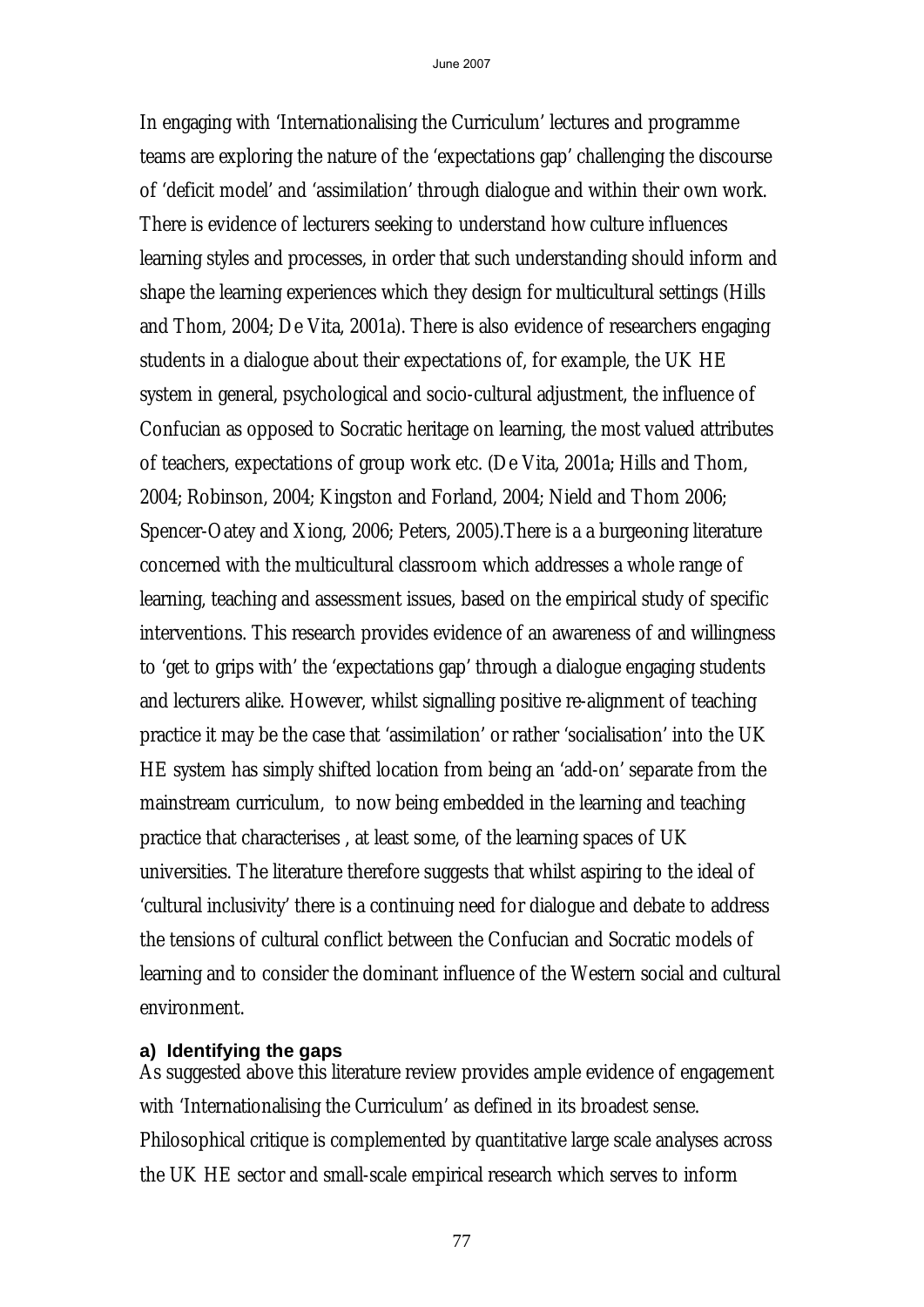academic practice in a wide range of contexts. The conceptual debate is very much alive and the review evidences attempts by educators to find ways of engaging with different pedagogical backgrounds and expectations encountered in the multicultural environment which is the UK HEI today. However to some degree, the literature reflects the view articulated by Ninnes and Hellsten (2005) in *Internationalising Higher Education – Critical Explorations of Pedagogy and Policy* that instead of creating the international student experience internationalisation contributes to the 'Westernisation' of curriculum. It has to be said that the literature provides evidence of awareness of this scenario and suggests that many university teachers are actively seeking to challenge this position within their own teaching practice and in collaboration with their students and colleagues. Thus, it would be wholly inappropriate to conclude that '…a genuinely international student experience and a genuinely internationalised curriculum…is hard to find…' (Ninnes and Hellsten, 2005). Nonetheless, gaps in the literature may be identified in a number of significant areas:

- The literature review reveals that there is relatively little small scale empirical research addressing how global citizenship and global perspectives are embedded in teaching and learning. This suggests that the global perspective in the curriculum continues to be perceived as an issue of content, rather than skills, attitudes and behaviours, despite its significance in terms of graduate employability.
- There is relatively little evidence of research that explores graduate capability and employability in the context of internationalisation strategies.
- The role of various stakeholders (professional bodies, employers) in driving and informing 'internationalised' curriculum design is conspicuous by its absence in the literature.
- 'Internationalisation at Home' as a concept and as applied to the curriculum is a recent phenomenon which requires further exploration.
- The literature fails to adequately explore practitioners' understanding of the key phrases, code words and concepts of 'Internationalising the Curriculum' *across the*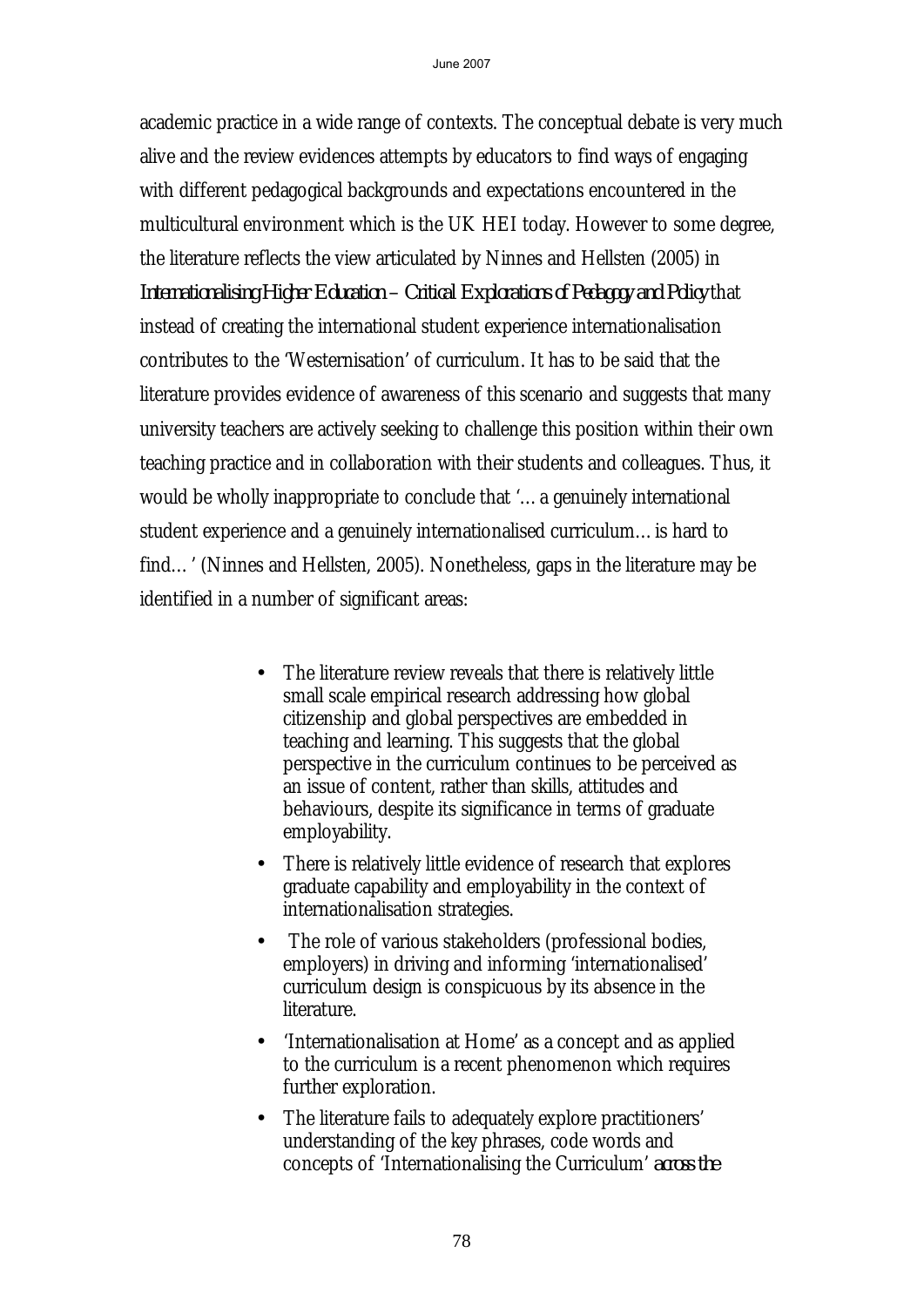*disciplines.* Similarly, there is relatively little discussion of exactly what 'international' means in the titles of HE programmes offered up to an increasingly diverse student body with highly differentiated needs and aspirations.

- Research into the professional development needs of, and initiatives to support academics who seek to engage with 'Internationalising the Curriculum' and the role of international education specialists, education developers and educational technologists in supporting programme teams in curriculum design and innovation is sparse, yet this seems crucial to the process of cultural change necessary to embed internationalisation in HE structures and processes.
- In some respects the very structure of this review mirrors a fundamental division within HE organisational structures that hinders progress in the field of internationalisation. Bridging the divide between the international student experience, popularly viewed as a concern for support staff and the internationalised curriculum, more frequently regarded as the territory of the academic is probably the greatest challenge to internationalisation yet it is an area generally neglected in the literature.
- Whilst the literature explores various models for institutional change there is insufficient consideration of mechanisms by which the efforts of 'champions' in the field whose work has been cited in this review, may be harnessed to 'win hearts and minds'.
- In the area of trans-national education the 'branchcampus' scenario is under-researched as is the experience of UK university teachers in trans-national settings.
- There is insufficient consideration in the literature of the UK student perspective on work and study abroad, particularly the challenge of engaging the non-traditional WP student in dialogue about their perceptions of the international experience in the context of their 'graduateness' and 'employability'.
- As far as the 'international student experience' is concerned there is little consideration in the UK literature of the extent to which the UK campus experience serves individual needs and those of the communities to which international students return.
- There is a paucity of literature addressing UK students abroad. The review has identified only four sources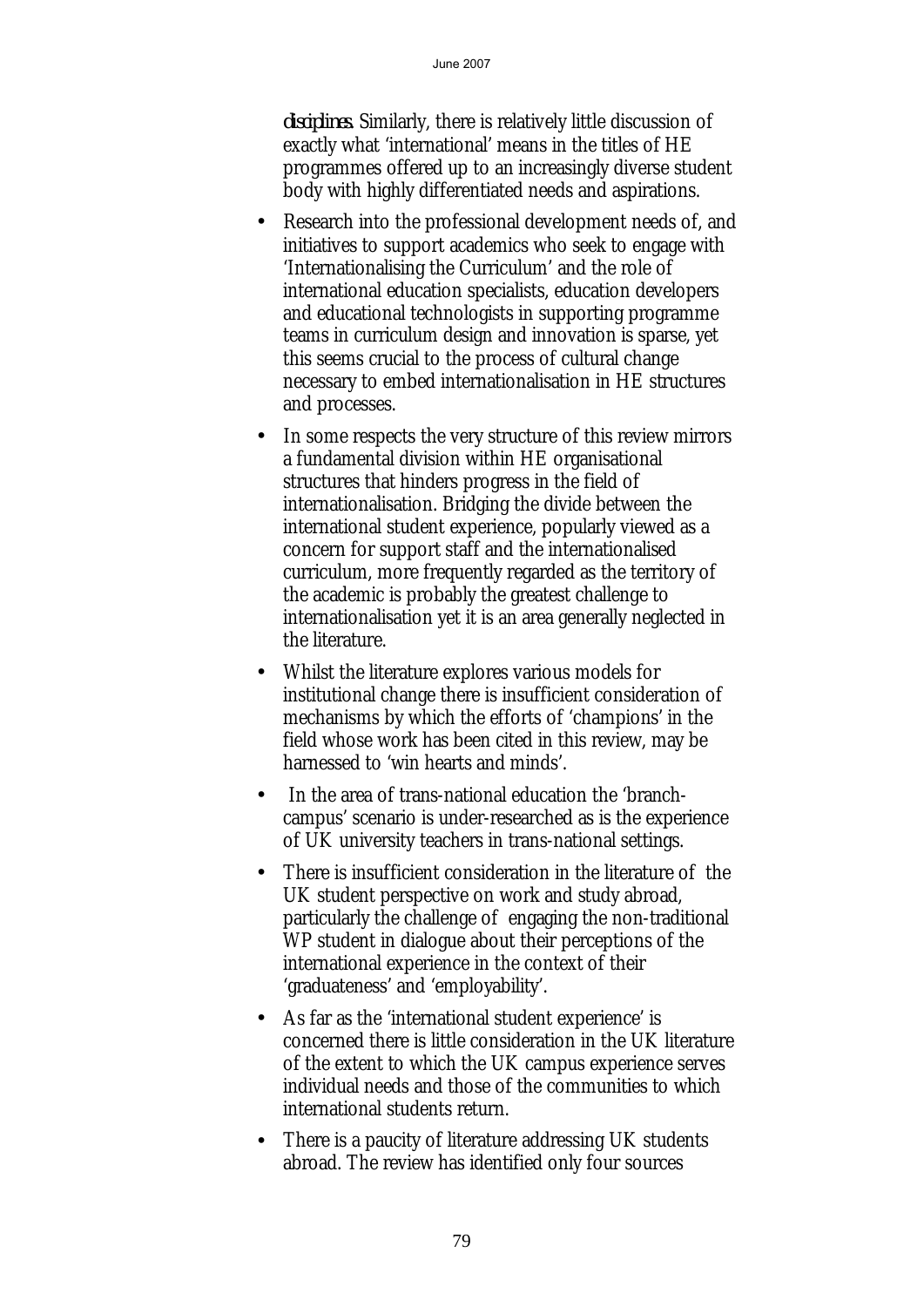(Callen, 1998; Keegan, 2006; Nairn et al, 2000; Tsay, 2000;) relevant to UK students abroad, one of which comes from the discipline of geography. Three pieces are somewhat esoteric and abstract rather than providing examples of the internationalised curriculum in its design and delivery and Keegan (2006) provides a snapshot of the use of VLEs and online technologies to support students' mobility throughout the EU.

- In general, the literature suggests a continuing preoccupation with the 'international student experience' in the multi-cultural context, with relatively little evidence of research into 'internationalising the curriculum' for the home student.
- Cross-cultural engagement and diversity require further research particularly in relation to institutional strategy. Whilst strategies include phrases like 'valuing' diversity there seems to be little attempt to consider either the extent to which or how individual attitudes can be influenced to effect cultural change.
- The literature clearly demonstrates a fundamental connection between internationalisation, global citizenship and ESD in terms of the ethics, criticality and the tenor of the language used to define sustainability literacy, skills and knowledge. However, the connection remains implicit in the literature.
- It is perhaps interesting to note that despite its high profile in the popular press the issue of plagiarism in the context of this review is only touched upon by two sources (Barrett and Malcolm, 2006; Hills and Thom, 2005)

#### **b) Methodological issues**

• The literature addressing 'Internationalising the Curriculum' tends to be predominantly small-scale reflecting the efforts of individual practitioners grappling with the concept within their own teaching practice. This is complemented by sources that explore the phenomenon from the strategic standpoint of the sector as a whole, and individual HEIs. What is conspicuous by its absence is any consideration of Internationalising the Curriculum from the viewpoint of disciplines, departments and faculties. The ways in which 'Internationalising the Curriculum' is conceptualised is likely to vary depending upon epistemological considerations, stakeholder influence on curriculum etc.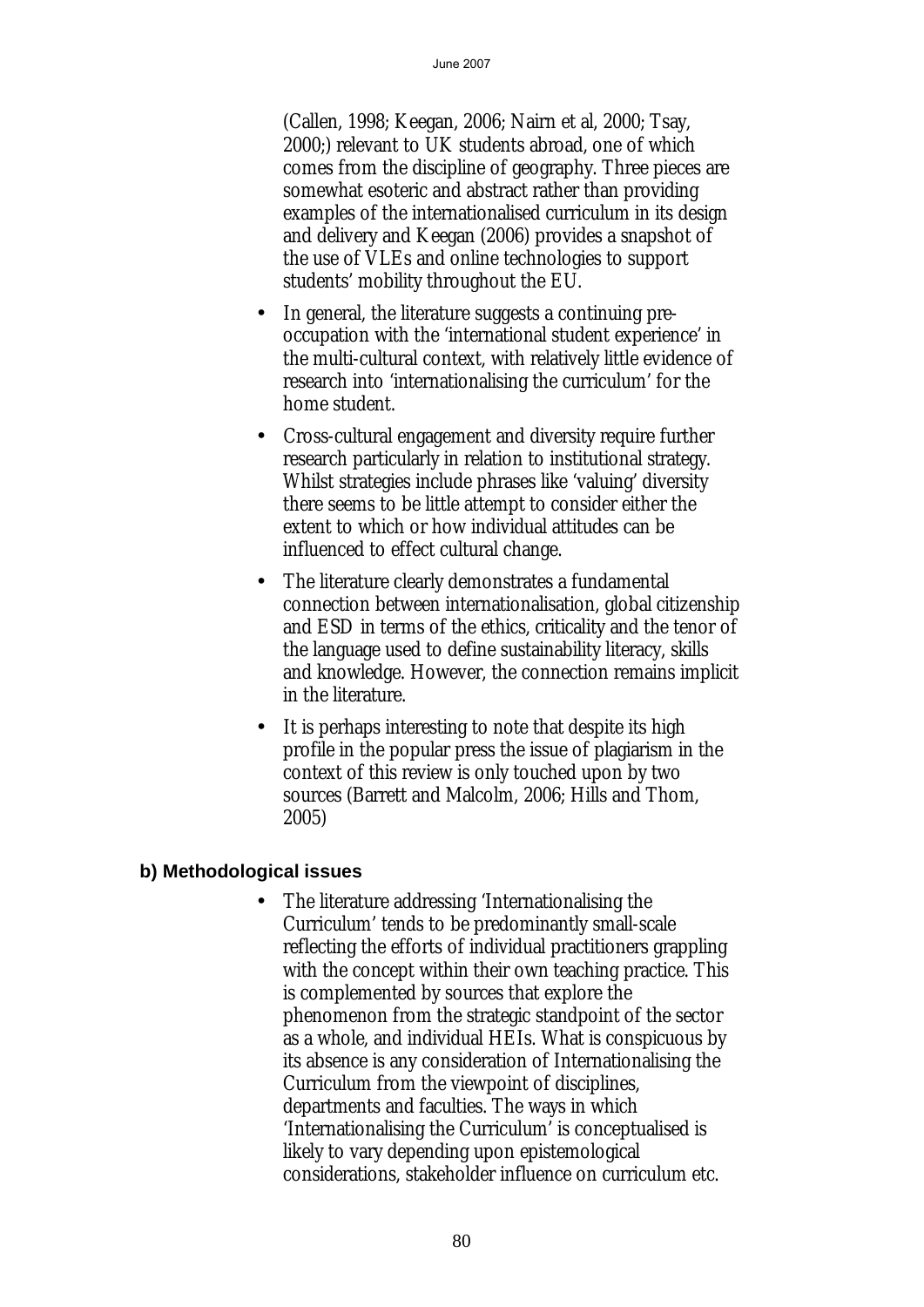- Much of the literature produced at the 'chalk face' tends to trumpet the 'success stories' but it is argued in enhancing teaching practice there is perhaps a justification for disseminating the outcomes of what did not quite work as anticipated, in order to enrich our understanding of the complexity that is internationalising the curriculum. Many authors claim an action research methodology and there is evidence of collaboration and reflection, but the iterative and the cyclical tends to be somewhat neglected. There seems to be a preponderance with the technical and practical rather than emancipatory version of the action research paradigm. In other words, whilst problems are deconstructed the outcomes of the research process are sometimes more akin to the 'quick fix' devoid of any critical analytical framework which recognises the broader social context and the notion that whilst practitioner intentions, values and understandings are important, changing consciousness does not necessarily change social reality.
- In understanding the meanings of policy ideas in the sites of educational practice there may well be an argument for a greater engagement with ethnographic method to explore how the policy discourse is deployed in the practice setting, and how meanings are being experienced, interpreted, negotiated or contested. The 'thick description' of ethnography may assist in revealing the meaning associated with concepts in order to justify changing practices and the ideological interests that shape the local experience of 'internationalising the curriculum'.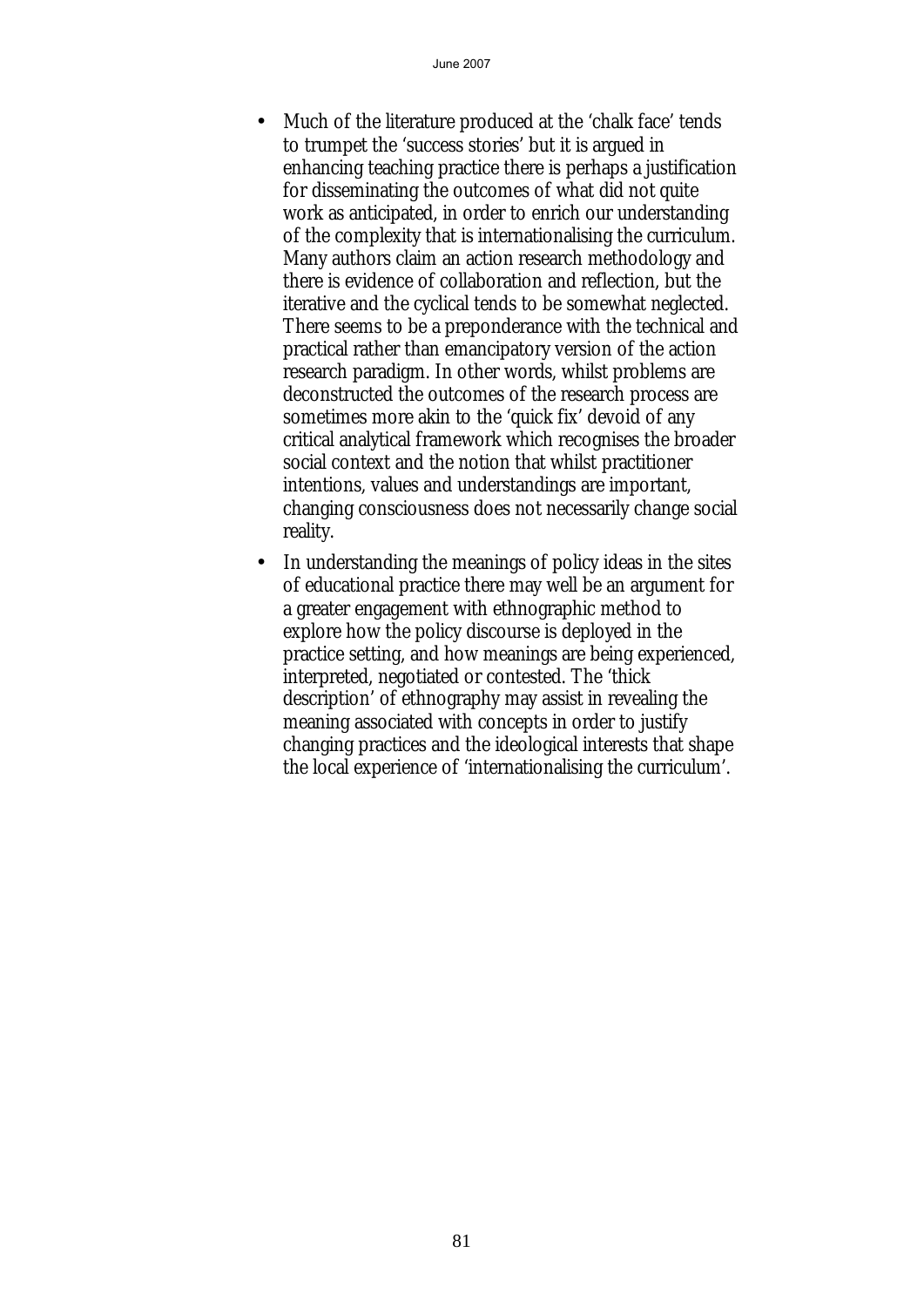## **4.8 References**

Azapagic, A., Pedan, S. and Shalcross, D. (2005) How much do engineering students know about sustainable development? The findings of an international survey and possible implications for the engineering curriculum *European Journal of Engineering Education* **30**(1): 1-19

Badley, G. (2000) Developing Globally -Competent University Teachers *Innovations in Education and Training International* **37**(3): 244-253

Barrett, R. and Malcolm, J. (2006) Embedding plagiarism education in the assessment process *International Journal for Educational Integrity* **2**(1): 38-45

Bell, F., Whatley, J. and Zakrzewska, D. (2004a). Trans-National Online Activities For Students - A Pragmatic Approach *Networked Learning Conference,* Lancaster University, England, UK

Bell, F. and Whatley, J. (2004). Trans-national online activities for students - a pragmatic approach *ILIA Innovative Learning in Action,* (1): 13-17, University of Salford, England, UK

Bell, F. (2006) Communities of Practice' Online? The case for 'going Feral' in Academic Development *ILIA Innovative Learning in Action* (5): 3-16

Bennell, S. (2005) *Education for Sustainable Development and Global Citizenship, Towards an Integrated Approach in North Wales, Higher Education and Teacher Continuing Professional Development elements*, September 2004-August 2005, Final Project Report, available

at:http://www.bangor.ac.uk/addysgbyd/WAGDAFWEC%20Finalreport.pdf

Biggs, J., (1997) Teaching Across and Within Cultures: The Issue of International Students in *Learning and Teaching in Higher Education: Advancing International Perspectives.* HERDSA Conference Proceedings, Adelaide, 8-11 July.

Black, K. (2004) A Review of Factors which Contribute to the Internationalisation of a Programme of Study *Journal of Hospitality, Leisure, Sport and Tourism Education* **3**(1): 5-18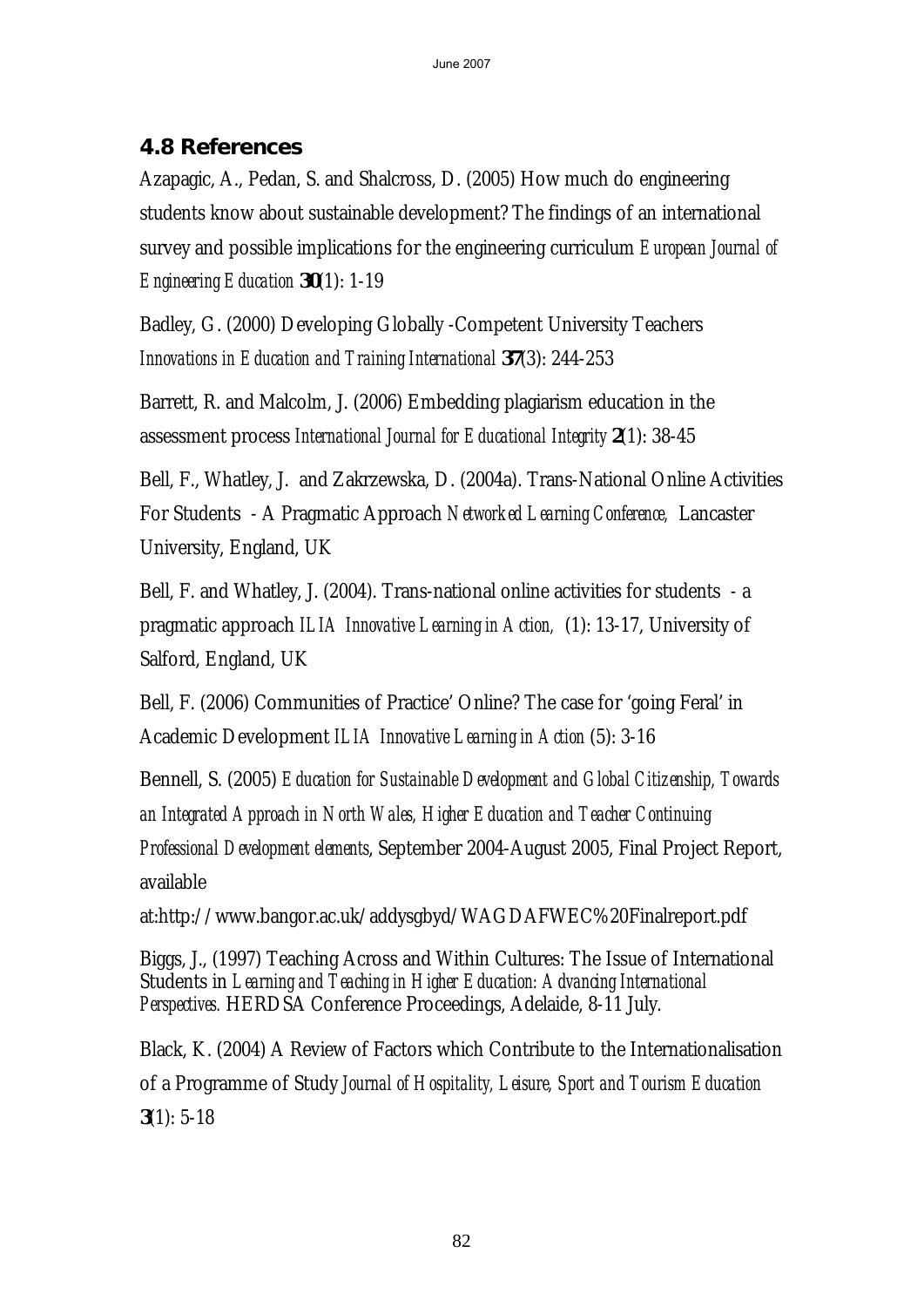Bourn, D.; McKenzie, A. and Shiel, C. (2006) *The Global University: the role of the curriculum* London: DEA

Bournemouth University UK, Global Perspectives Group ,

http://www.bournemouth.ac.uk/about/the\_global\_dimension/global\_perspectiv es/global\_perspectives.html

British Council (1999) *Prime Minister launches drive to attract more international students* available at: http://www.britishcouncil.org/ecs/news/1999/0618/index.htm.

British Council, (2006) *PM takes up the initiative on International Education* available at: http://www.britishcouncil.org/eumd-news-pmi-ie-launch-takes-up.htm

Brown, R. and Ternouth, P (2006) *International at: Competitive Businesses working with UK Universities, Summary and Recommendations* available at:

http://www.cihe-uk.com/docs/PUBS/06051CSummary.pdf

Callen, B. (1998) Cross-cultural capability: the student-diary as a research tool, available at: http://www.lancs.ac.uk/depts/interculture/docs/bcdec98.rtf

Caruana, V. (2004) International Mission Impossible? ICT and Alternative Approaches to Internationalising the Curriculum *Networked Learning Conference.* Lancaster UK

Caruana, V. and Hanstock, H.J. (2003) Internationalising the Curriculum: From Policy to Practice *Education in a Changing Environment Conference,* University of Salford UK

Caruana, V. and Hanstock, H.J. (2005) Internationalising the Curriculum – at home or far away? Making connections through a holistic approach based on inclusivity. *Education for Sustainable Development - Graduates as Global Citizens Conference* Bournemouth University, UK.

Chambers, E. (2003) Cultural imperialism or pluralism? Cross-cultural electronic teaching in the humanities. *Arts and Humanities in Higher Education* **2**(3): 249-264.

Cortazzi, M. and Jin, L. (2006) Changing Practices in Chinese Cultures of Learning *Language, Culture and Curriculum* 19(1):15-20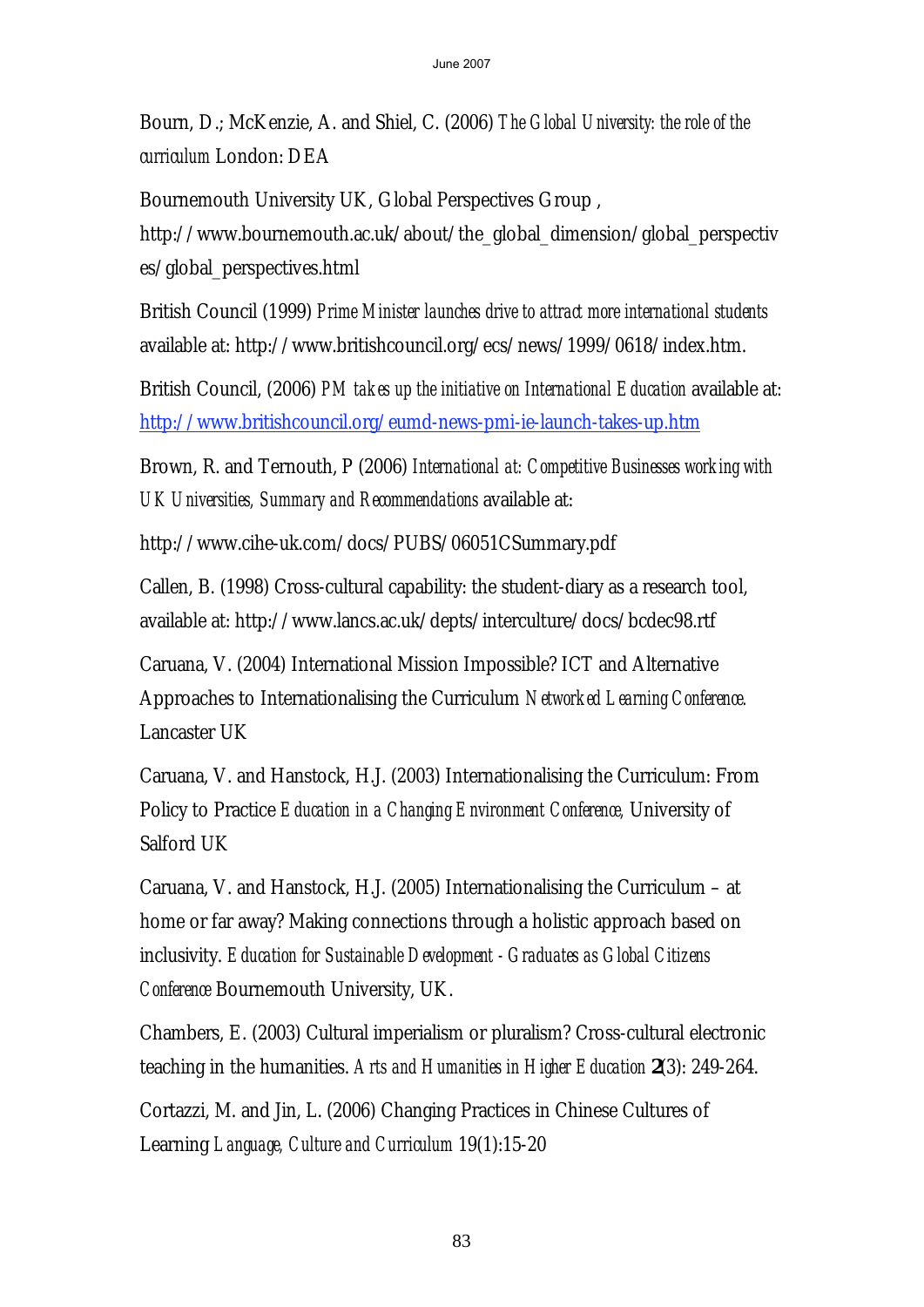Cowan, J. (2004) Internationalising the curriculum - in terms of values? *ILIA Innovative Learning in Action* (1) University of Salford, UK

Development Education Association (2005) *Graduates as Global Citizens: Quality education for life in the 21st century* Report of a conference held on 13 April 2005, London:DEA

De Vita, G. (2000) Inclusive approaches to effective communication and active participation in the multicultural classroom: An international business and management context *Active Learning in Higher Education* **1**(2): 168-180

De Vita, G. (2001b)The use of group work in large and diverse business management classes: Some critical issues *The International Journal of Management Education* **1**(3): 27-35

De Vita, G. (2001a) Learning styles, culture and inclusive instruction in the multicultural classroom: a business and management perspective *Innovations in Education and Teaching International* **38**(2): 165-174

De Vita, G. (2002a) Cultural equivalence in the assessment of home and international business management students: A UK exploratory study *Studies in Higher Education* **27**(2): 221-231

De Vita, G. (2002b) Does multicultural group work really pull UK students' average down? *Assessment and Evaluation in Higher Education* **27**(2): 153-161

De Vita, G. (2004) Integration and independent learning in a business synoptic module for international credit entry students *Teaching in Higher Education* **9**(1): 69- 81

De Vita, G. (2005) Tracking the academic progression of home and international business management students: An exploratory study *Brookes e-journal of Learning and Teaching* available at:

http://www.brookes.ac.uk/publications/bejlt/volume1issue3/academic/devita.ht ml

De Vita, G and Case, P (2003) Rethinking the internationalisation agenda in UK higher education *Journal of Further and Higher Education* **27**(4): 383-398

84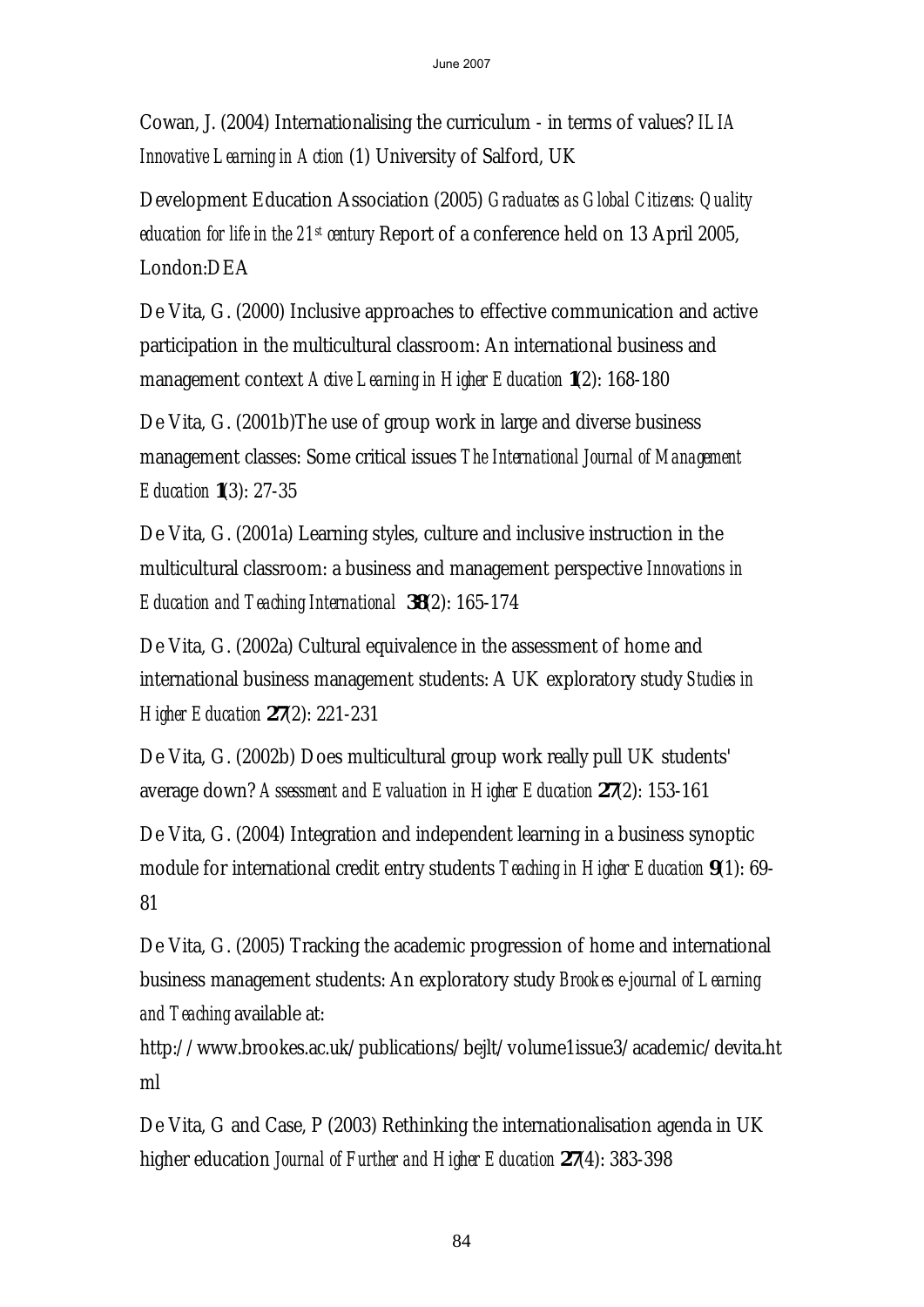Deem, R. (2001) Globalisation, new managerialism, academic capitalism and entrepreneurialism in universities: is the local dimension still important *Comparative Education* **37**(1): 7-20

Department for Education and Skills (2004) *Putting the 'world' into World Class Education* available at:

http://www.teachernet.gov.uk/internationalstrategy

Dodds, A. (2005) British and French Evaluation of International Higher Education Issues: an identical political reality? *European Journal of Education* **40**(2): 155-172

Durkin, K. (2003) *Challenges Chinese Students Face in Adapting to Academic Expectations and Teaching/Learning Styles of UK Masters Courses* available at:

http://www.bournemouth.ac.uk/cap/documents/CAP Publications

Dyer, A., Selby, D. and Chalkley, B. (2006) A Centre for Excellence in Education for Sustainable Development *Journal of Geography in Higher Education* **30**(2): 307-312

Edwards, R. and Usher, R. (1997) Final frontiers? Globalisation, pedagogy and dis(location) *Curriculum Studies* **5**(3): 253-267

Elliott, D. (1997) United Kingdom, in National Policies for the Internationalisation of Higher Education in Europe. The Hague, The Netherlands Organisation for International Co-operation in Higher Education.

Fielden, J. (2006) Internationalisation and leadership - what are the issues, Overview paper delivered to the *Leadership Summit 2006*, The Leadership and Development Challenges of Globalisation and Internationalisation, Leadership Foundation for Higher Education.

Garrett, R. (2004) *Transnational Delivery by UK Higher Education, Part 2: Innovation and competitive advantage*, briefing note no. 19 available at:

http://www.obhe.ac.uk/products/reports/pdf/HESA\_TNE\_briefing\_note.pdf

Garrett, R. and Verbik, L. (2004) *Transnational Delivery by UK Higher Education, Part 1: data and missing data*, briefing note no. 19 available at:

http://www.obhe.ac.uk/products/reports/pdf/ukTNEpt1.pdf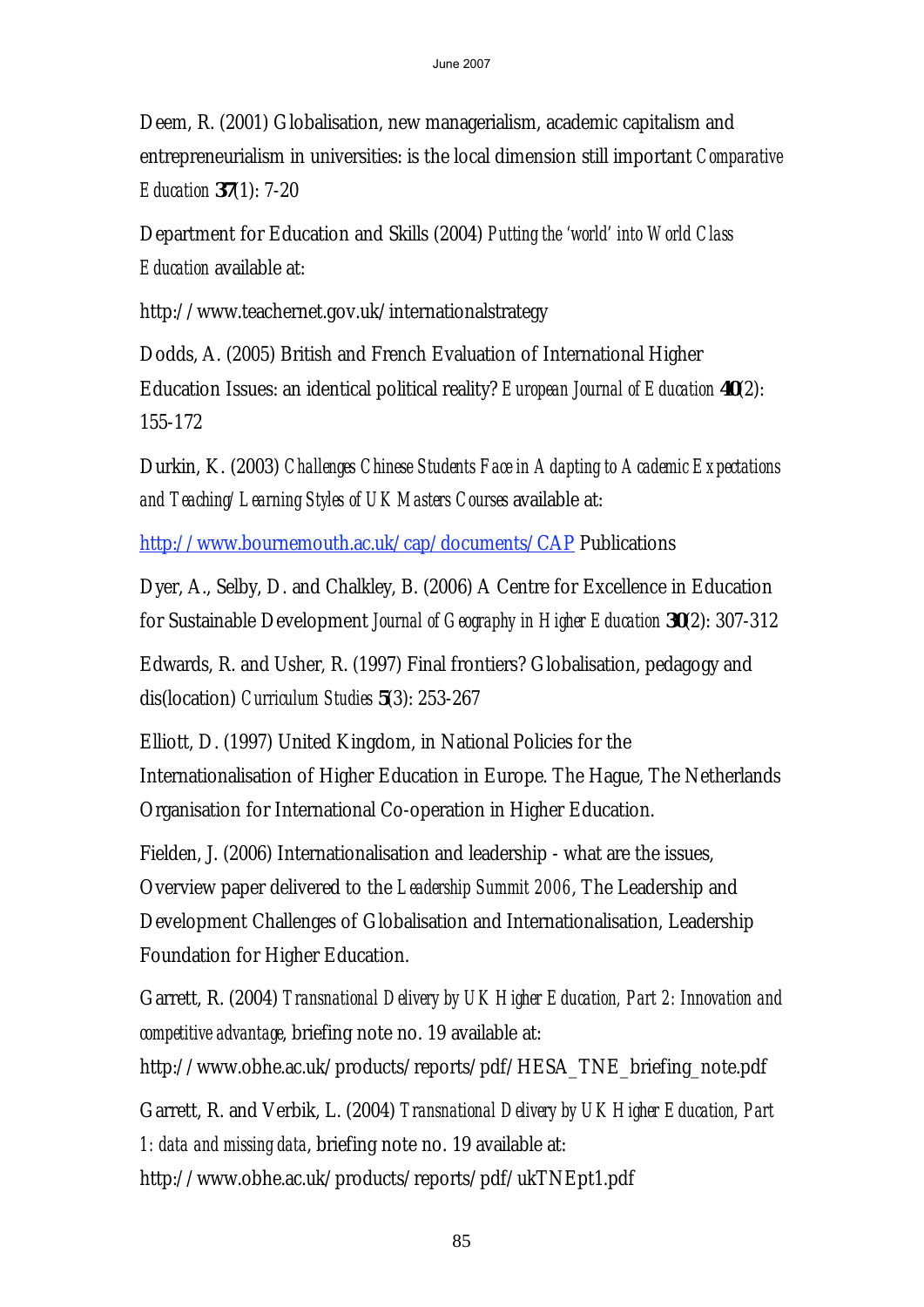Greenaway, D. and Tuck, J. (1995) *Economic impact of international students in UK higher education: a report for the Committee of Vice-Chancellors and Principals*, London, CVCP.

Haigh, M. J. (2002) Internationalisation of the Curriculum: designing inclusive education for a small world *Journal of Geography in Higher Education* **26** (1)

Haigh, M. J. (2005) Greening the University Curriculum: Appraising an International Movement *Journal of Geography in Higher Education* **29**(1): 31-48

Haigh, M. J. (2006) Promoting Environmental Education for Sustainable Development: The Value of Links between Higher Education and Non-Governmental Organizations (NGOs)

Halliday, F. (1999) The chimera of the 'International University *International Affairs 7***5**(1): 99-120

Harvey, L. (2005) *Careers Advisory Services and International Students* available at:

http://www.prospects.ac.uk/downloads/documents/HECSU/Reports/CASIS% 20-%20short%20report.pdf

Hay, I., Foote, K. and Healey, M. (2000) From Cheltenham to Honolulu: the purposes and projects of the International Network for Learning and Teaching (INLT) in geography in higher education *Journal of Geography in Higher Education* **24**(2): 221-227

Hayden, M. a. T., J. (1995) International Schools and international education: A relationship reviewed *Oxford Review of Education* **21**(3): 327-345

Healey, M., Foote, K. and Hay, I. (2000) JGHE Symposium: International Perspectives on Learning and Teaching Geography in Higher Education *Journal of Geography in Higher Education* **24**(2): 217-220

HEFCE (2004) International Student Mobility, HEFCE, UK

HEFCE (2005) Sustainable development in higher education, HEFCE UK

Hellmundt, S. (2003) *Promoting intercultural interaction: Specific teaching activities*  available at: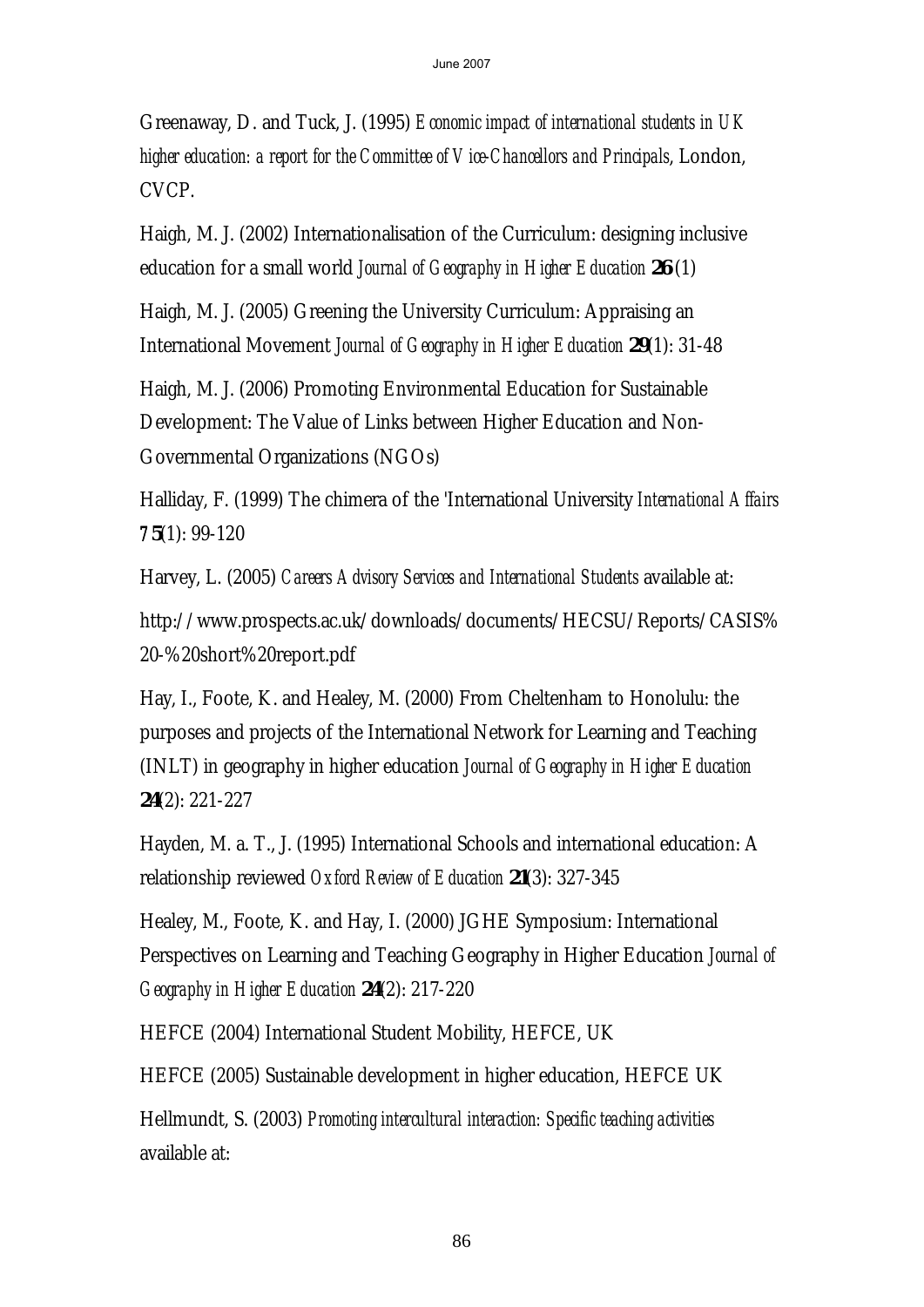http://www.heacademy.ac.uk/resources.asp?process=full\_record&section=generi c&id=312

Higher Education Academy (2005) *The Higher Education Academy Consultation Response to HEFCE 2005/01 Sustainable development in higher education: consultation on a support strategy and action plan,* Higher Education Academy, UK

Higher Education Academy (2006) *Sustainable development in higher education, current practice and future developments: A progress report for Senior Managers in higher education,* Higher Education Academy, UK

Higher Education Policy Institute (2006) *How exposed are English universities to reductions in demand from international students?* Available at:

http://www.hepi.ac.uk/downloads/Exposuretointernationalstudentmarket.doc.

Hills, S. and Thom, V. (2005) Crossing a Multicultural Divide: Teaching Business Strategy to Students from Culturally Mixed Backgrounds *Journal of Studies in International Education* **X**(X): 1-21

Howe, W. S. and Martin, G. (1998) Internationalisation Strategies for Management Education *Journal of Management Development* **17**(5): 447-62

Irving, Z., Yeates, N. and Young, P. (2005) What Can Global Perspectives Contribute to Curriculum Development in Social Policy? *Social Policy & Society* **4**(4): 1-10

Jarvis, H. (2004) Investigating the classroom applications of computers on EFL courses at Higher Education Institutions in UK *Journal of English for Academic Purposes* **3**: 111-137

Jarvis, H. (2006) Issues of computer-mediated communication for English Language Teaching *British Journal of Educational Technology* **37**(4): 643-645

Jones, L. (2004) Internationalising curricula in Fashion Design: a survey *ILIA Innovative Learning in Action* (1), University of Salford, UK

Keegan, H. (2006) ESMOS: Enhancing Student Mobility using Online Support *ILIA Innovative Learning in Action* (5): 28, University of Salford, UK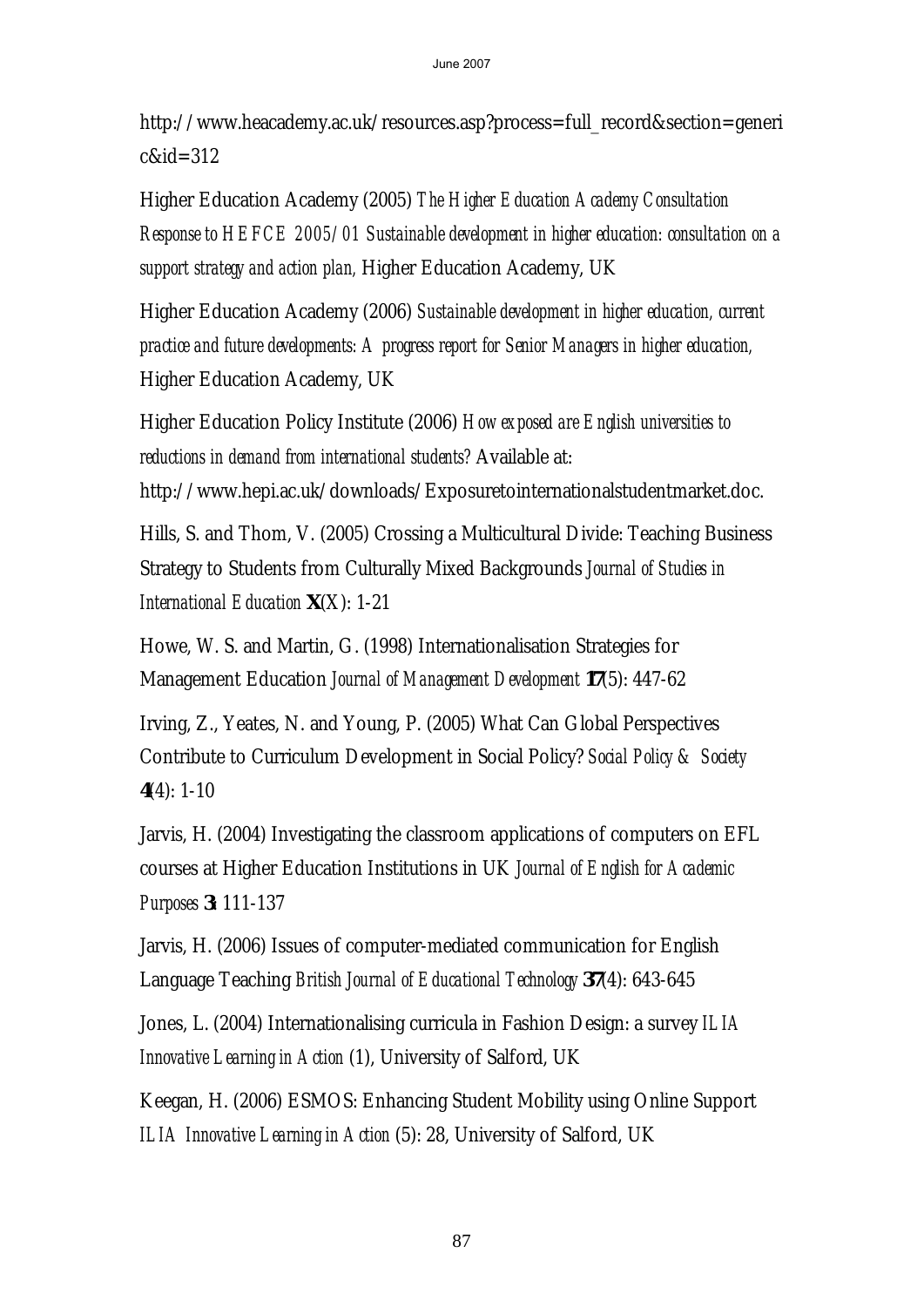Keeling, R. (2004) *Locating ourselves in the 'European Higher Education Area': investigating the Bologna process in practice* available at:

http://www.epsnet.org/2004/pps/Keeling.pdf

Kehm, B. M. (1999) Strategic Management of Internationalisation Processes:

Problems and Options *Tertiary Education and Management* **5**(4): 371-38

Killick, D. (2006) *World-Wide Horizon: Cross-Cultural Capability & Global Perspectives* 

*Guidelines for Curriculum Review* available at:

http://www.lmu.ac.uk/lsif/RefreshingTheCurriculumFinal.doc.

Killick, D. and Poveda, J. (1998) Cross-cultural capability: good citizenship in the global village *Capability* **3**(4): 35-38

Kingston, E. and Forland, H. (2004) *Bridging the gap in expectations between international students and academic staff - "At home the teachers feed me with knowledge, but in the UK they help me to pick up the spoon and learn to feed myself!",* European Conference on Educational Research Postgraduate and New Researcher Pre-Conference available at: http://www.leeds.ac.uk/educol/documents/00003751.htm

Kooijman, J., Davies, J., Berg-Cross, L., Copier, L. and Asby, A. (2004) International education, the Internet and the Three Kings experiment *Journal of Studies in International Education* **8**(2): 207-223.

Koutsantoni, D. (2006a) Internationalisation in the UK Paper at the *Leadership Summit 2006 The Leadership and Development Challenges of Internationalisation and Globalisation*, The Leadership Foundation for Higher Education, UK

Koutsantoni, D. (2006b) Some international examples of internationalisation and their implications for the UK, Paper at the *Leadership Summit 2006, The Leadership and Development Challenges of Internationalisation and Globalisation,* The Leadership Foundation for Higher Education, UK

Koutsantoni, D. (2006c) What is internationalisation? Paper at *Leadership Summit, 2006 The Leadership and Development Challenges of Internationalisation and Globalisation,* Leadership Foundation for Higher Education, UK

Lancaster University, *The Interculture Project* available at: http://www.lancs.ac.uk/users/interculture/learnact3.htm.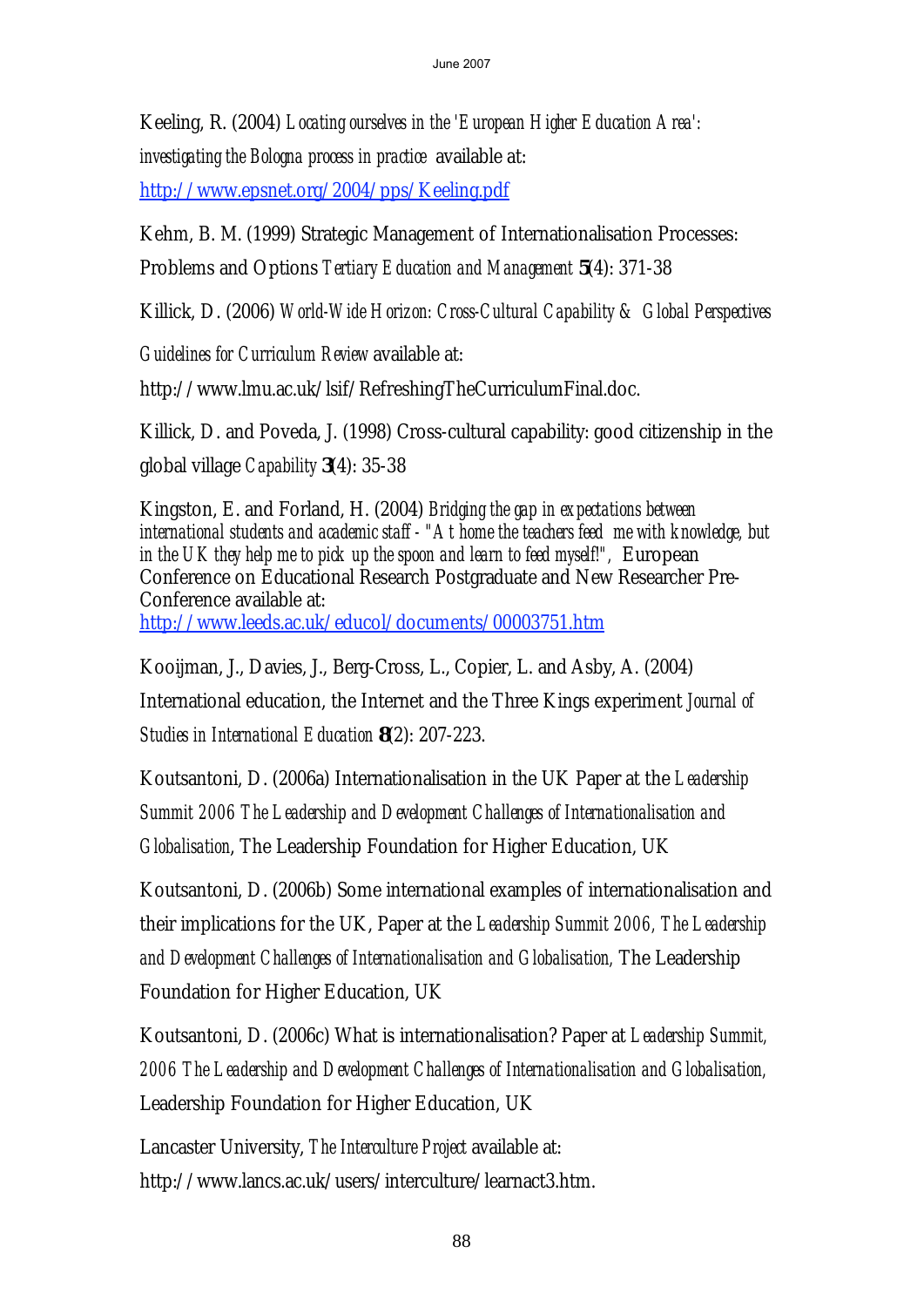Laughton, D. and Ottewill, R. (2000) Developing cross-cultural capability in undergraduate business education: implications for the student experience *Education and Training* **42**(6): 378-386

Laughton, D. and Ottewill, R. (2003) Developing corporate leadership skills in a cross-cultural setting: the contribution of Action Research *Educational Action Research* **11**(3): 429-446

Lees, M. (2004) Internationalising the Curriculum - an e-Learning Case Study. *Networked Learning Conference, Lancaster*, UK

Li, R. Y. and Kaye, M (1998) Understanding overseas students' problems and concerns *Journal of Higher Education Policy and Management* **20**(1): 41-50

Liao, X. (2001) *Effective Communication in Multicultural Classrooms*, available at: http://www.eric.ed.gov/ERICDocs/data/ericdocs2/content\_storage\_01/000000 0b/80/24/9d/58.pdf

Lunn, J. (2006) *Global Perspectives in Higher Education, Royal Geographic Society with IBG,* DfID funded project 2004-6 Project summary, Royal Geographical Society

Luzio-Lockett, A. (1998) The squeezing-effect: the cross-cultural experience of international students *British Journal of Guidance and Counselling* **26**(2): 209-223.

Martin, S., Brannigan, J. and Hall, A. (2005) Sustainability, Systems Thinking and Professional Practice *Journal of Geography in Higher Education* **29**(1): 79-89

Martin, S. and Jucker, R. (2005) Educating Earth-literate Leaders *Journal of Geography in Higher Education* **29** (1): 19-29

Maxey, L. J. *Education for Sustainable Development and Global Citizenship, Sustainability and Global Citizenship Training for Higher Education* (Welsh Assembly funded project) available at: http://www.esd-wales.org.uk/english/higher\_ed/higher\_ed.htm

Mcguinness, M. and Simm, D. (2005) Going Global? Long-Haul Fieldwork in Undergraduate Geography *Journal of Geography in Higher Education* **29**(2): 241-253.

Middlehurst, R. and Campbell, C. (2003) Quality Assurance and Borderless Higher Education: finding pathways through the maze *The Observatory on borderless higher education.*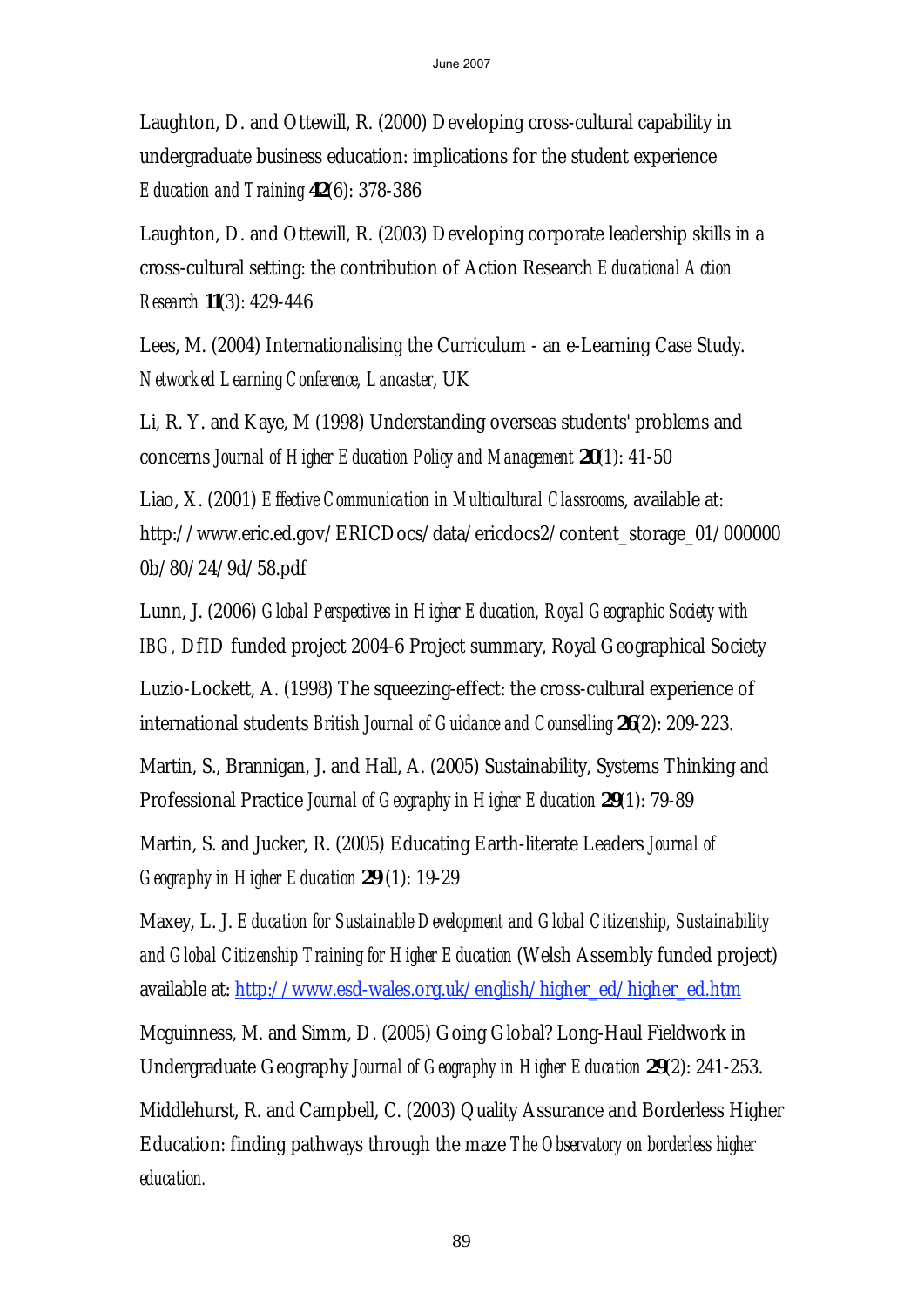Morrison, J.O.; Merrick, B.; Higgs, S. and Le Metais, J. (2005) Researching the performance of international students in the UK *Studies in Higher Education* **30**(3): 327-337

Nairn, K. Higgitt, D. and Vanneste, D. (2000) International Perspectives on Field Courses *Journal of Geography in Higher Education* **24**(2): 246-54

Nield, K. and Thom, V. International Students - Opening Hearts and Minds: Creating a New Framework for Teachers and Learners (unpublished)

Oxfam (1997) *A Curriculum for Global Citizenship* available at: http://oxfam.org.uk/coolplanet/teachers/globciti/

Parsons, C. and Fidler, B. (2004) De-internationalisation in higher education: the case of UK plc *Higher Education Review* **36**(3): 13-22

Parsons, C. and Fidler, B. (2005) A New Theory of Educational Change-- Punctuated Equilibrium: The Case of the Internationalisation of Higher Education Institutions *British Journal of Educational Studies* **53**(4): 447-465

Peters, H. (2005) Higher education as a global project: how international students and the lecturers who teach them perceive themselves in one UK university, *35th Annual SCUTREA Conference,* Sussex, England

Pyne, R., Dinwoodie, J and Roe, M. (2006) Enhancing intercultural competence in postgraduate logisticians *Logisitics Research Network Annual Conference*

Reeve, D., Hardwick, S., Kemp, K. and Ploszajska, T. (2000) Delivering Geography Courses Internationally *Journal of Geography in Higher Education* **24**(2): 228-237

Ridley, D. (2004) Puzzling experiences in higher education: critical moments for conversation *Studies in Higher Education* **29**(1): 91-107

Robinson, K. M. (2006) The Internationalisation of Higher Education: The Culture-Quality Balance in Virtual Learning Environments, a work-in-progress *ILIA Innovative Learning in Action* (5) University of Salford, UK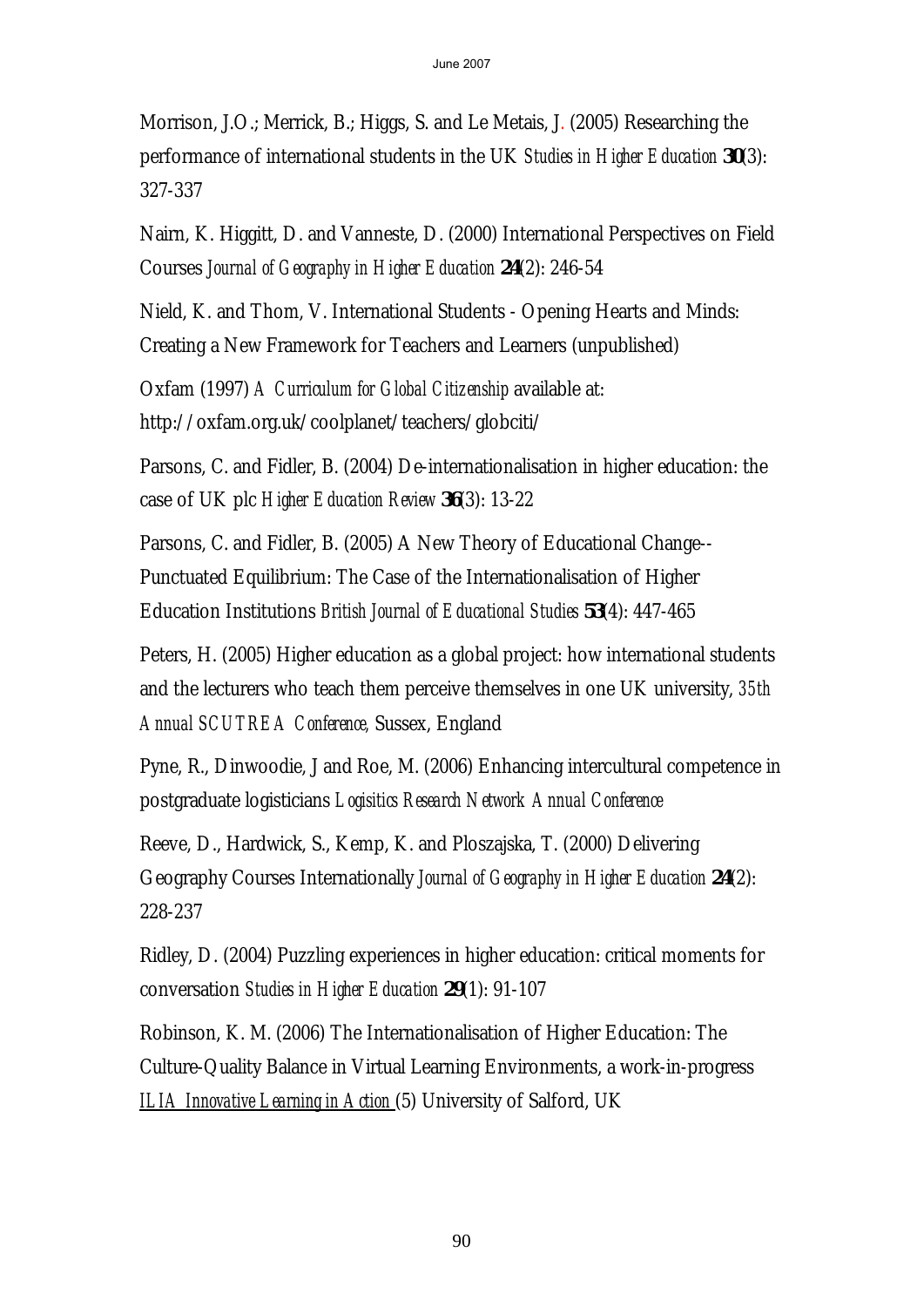Robinson, S. (2004) *Reflecting on the 'International Group Working Experience': a study of two MBA programmes*, BEST available at:

http://www.business.heacademy.ac.uk/resources/reflect/conf/2004

Robson, S. and Turner, Y (2006) Conceptions of internationalization and their implications for academic engagement and institutional action: a preliminary case study *Second International Chinese and Asian Learners conference,* July, Portsmouth.

Robson, S. and Turner, Y (2006). Enhancing the quality of the international postgraduate student experience *Higher Education Academy conference*, Nottingham UK

Rodwell, S. (1998) Internationalisation or indigenisation of educational management development? Some issues of cross-cultural transfer *Comparative Education* **34**(1): 41-54

Rothwell, A. (2005) Think global, teach local *Innovations in Education and Teaching International* **42**(4): 313-323

Rowland, S. (2003) Teaching for Democracy in Higher Education *Teaching in Higher Education* **8**(1): 89-101

Scott, P. (2000) Globalisation and higher education: challenges for the twenty first century *Journal of Studies in International Education* **4**(1): 3-10

Scott, W. (2002) *Sustainability and Learning: what role for the curriculum?* Inaugural Lecture, University of Bath, 25 April, 2002 available at:

http://www.bath.ac.uk/cree/resources/scott.pdf

Scott, W. and Gough, S. (2006) Sustainable Development within UK Higher Education: Revealing Tendencies and Tensions *Journal of Geography in Higher Education* **30**(2): 293-305

Selby, D. (2006) The Firm and Shaky Ground of Education for Sustainable Development *Journal of Geography in Higher Education* **30**(2): 351-365

Shepherd, I. D. H., Monk, J. J., and Fortuijn, J. D. (2000) Internationalising Geography in Higher Education: towards a conceptual framework **24**(2): 285-298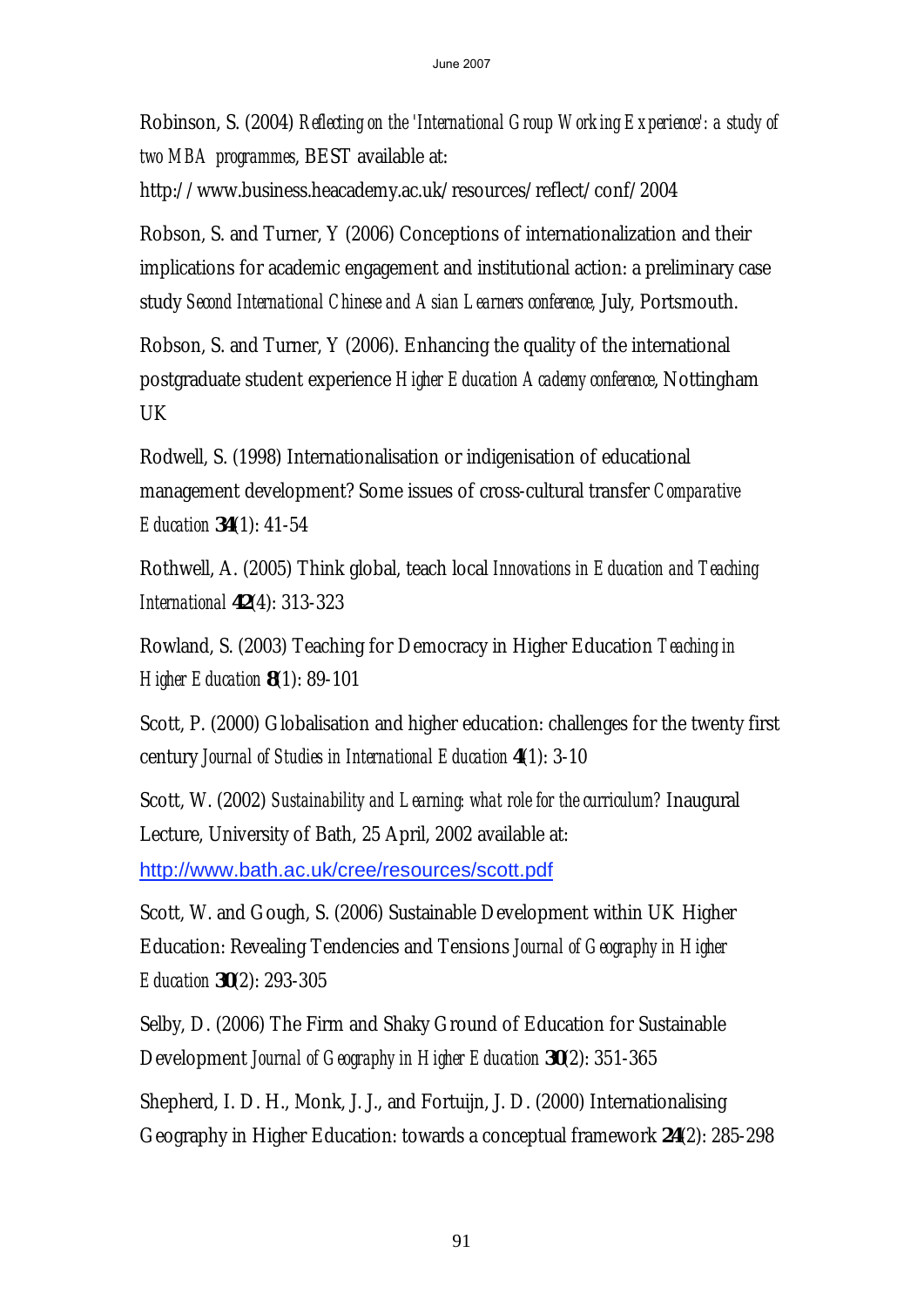Shiel, C. (2006) Managing Diversity in Teaching and Learning *BMAF Subject Centre Conference* 2006

Shiel, C., Williams, A. and Mann, S. (2005) Global Perspectives and Sustainable Development in the Curriculum: Enhanced Employability, More Thoughtful Society? In *Enhancing Graduate Employability: The role of learning, teaching, research and knowledge transfer* Proceedings of the Bournemouth University Learning and Teaching Conference.

Smith, K. (2006) Facilitating dialogue for a more inclusive curriculum *Reflecting Education* **2**(1): 103-120

Solem, M., Chalmers, L., Dibiase, D., Donert, K. and Hardwick,S (2006) Internationalizing Professional Development in Geography through Distance Education *Journal of Geography in Higher Education* **30**(1): 147-160

Spencer-Oatey, H. a. Xiong, Z. (2006) Chinese Students' Psychological and Sociocultural Adjustment to Britain: An Empirical Study *Language, culture and curriculum* **19**(1): 37-53

Stainfield, J., Fisher, P., Ford, B. and Solem, M. (2000) International Virtual Field Trips: a new direction? *Journal of Geography in Higher Education* **24**(2): 255-262

Sugden, R. (2004) A small firm approach to the internationalisation of universities: a multinational perspective *Higher Education Quarterly* **58**(2-3): 114-135

Taylor, J. (2004) Towards a strategy for internationalisation: lessons and practice from four universities *Journal of Studies in International Education* **8**(2): 149-171

Thompson, J. (2005) Planning for change: First steps and other Barriers *Sustainability in Higher Education conference,* Bournemouth University, UK

Tomkinson, B. (2006). Trans-cultural issues in teaching and learning, (unpublished)

Tribe, M. and Sumner, A. (2004) The Nature of Development Studies: An Exploration from the Standpoint of the British-Irish Development Studies Association, paper prepared for *DSA Annual Conference*, Church House, London, 6 November 2004.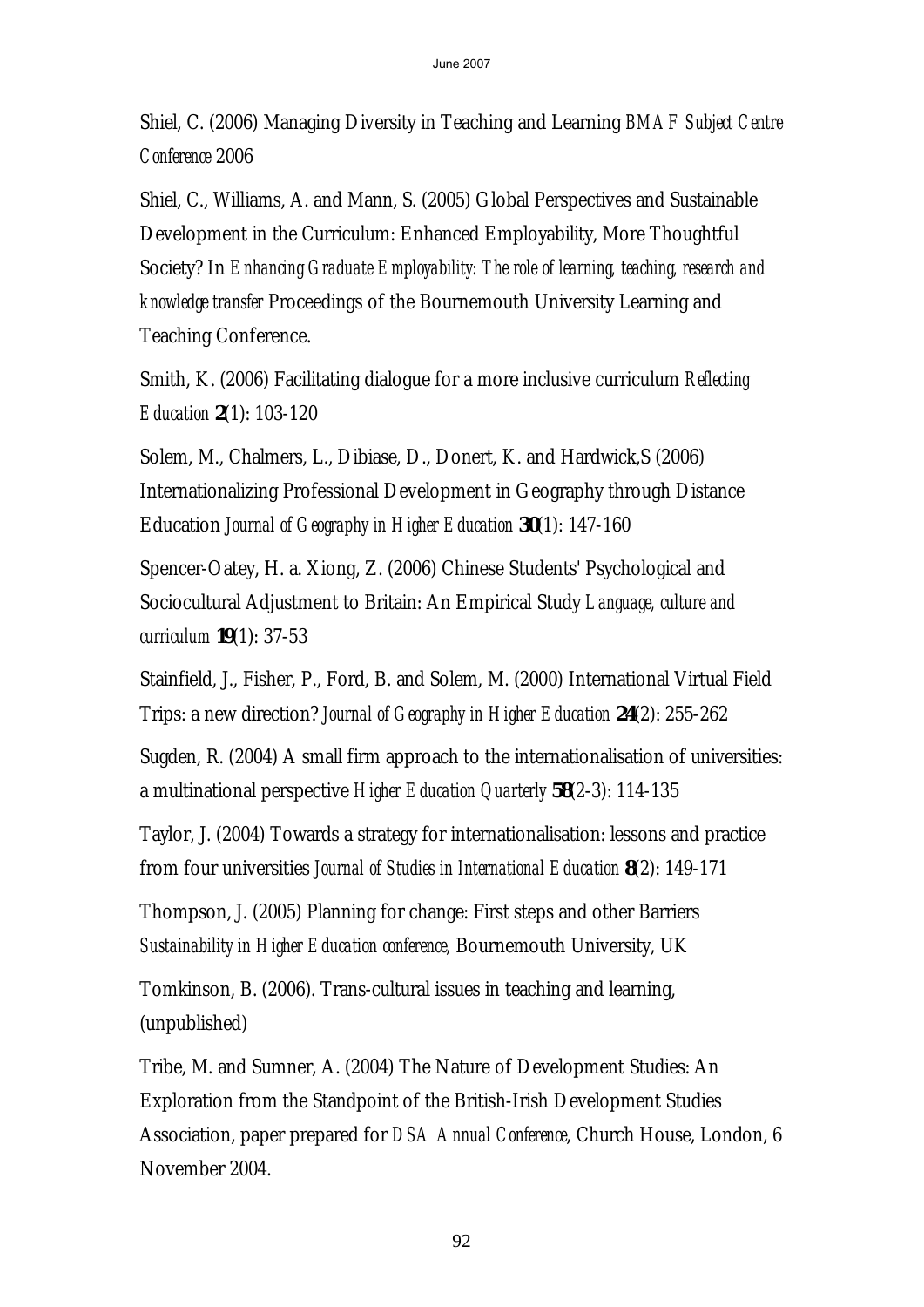Tsay, L. J. (2000) Crossing the border of education. Paper presented at *SCUTREA*, 30th Annual Conference, 3 5 July 2000, University of Nottingham, UK

UKCOSA, (2006) PMI Student Experience and Employment projects approved for funding in FY 2006-07 available at: http://www.ukcosa.org.uk/PMI/images/SE&Eprojects2006-7.doc

Universities Scotland, (2005) *Internationalising Scotland* available at: http://www.universities-scotland.ac.uk/WorldStage/Policy%20papers.pdf

Universities UK (2005) *Universities UK's international strategy* London, Universities UK.

Verbik, L. and Merkley, C. (2006) The International Branch Campus- Models and Trends, *The Observatory on Borderless Higher Education*

Warren, D. (2005) Approaches to the Challenge of Student Cultural Diversity: Learning from scholarship and practice in Warren, D. and Fangharel, J. (eds) *International Conference on the Scholarship of Teaching and Learning: Proceedings 2003 and 2004*, London: Education Development Centre, City University.**:** 237-253

Wisker, G., Waller, S., Richter, U., Robinson, G., Trafford, V., Wicks, K. and Warnes, M. (2003) On nurturing hedgehogs: Developments online for distance and offshore supervision available at:

http://surveys.canterbury.ac.nz/herdsa03/pdfsref/Y1199.pdf

Wu, S. (2002) Filling the Pot or Lighting the Fire? Cultural Variations in Conceptions of Pedagogy *Teaching in Higher Education* **7**(4)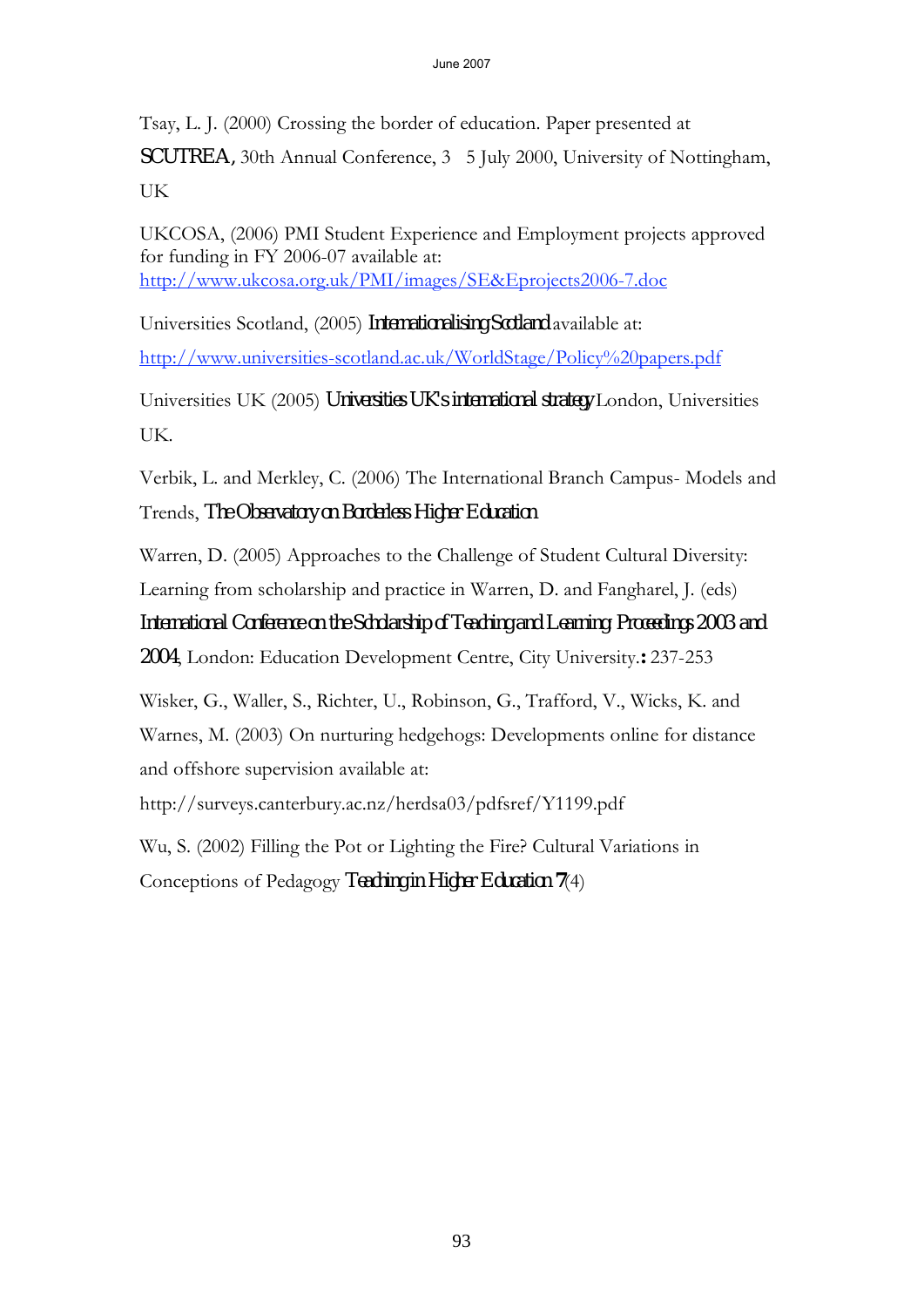# 5. The Experience of International Students Nicola Spurling

As noted in section 3.22, the literature concerned with the experience of international students has been dominated by empirical studies. This section therefore takes the form of a more traditional literature review, providing an overview of the literature, and critique of methodologies, theoretical frameworks and research findings.

It is important to note that the content of the research literature concerned with the international student experience does not provide an overview of the research and evaluation that underpins practice. Much work is carried out at institutional level in the form of student satisfaction surveys and the evaluation of student support services. The institutional (and 'cultural') divide between academic and support staff, noted in section 4.72, means little of this work is written up in the form of conference or journal papers. It has therefore not been possible to draw on such work here. National initiatives such as the International Student Barometer (ref) and UKCOSA publications such as 'Broadening Our Horizons' (ref) are a starting point in bridging this divide.

# **5.1 Reviewing the Literature**

All the references of relevance were imported/input into EndNote along with abstracts and urls where available. In total, 116 articles/reports were collated, 38 were UK studies. This section provides an initial overview of the literature (both UK and international), before focusing on studies from the UK in subsequent sections.

Excel was used to record the key attributes of each paper as follows:

- The author and year of the paper
- The type of paper (ie. Empirical study, secondary source analysis, descriptive account, intervention & evaluation/ action research)
- If the research was commissioned/funded by an external source
- The method (ie. Qualitative, quantitative, mixed, literature review etc.)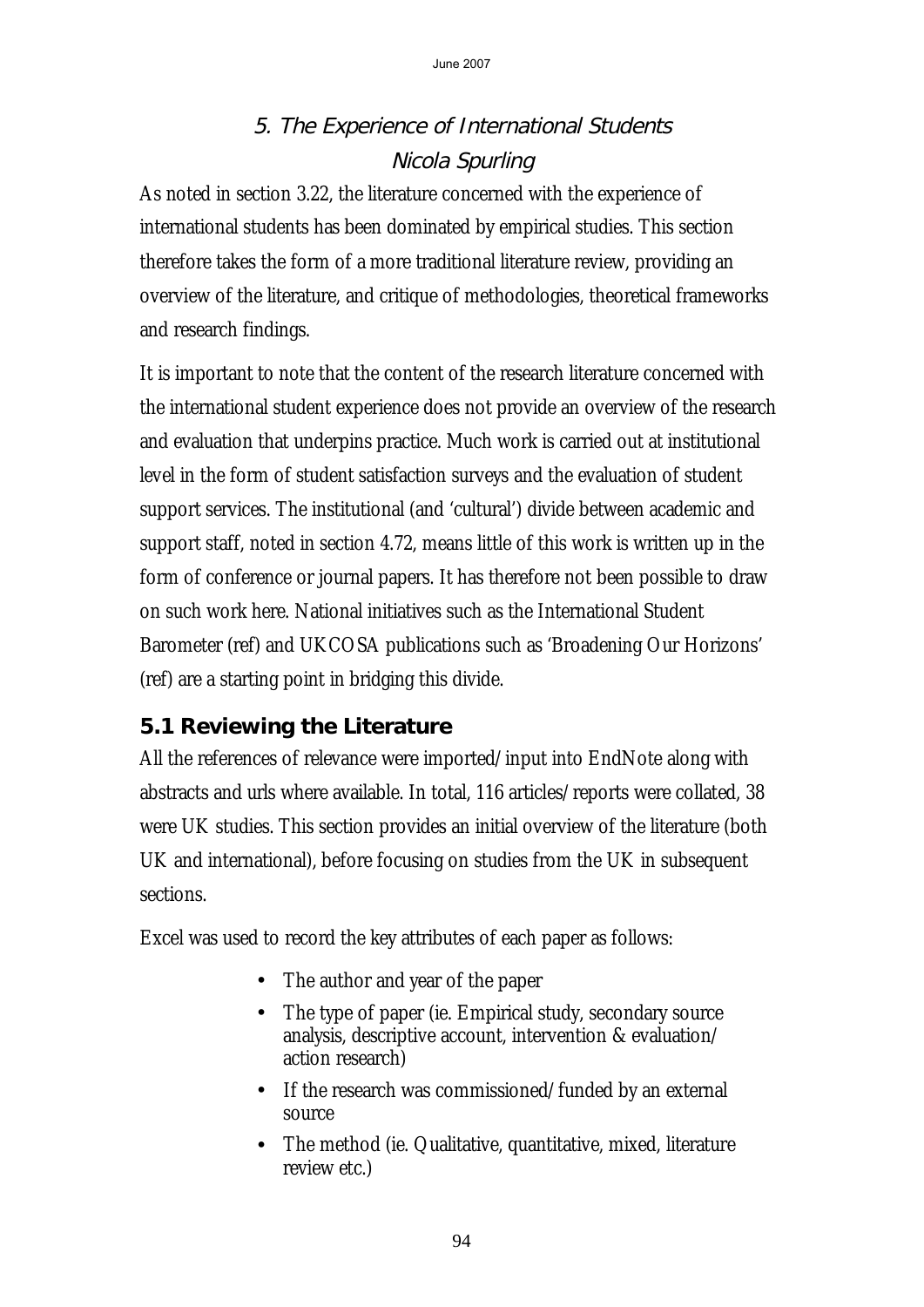- The country in which the study was conducted
- The nationality of the students researched
- If gender was considered in the study
- The level of study of students
- The subject (discipline) of students
- The theoretical framework
- With whom the empirical work was conducted (ie. Staff, students or both)
- The theme addressed

Excel pivot tables were then used to provide an overview of the literature, this is discussed in the next section. The themes were entered into Endnote as keywords, and the search function was used to assist with analysis.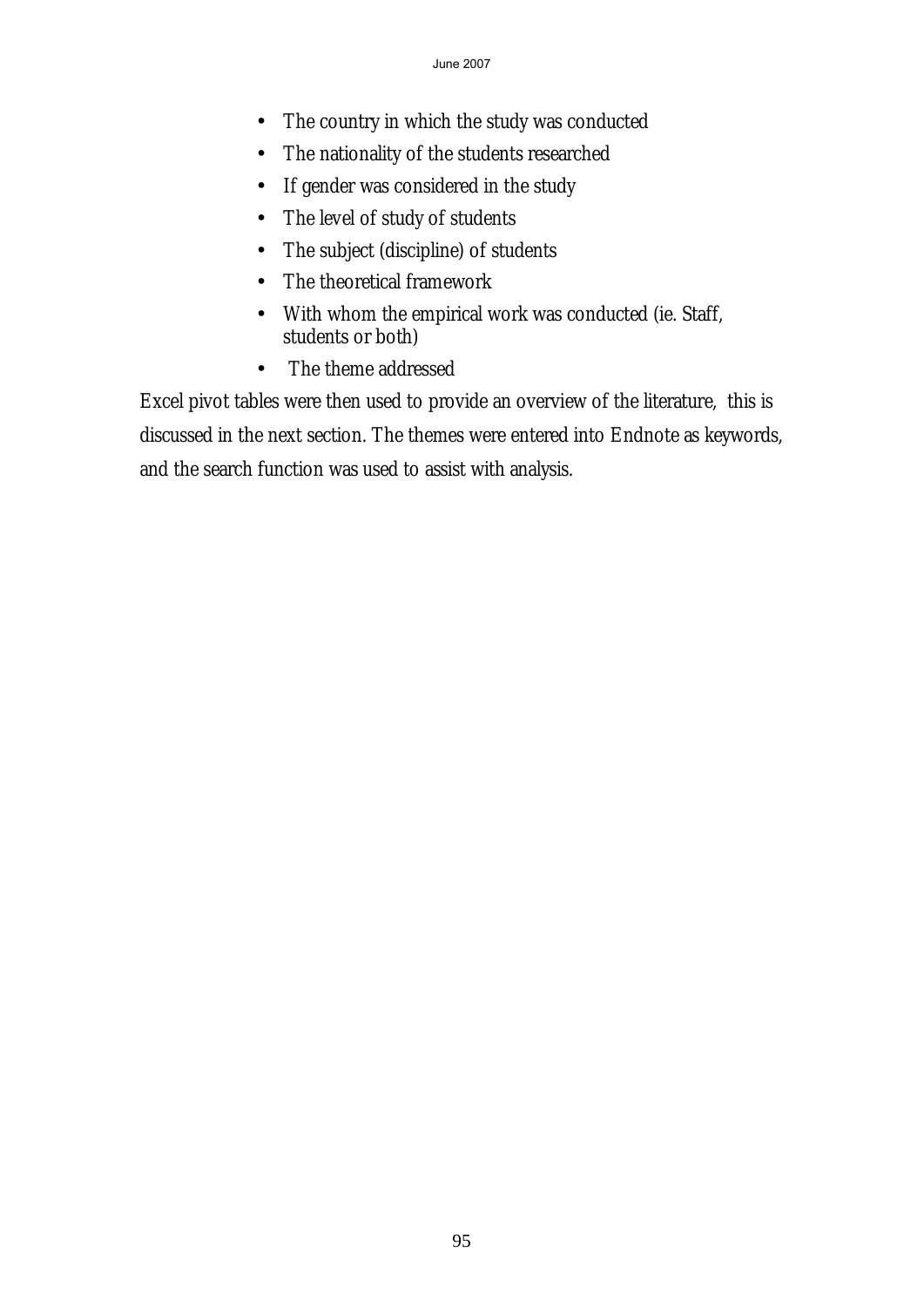## **5.2 Overview of the Literature**

## **5.21 Types of Article**

A full list of the literature collated can be found in the bibliography. In total 116 articles were collated. Table 1 shows an analysis of these articles classified by 'type of study':

| Type of study                                | Total |
|----------------------------------------------|-------|
| Empirical study                              | 79    |
| Literature review/ secondary source analysis | 15    |
| Intervention & evaluation/action research    | 8     |
| Descriptive account                          | 8     |
| Guidance                                     | 5     |
| Evaluation                                   |       |
| <b>Grand Total</b>                           |       |

#### Table 1: Review articles by type of study

Of the 79 empirical studies four were commissioned, namely(British-Council, 1999, Hall, 1998, UKCOSA, 2004, Student Services Centre, 2005). Two of the articles in the literature review/secondary source analysis category were also commissioned: (Leonard et al., 2004) was commissioned by UKCOSA and reviewed unpublished material concerned with the experiences of international students, and (Morrison et al., 2005) was an article based on an analysis of HESA data, also commissioned by UKCOSA, that investigated the academic performance of undergraduate international students in the UK. The one Evaluation was undertaken by The National Agency for Higher Education in Sweden, (National Agency for Higher Education, 2005)

In the category secondary source analysis there were eight literature reviews (Maundeni, 1999, Kennedy, 2002, Kember, 2000, Sowden, 2003, Yoon, 2004, Jones, 1999, Harris, 1995, Mazzarol and Soutar, 2002). Other articles included in this category are a discourse analysis of newspaper articles (Devos, 2003) and analyses of statistics concerned with student applications (Baimbridge, 1997), achievement (Marshall and Chilton, 1995) and the affordability of higher education (Vossensteyn, 1999). This category also includes a cost-benefit analysis of foreign study (Heaton and Throsby, 1998).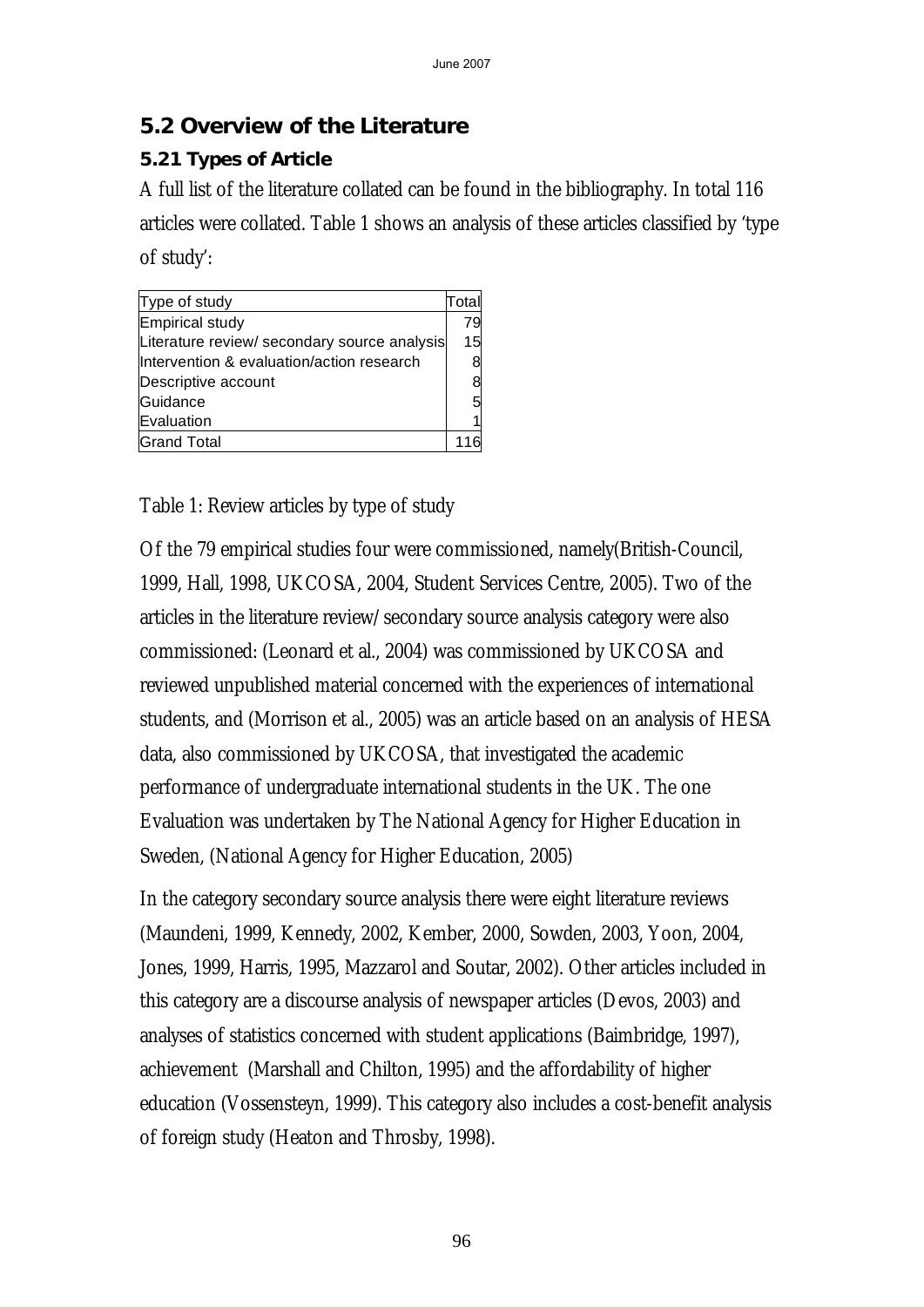#### **5.22 Research Methods Used**

Table Two provides an overview of the approaches taken for those studies with an empirical element.

| Type of article                                  | Method        | Total |
|--------------------------------------------------|---------------|-------|
| Empirical study                                  | Mixed         | 20    |
|                                                  | Qualitative   | 29    |
|                                                  | Quantitativel | 30    |
| Empirical study Total                            |               | 79    |
| Intervention & evaluation/action research Mixed  |               |       |
|                                                  | Qualitative   | 3     |
|                                                  | Quantitative  |       |
|                                                  | Reflection    |       |
| llntervention & evaluation/action research Total |               |       |
| Evaluation                                       | Mixed         |       |
| <b>Evaluation Total</b>                          |               |       |
| Grand Total                                      |               | 88    |

Table 2: Methods used in empirical studies

There is a very slight weighting towards wholly qualitative studies or studies with a qualitative element (mixed methods). However, there is still a substantial proportion of quantitative studies. The methodology of studies is explored further in the analysis of the themes.

In general, although many mixed methods studies contain a qualitative element, these, along with the quantitative work, were framed within positivist or postpositivist paradigms. Objectivism is a key principle within these studies and the use of the survey method creates a dualistic relationship of researcher and researched. Surveys use likert scales or existing indexes and questionnaires and data is analysed using statistical techniques, which average and generalise across the sample. This leads to an ethnocentrism that limits research, as measures of adjustment and independent variables are determined by the researcher, meaning the emic (i.e. insider) perspectives of students are excluded. There is no consideration of intercultural experience as process, of the multiple processes students go through, or of how and why perspectives do (or do not) change across time.

Although literature concerned with internationalising the curriculum has moved beyond positivist notions of 'adjustment' (see section 4.62), the student experience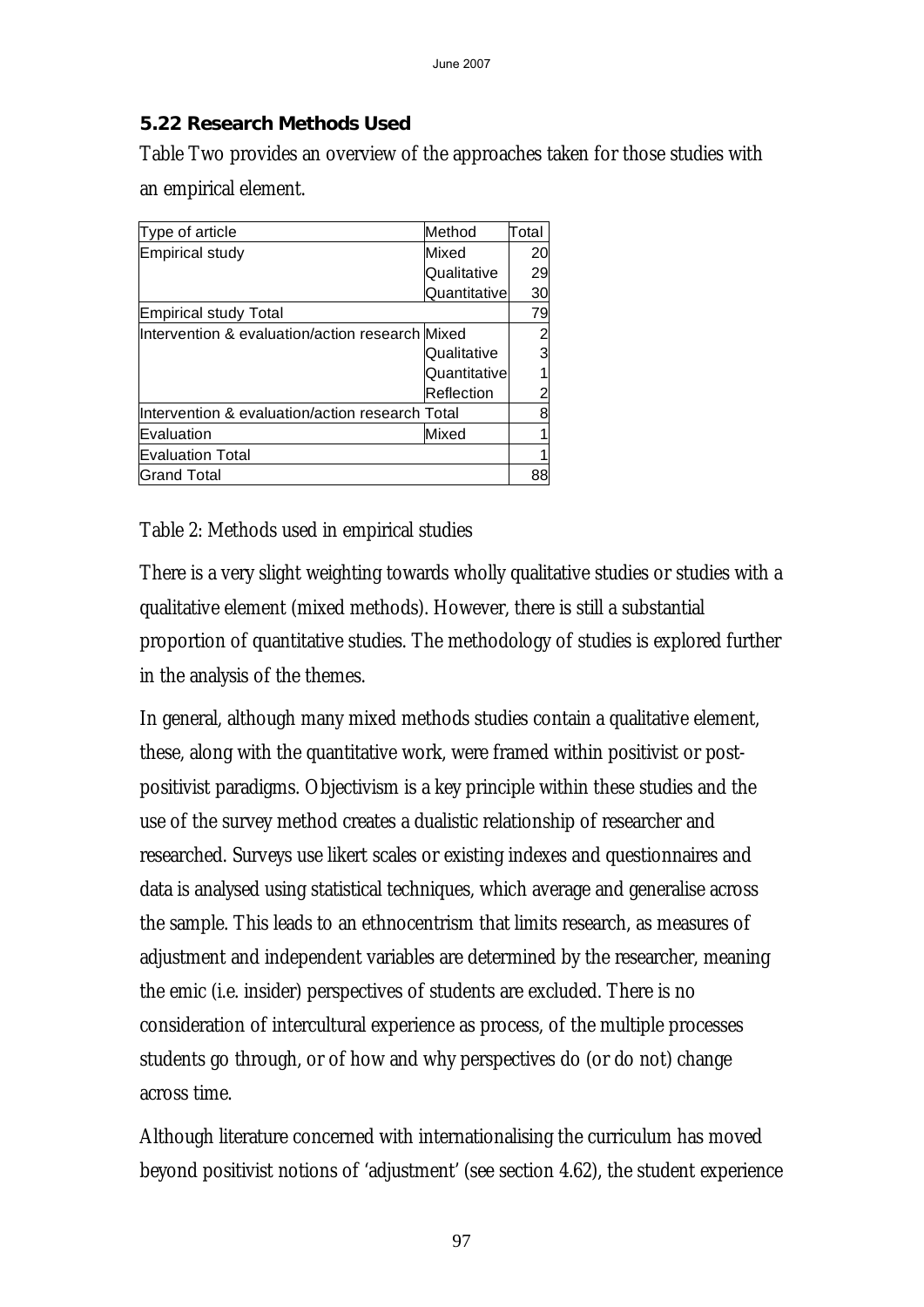literature is still dominated by this concept. These issues are explored further within the themed sections of this chapter.

#### **5.23 Country and Year of Study**

The literature search included publications from January 1995- March 2006 inclusive, therefore the year of the articles shown in Figure One below provides an indicator of articles available. It can be seen that international students have formed the topic of conference and journal articles since 1995, however this has doubled since 2002, with a peak of 27 articles in 2005. This reflects the increased interest in the area that has accompanied the rise in international student numbers, in particular in Australia/New Zealand and the UK. It also reflects trends within the internationalising the curriculum literature (see section 4.2).

Figure One



#### **Number of articles by year**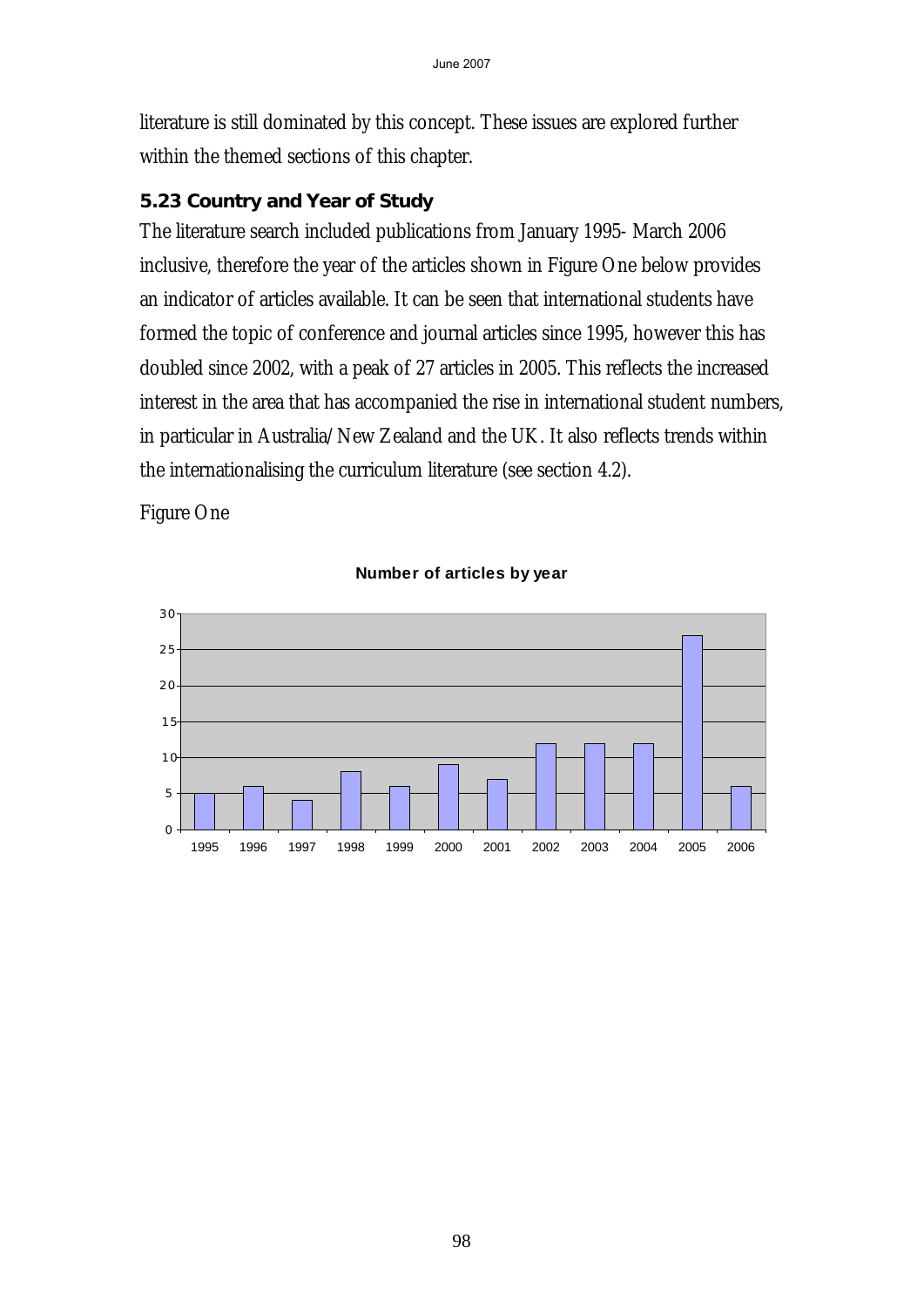| Country of study conducted | Total         |
|----------------------------|---------------|
| Australia                  | 38            |
| UK                         | 38            |
| US                         | 17            |
| New Zealand                | 8             |
| Netherlands                | 4             |
| Hong Kong                  | $\frac{2}{2}$ |
| Singapore                  |               |
| Africa                     |               |
| Australia & Canada         |               |
| lCanada                    |               |
| China                      |               |
| Ireland                    |               |
| lSweden                    |               |
| UAE                        |               |
| <b>Grand Total</b>         |               |

Table Three below shows the countries in which studies have been conducted.

#### Table 3: Country of Study

Obviously the figures reflect that the review focussed on studies written in English, the number of studies from Australia and the US is notable. As with the internationalising the curriculum literature, it was a surprise to see a comparable number of studies from Australia and the UK. A brief overview of abstracts suggests the Australian field has developed beyond the paradigms described above, including more studies of students experiences, and with more action research to develop practice.

Having said this, due to the resources available this review focuses on the UK literature only. The aim of the Review is therefore to summarise the extent, focus, and findings of the UK literature and provide a critique and recommendations to inform future research and practice in the UK.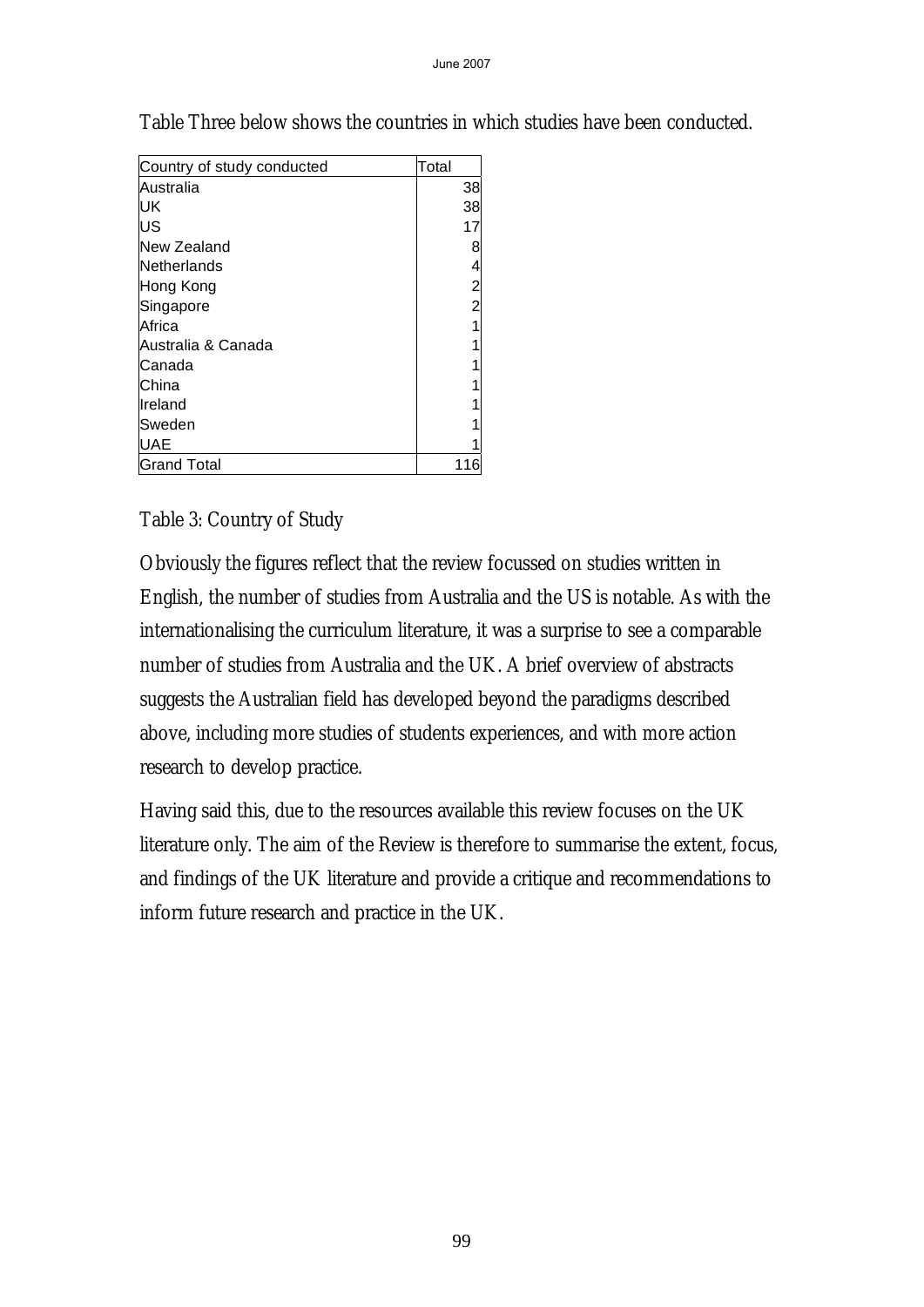#### **5.24 Student Cohort**

| Nationality of students      | Total       |
|------------------------------|-------------|
| International                | 55          |
| Chinese                      | 11          |
| Asian                        | 10          |
| <b>IEU</b> and international | 8           |
| Japanese                     | 5           |
| Indonesian                   |             |
| N/A                          | 4           |
| Eυ                           |             |
| Thai                         | 3 M M M M M |
| African                      |             |
| Hong Kong                    |             |
| Malaysian                    |             |
| Bangladeshi                  | 1           |
| lEast Asian                  |             |
| Fijian                       |             |
| Iranian                      |             |
| Singapore                    |             |
| Spanish and Greek            |             |
| Taiwanese & Indonesian       |             |
| Grand Total                  | 116         |

#### Table 4: The Nationality of Students

Table Four shows that nearly 50% of the articles reviewed focused on 'international students' as a homogenised group. Eight of the studies separate EU and international students (separating students along lines of UK Fees Policy). There is a concern with Chinese students, 'Asian' students and those from Japan, Indonesia, Thailand, Hong Kong and Malaysia. This reflects the proportion of students from these countries that study overseas. African students have also been the subject of a couple of studies in the UK.

31studies included gender as a variable within the analysis and six studies focussed on female students. All other studies did not distinguish between gender in the analysis. The implications of gender for the research findings is explored further in the themed sections.

25 studies focussed on both undergraduate and postgraduate students, 26 studies focussed solely on postgraduates and 12 solely on undergraduates. All other studies did not distinguish between the level of study of students. There were a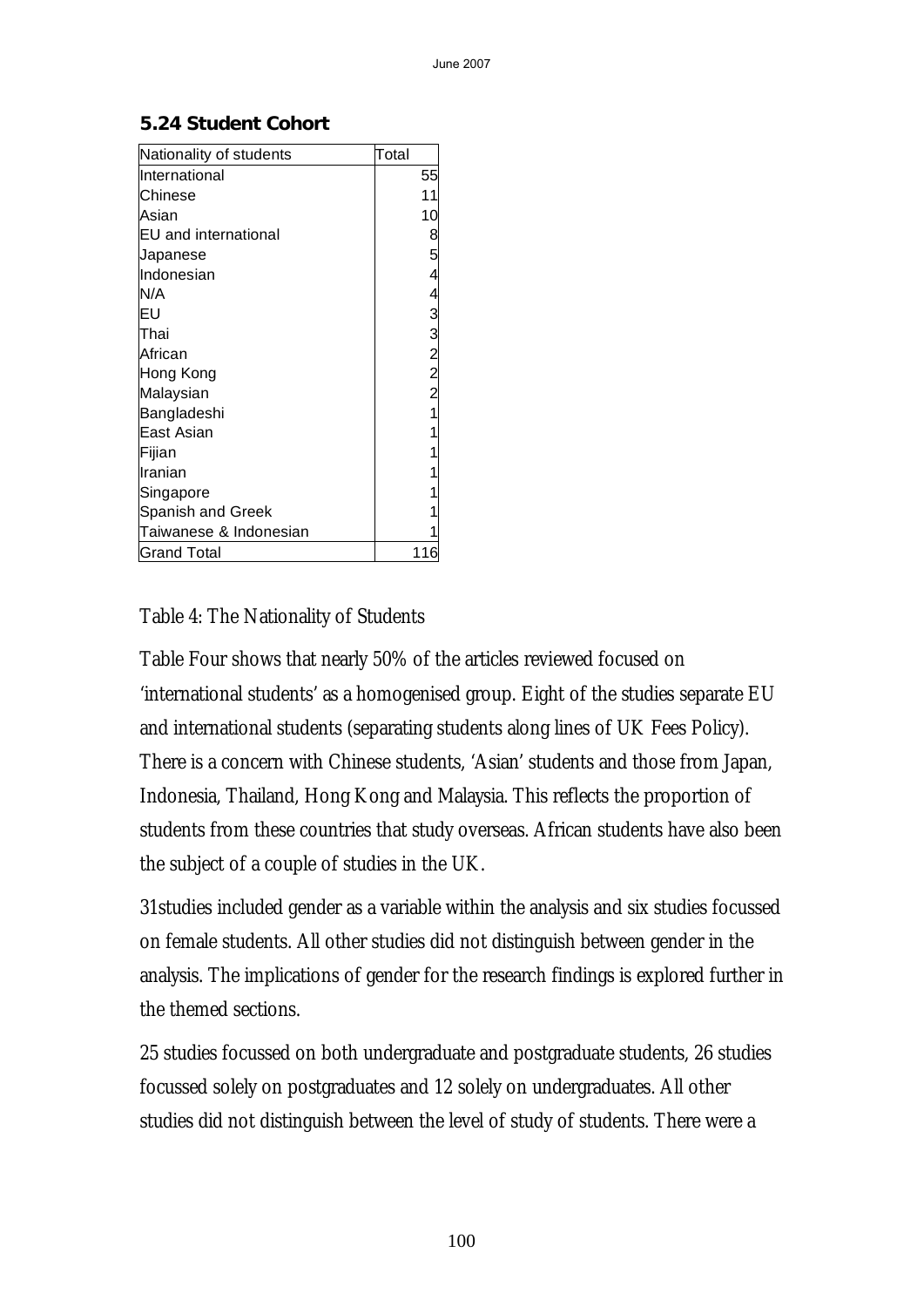small number of studies that included foundation year students or students at high school.

72 of the studies did not clarify which discipline the students were from. For those where discipline was specified, by far the most common were studies of Business and Management students (16 studies) and Engineering (five studies), this is probably due to the high number of international students these subjects attract.

#### **5.25 Theoretical Framework**

Theoretical frameworks for studies are not always identified (e.g. none identified for 15 studies). For other studies the most common frameworks used include sojourner adjustment, the 'U-curve', or 'W-curve' of adjustment (academic, social and psychological), culture shock and culture learning. There are several studies that contribute to the counselling literature, focusing on international students to inform thinking on cross-cultural counselling issues. For all the areas above, studies are concerned with how and the degree to which students 'adjust', identifying the problems students have and the support they require.

Ideas of discourse and discourse communities are also used, especially in relation to studies of English for Academic Purposes, academic writing (Cadman, 2000, Cadman, 1997, Angelova and Riazantseva, 1999, Dong, 1998), and "in-class" participation (Collins, 2005, Jones, 1999).

Ideas of culture are used in studies in a variety of ways. For example, Hofstede's ideas of culture distance underpin several studies. Other studies take a comparative approach, looking at the cultural differences of international students, and comparing political, historical and social contexts and their impact on learning experiences and expectations. This approach is used with particular relation to Asian and Chinese learners.

Pedagogic theory underpins approximately 30 studies, with a particular focus on approaches to learning, critical thinking and interaction/participation.

Eight of the studies have a market-oriented framework, these studies tend to be concerned with recruitment of students and the economics of overseas education.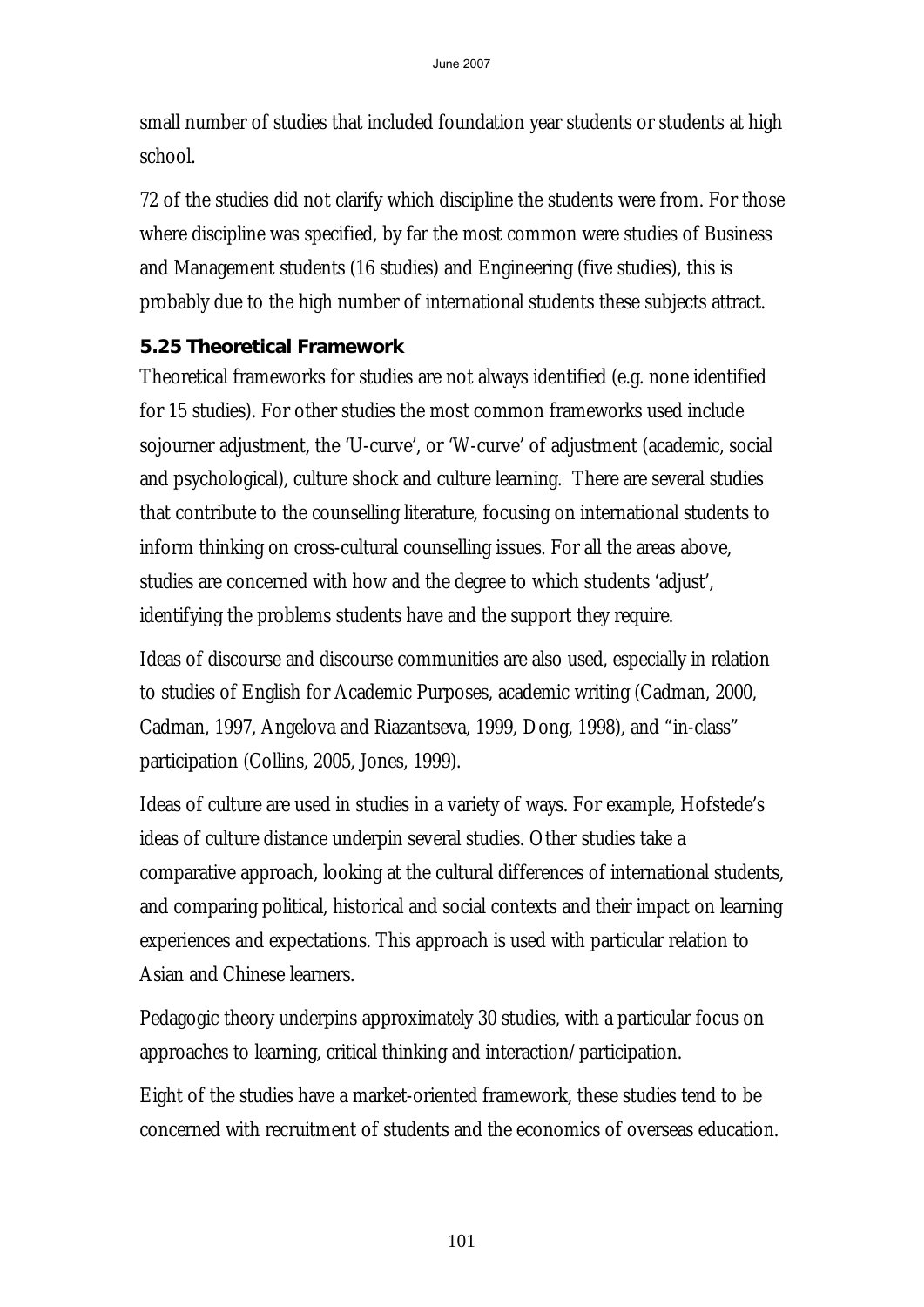Some of the less frequent, but more interesting/insightful frameworks, include the use of post-colonial theory (Kenway and Bullen, 2003), feminist theory (Turner, 2006c), comparative cross-cultural analysis (Turner, 2005/2006, Turner, 2006c, Turner, 2006a), the sociology of the stranger (Coates, 2005), Foucauldian ideas of discourse and 'regimes of truth' (Koehne, 2005, Devos, 2003) and social network theory (Maundeni, 2001).

There is a strong link between the theoretical framework and the focus of the study, there is also a link between these aspects and methodology. As a result quite distinct 'specialisms' have developed surrounding international students, often contributing to different disciplinary journals/debates (e.g. a focus on adjustment in psychology journals; a focus on cross-cultural counselling in counselling journals; a focus on writing/language issues in English for Academic Purposes journals). As result, understanding of international student experiences is very fragmented.

For some of these 'specialisms' the rationale for focussing on international students is that they form an easily available cross-cultural group. In these cases the emphasis is developing the specialism (e.g. cross-cultural counselling) rather than a concern with improving students' experiences.

In the following section these points are further addressed. The literature is presented in themed sections, and the review seeks to present what is known about the experiences of international students in the UK, current limitations of the literature, as well as highlighting key areas that are moving understanding forward. The final section summarises the current gaps in research and theory, and makes recommendations for further work.

The themes explored are: Recruitment, Expectations and Motivations; Adjustment, Problems and Support; Experiences; International Student Learning.

102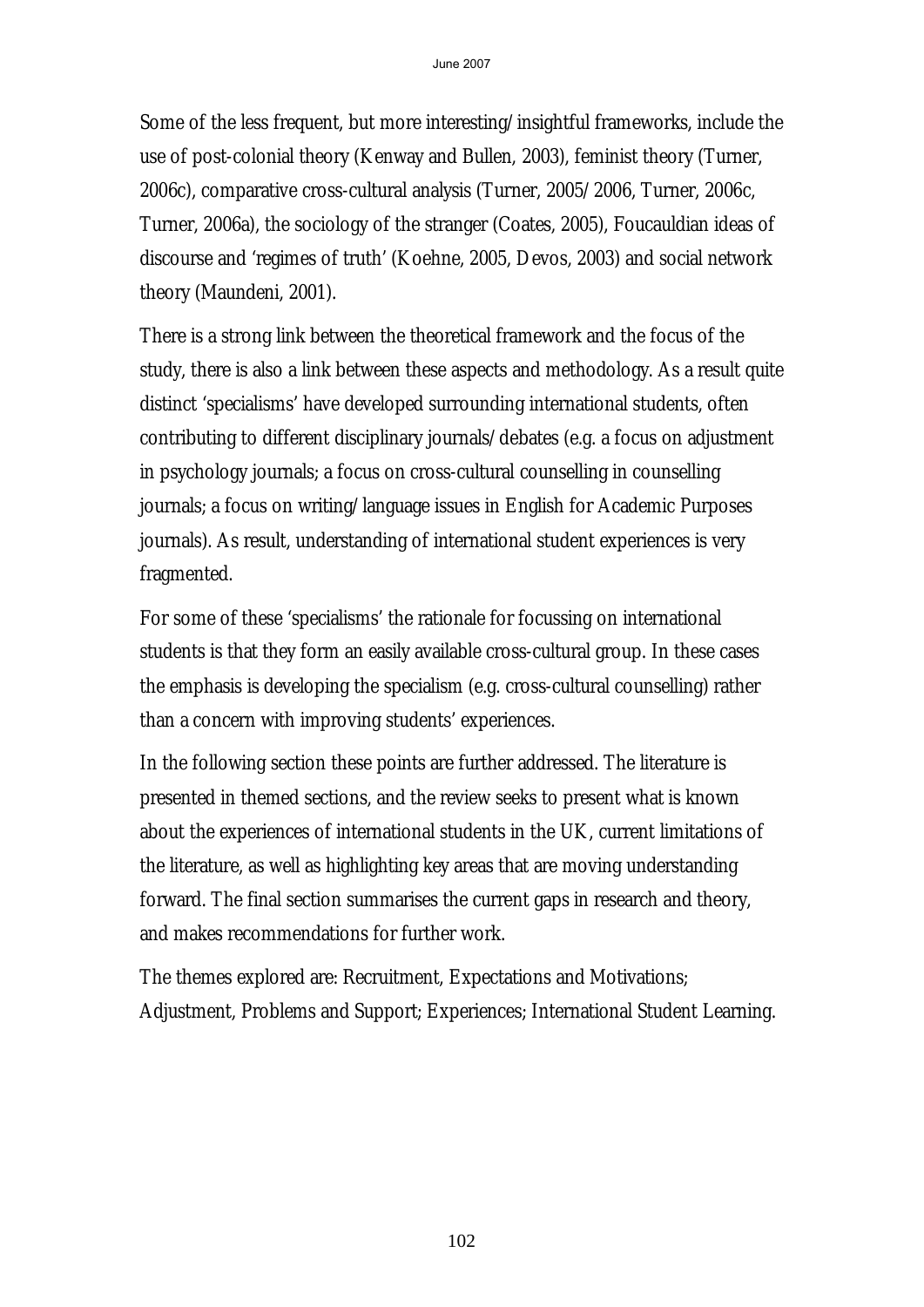# **5.3. Recruitment, Expectations and Motivations**

## **5.31 Overview**

Two perspectives can be identified in relation to this theme, these are studies that are concerned with research *for* policy (e.g. how can we better recruit international students, since they are a key source of funding for UK HE?), and research *on*  policy (e.g. What are the expectations/motivations of students? how do they relate to actual experiences? How can policy be critiqued?).

Reflecting this distinction there is duality in the theoretical frameworks that underpin studies. These are frameworks and concepts from the marketing literature (e.g. consumer decision-making processes, push-pull models, normative referents) and frameworks from the social sciences – in particular ideas of globalisation, social networks and ideal types.

In many respects both sets of work address similar themes and have similar findings (as seen below). The difference lies in the purpose of studies, the intended audience of the research and how authors hope the information will be applied.

The findings of studies can usefully be divided into 'pull' and 'push' factors, as described below:

## **5.32 Pull Factors**

## a) Quality/recognition of the host institution

Many studies have found that the main reason international students choose to study in UK HE is its reputation for quality (Coates, 2005, Student Services Centre, 2005, Goldbart et al., 2005, Mazzarol and Soutar, 2002, Baimbridge, 1997, Peters, 2005). This perception of quality is reflected in student concerns with the reputation of UK qualifications in the home country (e.g. Goldbart et al, 2005; (Mazzarol and Soutar, 2002) or in extrinsic quality measures, for example a concern with the number of staff holding doctorates (Baimbridge, 1997; (Mazzarol and Soutar, 2002).

## b) Understanding western culture

Students also cite cross-cultural experience and interaction as an important factor in their choice (Coates, 2005, Mazzarol and Soutar, 2002). For example the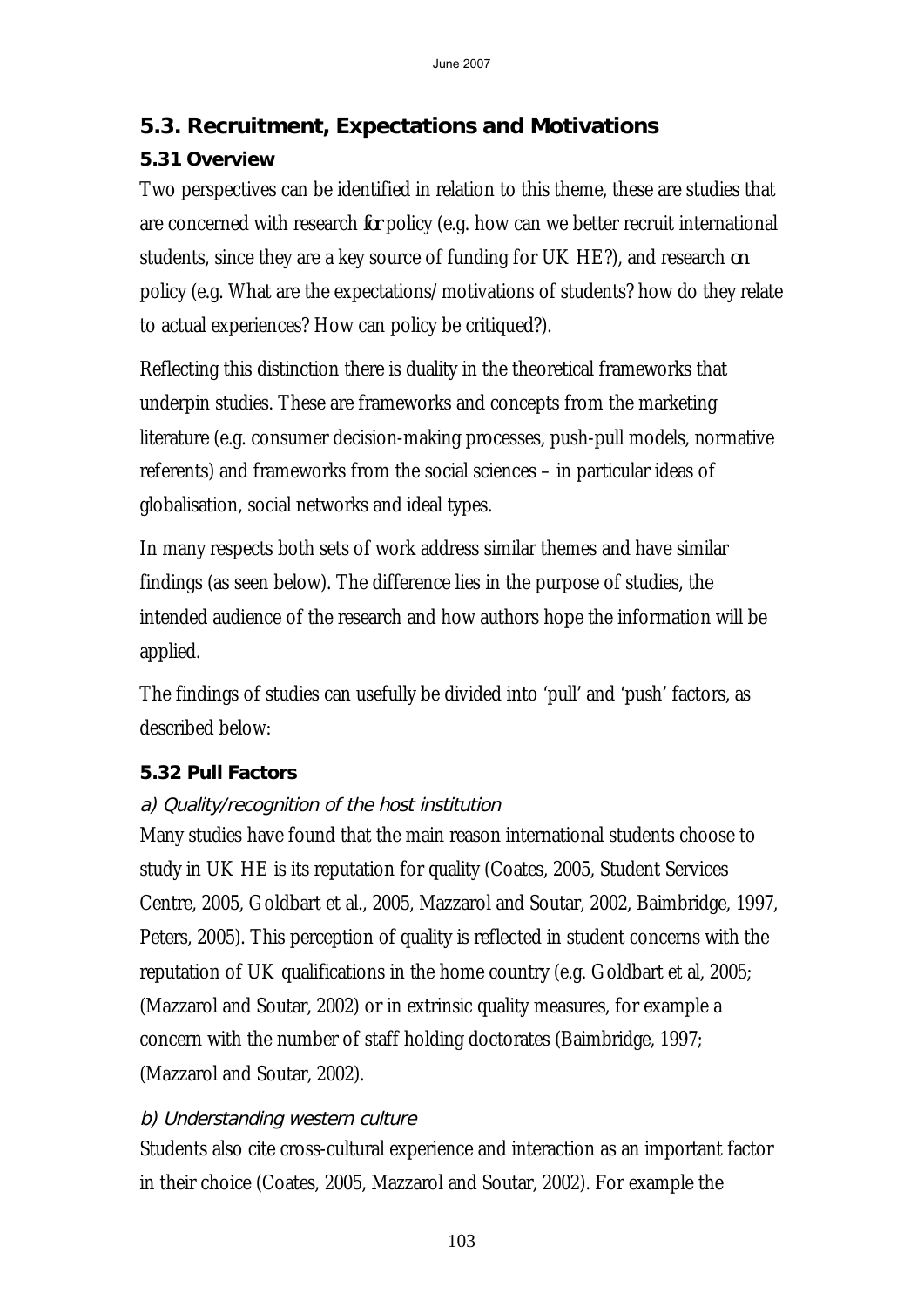students in (Mazzarol and Soutar, 2002) hoped to gain understanding of western culture and in (West, 2000) the most important reason why EU students studied overseas was to 'broaden their horizons' and 'experience other cultures' (West, 2000:4).

However, findings in Goldbart et al (2005) suggest that variation may exist, depending on the course of study. The Speech and Language Therapy students in their study did not mention cultural benefits. Rather, their main motivation was to gain a professional qualification not available in their home countries.

#### c) International strategic alliances

The students in (Mazzarol and Soutar, 2002) and (Student Services Centre, 2005) cited the importance of twinning programmes and strategic alliances in their decisions.

#### d) Location

Baimbridge (1997), found there is an increased market share of applicants from non-EU students to London and an increased market share of EU students to Coastal locations. Similarly, in (Goldbart et al., 2005), of the 15 HEIs offering Speech and Language Therapy courses, the two attracting the greatest number of international students were both in London.

#### e) Existing knowledge of and contacts in the UK

Knowledge of the host country was an important factor in the decision process Mazzarol (2002). This is supported by (Goldbart et al., 2005) who found familiarity with the English language and colonial/post-colonial links were important. In addition the presence of family or friends in the host country is influential (Goldbart et al., 2005). However, cultural variation has been found on this point, for example (Mazzarol and Soutar, 2002) found this was not as important for Chinese students. Students also place importance on an established population of international students in the UK (Mazzarol, 2002:86).

#### f) "Social Cost" issues

'Social cost' issues e.g. crime, safety, racial discrimination were very important in student choice (Mazzarol, 2002:86).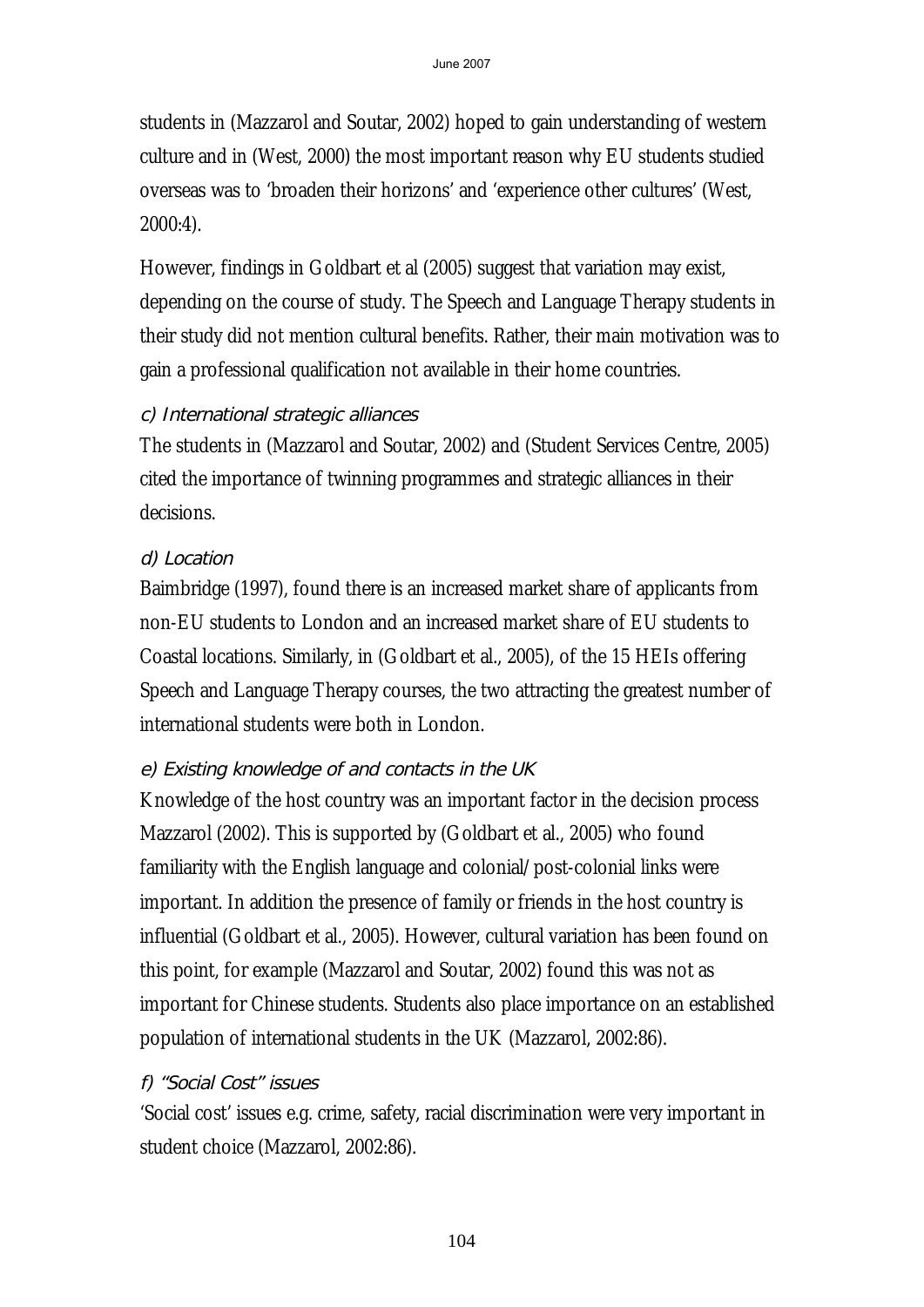#### g) Employability and language

Another important reason students chose to study in the UK was to improve their chances of getting a good job and to improve their foreign language competence (Student Services Centre, 2005, West, 2000, Coates, 2005, Peters, 2005). These aspects were linked, for example, over half the students in (West, 2000) thought that having improved English proficiency would improve their employment prospects. In addition this aspect was linked to ideas of quality noted earlier, as the recognition of the qualification in the home country is vital to future employment there.

This links to an issue raised by (Goldbart et al., 2005, West, 2000) who question whether professional courses, such as speech and language therapy, can adequately prepare students for practitioner roles in their home countries.

Also linked to employability is work experience whilst in the UK. Mazzarol and Soutar (2002) highlighted that the opportunity for part time work was important to many students. This is supported by (Coates, 2005) who found work experience was aspired by all the Chinese students in her study. However, the value of part time work varies. In their questionnaire survey research, (Mazzarol and Soutar, 2002) found variation amongst students of different nationality . For example, Indian students viewed it as an essential experience within their study programme, seeking opportunities to work in a research laboratory, whereas Taiwanese students thought it might be detrimental to their studies. For the majority of Chinese students in Coates (2005) the opportunity to work was seen as part of the 'whole experience' of being in the UK, and added value to their overseas experience, especially as the majority of their peers in China would not gain employment experience. Students would have appreciated the opportunity for work experience as a formalised part of the course.

As noted in Section 3.15, funding has been allocated under PMI2 to research and develop relations between international students and the community, in addition, under PMI2, UKCOSA is leading a student experience and employment subgroup that seeks to improve employment opportunities for international students via a range of activities (see http://www.ukcosa.org.uk/PMI/index.htm).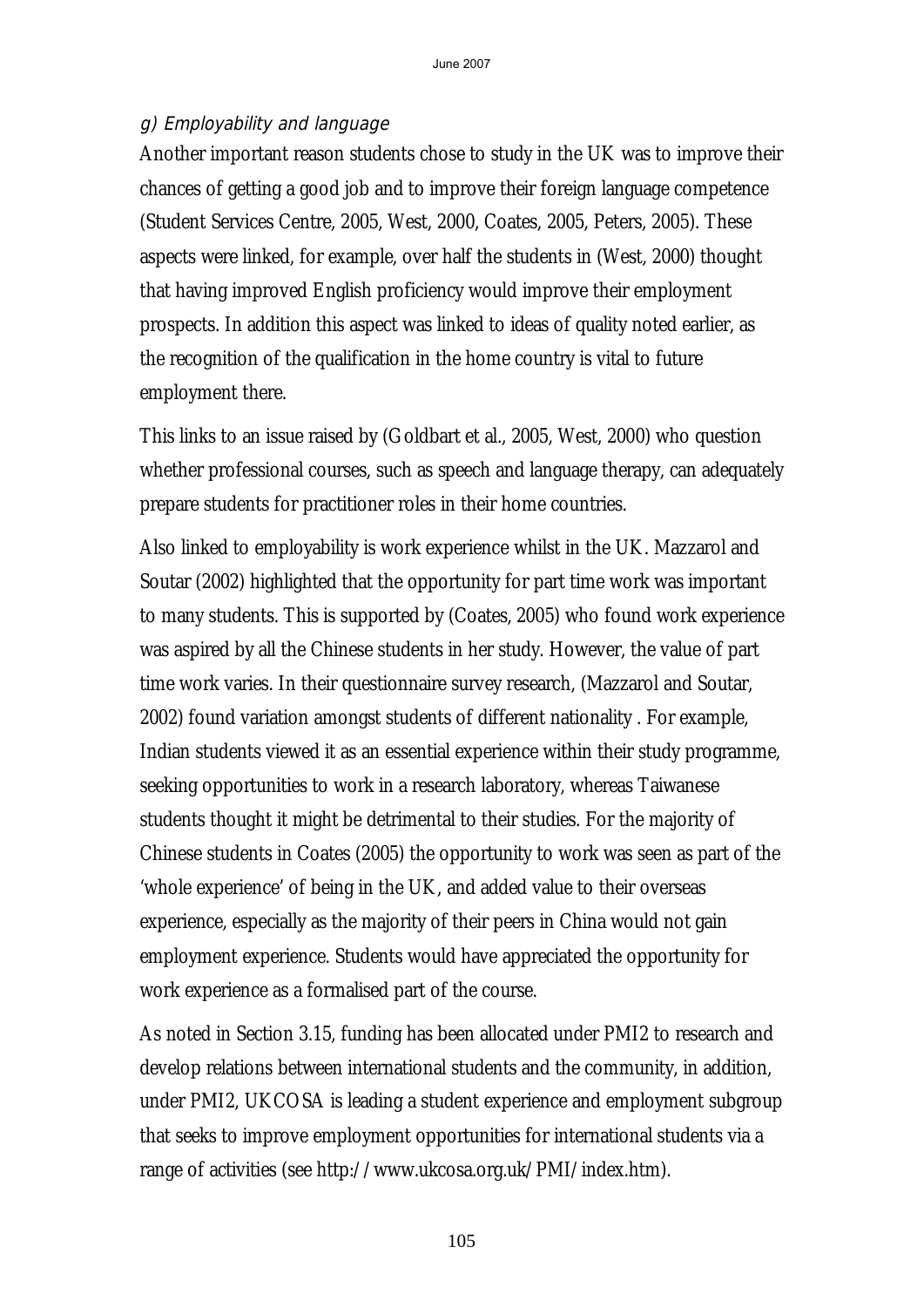#### h) The course

For several students in West (2002), the most important reason for studying in the UK was the course. Similarly (Hall, 1998) found some students were attracted by particular specialisms. This was also true of the students in (Goldbart et al., 2005). For the Speech and Language Therapy students in their study, the 'pull' of UK HE was also accompanied by a 'push', as there was lack of similar courses in the home country.

#### **5.33 Push Factors**

Few studies address 'push factors' that influence student choice. This reflects the ethnocentric perspective of studies that are concerned with marketing and branding UK HE. Studies that do address these issues tend to focus on the whole student experience (Coates, 2005, Habu, 2000, Turner, 2005/2006, Turner, 2006c, Leung, 1995), and highlight that students' perceptions and motivations for studying in the UK are embedded in the contexts of their home cultures.

#### a) Home culture education systems

Coates (2005) highlights that the 'better education' students hope to find in the UK is based on the valuing of UK HE in the home culture. For the Chinese students in her study, the 'better education' was based on the perceived 'whole experience' students would have in the UK. This included obtaining a degree, experiencing another culture, improving English language ability, making English friends and gaining work experience in the UK.

(Leung, 1995) also highlights that from students' perspectives home culture plays a key role in student choice. In this case, the increase in emigration from Hong Kong, as well as the desire to increase one's 'economic value' were key student motivators.

(Habu, 2000) highlights that although the recruitment campaigns of the UK were one factor in Japanese students studying abroad, this was also supported by the appreciation of the yen and the promotion of 'internationalisation' by the Japanese Government. In addition, the position of women in Japanese society and work also contributed to their studying overseas, for example, to pursue greater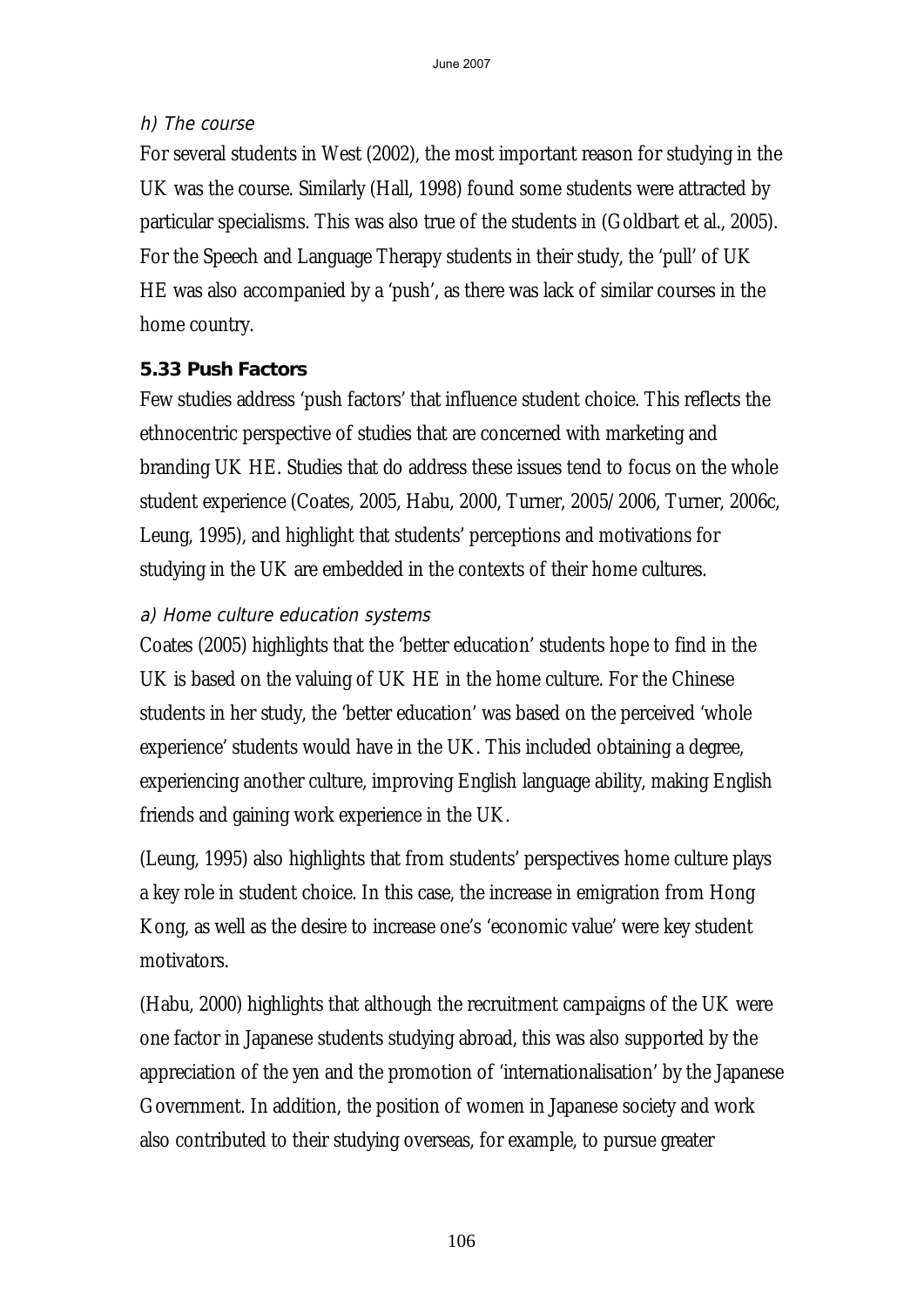freedom and self-development, to escape social pressures and ' achieve 'cosmopolitan status' (Habu, 2000:52).

Similarly, (Turner, 2006c) contextualises the experience of Chinese women in UK HE, within the home political and cultural context. A UK education provided Chinese women with educational and employment opportunities that would not have been available if they had remained in China.

Interestingly, Turner highlights the dual impact that an international education had for these students, she states:

… their education confers a new legitimacy enabling them to participate not only in prosperity, but in the changing power dynamics emerging in China today. Nonetheless they are also moving away from traditionally accepted social and family roles (2000:62)

#### b) Reputation/recommendation from friends

Another key 'push' factor to study abroad is the influence of family and friends. For example, (Mazzarol and Soutar, 2002) and (Student Services Centre, 2005) found that personal advice from parents, relatives and friends was important in decision-making. (Mazzarol and Soutar, 2002) also found that these groups had more influence than agents, except in those countries new to the overseas HE market.

#### **5.34 Critique and Theoretical Advances**

Both qualitative and quantitative studies in this area have highlighted similar pull factors that motivate students to study overseas. As seen above, quantitative studies tend to be driven by marketing agendas and focus exclusively on the 'pull'. The weakness of these studies is their failure to contextualise these lists of factors within the broader student experience. Such an approach risks producing 'better' marketing information that is detached from experience (as noted in section 4.52d).

Qualitative studies that focus on the whole student experience take a less ethnocentric approach, as they contextualise students' experiences within the home and host context. As a result these studies highlight that some motivations and expectations of the sojourn vary depending on student nationality.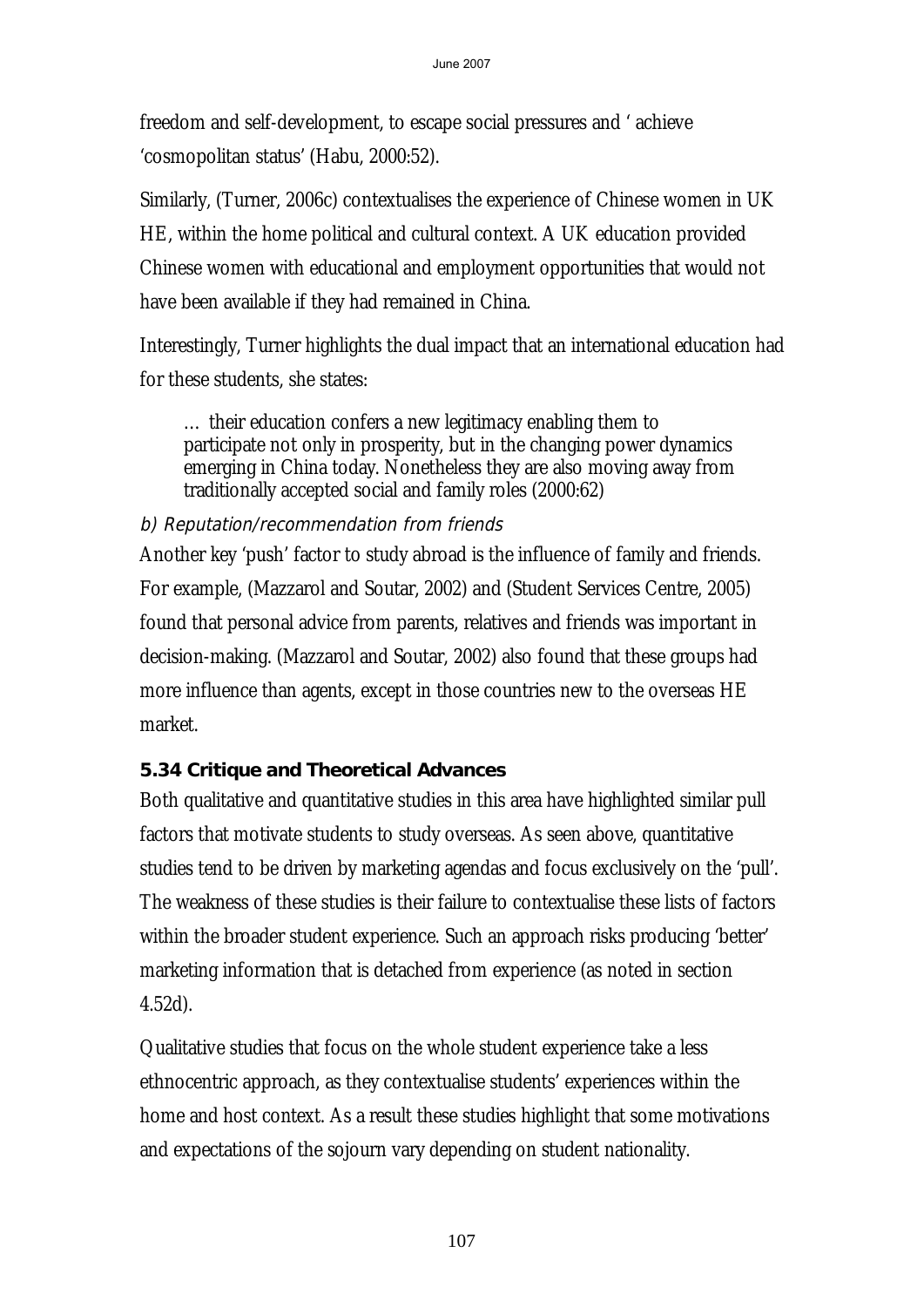This highlights a gap in the existing literature: there is little understanding of how push and pull factors vary by student nationality. The qualitative studies that consider the home context have focussed on China, Hong Kong and Japan. 'Push' factors in other countries, and so the experiences students expect, may be very different.

In addition, although (Goldbart et al., 2005) findings suggests the motivations of Speech and Language Therapy students were different, there is little research that considers the different motivations and expectations of students in different subjects.

None of the studies compare the motivations and expectations of undergraduate to postgraduate students, nor consider gender or age difference as a variable.

To summarise, the overarching message from research on this theme is that *general* knowledge about why students are 'pulled' to the UK exists. There is little understanding of how this varies by nationality, subject or level of study. A consideration of the home cultural context is vital for ethical research and recruitment. If UK HE is to meet the aims of students the findings from such research should not only be used to develop better marketing strategies, but should also be used to inform developments that effect students' experiences.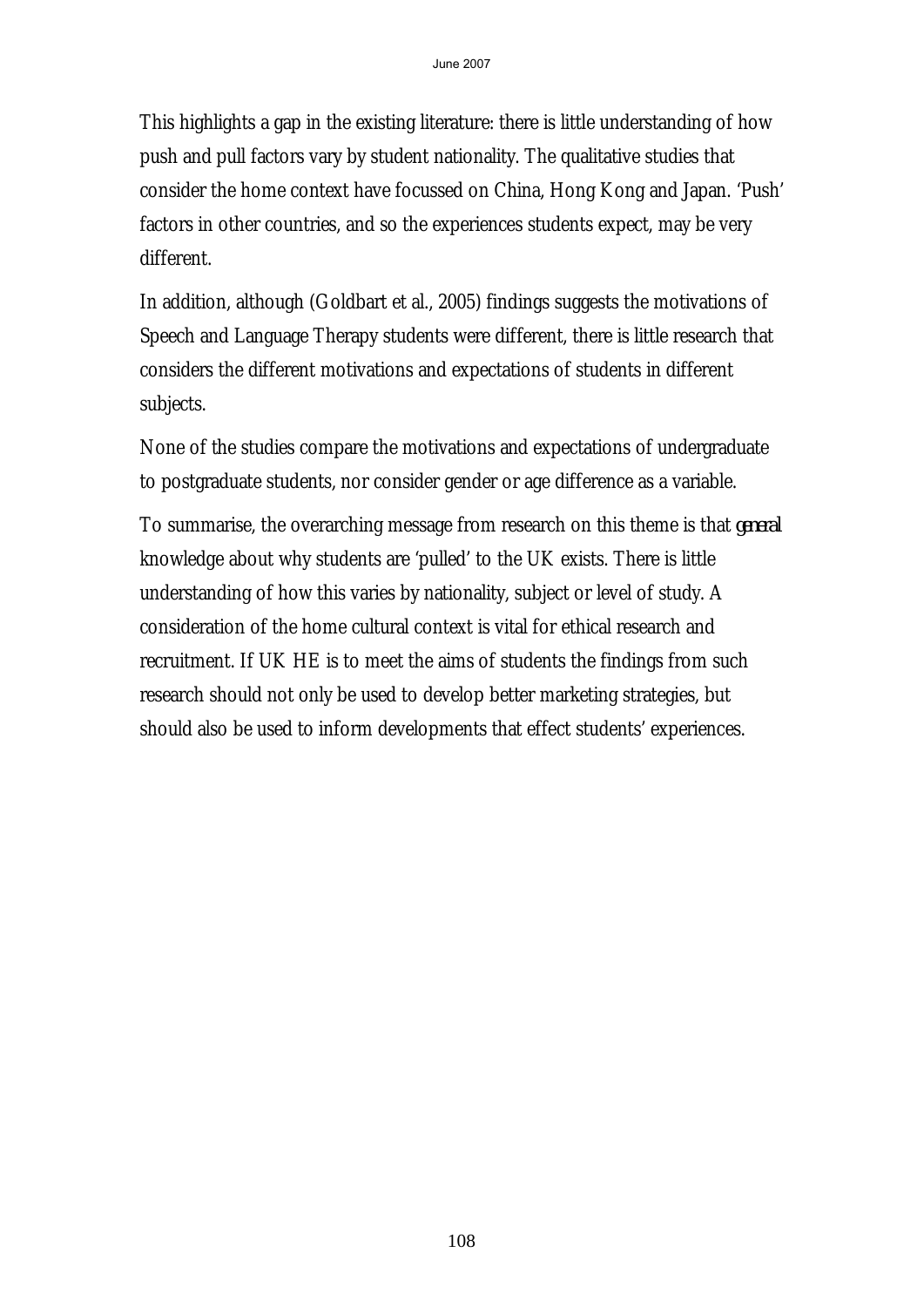# **5.4 Adjustment, 'Problems' and 'Support'**

# **5.41 Overview**

In their review of the unpublished literature, (Leonard et al., 2004) note:

"… one is immediately struck by the emphasis on the problem and need for help which international students are perceived to have…" (2004:15)

The studies they were referring to mainly focussed on theoretical frameworks of 'sojourner adjustment'. Such studies tend to evaluate adjustment by measuring the 'problems' students experience.

Work within the published research that is based on this theoretical frame can be subjected to the same critique. As noted in section 4.62, the literature addressing internationalising the curriculum has moved on from such models, however, in the main, the student experience literature has not.

Once again, we can not assume this apparent 'conceptual lead' of the internationalising the curriculum literature reflects the situation 'on the ground'. In practice, staff working in support functions have in-depth professional and experiential knowledge of students' experiences, where and how these come into conflict with institutional perceptions/structures, and the difficulties that exist for students as they negotiate their lives in UK HE. Student support functions attempt to provide students with the tools to survive in a system that lacks an inclusive agenda.

Nevertheless, the focus on 'sojourner adjustment' frameworks within the literature reflects and possibly reifies existing structures of support. Analysis and critique of this literature poses challenging questions for such structures by highlighting the different conceptions of the international student experience – as adjustment or as 'whole experience'.

# **5.42 Adjustment**

The main weakness of the literature on adjustment is its failure to define or discuss what adjustment is within the specific circumstances of the academic sojourn. Adjustment is defined in psychological or socio-cultural terms, and there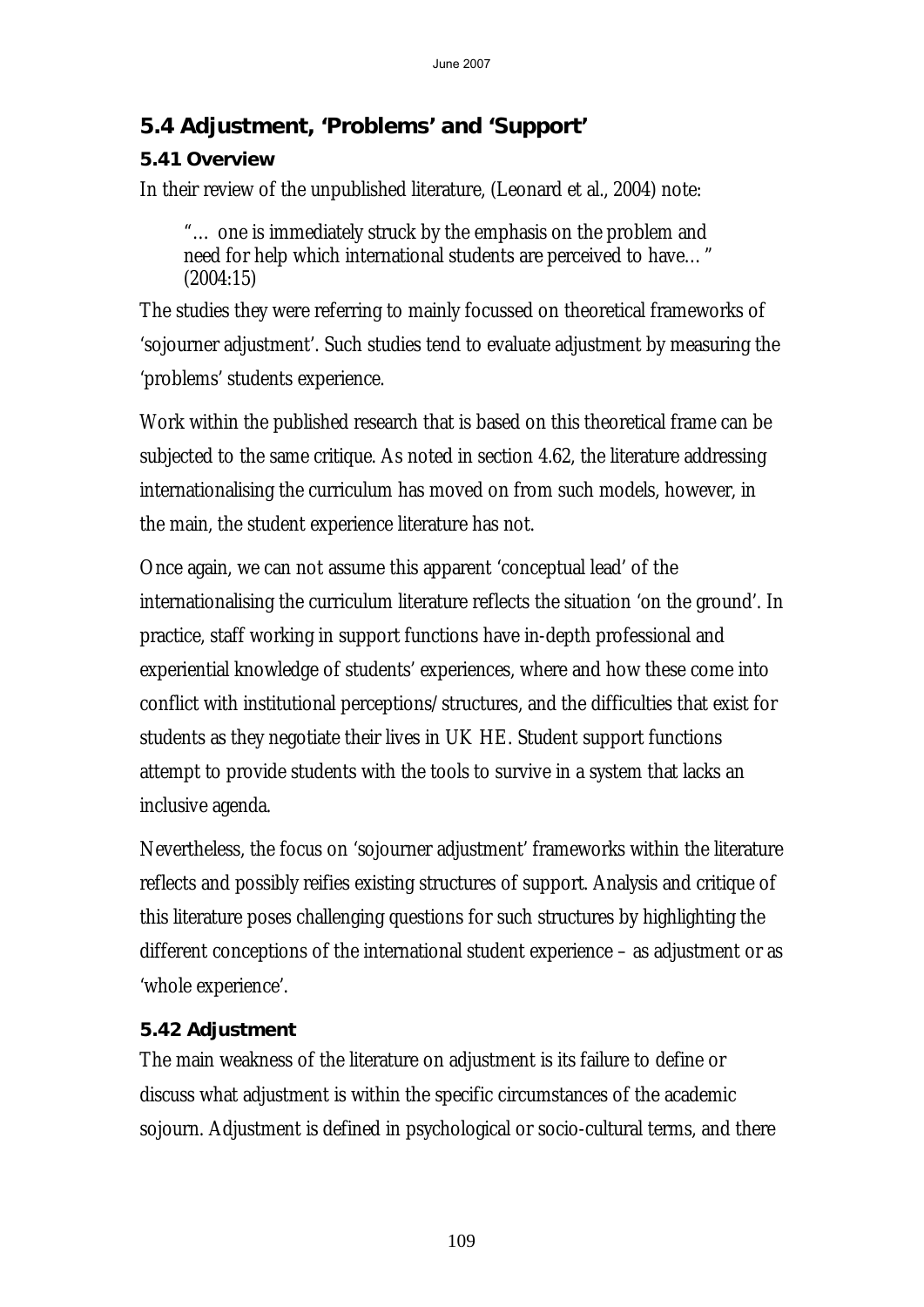is an underlying assumption that adjustment should ideally be achieved. However, there is little educational rationale of why or how students should achieve this.

Within this context, two approaches to research exist, sometimes within the same study: firstly, pre-existing or specially designed 'adjustment' scales and measures are used to evaluate a variety of factors including mental health (McKinlay et al., 1996), homesickness (McKinlay et al., 1996), psychological and sociolcultural adjustment (Spencer-Oatey, 2006). The outcomes of such studies are variable and inconclusive. Secondly, studies focus on the adjustment problems that students experience.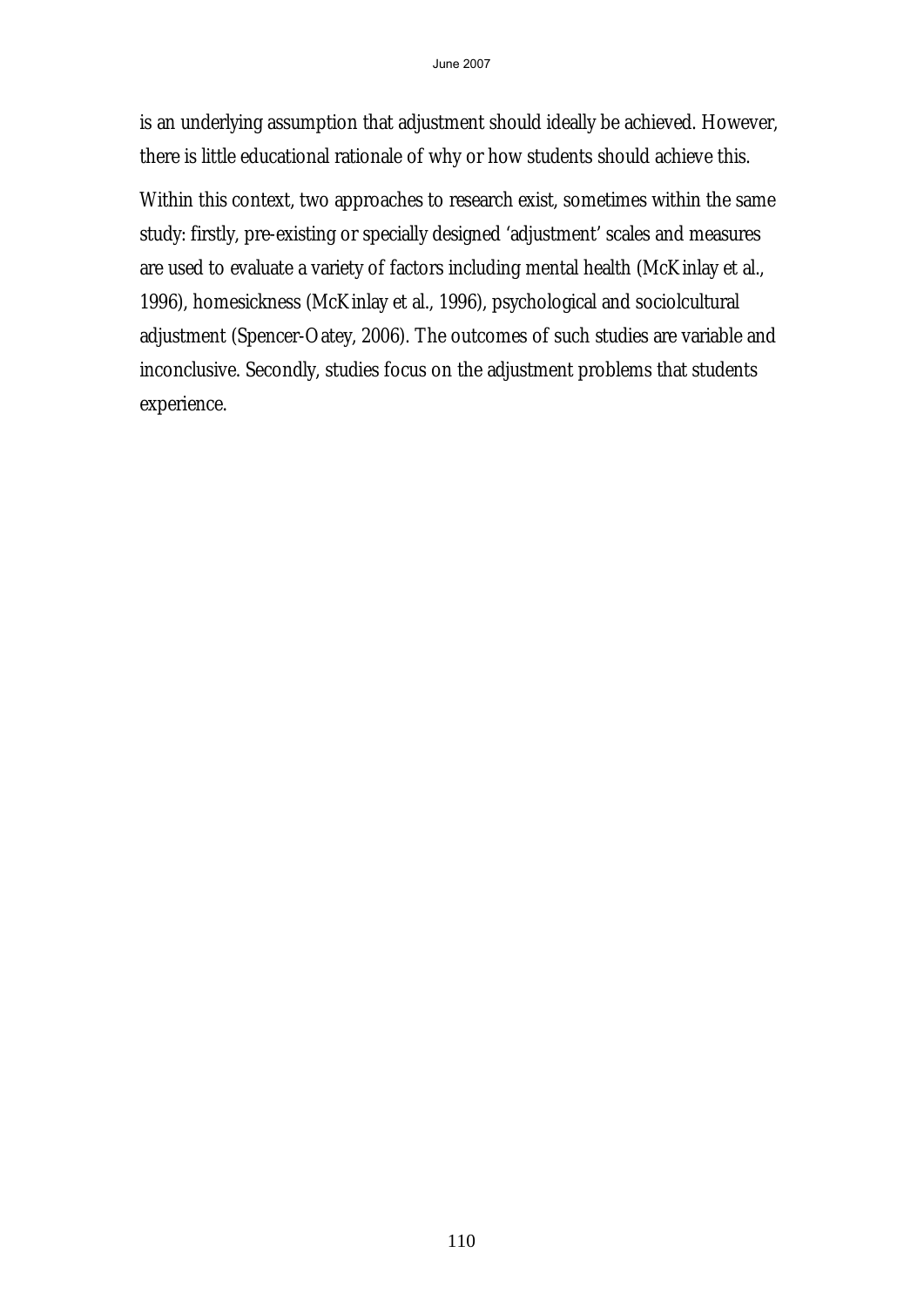### **5.43 Problems**

The problems students experience are often categorised, for example as 'academic' and 'social' (Gil and Rania, 1999); or 'academic', 'material' and 'cultural' (Mehdizadeh and Scott, 2005). These categories are used below to summarise the issues identified:

### a) Academic adjustment

(Morrison et al., 2005) focussed on the academic achievement of international students in the UK and sought to identify factors affecting ability to achieve potential (e.g. region and gender). They found that overall international students achieved fewer 'good degrees'. There was regional variation. Students domiciled in EU, Asia, Africa & Middle East performed less well than UK-domiciled students. Those from North & South America, non-EU Europe, Australasia did not vary.

There is an assumption that such performance is linked to academic adjustment (ie. Adjustment to studying in the UK), which is researched in studies such as (Gil and Rania, 1999) and (Spencer-Oatey, 2006).

In their study of Greek and Spanish students (Gil and Rania, 1999) found academic problems that reflect those commonly cited in the literature. These include, joining in academic discussion, being able to write in an appropriate academic style, understanding spoken English (especially rapid speech and heavy accent) and writing essays (especially structuring an essay and writing critically).

Spencer-Oatey (2006) found that sociocultural adjustment, combined with problems adjusting to daily life, were correlated with stress. Grade Point Average and stress were negatively correlated.

# b) Social adjustment

The key social adjustment problem referred to is the limited relationships of international students with British people and the 'insularity' of British students (Gil and Rania, 1999). This lack of contact is supported by (McKinlay et al., 1996) who reported that 37% of study participants had 'no English friends' and 38% 'found British students unfriendly'. UKCOSA (2004) also highlights that only 32% of students counted their friends as a mixture of international and UK students, a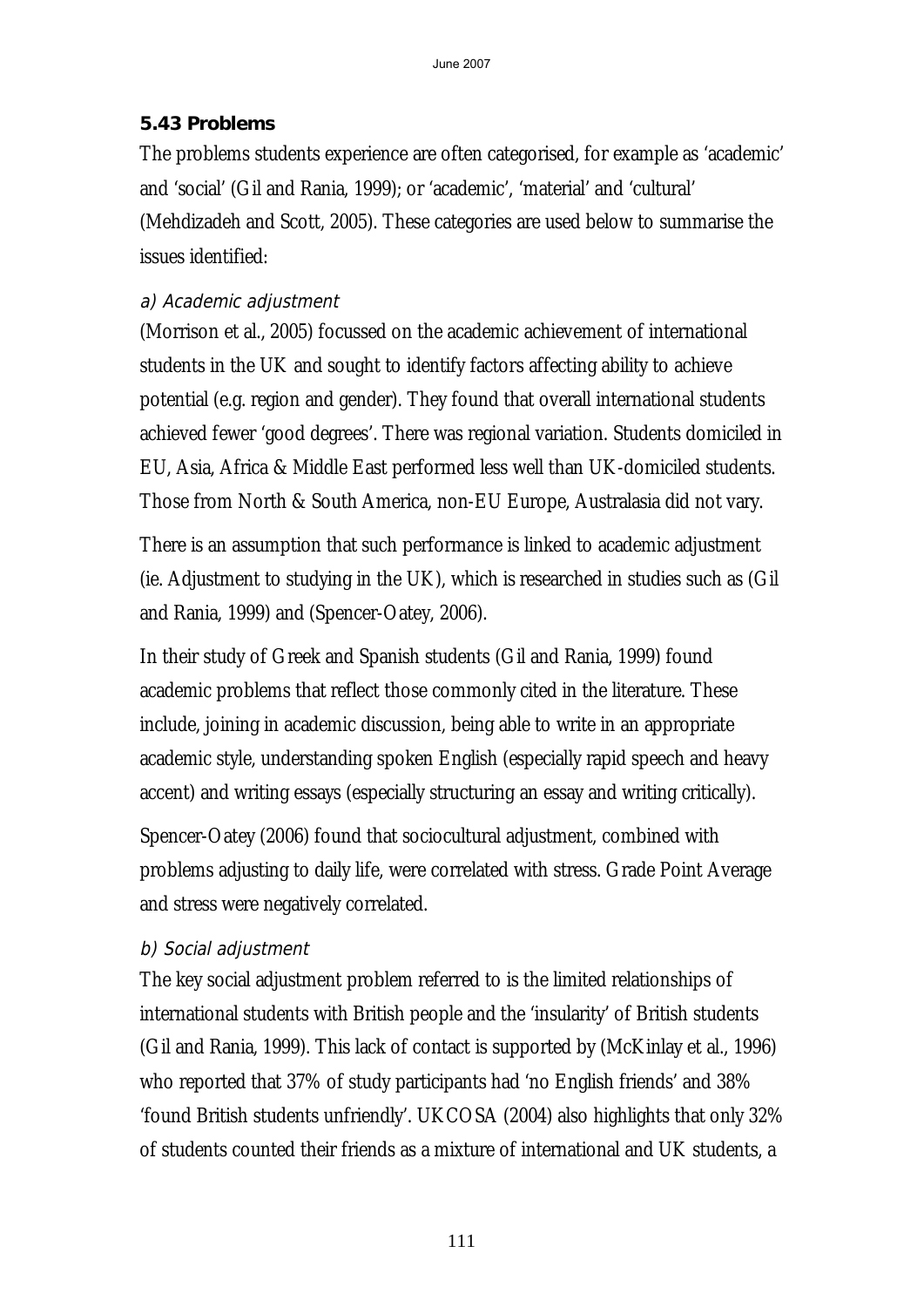much larger proportion – 59% - were friends with co-nationals or other international students (2004:9). This was in spite of the fact that many saw this an an important aspect of their experience. This is also supported by (Spencer-Oatey, 2006) who reports that most respondents had little opportunity to meet with British people. The Chinese students in this study noted there were 'too many Chinese students' and commented that the predominant pub culture meant there was little opportunity for cross-cultural interaction.

Until recently there was a paucity of literature concerned with the experience and attitudes of UK students mixing with international students. Work in this area is now beginning to develop, for example the ongoing work of Bournemouth University and the University of the West of England (see http://www.britishcouncil.org/goingglobal2-conference-proceedings-sessions-4a-4e.htm)

The literature also notes a relationship of homesickness to the degree of discrepancy between expectations and experience (McKinlay et al., 1996).

#### c) Material issues

(Mehdizadeh and Scott, 2005) report various material difficulties that affected students' experiences in the UK. These included difficulties finding work (for the students themselves or their spouses), and dissatisfaction with pre-arrival information, especially with reference to housing, medical treatment and funding (Mehdizadeh and Scott, 2005). UKCOSA (ref) found that more than half the students in their study had looked for work, and 20% had been unsuccessful in finding any. The most common reason for difficulties was the incorrect belief among employers that students required a National Insurance Number to work in the UK.

23% of students did not think they had enough to live on, and those with dependents were more likely to experience hardship, as were research students. In addition, students rarely had a cushion against unexpected difficulties only 35% had medical insurance and less than a quarter had possessions insurance (UKCOSA, 2004:7).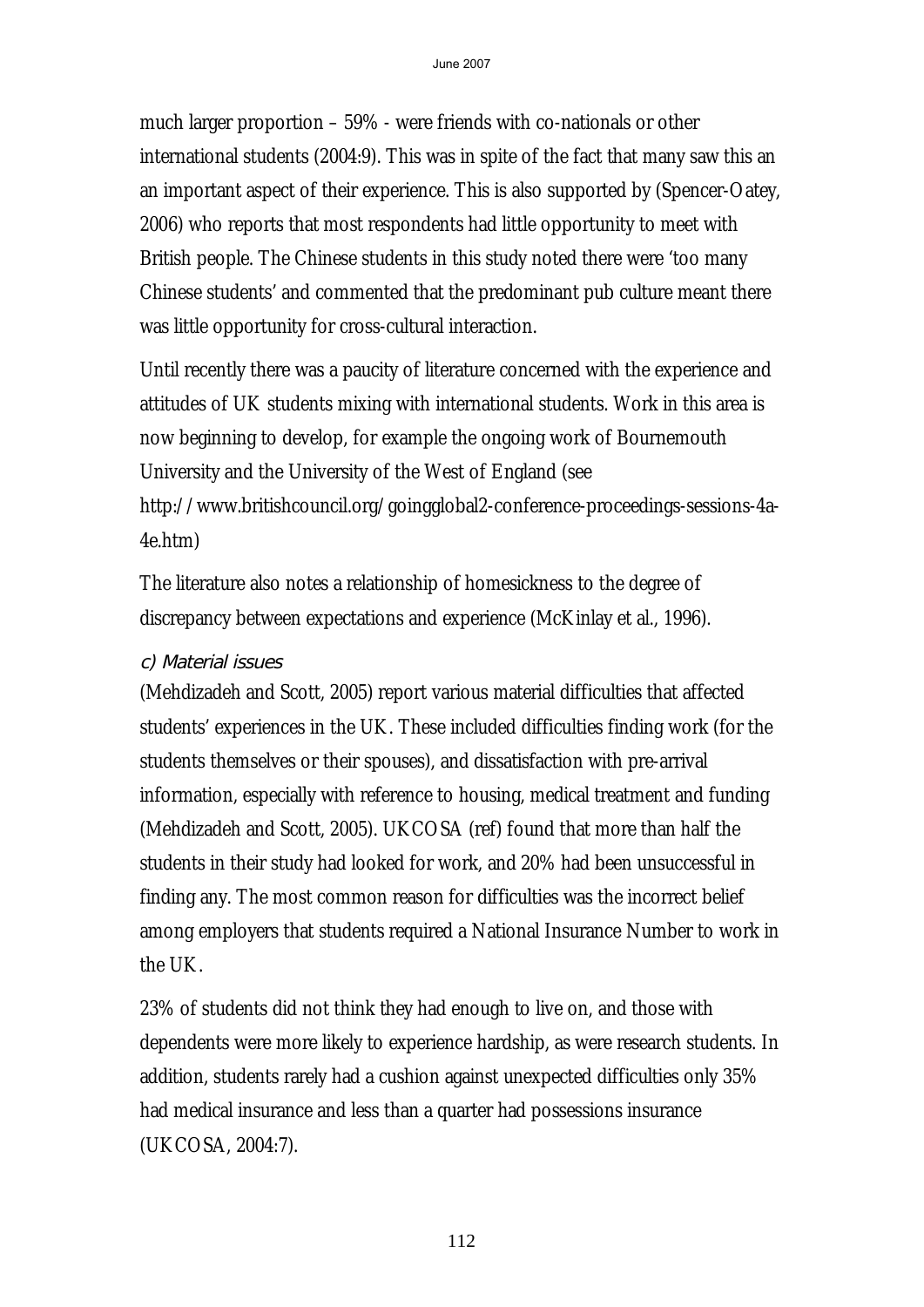### **5.44 Student Support**

After focusing on the various 'problems' students experience, much of this literature suggests potential solutions. Recommendations include provision of more pre-arrival information and to ensure this creates the correct expectations in students (McKinlay et al., 1996, Mehdizadeh and Scott, 2005, Gil and Rania, 1999); raising awareness of dependent/independent learning (Mehdizadeh and Scott, 2005, Wisker, 2003), support with academic writing (Gil and Rania, 1999); multi-cultural training workshops for staff (Mehdizadeh and Scott, 2005), encouraging home and foreign students to interact; providing leisure/social activities within the institution that suit all students' needs (Mehdizadeh and Scott, 2005, Spencer-Oatey, 2006, Wisker, 2003), the provision of opportunities for temporary employment (Mehdizadeh and Scott, 2005) and continuing induction and 'bring back' sessions (Wisker, 2003).

# **5.45 Critique and analysis**

The above studies provide information about the problems students experience when in the UK that can usefully inform student support strategies. However, there are several limitations of this genre of work. These are firstly a lack of discussion of what 'adjustment' should mean within an internationalised HE environment. Instruments used suggest underlying assumptions that it means 'not being homesick or psychologically stressed', 'making friends with members of the host culture', 'experiencing no problems with academic work, the new learning environment and finding a job', and 'experiencing no difficulty with language'.

Such a discussion is beginning to develop within the internationalising curriculum field (see sections 4.4 and 4.5), in addition there is the professional and experiential knowledge of Student Support Service staff, which could be made explicit, for example through collaborations between academic and support services in research.

Bridging this institutional divide would also help address the second limitation of this approach. That is, the focus on students' 'problems' as separate from the whole student experience, and a further categorisation of these problems into 'academic', 'social' and so on. The focus on students' problems fails to understand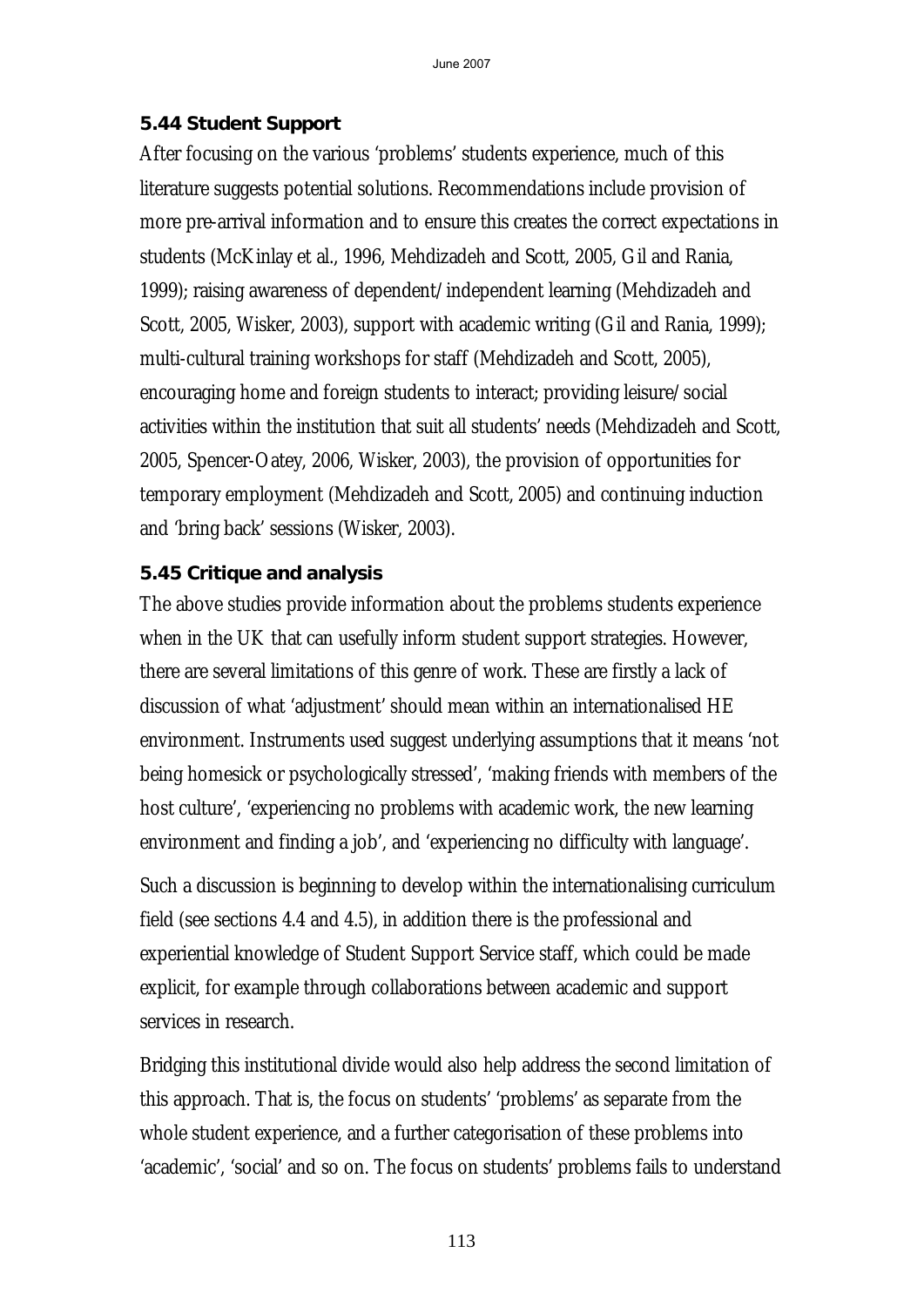the processes by which they arise, or to conceptualise a student's whole experience. It implies a deficit model of international students in which the requirement to adjust lies solely with them. I believe this potentially reifies existing support and other structures of institutions; although such services often take student-informed approaches to their activities, the overall structure of support units within institutions is not centred around student perspectives in the same way.

Thirdly, the overlap and similarity with the experience of home students is currently overlooked (this is another issue that has been acknowledged by the internationalising the curriculum literature, for example see section 4.32).

A strength of the literature, and of PMI2 is its recognition that responsible international recruitment strategies should incorporate institutional development of appropriate support (Cownie and Wendy, 1996). Earlier literature showed that institutional support in this area was questionable, with new universities making greater commitment in terms of numbers of permanent staff in these roles (Cownie and Wendy, 1996, Hall, 1998). For example, (Cownie and Wendy, 1996) note that although just 17% of institutions stick rigidly to stipulated levels of English language ability, just 39% of language support staff are employed on full time contracts, and only 26% on permanent contracts. The study showed the existence of low morale in institutions with high numbers of temporary staff.

Surveys of staff highlighting these issues include the perception of student support as an 'emergency service', a lack of subject-specific support (Cownie and Wendy, 1996) and the low take up of events and activities by students (Hall, 1998)

Possibly in response to such issues, PMI2 has acknowledged the need to research and develop adequate support for international students. Other recent work that addresses this issue includes the recent UKCOSA benchmarking exercise, which provides an overview of current student support provision in universities across the UK (2007).

Even when support requirements have been identified via student-feedback, implementing effective support still presents challenges. For example, (Warwick,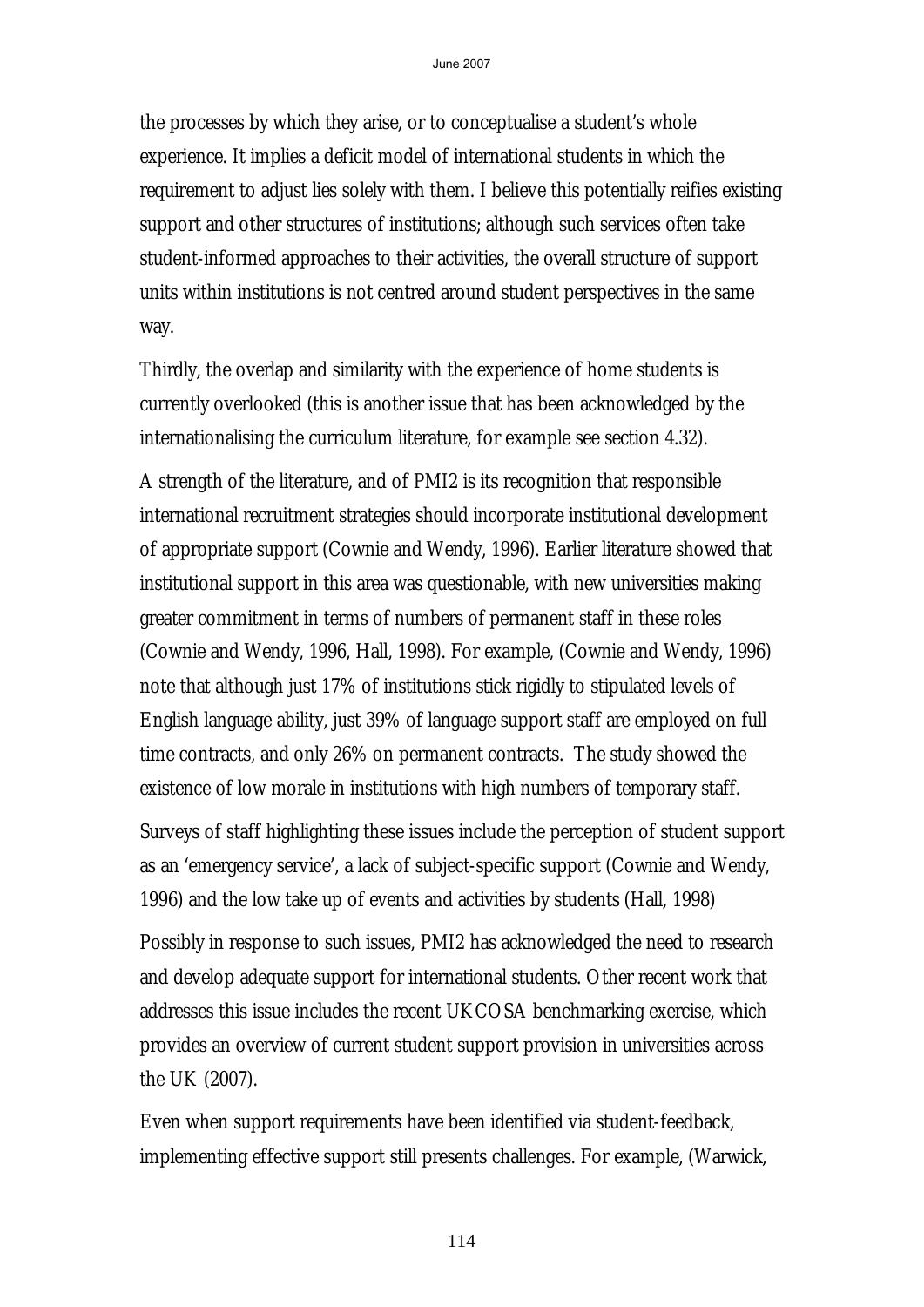2005) reports on a programme designed to support students with study skills such as reading and note-taking, planning work, structuring assignments and academic conventions. Although the need for such support had been previously identified the development was unsuccessful. The issues in implementation included a lack of support from colleagues and a strong resistance to making attendance compulsory, as well a lack of student self-referral due to a false sense of security with the first assignment and a lack of time (Warwick, 2005)

(McKinlay et al., 1996) research on a cultural orientation programme found those who took the course were more homesick/reported more psychological difficulties in their first term than those who did not. The authors suggest this may have been due to a false sense of security created on the summer course.

The students in (Mehdizadeh and Scott, 2005) commented that the university support services were more theoretical than practical; students were more likely to turn to partners, friends or supervisors for help. Similarly (McKinlay et al., 1996) found that:

In their methods of coping the students adopted consistent strategies, turning to the familiar and maintaining contact with home and family. A striking feature throughout the interviews was that students did not turn to the academic support available at the University. Some students were not even aware of the existence of the University Counselling Service (p.389)

# **5.46 Moving Beyond Arbitrary Boundaries**

These findings suggest current deficit models that have framed research and practice fail to achieve the outcomes desired. Reflecting on research that emphasises the student's 'whole experience' leads us to question if current institutional structures are perhaps too arbitrary, from the student perspective.

For example, (Spencer-Oatey, 2006) found a relationship between social adjustment, stress and grade point average, indicating boundaries such as 'academic', 'social' and 'cultural' may not exist within students' experiences. This is supported by (Hall, 1998) who found that students struggled to disaggregate the functions of welfare advisors and educational advisors.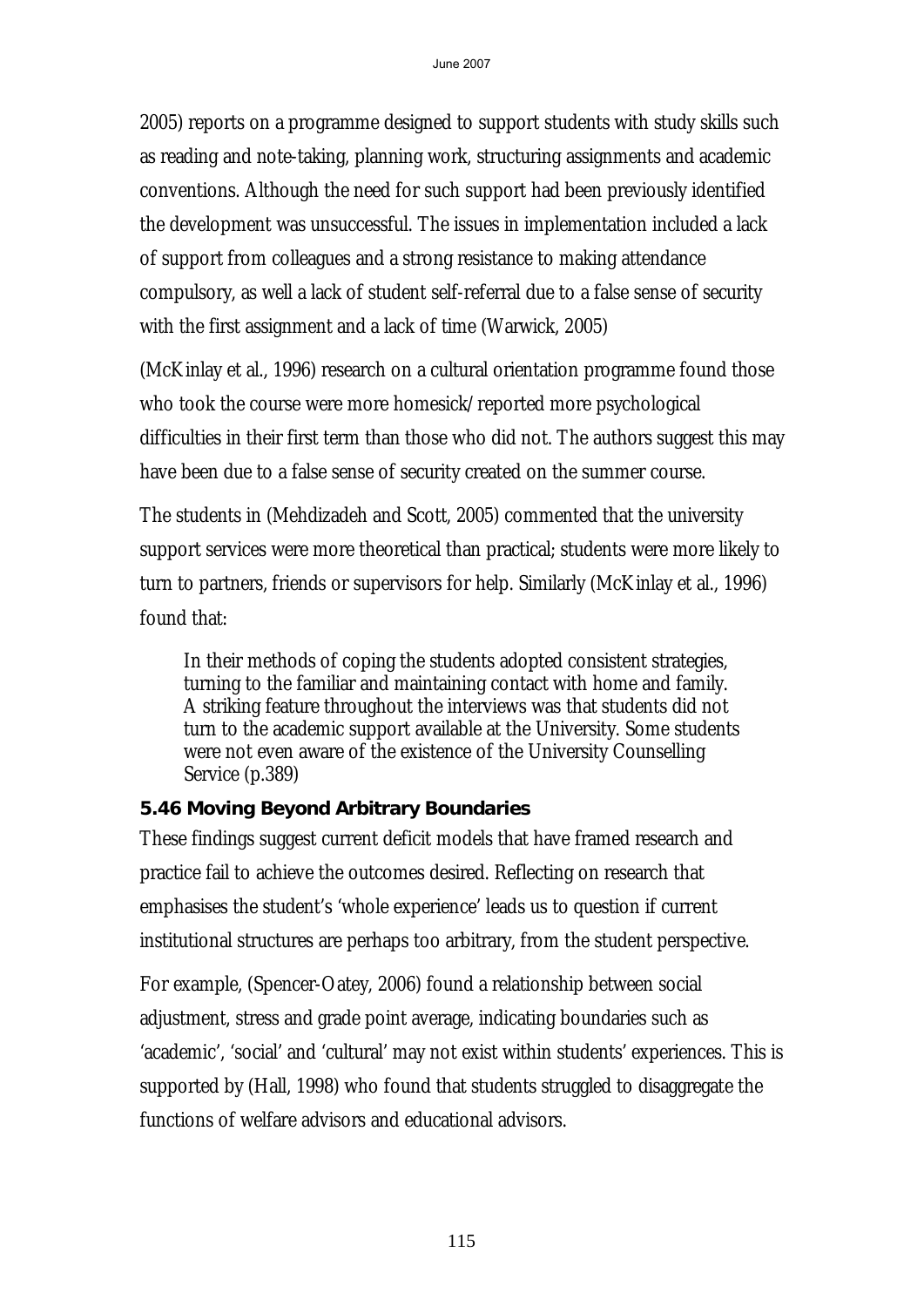Interesting new conceptions and challenges to such models have emerged in the UK over the past 5 years, based on empirical research concerned with students' voices and focusing of their experiences. This literature is explored in the following section.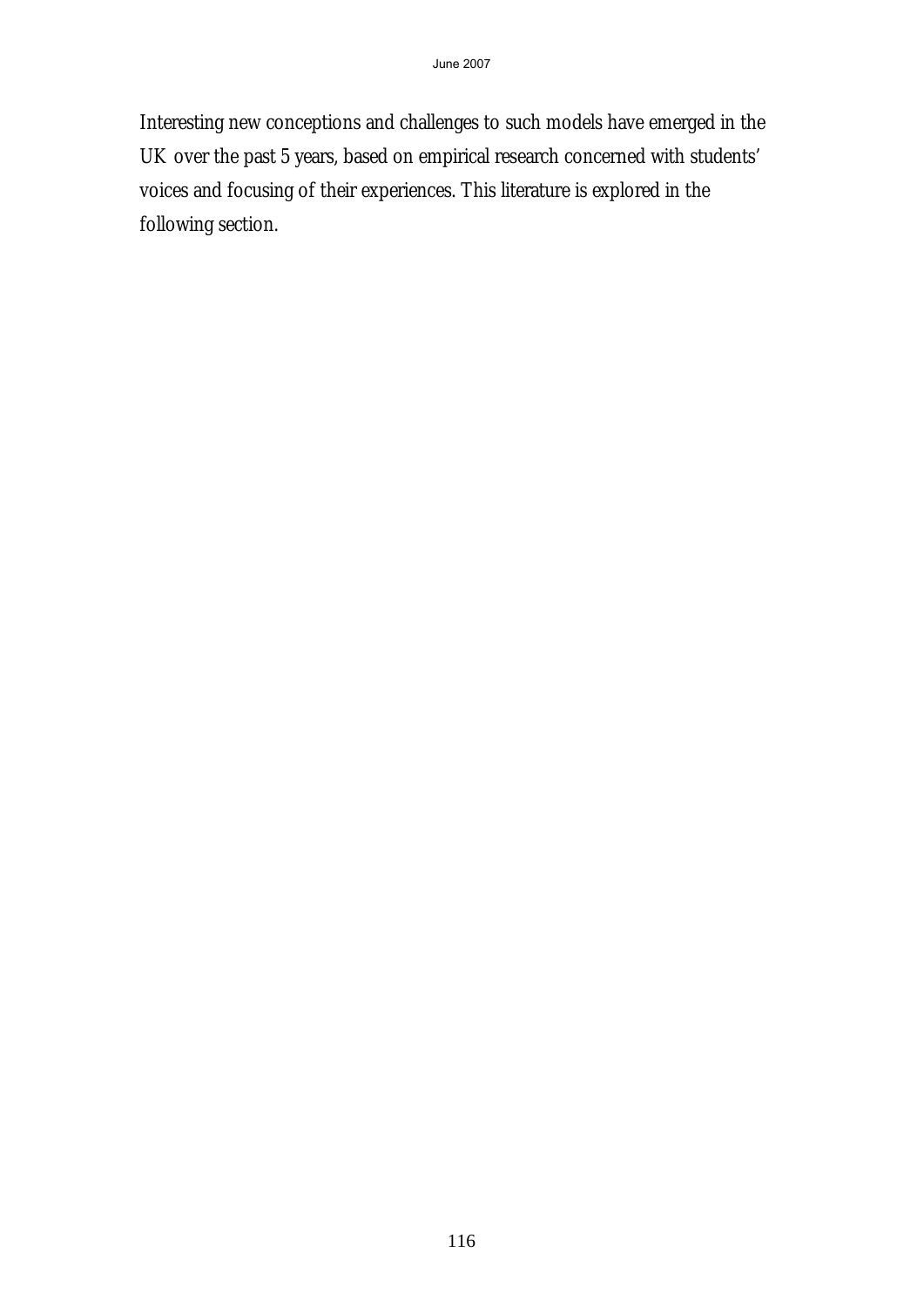# **5.5 Experiences**

# **5.51 Overview**

Rather than seeking to assess/evaluate if students have 'adjusted' the studies included under this theme focus on the experiences of students 'in their own terms'. All the studies conclude that in many ways the aims and motivations of students (identified in Section 5.3) remain unmet. Rather than explaining this by investigating problems of adjustment, these studies provide qualitative understanding and thick description to investigate the social processes that lead to this situation.

# **5.52 The 'Whole Experience' and the Institutional Frame**

(Habu, 2000) study of Japanese women in the UK identifies three distinct patterns of experience within her findings. Firstly, students who received very little support in achieving their degree; secondly, students who felt their institutions ensured they passed their degree as a 'quid pro quo' (Habu, 2000:58) for the money they had paid – although students still felt intellectually disengaged; thirdly, students who felt they were integrated into the intellectual life of the institution.

(Coates, 2005) found that the majority of Chinese students were not supported to achieve their aim of a 'whole experience'. The minority who did achieve their aims had to challenge the social situation created by the Institution, for example by demanding to be housed with non-Chinese students or organising their time so they had chance to socialise. In turn these students had fewer problems in the new academic culture generally. However, the Institution perceived the students as simply 'subject learners', the majority reacted by reducing their original aim of a 'whole experience' to that of achieving a degree.

Such a 'reduction' is supported by several authors. For example, (Maundeni, 2001) and (Peters, 2005) found that the curriculum did not 'leave room' for some of the students to share their experiences. (Luzio-Lockett, 1998) suggests that to successfully adapt students must 'squeeze' their identity into pre-established conventions:

The underlying principle would appear to be that the role of an educational institution is to look after students' education, in a fairly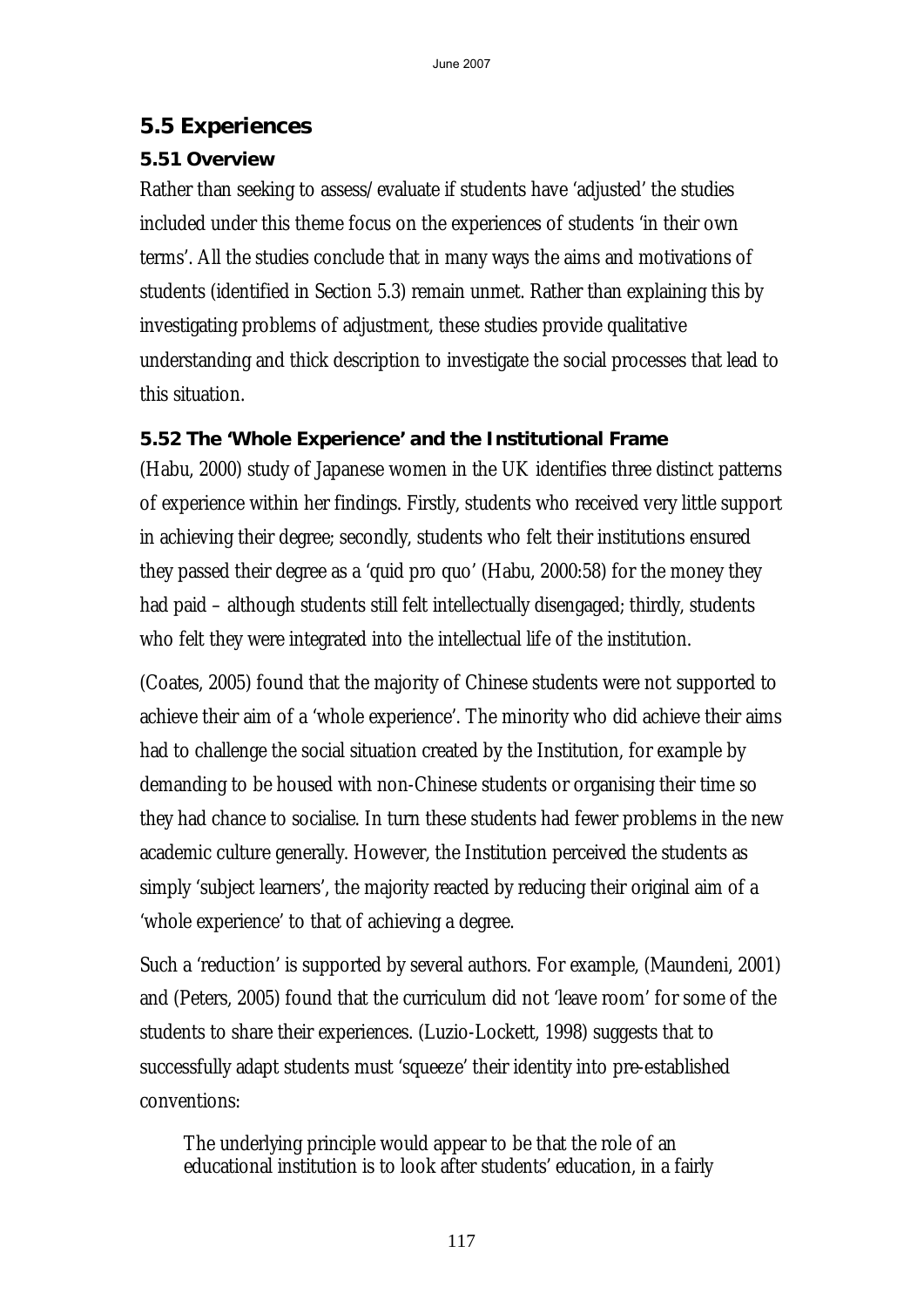narrowly conceived way. It may well be worth considering what the concept… of 'education' should cover: if its scope should be limited to 'academic knowledge' or should be extended to embrace an allencompassing learning process. (1998:219)

Similarly (Turner, 2006a) notes:

…linking into their original purposes, which were not exclusively academic, their attempt to adapt to the UK context involved a relatively simple, instrumental accommodation – with the aim of satisfying the extrinsic objective of obtaining a degree certificate. (2006a:40).

### **5.53 Cross Cultural Friendship**

Many studies (Coates, 2005, Habu, 2000, Maundeni, 2001, Turner, 2006a) note the lack of cross cultural friendships that students develop. The majority of students form social networks with co-nationals. Such networks provide social and emotional support and enable students to maintain homeland culture overseas (Coates, 2005, Maundeni, 2001).

Interestingly, (Maundeni, 2001) notes how such networks can also be the cause of stress. Students highlighted how their African networks meant they were unable to improve English or learn the new culture.

It is easy to assume students associate with their co-nationals as this is the 'easiest option'. (Maundeni, 2001) highlights the situation can also be the result of negative peer pressure. For example, students who associated outside their cultural group felt others disapproved or talked about them. They were therefore under pressure to associate with co-nationals, to be regarded as 'genuinely African'. Within these networks, female students received pressure from male students to take traditional roles (e.g. cooking). Stress was caused to both males and females when these expectations were not met.

A finding common to several studies is that interaction with host students only occurs in formal settings. At the same time, opportunities for cross-cultural interaction within these settings are sparse. Informal opportunities are also lacking, for example (Hall, 1998) found that although students sought mixed campus accommodation, several spoke of institutional policies that housed students of the same nationality together. Also, although many students were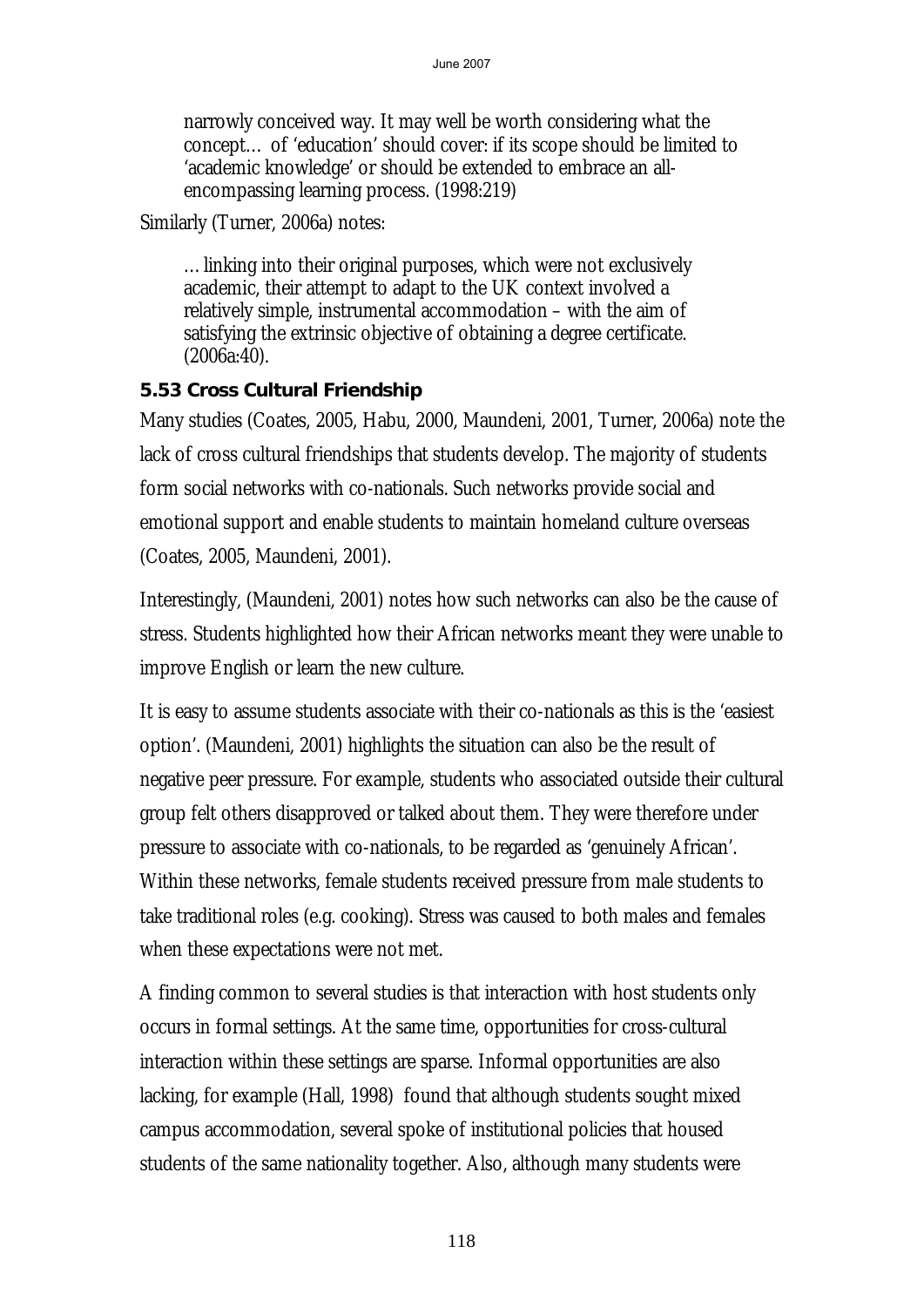aware of the activities available, they were unlikely to take part as this would eat into valuable study time.

(Coates, 2005) supports these findings and highlights the relationship between accommodation, interaction and time. The majority of students were housed with all co-nationals, accommodation was where students spent most of their time (as they felt all their time had to be spent studying), therefore flatmates were the key interactants for most students.

Such findings highlight the importance of both formal and informal environments created by institutions.

### **5.54 An Arbitrary Division**

All these studies conclude that the separation of the different aspects of the student experience are unproductive for students. Luzio-Lockett (1998) talks about the presence of a barrier within institutions, which is derived from the 'academic reasons' for students' sojourns, beyond the barrier is personal territory that is viewed as private.

Similarly, Coates (2005) suggests that the majority of students resort to a social situation of 'sojourner' partly due to their interpretations and experiences in the new environment, but also due to the situations created by the Institution (see section 7.2). Warwick (2006) builds on this to suggest universities seem happy to accept 'sojourner' strategies. He states:

Whilst not actively suggesting it or writing it into plans, it is a path of least resistance that is appealing to various interest groups…[it] makes less call on their time… international students come and go with minimum impact on the structure of academic life. (Warwick, 2006)

As a result little attention is paid to the constraints students encounter in their personal lives, even though this has an effect on study and can have a 'deleterious effect' (Luzio-Lockett, 1998:219) on the whole experience.

A climate which is non-conducive to the affective side of the self is likely to lead to a 'stifling' of the expression of an 'affected' self (1998:220)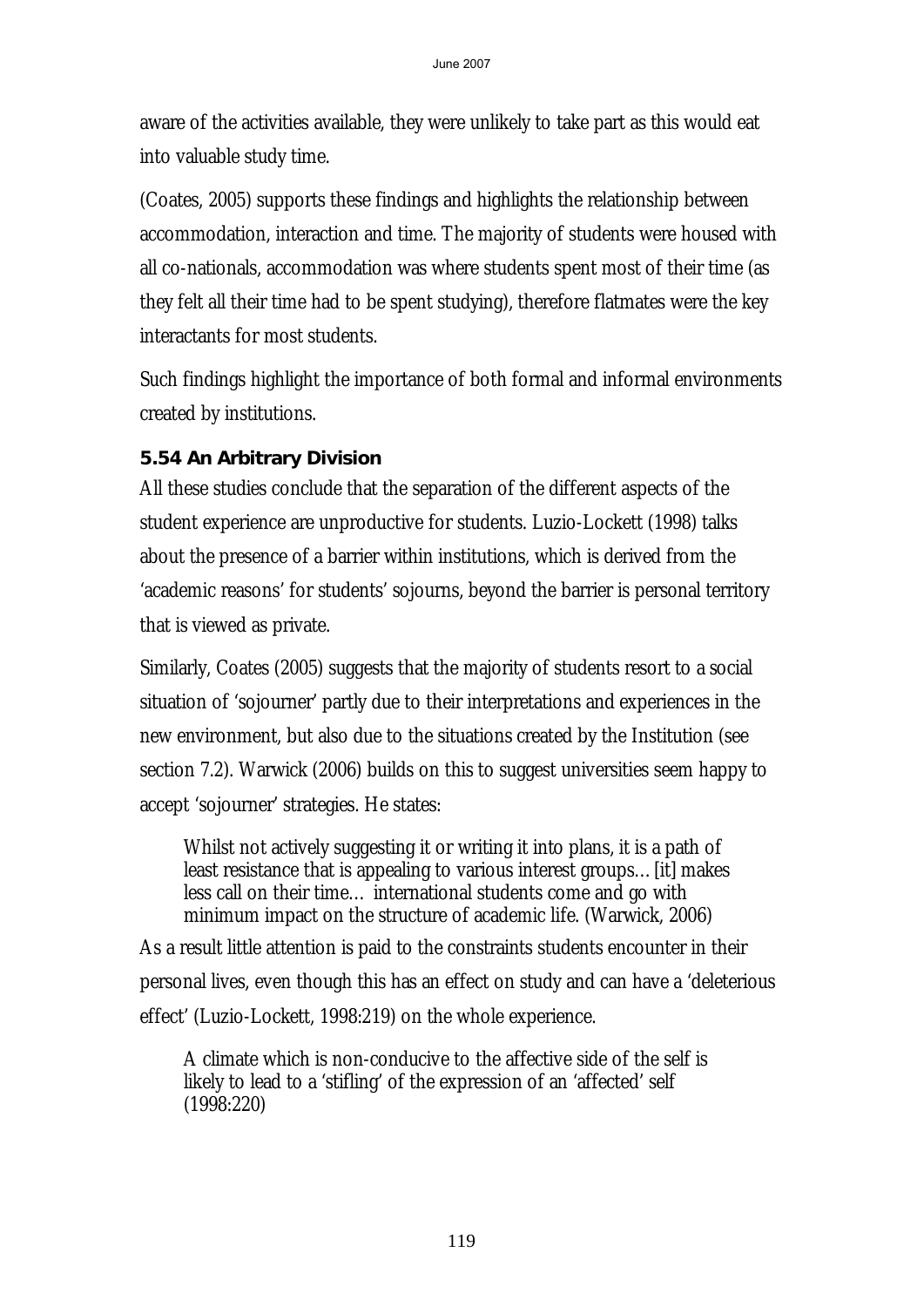#### **5.55 Revisiting Student Support**

These findings reiterate the need to challenge existing support structures, that are peripheral to students' experiences. This is not an issue addressed by student satisfaction surveys or benchmarking exercises, which seek to evaluate and improve the status quo. (Luzio-Lockett, 1998) highlights a key problem is that there is currently no 'naturally occurring context of encounter'. The research also highlights a need to provide more formal and informal opportunities where student diversity is valued and cross-cultural interaction encouraged.

It once again highlights that value judgements are required concerning the academic sojourn, that move beyond the curriculum to the whole experience. Only then can student support move beyond dealing with 'problems' and 'adjustment' to more positive models. Maundeni offers an ideal of adjustment which might form a starting point for such discussions:

…In my view, a student who has adjusted positively/satisfactorily is the one who is/has been able to retain their cultural identity and values while at the same time they have partially integrated in the culture of the host country. (pp.255)

#### **5.56 Critique and Theoretical Advances**

The strengths of this 'experiences' research include its student-centred approach which can be used to inform student-centred practice. In contrast to the 'problems' literature, one criticism of this research is its potential to overempathise with students. Rather than viewing students as a problem, a discourse of suffering begins to emerge, characterising students as victims of the international HE market.

It is useful to consider these two sets of literature together. This highlights a potential focus for future discussion: should institutions be aiming to achieve and meet the motivations and expectations of students? Should they be designing outcomes of HE for international and home students? Where is the overlap between these? How can students be supported to reflect and learn from both formal and informal experiences? Where does 'education' and institutional responsibility start and end?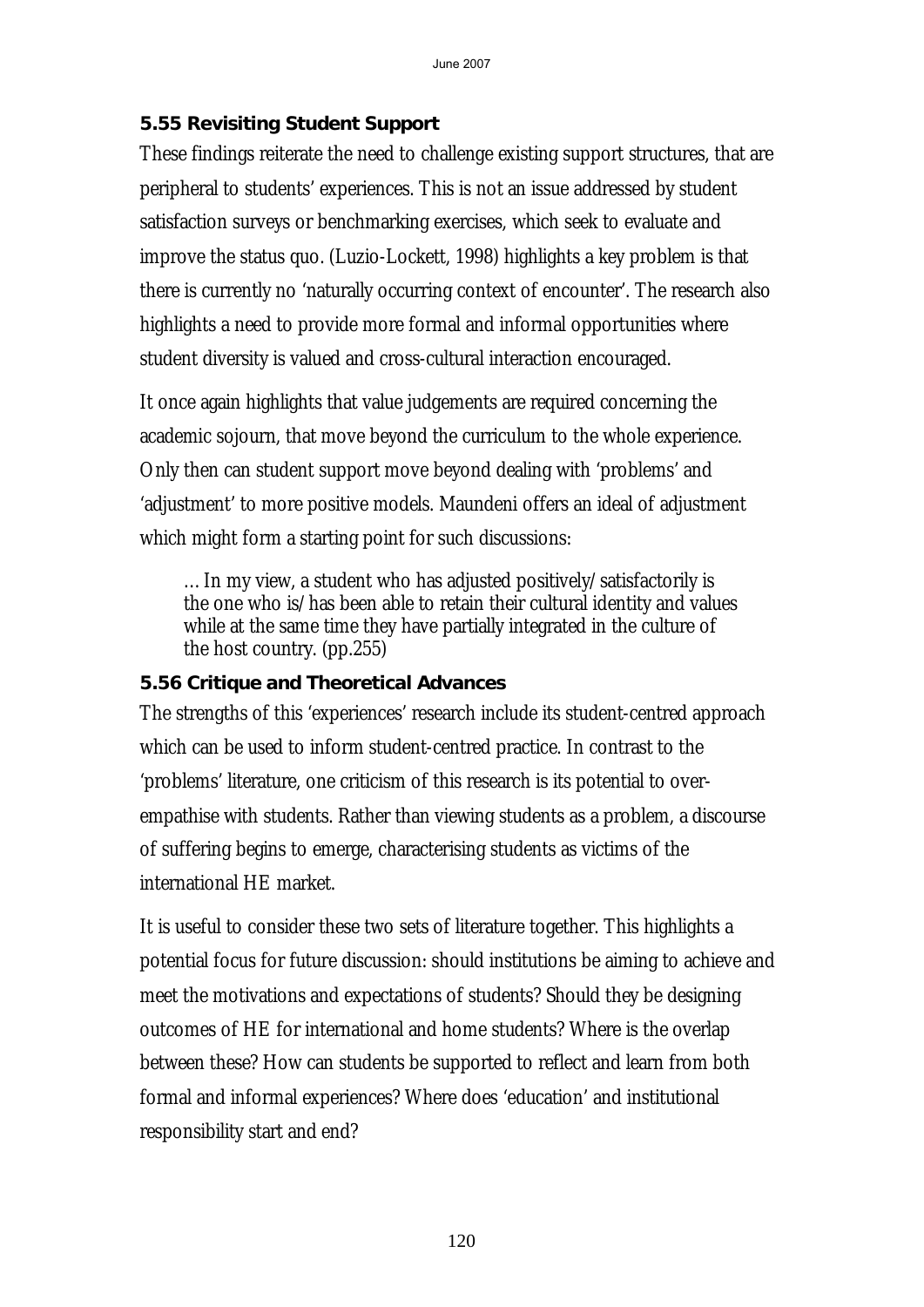# **5.6 International Student Learning**

The studies reviewed in this section were those that researched students' experiences of learning, as part of their wider experience in the UK. They therefore offer an interesting addition to the discussion in 4.6 of this report.

# **5.61 Overview**

Studies on this theme focus on student and staff perspectives of international student learning in the UK. The literature shows a move away from conceptualising international students along Biggs-type typologies (surface, deep, achieving), highlighting that such classifications provide insufficient understanding of the learning experiences of international students (explored further below).

Several studies are culturally comparative, noting the differences in home and UK educational systems (Turner, 2006a, Gannon-Leary and Smailes, 2004, Kingston and Forland, 2004), this is often something that emerges in the 'student voice'. Five of the nine studies focus on Chinese students and four of these focus on Business studies students.

Differences in the education systems that students highlight include a more student-centred, discovery based approach in the UK (Turner, 2006a), the requirement of different study skills (Gannon-Leary and Smailes, 2004) that include problem solving, independent learning and evidence-based argument (Turner, 2006b, Coates, 2005) with a greater emphasis on referencing and plagiarism (Kingston and Forland, 2004). Students can articulate these differences and recognise that understanding these differences will be crucial to their success.

Findings differ between studies that use questionnaire instruments to explore the issues students face (Section 5.62) and those that take qualitative approaches to explore the learning experience as process (Section 5.63).

# **5.62 Problems**

Studies using questionnaire responses on issues of student learning include (Lord and Mortimer, 2004) and (Gannon-Leary and Smailes, 2004). In (Lord and Mortimer, 2004) students stated they liked being asked questions, had little difficulty with language use, felt comfortable disagreeing with lecturers, were keen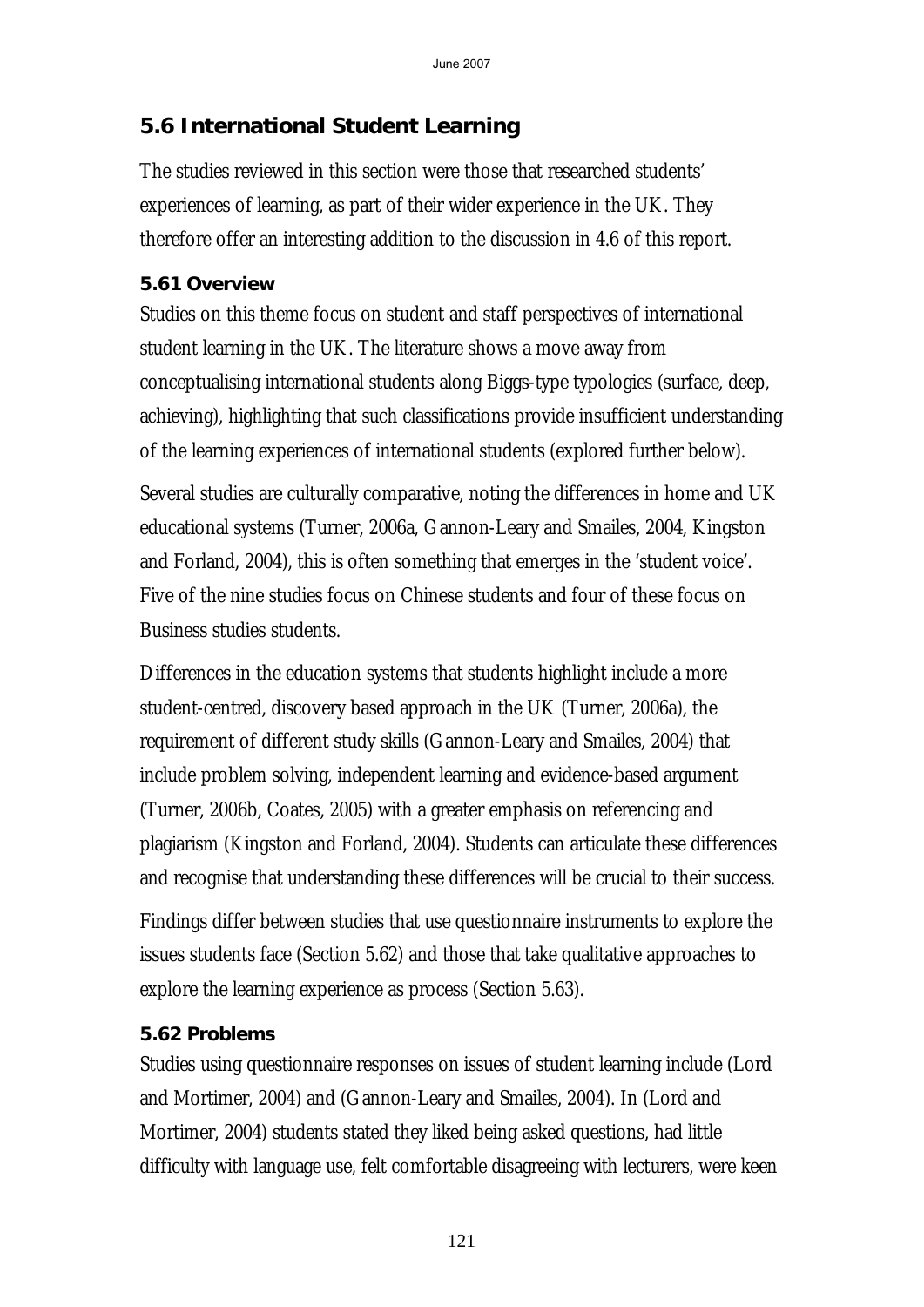to work with peers from other countries, but illustrated they were unclear over the meaning of plagiarism.

Although in slight conflict with the above, the students on the summer school in (Gannon-Leary and Smailes, 2004) also highlighted few problems. For example students stated they could engage in independent learning, did not place overreliance on texts, understood concepts of referencing and plagiarism and were prepared to participate in class.

Interestingly, in their follow up research with undergraduates (Gannon-Leary and Smailes, 2004) found that confidence had dropped, especially in relation to summarising information, using texts, learning in intercultural groups, participating in seminars and plagiarism.

Some potential explanations for these findings can be found in the qualitative research.

# **5.63 Process**

(Turner, 2006a) focussed on processes of student learning, exploring if students' approaches to learning changed across a one year masters programme. A key finding was that the changes students underwent were very limited. In particular, students appeared to have learnt *about* learning, without particularly *participating* in these new processes. This was reiterated in (Turner, 2006b), where although students were aware of the differences, they were less sure how to engage.

This lack of understanding in practice was also highlighted by (Coates, 2005) who found that although students referred positively to the idea of independent learning in the UK:

…a combination of uncertainty regarding when and for what issues help could be acceptably requested, a perception that the student should be taking responsibility for their problems, past experience of student-tutor relations in China and shyness to ask for help resulted in a particular construction of independent learning that led several students to struggle unaided with their work. (p.17)

In their focus groups with undergraduate and postgraduate East Asian learners (Kingston and Forland, 2004) found that all participants felt uncomfortable asking tutors questions in lectures and seminars, and found note-taking difficult.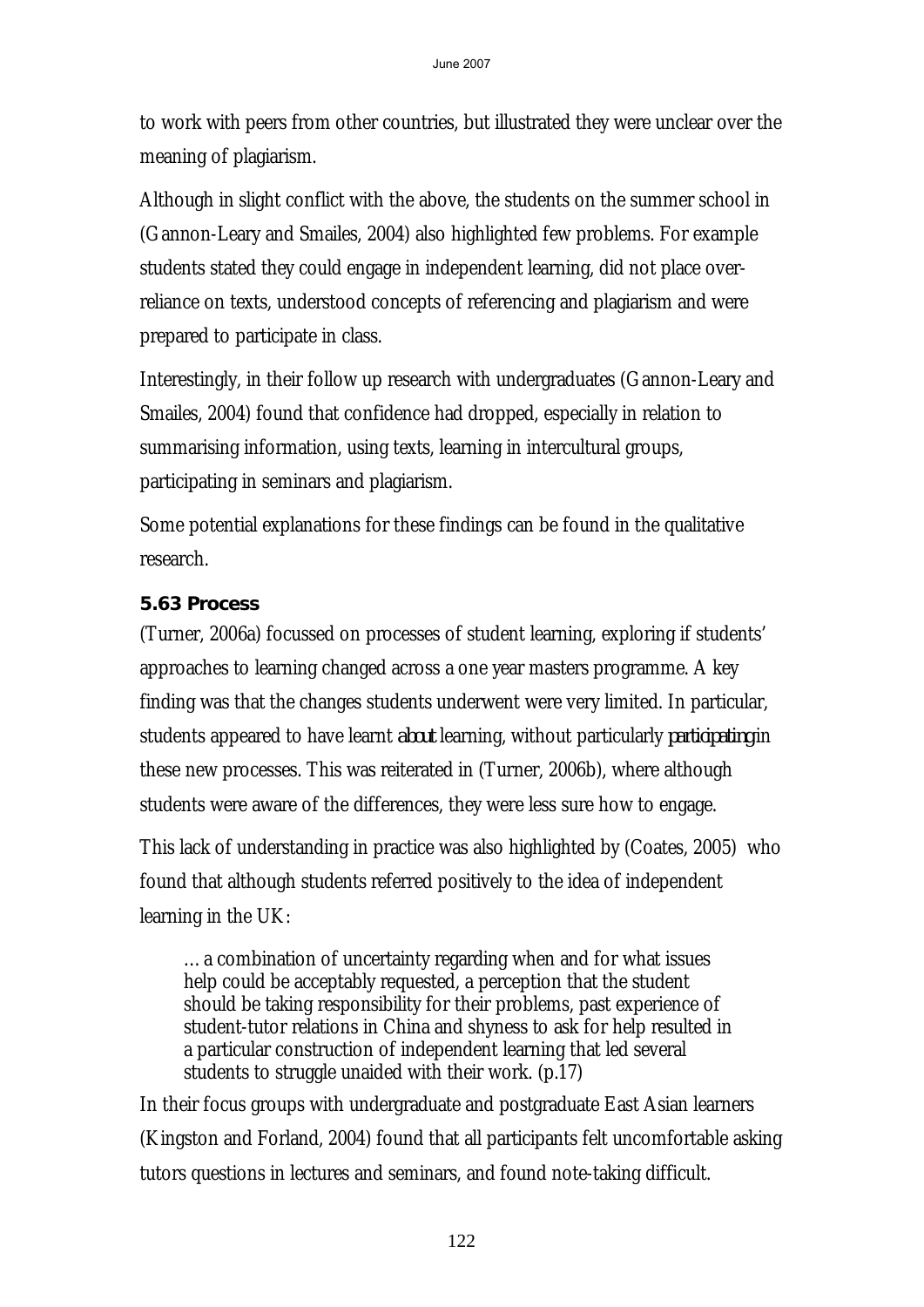Such findings may indicate that the questionnaire surveys noted above tap into the 'technical knowledge' of students, whereas qualitative studies highlight the difficulties faced in applying this knowledge in practice.

(Turner, 2006b) reiterates the point further, highlighting that even the two students who achieved a distinction in their degrees did not fully understand how they had done so:

Neither believed that their achievements constituted anything more than a superficial, technical achievement (Turner, 2006b:22)

Students in this study mainly discussed stylistic and technical aspects, the development of 'surface skills' as an exercise in 'British style' (Turner, 2006b:21). Students focus on these technical aspects without changing their views on the epistemological composition of their learning:

Paradoxically, participants retained the belief of changing themselves to accommodate new conditions, while maintaining behaviour patterns that drew on their previous context which might not have been useful (Turner, 2006a:43)

Learning *about* UK academic culture detracted away from learning *within* it (ie deeper subject learning).

# **5.64 The Abitrary Division**

(Turner, 2006a) found that those who experienced the highest level of understanding were also those who experienced the most independence and emancipation in the UK. This contrasts with the findings in section 5.54 and raises interesting questions about how informal and formal experiences of students are linked. Supporting such a link, Luzio-Lockett (1998) notes the impact of the *affective.* She found that students developed negative perceptions of selfworth due to the restricted language with which they could express themselves academically.

Related to this, (Turner, 2006a) notes that students were aware of changes in the emotional and practical manner with which they negotiated their personal lives in relation to learning:

… the journey over the year involved considerable suffering and enforced personal reflection in ways that tended to undermine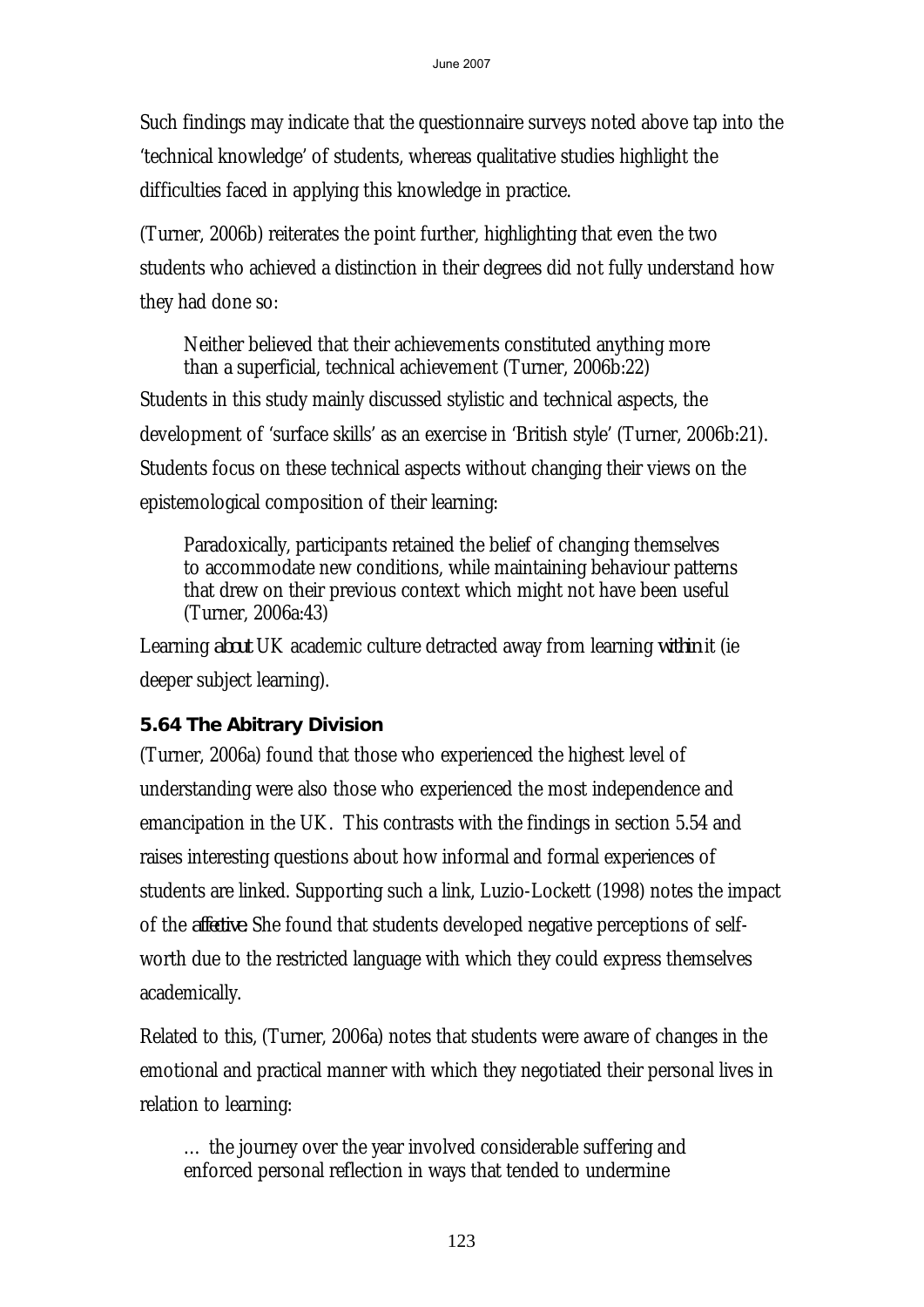confidence and, for some, the ability to move forward effectively (Turner, 2006a:40)

### **5.65 Explicit and Implicit Challenges**

The main argument above centres on discrepancy between the explicit knowledge learned by students about UK education and culture, and the difficulty of putting this into practice. However, there are also areas of UK educational culture that remain implicit (Turner, 2006b, Littlemore, 2001).

Firstly (Turner, 2006b) in her study of critical thinking and Chinese students found that students did not explicitly discuss critical thinking even after a year in study, rather , they articulated the 'skills' referred to above.

(Littlemore, 2001) looks at presence of metaphor in lectures given in an international development department and the problems this caused for students (Bangladeshi civil servants attending short courses in Civil Service Reform). She found that the interpretations given by students differed significantly from those offered by university lecturers. Students tended to focus on inappropriate connotations of the vehicle in the metaphor, often misunderstanding the main points of the lecture and the lecturers' stance to the topic.

# **5.66 Staff Perspectives**

For an indepth discussion of the role and attitudes of staff in internationalisation see section 4.55 of this report. This section deals with empirical studies of staff perspectives, which supports the comments made.

In a study of staff perspectives, (Lord and Mortimer, 2004) found staff were concerned with international students' perceptions of their role (e.g. as arbiters of what should be learned) and the restriction poor student time-keeping had on their performance. Interestingly, effective learning strategies were rarely explicitly referred to.

Similarly, in (Gannon-Leary and Smailes, 2004) staff noted that international students were not well adjusted to independent or even directed learning and that they were over-reliant on texts/teachers. Staff also focused on plagiarism issues and a lack of participation in class.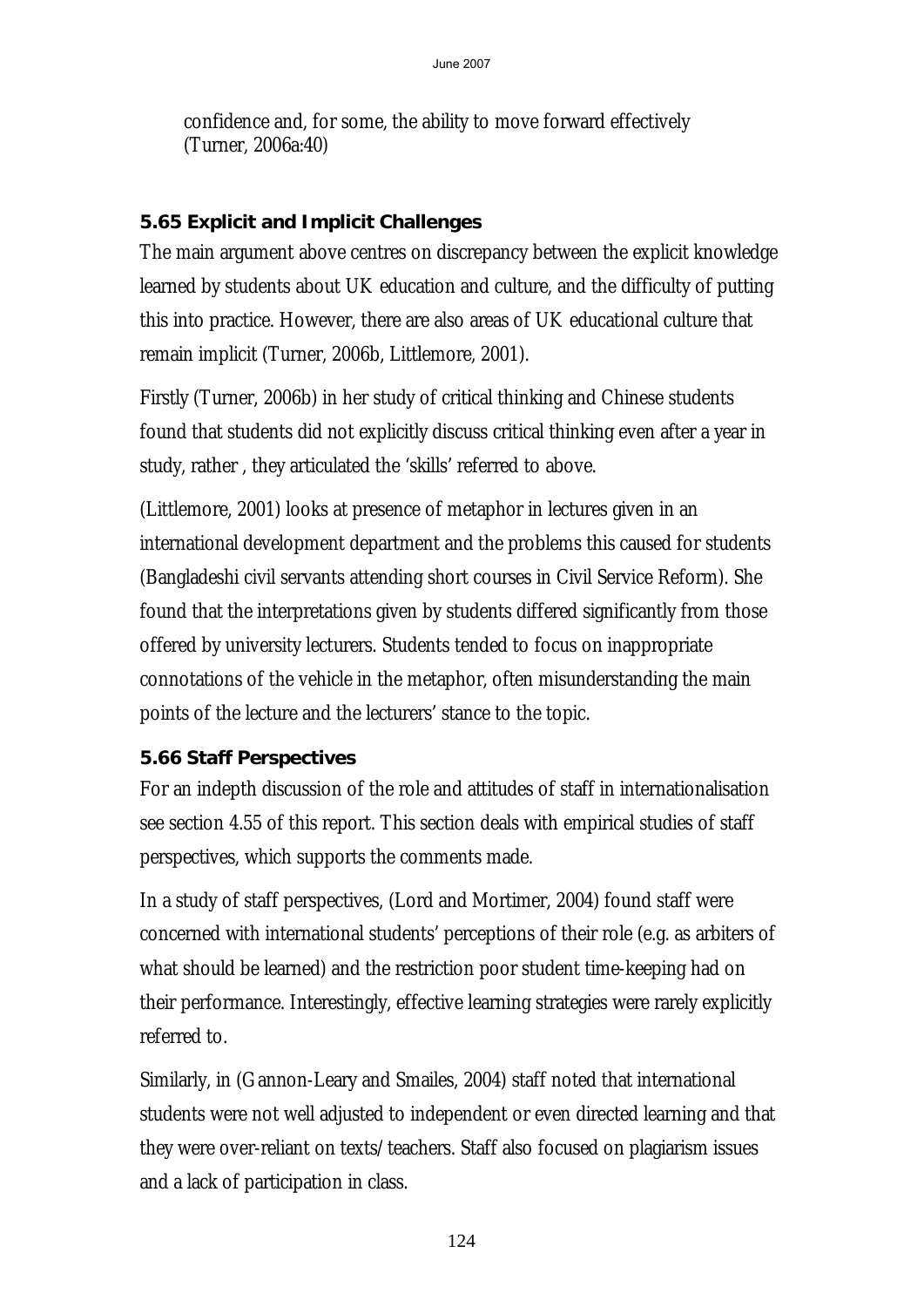(Turner, 2006b), in her study of student perspectives on critical thinking notes the:

…tendency to articulate the rhetoric of critical thinking as a central component of learning, without a clear identification of its characteristics or… specification of how to encourage or assess its develop in the classroom." (Turner, 2004b:6)

The lack of an explicit articulation of critical thinking by students therefore reflects the lack of any public articulation of the critical thinking process. This led to students having little opportunity to harness their critical tendencies within the context of their formal programme of study.

### **5.67 Critique and Theoretical Advances**

These studies highlight the challenges facing staff teaching increasingly diverse groups on their courses. Several points come to light. Firstly, underpinning pedagogical principles such as 'critical thinking' lack any agreed definition across the sector. It is difficult for international students, who have not been enculturated in these traditions, to understand and practice such implicit concepts. Secondly, staff are often unable to articulate the learning strategies that underpin their teaching. This suggests that strategies are those that have implicitly developed – embedded in tradition – rather than being considered within current contexts of diversity.

This empirical research therefore highlights the responsibility to adjust does not only lie with students (to 'adjust' to our systems). There is also a responsibility for our institutions and staff to consider and make adjustments to accommodate student diversity. This has implications for the curriculum and for staff development. Such issues are explored in depth in the previous chapter; *Internationalising the Curriculum*.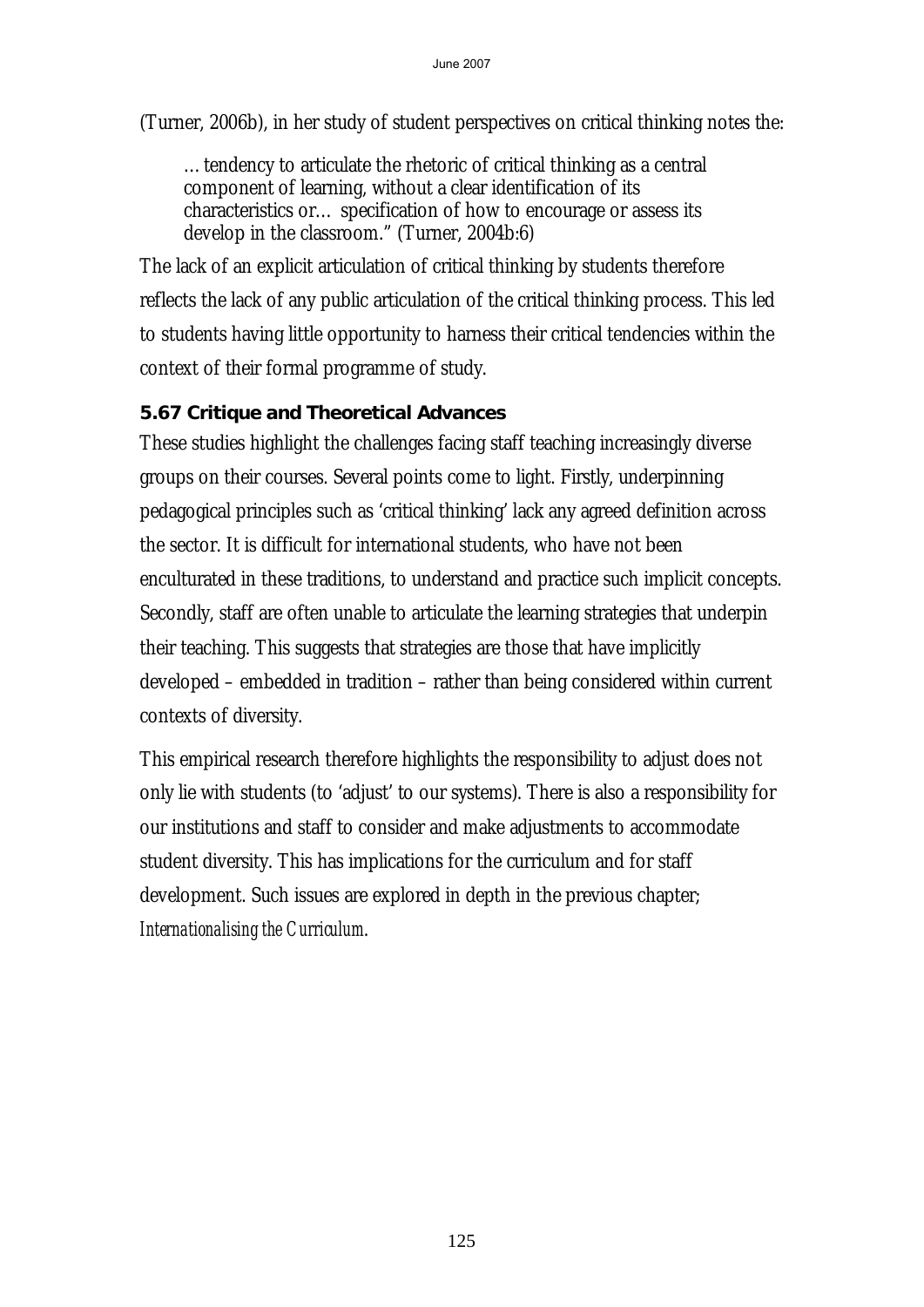# **5.7 Conclusions and Recommendations**

# **5.71 Broader Review**

The scope of this review is limited. It is based on UK literature since 1995, and only those sources that could be obtained in the time available. Within the UK, further work has come to light since the collection of sources that should be considered before using the study as a starting point for research. In particular the review has not included any books published on the international student experience, and the Proceedings of conferences held in Portsmouth and Southampton, covering Chinese and international learners.

### Recommendations

- a review of these additional UK resources is required so this Report can confidently be used as a baseline for future work.
- Researchers in the field should be encouraged to use Educationline and CERUK to ensure research is widely disseminated and can be identified within usual literature review procedures.
- A broader review, to identify key international research in this area would be useful. Such a review should focus on alternative perspectives/theoretical frameworks that have been used to provide new thinking in this area, as well as evaluation and action research of initiatives in other countries.

# **5.72 Ensure Research reaches Audience**

The main purpose of the research to date on student motivations and expectations has been to inform recruitment strategies. This reflects a broader trend that sees the fragmentation of work on students' experiences into different 'specialisms'. This also relates to the point in 4.72, the current institutional and 'cultural' divide between support services and academics is one of the greatest challenges for internationalisation. Such information could be usefully shared/collaborations formed to develop future research and practice in this area.

# Recommendations

• Colleagues across the sector should be encouraged to disseminate their work/ ensure references can be identified in literature searches. The use of CERUK and Educationline would create a valuable resource of current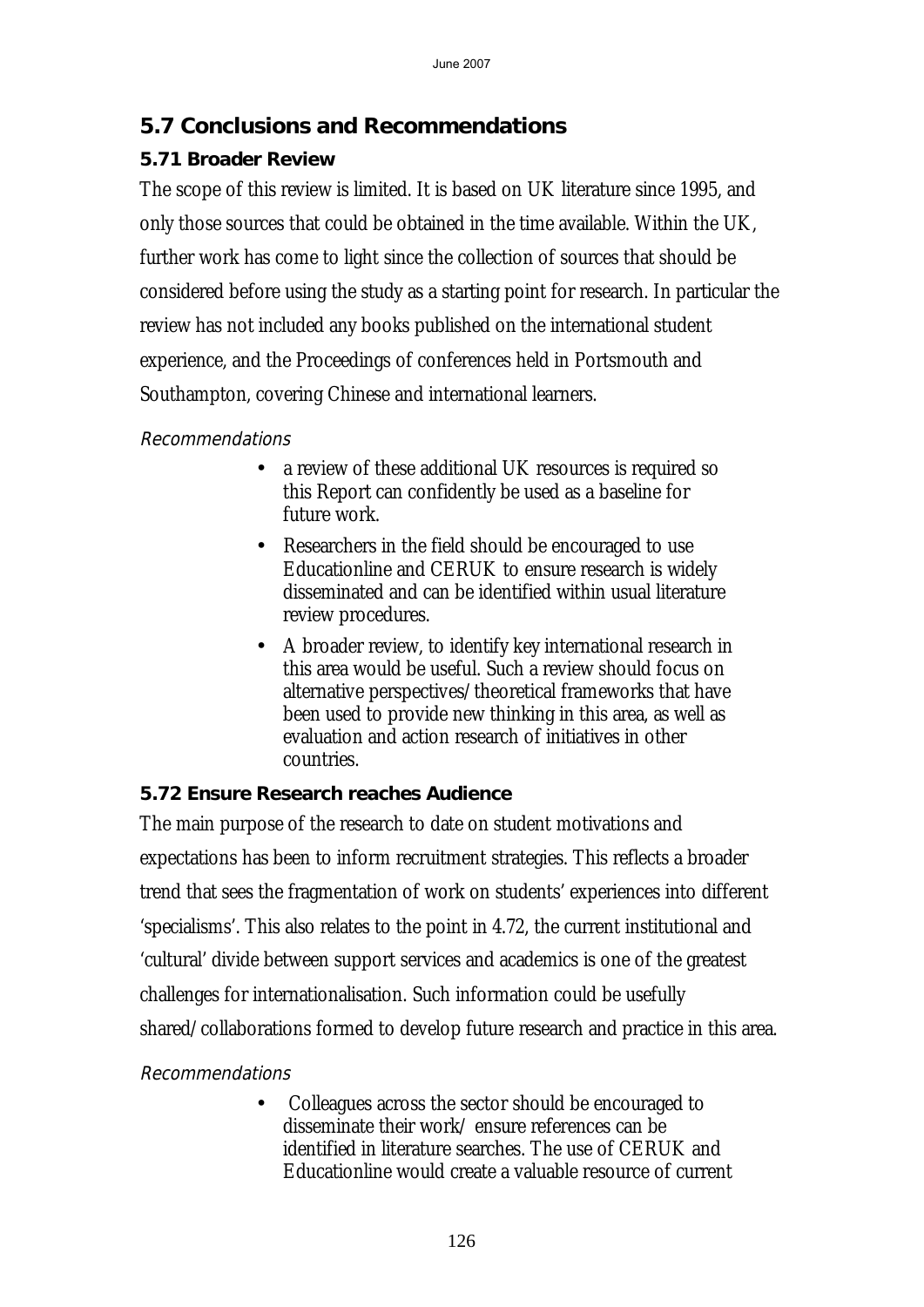research. This would ensure research could be accessed by a variety of audiences.

# **5.73 Focus on Students' Perspectives**

A general limitation within the literature is the 'ethnocentric' position of many studies. Studies either focus on 'international students' as a homogeneous group, or fail to take a holistic approach, that contextualises students' experiences within both home and host culture. This also reflects the lack of studies that take a student perspective, with both quantitative and mixed methods studies often being framed in positivist/post-positivist paradigms (as opposed to constructivist or interpretivist frameworks). Studies have begun to emerge in recent years that take the latter perspectives.

### Recommendations

Studies that consider the student perspective and context should be encouraged across all the themes of the review. The relationship between the UK and home culture context interacts with students' experiences, rather than being separate.

# **5.74 Impact on Future Lives and Careers**

Linked to the above, there are few longitudinal studies that explore the influence of students' experiences in the UK on their future lives and careers. Such research is important to inform responsible recruitment strategies, and also to explore the broader impact of international HE across the world.

### Recommendations

• Further work on the impact of UK HE on students future lives and careers, and more broadly on their home nations (social, economic and political contexts) should be encouraged.

### **5.75 More information on nationality, gender, level of study and subject of study**

The research reported in this review indicates differences may exist in student motivation, expectation, experience (in the UK and on returning home) for students of different nationality, different gender and depending on the degree studied.

### Recommendations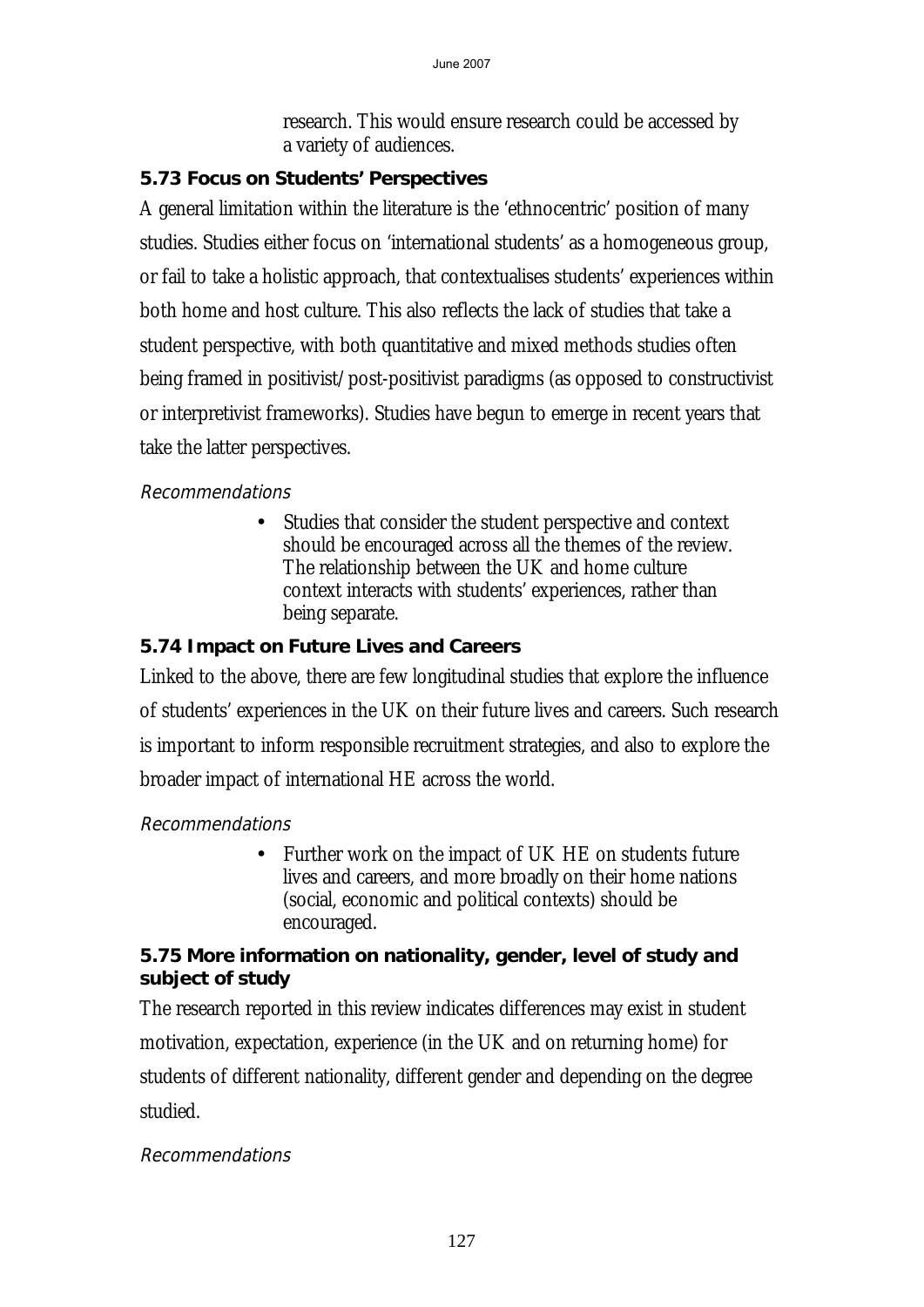- A comparative study of these variables across the themes would provide useful information to inform practice.
- Further work comparing the motivations, expectations and experiences of undergraduate and postgraduate student would address a current gap in the literature.

### **5.76 Develop Educational Rationales**

Although 'adjustment' is frequently referred to in the literature there is a lack of discussion of what it is or what it should be, with no underpinning educational rationale identified. To date, the definition of the concept is dominated by psychological and socio-cultural perspectives, these might not be relevant to the particular circumstances of the academic sojourn.

#### Recommendations

• There is need for discussion across all those involved in the teaching, learning and support of international students to discuss 'adjustment' within the context of the academic sojourn. In particular such discussion could address the development of educational ideals, a consideration of student aims and expectations, and how a balance between these two can be sought. Such discussions would usefully inform the development of student support and teaching and learning strategies in the future.

### **5.77 Challenge Existing Structures**

The separation and conceptualisation of students' problems from their experiences fails to understand underpinning processes. It implies a deficit model of students, placing sole responsibility for adjustment with them. When applied to university structures, these frameworks underpin models that separate support from the teaching and learning, in addition, such support is fragmented along arbitrary boundaries. There is little evaluative or action research to inform practice.

### Recommendations

Existing support structures should be challenged. In particular, research that focuses on students' experiences and voices provides useful student-centred knowledge that could be applied to develop support structures more meaningful to them (this is probably happening in many universities, but little has been written).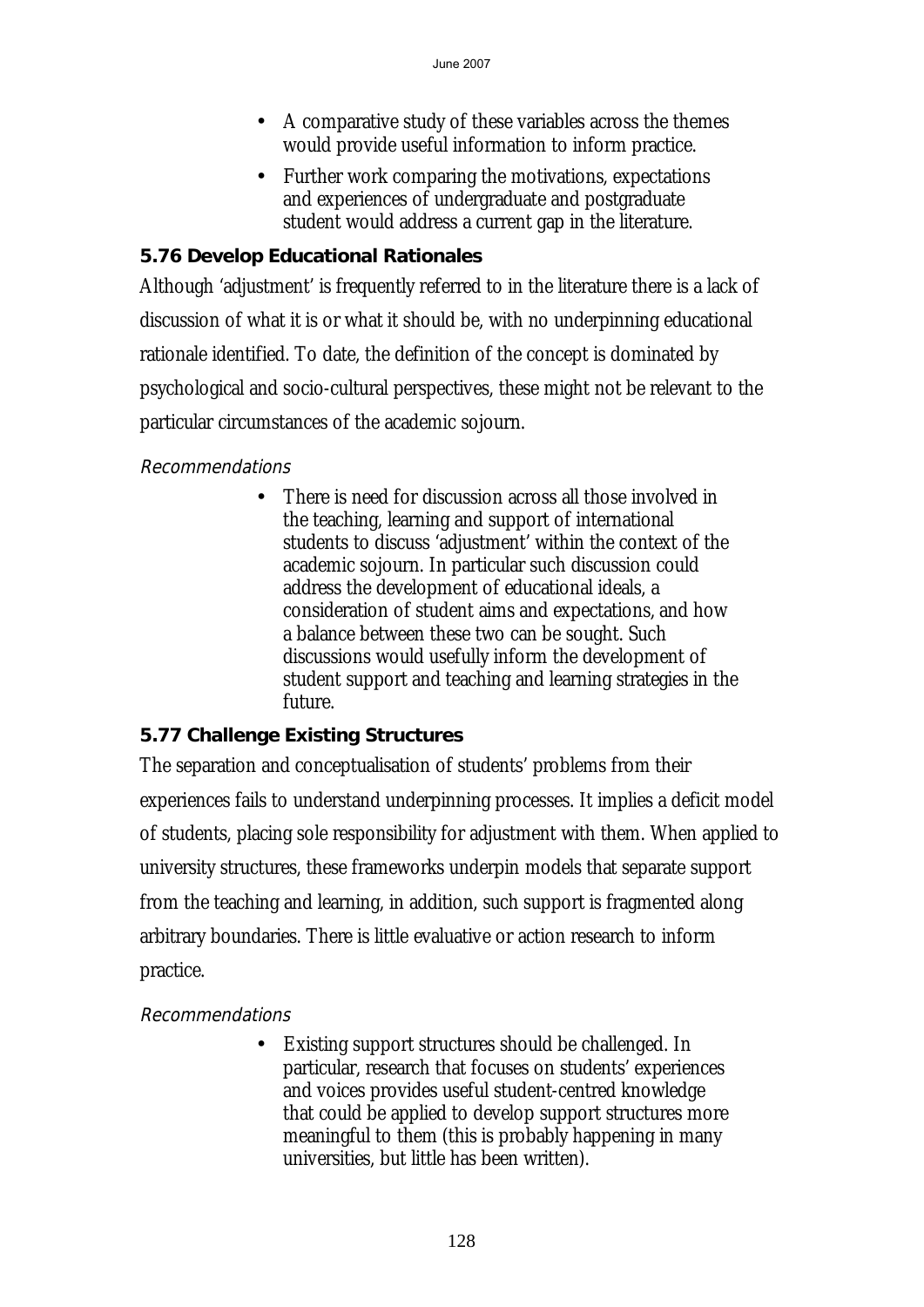• More evaluative and action research projects to develop and share practice-based knowledge in this area.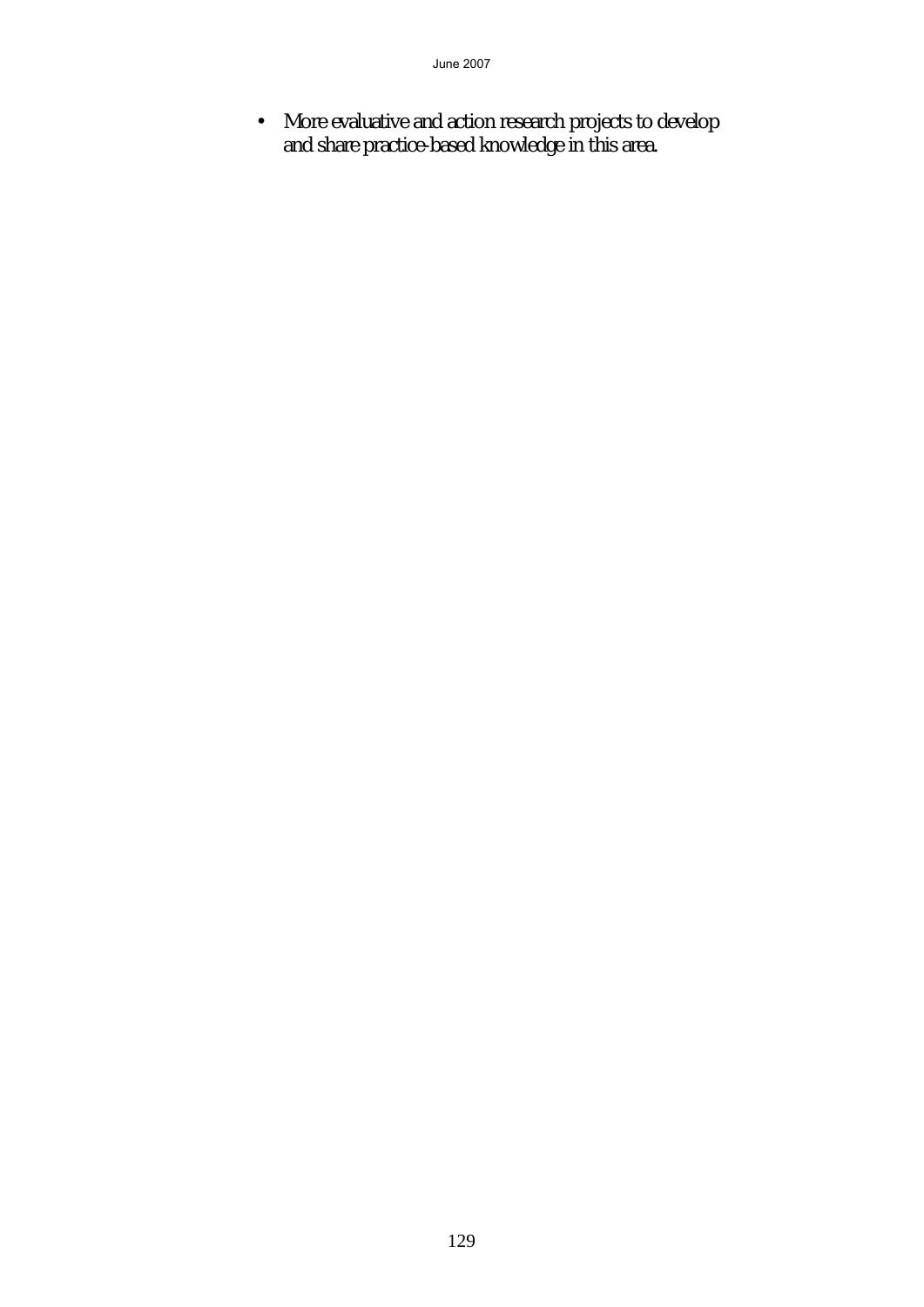### **5.78 Link the Formal and Informal**

There is currently a lack of 'room' within both the formal and informal university environment for students to engage in inter-cultural interaction, share their experiences or gain the experiences they had hoped for. This is because of narrow conceptions of international student education, which focuses on formal learning – reducing students to 'subject learners'. The formal and informal aspects of students' experiences are not distinct within the student perspective. Experiences in the informal realm affect the whole experience. There is a lack of consideration of international students within the curriculum.

### Recommendations

- Students require support to achieve their aims in both formal and informal environments.
- Action research and evaluation on strategies that embrace an all-encompassing learning process form an obvious next step in developing international education.
- There is a requirement to internationalise curricula (see next chapter), however, developments need to go beyond just the formal.
- Personal Development Planning, as a space for the formal and informal aspects of learning to interact might form an interesting area of research and development.

# **5.79 Take Responsibility**

The research indicates that when studying in the UK, students' focus on adjusting to UK academic culture and learning about 'British style'. This can detract from deeper subject learning. Other studies have shown students can struggle with aspects of learning in the UK without an explicit awareness of the problem. The research on staff perspectives highlights that many aspects of UK learning culture remain implicit even for the staff. There is a tendency for staff to focus on the problems international students create.

# Recommendations

Studies highlight responsibility to adjust does not lie with students alone. There is also a responsibility for staff and institutions to adjust to greater diversity amongst the student population via internationalising the curriculum (explored in the next chapter)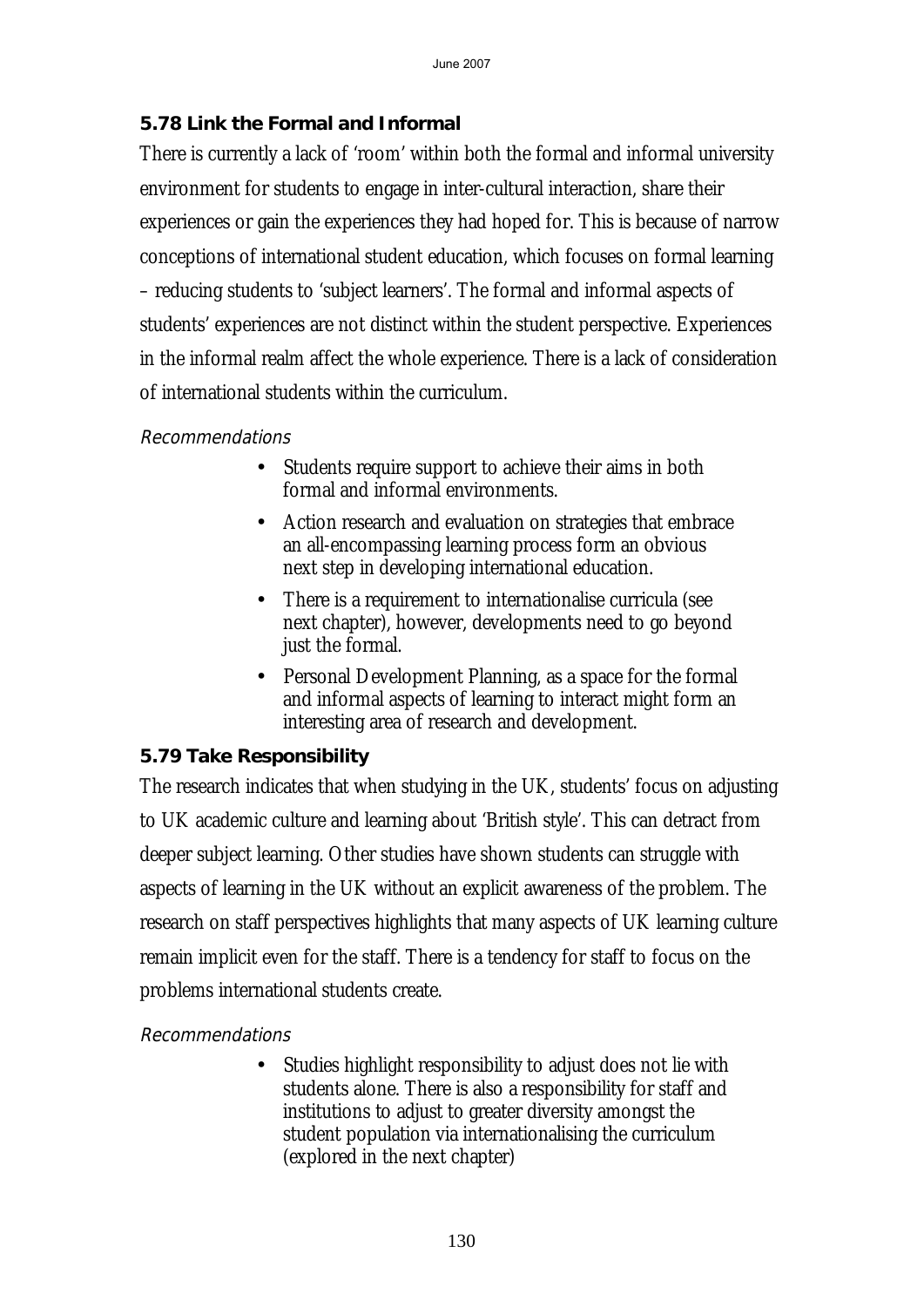### **5.710 Link Research and Practice**

As noted in several points above, there is currently a lack of evaluative and action

research to inform practice.

#### Recommendations

• Funding of practice-based research and development that aims to enhance the experiences of international students in the UK.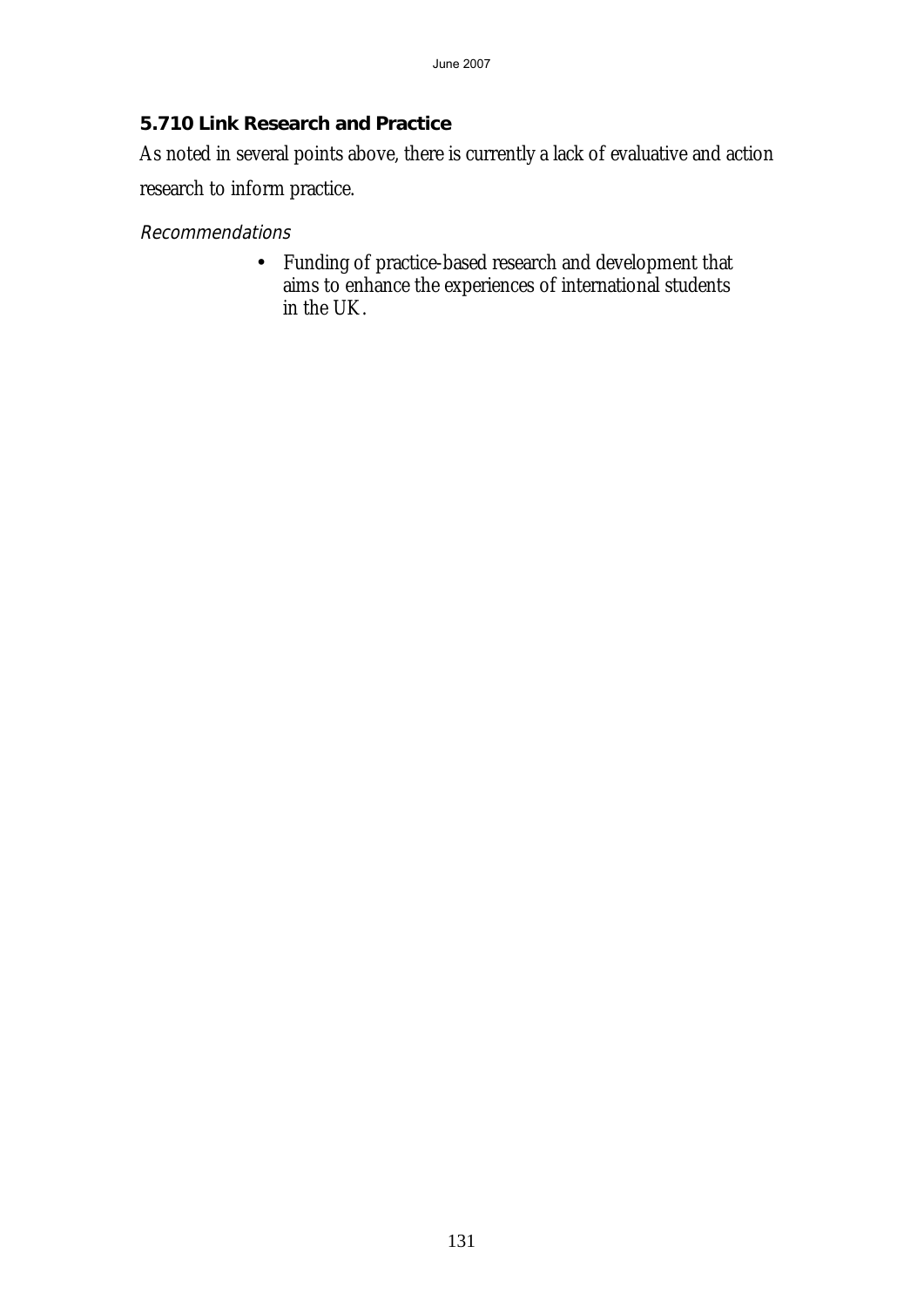# **5.8 References**

Angelova, M. & Riazantseva, A. (1999) "If You Don't Tell Me, How Can I Know?" : A Case Study of Four International Students Learning to Write the US Way. *Written Communication*, 16**,** 491-525.

Baimbridge, M. (1997) Factors influencing overseas demand for UK higher education institutions. *Journal of Further and Higher Education*, 21**,** 149-160.

British Council (1999) The Brand Report - Building a world class brand for British education. British Council.

Cadman, K. (1997) Thesis writing for international students: a question of identity? *English for Specific Purposes*, 16**,** 2-14.

Cadman, K. (2000) "Voices in the air": evaluations of the learning experiences of international postgraduates and their supervisors. *Teaching in Higher Education*, 5**,** 475-491.

Coates, N. J. (2005) Exploring Adjustment: the social situation of Chinese students in UK HE. *C-SAP 2005*, New Contexts in learning and teaching. Birmingham.

Collins, G. M. (2005) Speak Up: a program to help international students find their academic 'voices' in Australian university tutorials. *Internationalisation : practical solutions* : proceedings of the 16th ISANA International Conference. Hotel Grand Chancellor, Christchurch, New Zealand, Melbourne : ISANA.

Cownie, F. & Wendy, A. (1996) International students and language support: a new survey. *Studies in Higher Education*, 21**,** 221-231.

Devos, A. (2003) Academic Standards, Internationalisation and the Discursive Construction of 'The International Student'. *Higher Education Research and Development*, 22**,** 155-166.

Dong, Y. R. (1998) Non-native graduate students' thesis/dissertation writing in science: self-reports by students and their advisors from two US institutions. *English for Specific Purposes*, 17**,** 369-390.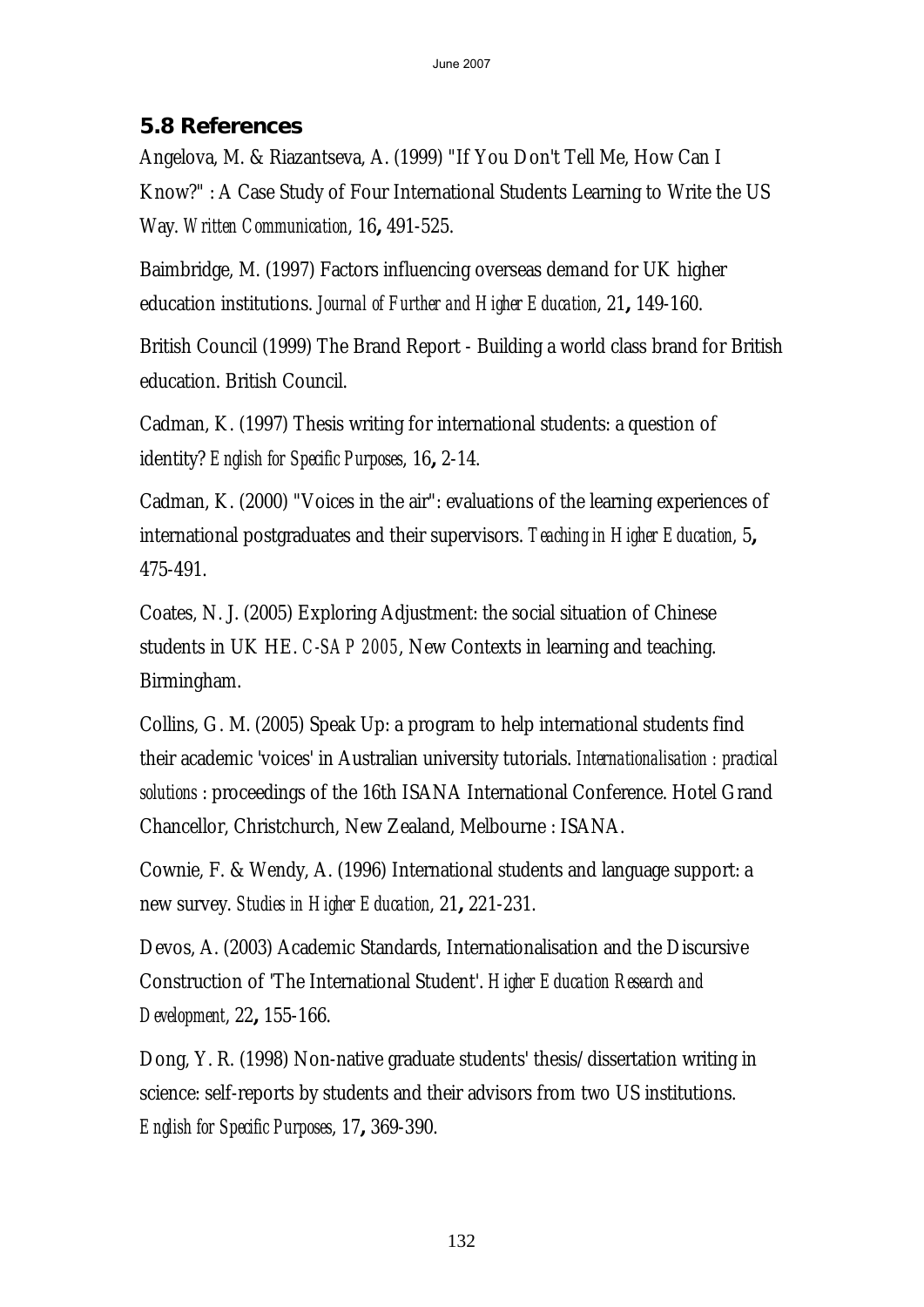Gannon-Leary, P. & Smailes, J. (2004) Diverse student needs: the challenge of teaching international students. *LTRN-BEST conference* "Reflection on Teaching: the Impact on Learning". Edinburgh.

Gil, M. C. & Rania, K. (1999) The experiences of Spanish and Greek students in adaptin to UK higher education: the creation of new support strategies. *British Educational Research Association Annual Conference*. University of Sussex at

Brighton.

Goldbart, J., Marshall, J. & Evans, I. R. (2005) International students of speech and language therapy in the UK: choices about where to study and

whether to return. *Higher Education*, 50**,** 89-109.

Habu, T. (2000) The Irony of Globalisation: The Experience of Japanese Women in British Higher Education. *Higher Education*, 39**,** 43-66.

Hall, J. (1998) *Institutional support for overseas students in Scotland*. Edinburgh, Scottish Council for Research in Education.

Harris, R. (1995) Overseas Students in the United Kingdom University System. *Higher Education*, 29**,** 77-92.

Heaton, C. & Throsby, D. (1998) Benefit-cost analysis of foreign student flows from developing countries: The case of post-graduate education. *Economics of Education Review*, 17**,** 117-126.

Jones, J. F. (1999) From silence to talk: cross-cultural ideas on students' participation in academic group discussion. *English for Specific Purposes*, 18**,** 243-259.

Kember, D. (2000) Misconceptions about the learning approaches, motivation and study practices of Asian students. *Higher Education*, 40**,** 99-121

Kennedy, P. (2002) Learning Cultures and learning styles:myth-understandings about adult (Hong Kong) chinese learners. *International Journal of Lifelong Education*, 21**,** 430-445.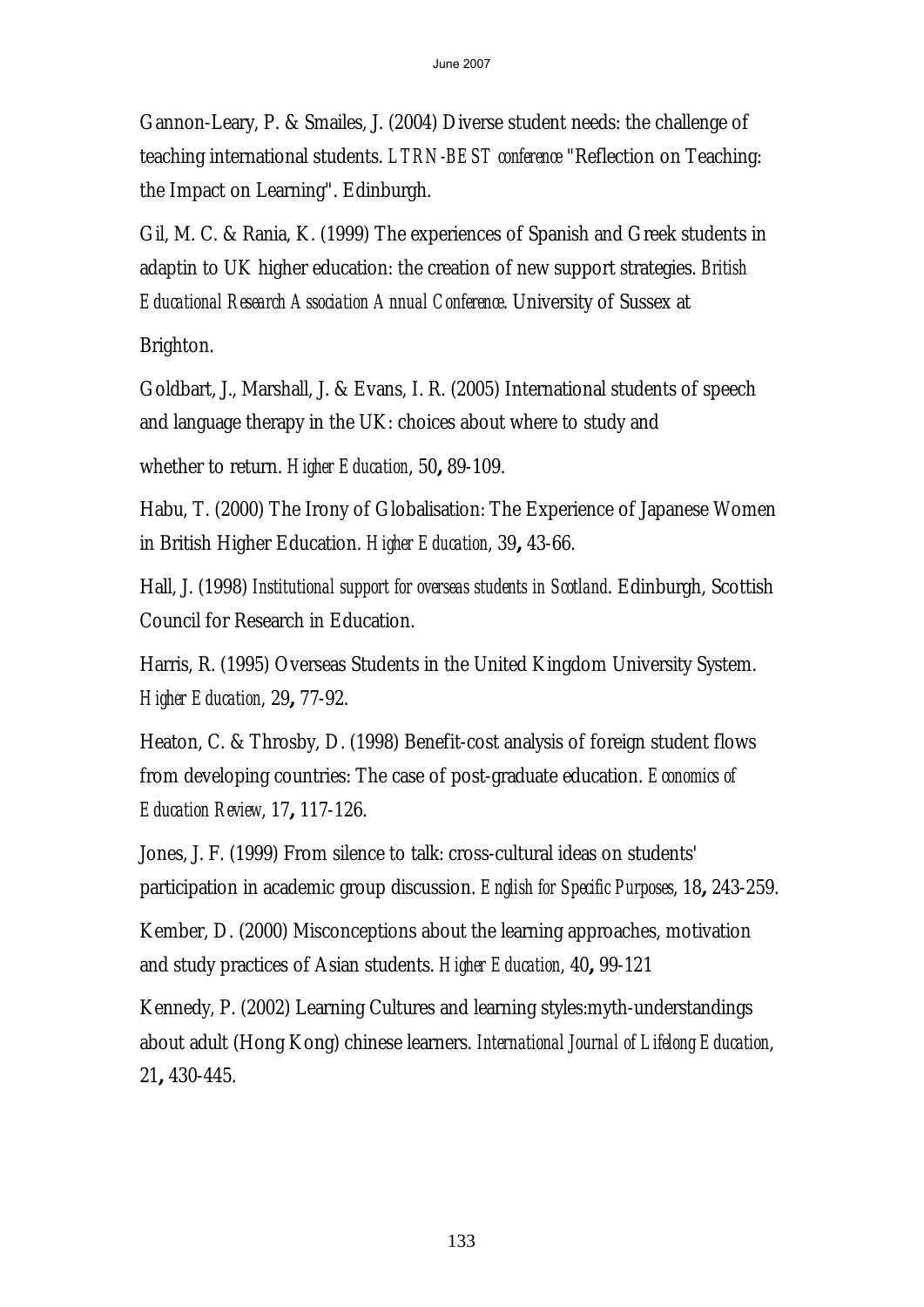Kenway, J. & Bullen, E. (2003) Self-representations of international women postgraduate students in the global university 'contact zone'. *Gender and Education*, 15**,** 5-20.

Kingston, E. & Forland, F. (2004) Bridging the gap in expectations between international students and academic staff. *European Conference on Educational Research*  Post Graduate and New Researcher Pre-Conference. University of Crete.

Koehne, N. (2005) (Re)construction: ways international students talk about their identity. *Australian Journal of Education*, 49**,** 104-119.

Leonard, D., Pelletier, C. & Morley, L. (2004) *The Experiences of International Students in UK Higher Education: a review of unpublished material*. UKCOSA.

Leung, V. W. K. (1995) Hong Kong social work students at the University of Hull. *Social Work Education*, 14**,** 44-60.

Littlemore, J. (2001) The use of metaphor in university lectures and the problems that it causes for overseas students. *Teaching in Higher Education*, 6**,** 333-49.

Lord, P. A. & Morimer, M. (2004) Researching the Learning Experience: International Students on the MBA. *LTRN-BEST conference* "Reflection on Teaching: the Impact on Learning"

Edinburgh.

Luzio-Lockett, A. (1998) The Squeezing Effect: The Cross-Cultural Experience of International Students. *British Journal of Guidance and Counselling*, 26**,** 209-23.

Marshall, P. & Chilton, E. H. S. (1995) Singaporean students in British higher education: the statistics of success. *Engineering Science and Education Journal*.

Maundeni, T. (1999) African females and adjustment to studying abroad. *Gender and Education*, 11**,** 27-42.

Maundeni, T. (2001) The role of social networks in the adjustment of African students to British society: students' perceptions. *Race, Ethnicity and Education*, 4**,** 253-276.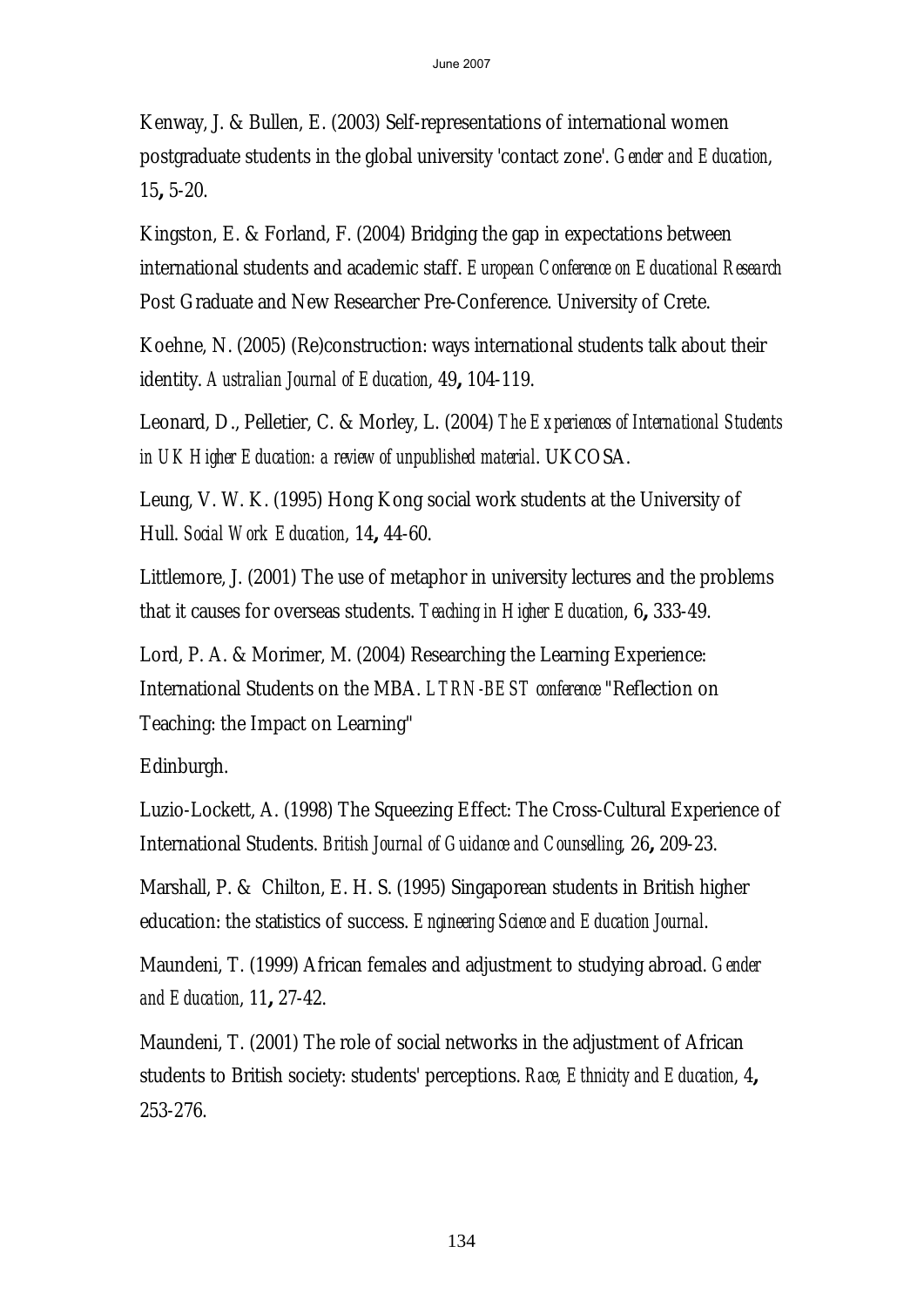Mazzarol, T. & Soutar, G. N. (2002) "Push-Pull" Factors Influencing International Student Destination Choice. *International Journal of Educational Management*, 16**,** 82- 90.

McKinlay, N. J., Pattison, H. M. & Gross, H. (1996) An exploratory investigation of the effects of a cultural orientation programme on the psychological well being of international university students. *Higher Education*, 31**,** 379-395.

Mehdizadeh, M. & Scott, G. (2005) Adjustment problems of Iranian international students in Scotland. *International Education Journal*, 6**,** 484-493.

Morrison, J., Merrick, B., Higgs, S. & Le Metais, J. (2005) Researching the performance of international students in the UK. *Studies in Higher Education*, 30**,** 327-337.

National Agency for Higher Education (2005) *The Internationalisation of Higher Education in Sweden*. Hogskoleverket.

Peters, H. (2005) Higher education as a global project: how international students and the lecturers who teach them perceive themselves in one UK university. 35th *Annual SCRUTEA Conference*. University of Sussex, England.

Sowden, C. (2003) Understanding academic competence in overseas students in the UK. *ELT Journal*, 57**,** 377-385.

Spencer-Oatey, H. & Xiong, Z (2006) Chinese Students' Psychological and Sociocultural Adjustment to Britain: An Empirical Study. *Language, culture and curriculum*, 19**,** 37-53.

Student Services Centre (2005) *The Experience of International Students at Northumbria University*. Northumbria University.

Turner, Y. (2005/2006) 'So How Was It For You?' *The International Journal of Learning*, 12**,** 249-257.

Turner, Y. (2006a) Chinese Students in a UK Business School: Hearing the Student Voice in Reflective Teaching and Learning Practice. *Higher Education Quarterly*, 60**,** 27-51.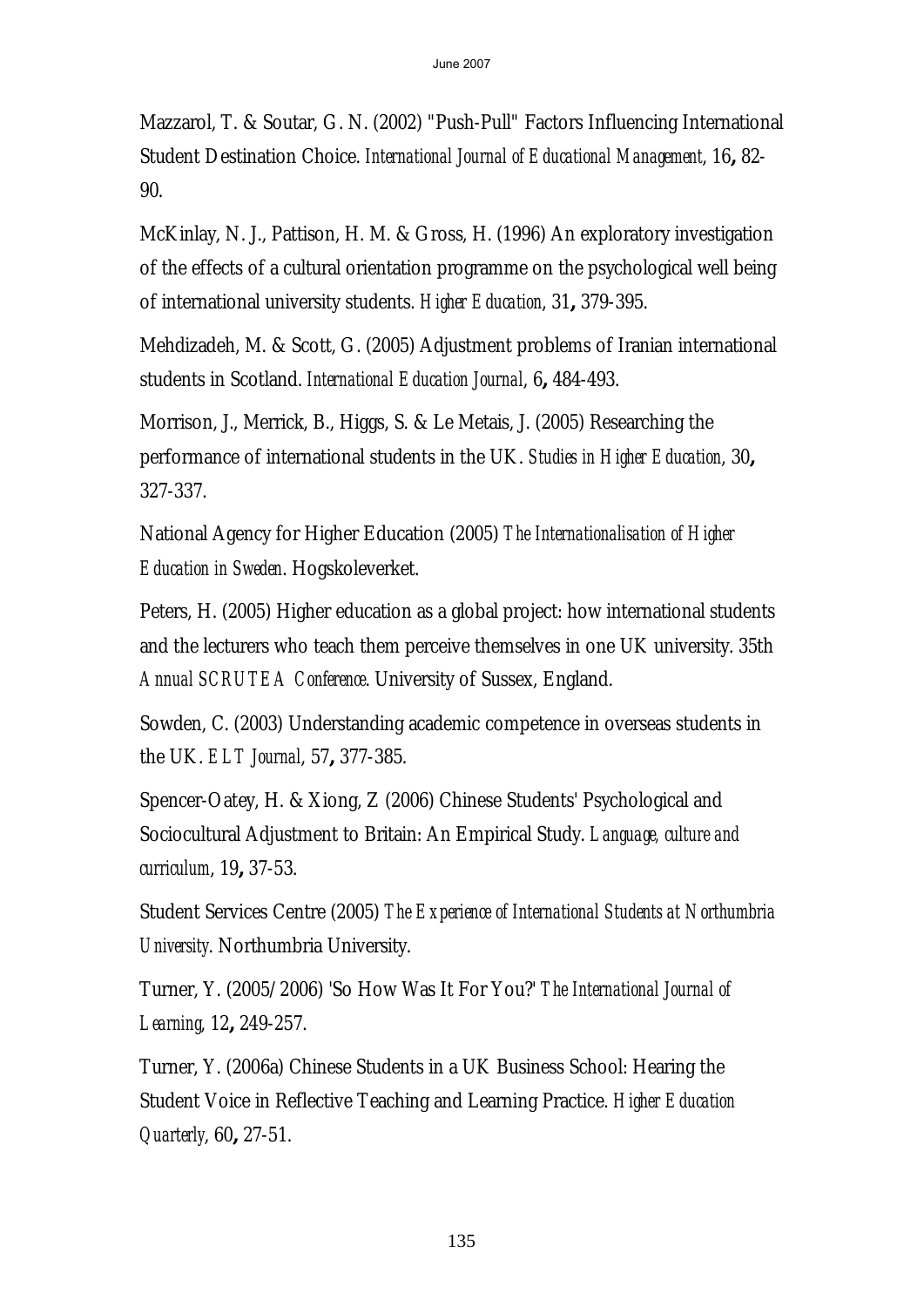Turner, Y. (2006b) Students from Mainland China and Critical Thinking in Postgraduate Business and Management Degrees: Teasing out Tensions of Culture, Style and Substance. *International Journal of Management Education*, 5.

Turner, Y. (2006c) Swinging open or slamming shut? The implications of China's open-door policy for women, educational choice and work. *Journal of Education and Work*, 19**,** 47-65.

UKCOSA (2004) *International Students in UK Universities and Colleges: Broadening Our Horizons*.

UKCOSA, (2006) PMI Student Experience and Employment projects approved for funding in FY 2006-07 available at: http://www.ukcosa.org.uk/PMI/images/SE&Eprojects2006-7.doc

UKCOSA, (2007) *Benchmarking the Provision of Services for International Students in Higher Education Institutions* available at

http://www.ukcosa.org.uk/PMI/images/BenchmarkingReport.pdf

Vossensteyn, J. J. (1999) Where in Europe would people like to study? The affordability of higher education in nine western european countries. *Higher Education*, 37**,** 159-76.

Warwick, P. (2005) Where did I go wrong? Designing and implementing an academic skills programme for students with English as a second language. *The Chinese and SE Asian Learner: Transition to UK Higher Education*, 2nd Annual Conference. Southampton Solent University.

Warwick, P. (2006) Learning Lessons from 'Down Under'. *SoTL Annual International Conference*. London.

West, A. (2000) Reasons for studying abroad: A survey of EU students studying in the UK. *European Conference on Educational Research*. Edinburgh.

Wisker, G. (2003) Hanging on in there a long way from home: retention and support for the learning success of international postgraduates. *Educational Developments*, 4**,** 21-23.

Yoon, E. & Portman, T. A. A. (2004) Critical Issues of Literature on Counseling International Students *Journal of Multicultural Counseling and Development*, 32**,** 33?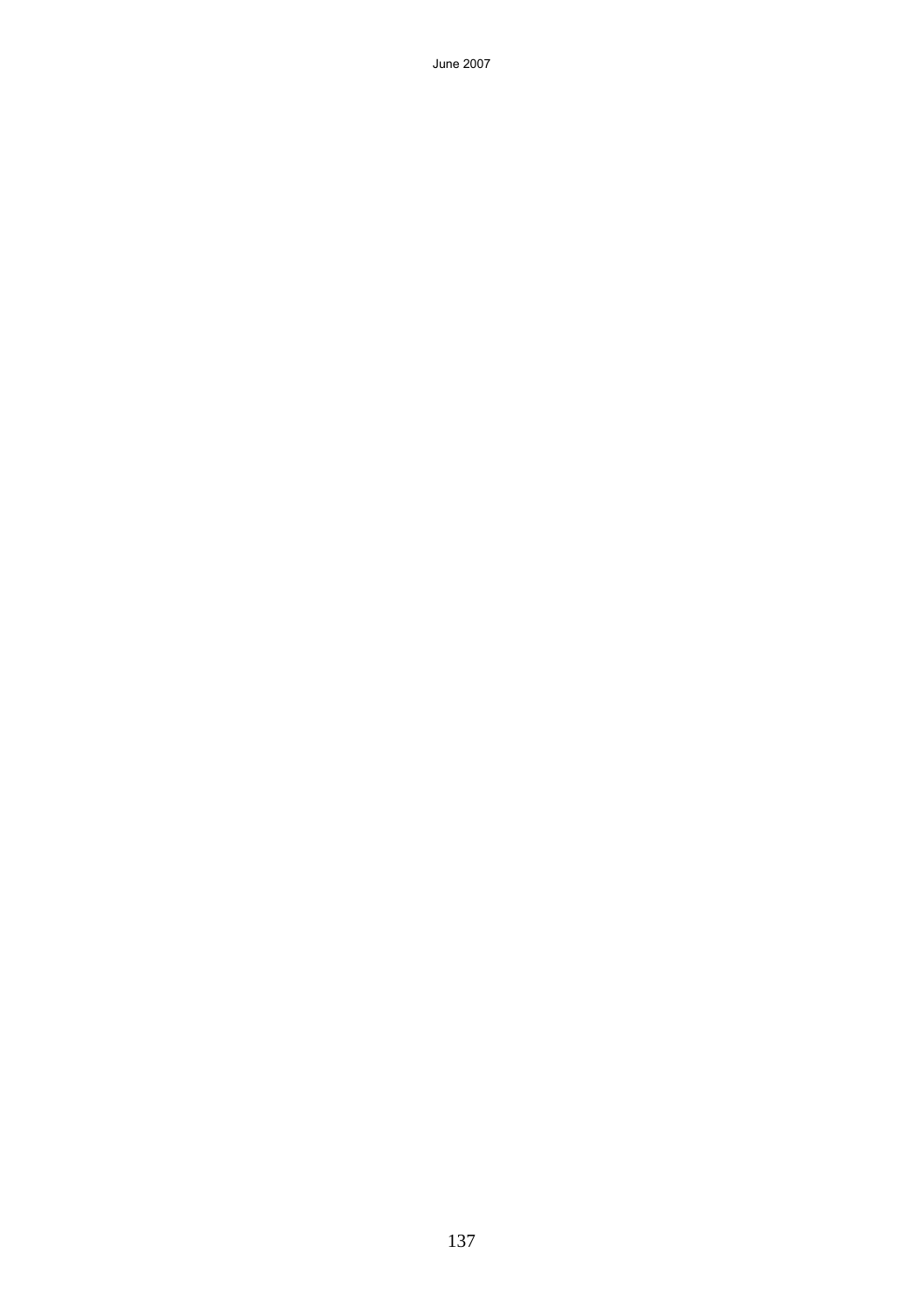# 6. Acknowledgements

We would like to thank all of our reviewers, for their valuable comments on earlier drafts of this work.

We would like to thank the following individuals who contacted us with details of their work, copies of bibliographies, project reports, conference papers and journal articles to assist with the review.

Sheila Bennell, World Education Centre, University of Bangor

Michaela Borg, Academic Development Advisor, Centre for Academic Practice, University of Warwick

Sally Brown, Pro-VC, Professor of Higher Education Diversity in Learning and Teaching, Leeds Metropolitan University

Gill Cappuccini, Centre for Research into Quality, UCE Birmingham

Glauco de Vita, Oxford Brookes University

John Dinwoodie, Principal Lecturer, Centre for International Shipping and Logistics, University of Plymouth

Gunnar Enequist, Project Manager, National Agency for Higher Education, Stockholm, Sweden

Zoe Irving, Department of Sociological Studies, University of Sheffield

Patricia Kelly, Project Manager, Sessional Staff Development Project, University of Canberra

Betty Leask, Dean Teaching and Learning, Division of Business, University of South Australia

Sylvia McCormack, Monash University

Jane Roberts, Deputy Head, Department of Natural and Social Sciences,

University of Gloucester

Sue Robson, Director of Postgraduate Taught Programmes, School of Education, Communication and Language Sciences, Newcastle University

Chris Shiel, University of Bournemouth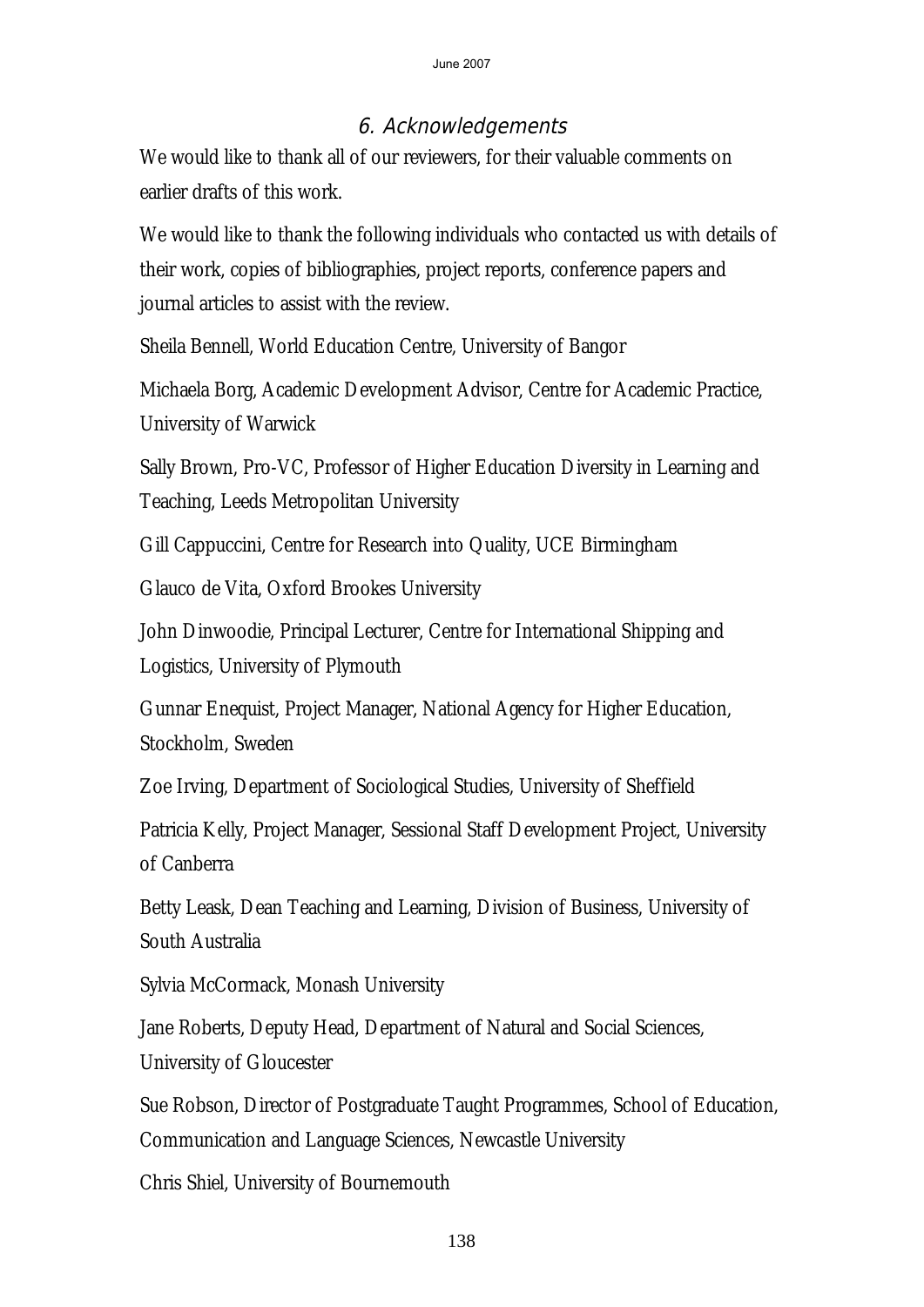Kate Smith, Education Development Projects Manager, Learning and Teaching Development Unit, Brunel University

Helen Spencer-Oatey, Echina-UK Programme Manager for HEFCE, The Language Centre, University of Cambridge

Hanneke Teekens, NUFFIC, The Netherlands

Viv Thom, International Students Education Advisor, Learner Support Team, Sheffield Hallam University

Jamie Thompson, Teaching Fellow, Learning and Teaching Support, Northumbria University

Bland Tomkinson, Centre for Pedagogical Research, University of Manchester

Michael Tribe, Visiting Senior Research Fellow, Bradford Centre for International Development, University of Bradford

Yvonne Turner, Programme Director MA IBM, Business School, Newcastle **University** 

Digby Warren, Learning, Teaching and Curriculum Development Coordinator, Centre for Academic and Professional Development, London Metropolitan **University** 

Stephen Rowland, University College London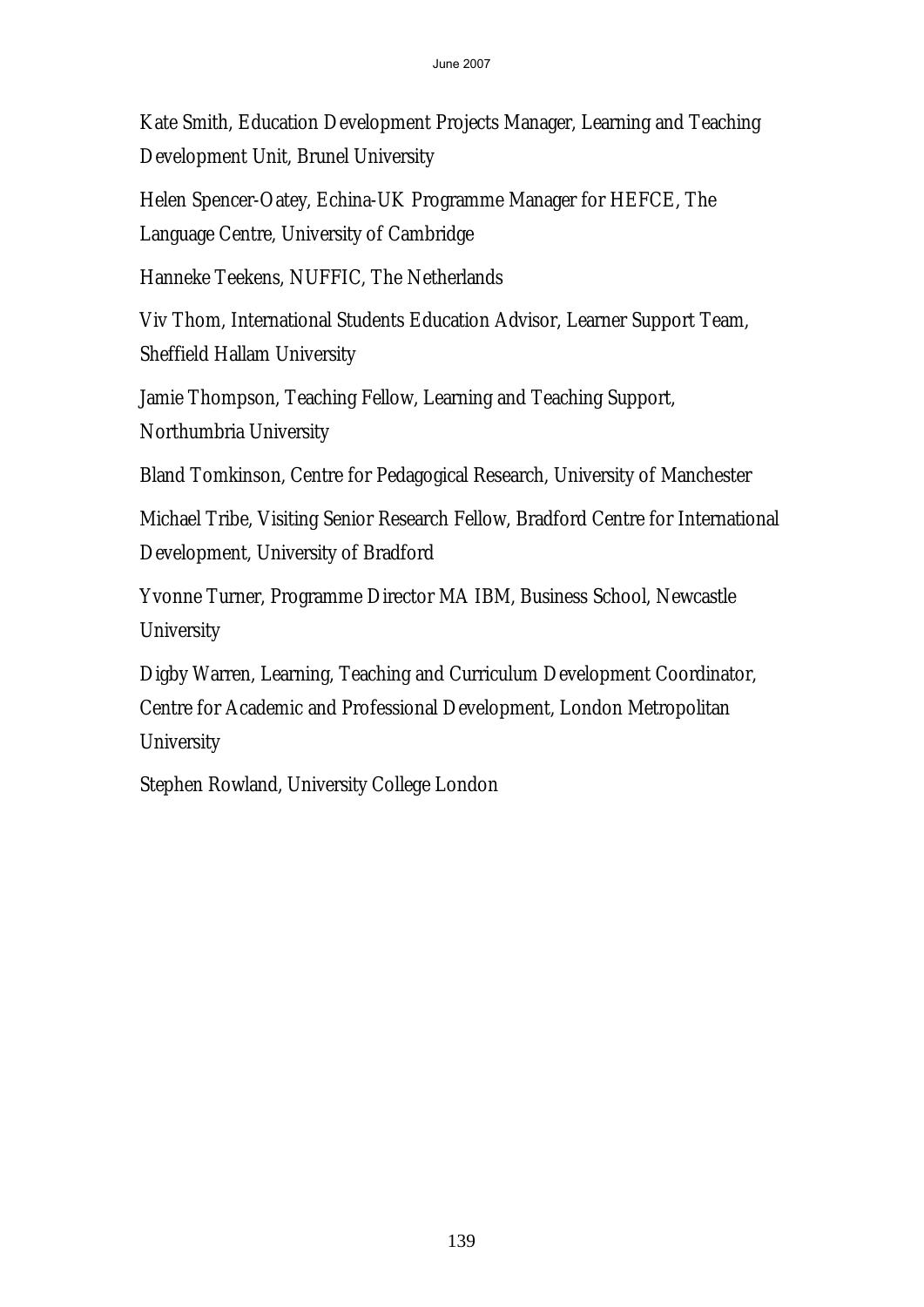# Appendix One: Websites and Mailing Lists

Africa Educational Trust http://www.africaeducationaltrust.org/

A HEFCE funded CETL, Centre for Sustainable Futures, University of Plymouth http://csf.plymouth.ac.uk

Association of American Colleges and Universities http://www.aacu.org/issues/globallearning/index.cfm

Association of Commonwealth Universities http://www.acu.ac.uk/

Australian Government, Australian Education International, Database for Research on International Education http://cunningham.acer.edu.au/dbtwwpd/exec/

Bournemouth University , ESD Conference update

http://www.bournemouth.ac.uk/about/the\_global\_dimension/global\_perspectiv es/citizens\_conference\_2005.html

Bournemouth University, The Global Dimension http://www.bournemouth.ac.uk/about/the\_global\_dimension/

British Association of Lecturers in EAP http://www.baleap.org.uk/

British Council http://www.britishcouncil.org/home

Brookes eJournal of Learning and Teaching

http://www.brookes.ac.uk/publications/bejlt

Commonwealth Secretariat http://www.thecommonwealth.org/

Council for International Education http://www.ukcosa.org.uk/

Curtin University of Technology, Centre for Educational Advancement Quality in Practice, Internationalising the Curriculum and the Classroom http://lsn.curtin.edu.au/links/docs/intcurric.pdf

Department for Education and Skills http://www.dfes.gov.uk/

European Association for International Education Occasional papers http://www.eaie.org//publications/occasional.asp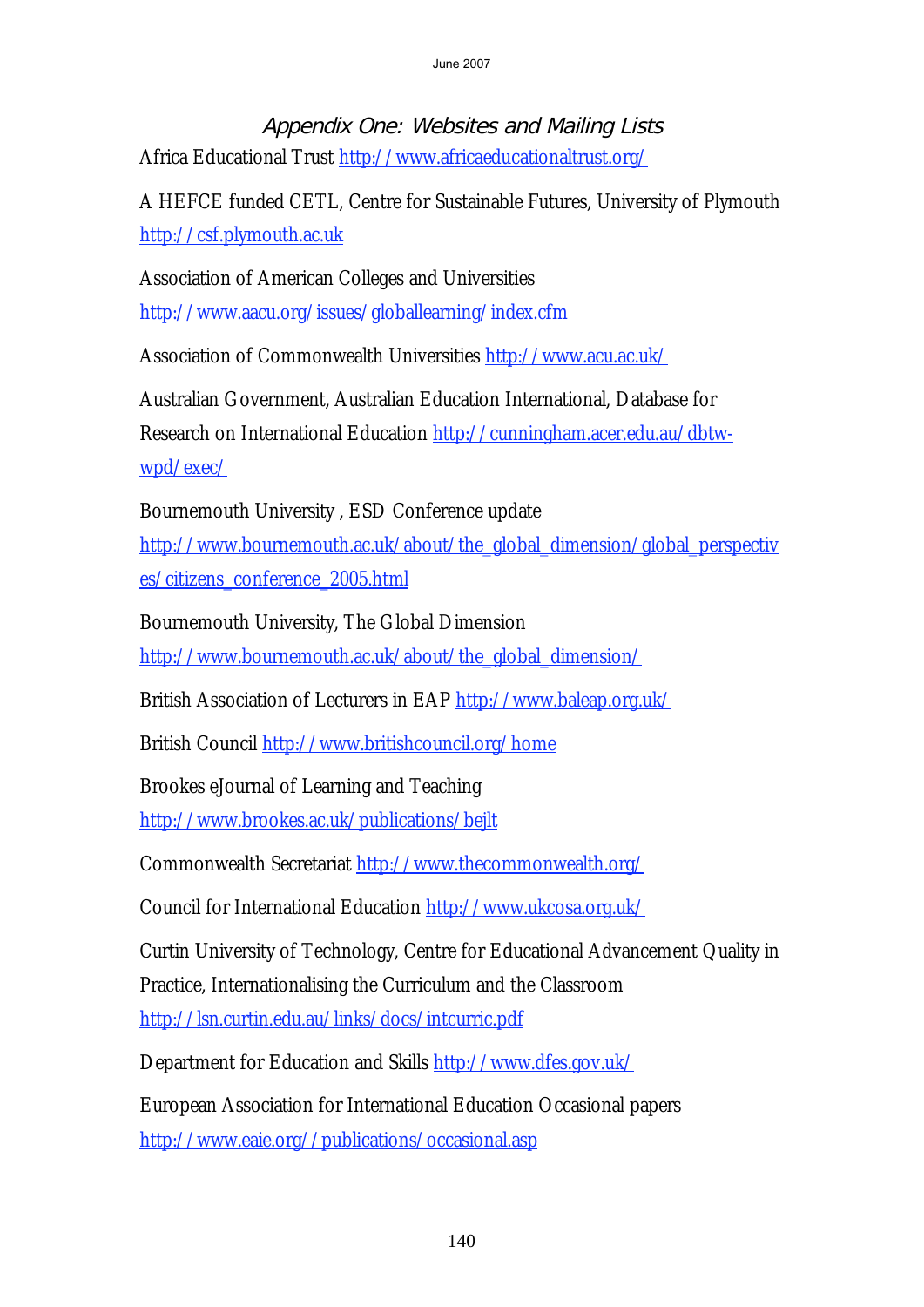HERDSA Cornerstones Conference, 1999

http://www.herdsa.org.au/branches/vic/Cornerstones/table\_of\_contents.htm

HERDSA Conference 2003, Learning for an unknown future http://herdsa.org.au/conference2003/

HERDSA Conference 2004, Transforming Knowledge into Wisdom: Holistic Approaches to Teaching and Learning http://www.herdsa.org.au/conference2004/

HERDSA Conference 2005, Higher education in a changing world http://www.herdsa.org.au/conference2005/

Higher Education Funding Council for England http://www.hefce.ac.uk/

International Association of Universities, Internationalisation pages http://www.unesco.org/iau/internationalization/i\_bibliography.html

International Association of Universities, Sustainable Development pages http://www.unesco.org/iau/sd/sd\_bibliography.html

International Association of Universities, Intercultural Dialogue pages http://www.unesco.org/iau/id/index.htm

International Association of Universities, Internationalization of Higher Education, Practices and Priorities: 2003 IAU Survey

http://www.unesco.org/iau/internationalization/pdf/Internationalisation-en.pdf

International Association of Universities 2005 Internationalization Survey Preliminary Findings Report

http://www.unesco.org/iau/internationalization/pdf/internationalization\_2005.p df

Lancaster University, The Interculture Project http://www.lancs.ac.uk/uses/interculture/learnact3.htm

Leadership Foundation http://www.lfhe.ac.uk/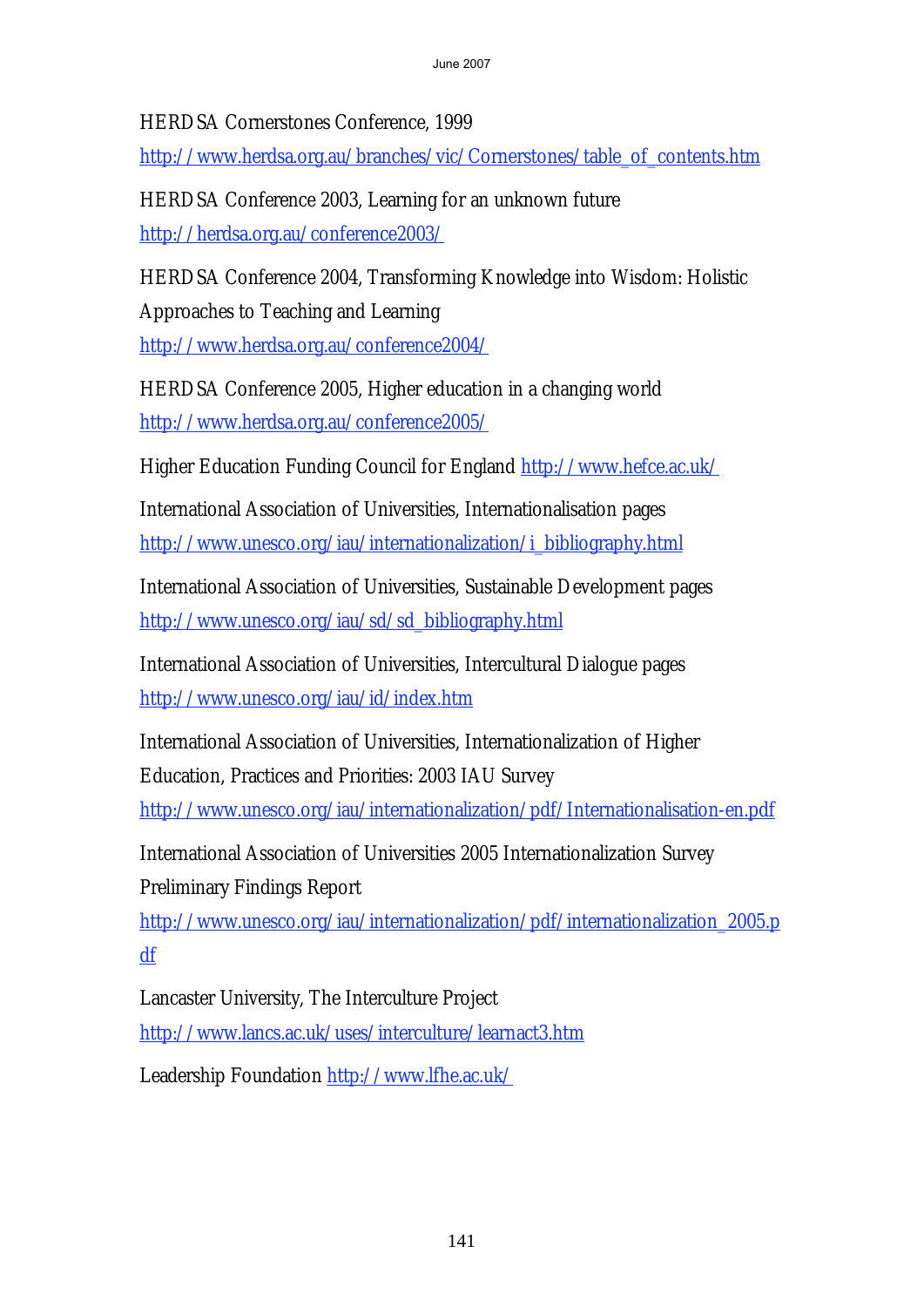Leeds Metropolital University, World-Wide Horizons Cross-Cultural Capability and Global Perspectives, Guidelines for Curriculum Review

http://www.lmu.ac.uk/lsif/RefreshingThe CurriculumFinal.doc

Networked Learning Conference 2004, Conference Proceedings http://www.networkedlearningconference.org.uk/past/nlc2004/proceedings/con tents.htm

Oxfam, A Curriculum for Global Citizenship http://oxfam.org.uk/coolplanet/teachers/globciti/

Royal Geographical Society http://www.rgs.org/HomePage.htm

Scottish Executive, Publications, Sustainable Development: A Review of the International Literature, The Centre for Sustainable Development, University of Westminster and The Law School, University of Strathclyde http://www.scottishexecutive.gov.uk/Publications/2006/05/23091323/0

Strategy Policy and Research in Education, Hong Kong http://www.spre.com.uk

Swansea University, ESD&GC, Education for Sustainable Development and Global Citizenship, Sustainability and Global Citizenship Training for Higher Education http://www.esd-wales.org.uk/english/higher\_ed/higher\_ed.htm

The observatory on borderless higher education http://www.obhe.ac.uk

The Australian Association for Research in Education http://www.aare.edu.au/index.htm

The Higher Education Policy Institute http://www.hepi.ac.uk

The National Agency for Higher Education, Stockholm, The Internationalisation of higher education in Sweden

http://web2.hsv.se/publikationer/rapporter/2005/0527R.pdf

The SCRE Centre http://www.scre.ac.uk/

University of Bangor, Education for Sustainable Development and Global Citizenship, Towards an Integrated Approach in North Wales, Higher Education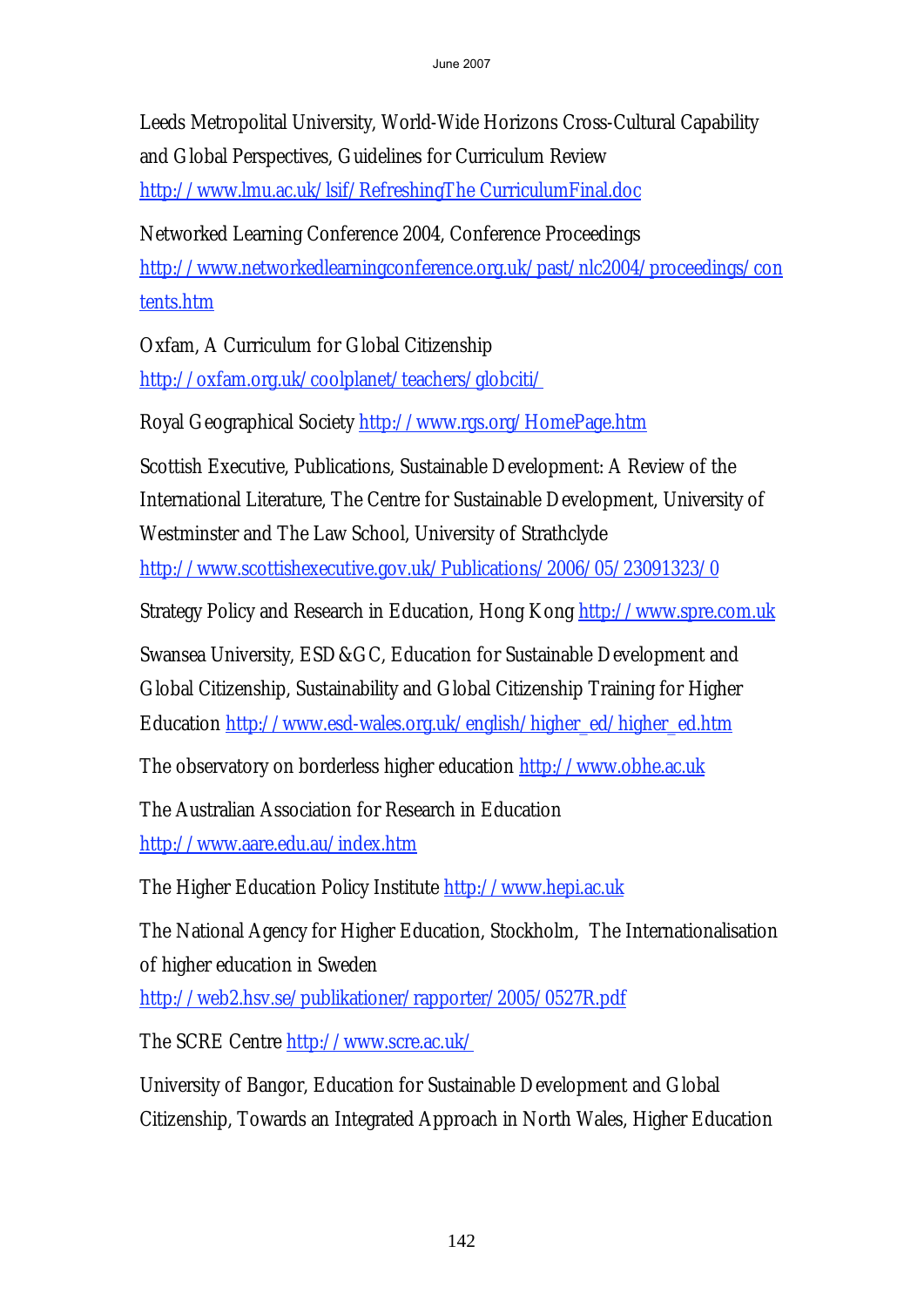and Continuing Professional Development elements, Final Project Report http://www.bangor.ac.ukaddysgbyd/WAGDAFWEC%20Finalreport.pdf

University of Bangor, Teacher Resource for Global Cirizenship http://www.bangor.ac.uk/addysgbyd/PGCEsecrecreading.htm

University of Plymouth, School of Language and Area Studies: Internationalising the University

http://www.port.ac.uk/departments/academic/slas/conferences/internationalisi **ngtheuniversity** 

University of Salford, Innovative Learning in Action http://www.salford.ac.uk/scd/ltprac/05

University of South Australia, Flexible Learning Centre, Directions for Scholarship http://www.unisanet.unisa.edu.au/directions/rdngs/default.asp

University of South Australia, Learning Connection http://www.unisanet.unisa.edu.au/Learningconnection/

University of South Australia, AVCC Offshore Quality Project Report, A Professional Development Framework for Academic Staff Teaching Australian Programs Offshore

http://www.unisanet.unisa.edu.au/learningconnection/staff/practice/offshore\_fr amework.pdf

University of South Australia, Learning from the Literature: An orientation to Internationalisation http://www.unisanet.unisa.edu.au/learning connection/staff/practice/internationalisation/documents/literature.pdf

University of South Australia, Research Centre for Languages and Cultures Education in the School of International Studies, Integrated Resources for Intercultural Teaching and Learning in the context of Internationalisation in Higher Education http://www.unisa.edu.au/staff/grants/archive/2003 integrated-report.doc

University of Sydney, Internationalization, global citizenship and inclusivity project http://www.itl.usyd.edu.au/diversity/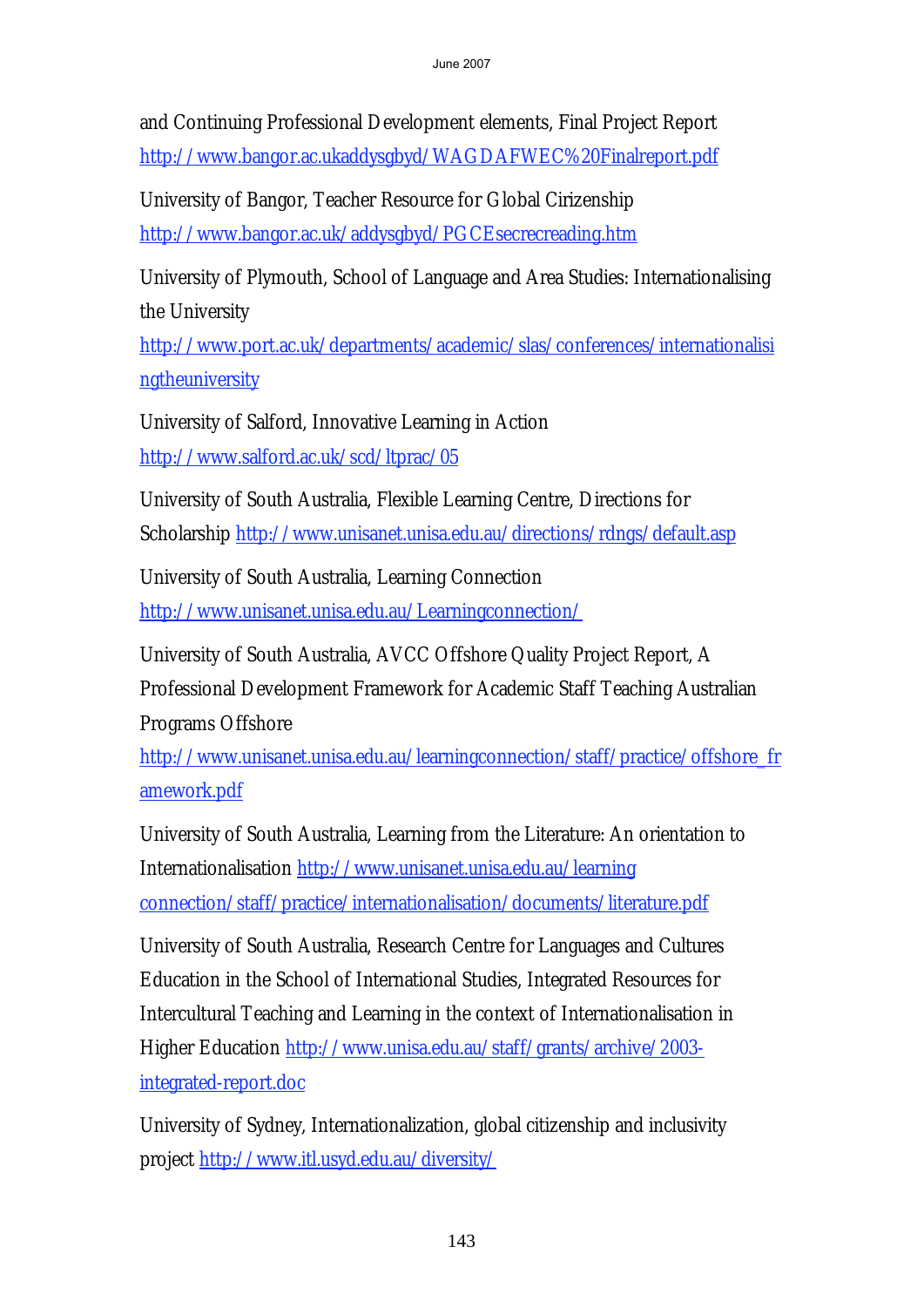University of Western Australia, Achieving Diversity and Inclusivity in Teaching and Learning at the University of Western Australia: A Staff Development Project funded by the Committee for University Teaching and Staff Development http://www.usds.uwa.edu.au/about/activities/projects/ditl

University of Tasmania, Teaching and Learning, Internationalising the curriculum, Useful resources

http://www/utas.edu.au/tl/supporting/international/int\_resources.html

University of Tasmania, Teaching and Learning, Internationalising the curriculum, Suggested Strategies

http://www.utas.edu.au/tl/supporting/international/suggested\_strat.html

Mailing lists contacted:

Delegates at the ESD Graduates as Global Citizens Conference, Bournemouth University, 2005

Delegates at the NUFFIC Internationalisation at Home conference, Rotterdam, Netherlands, 2005

'Our Friends in the North' the PG Cert Leaders North network https//domino.lancs.ac.uk/public/friends.nsf/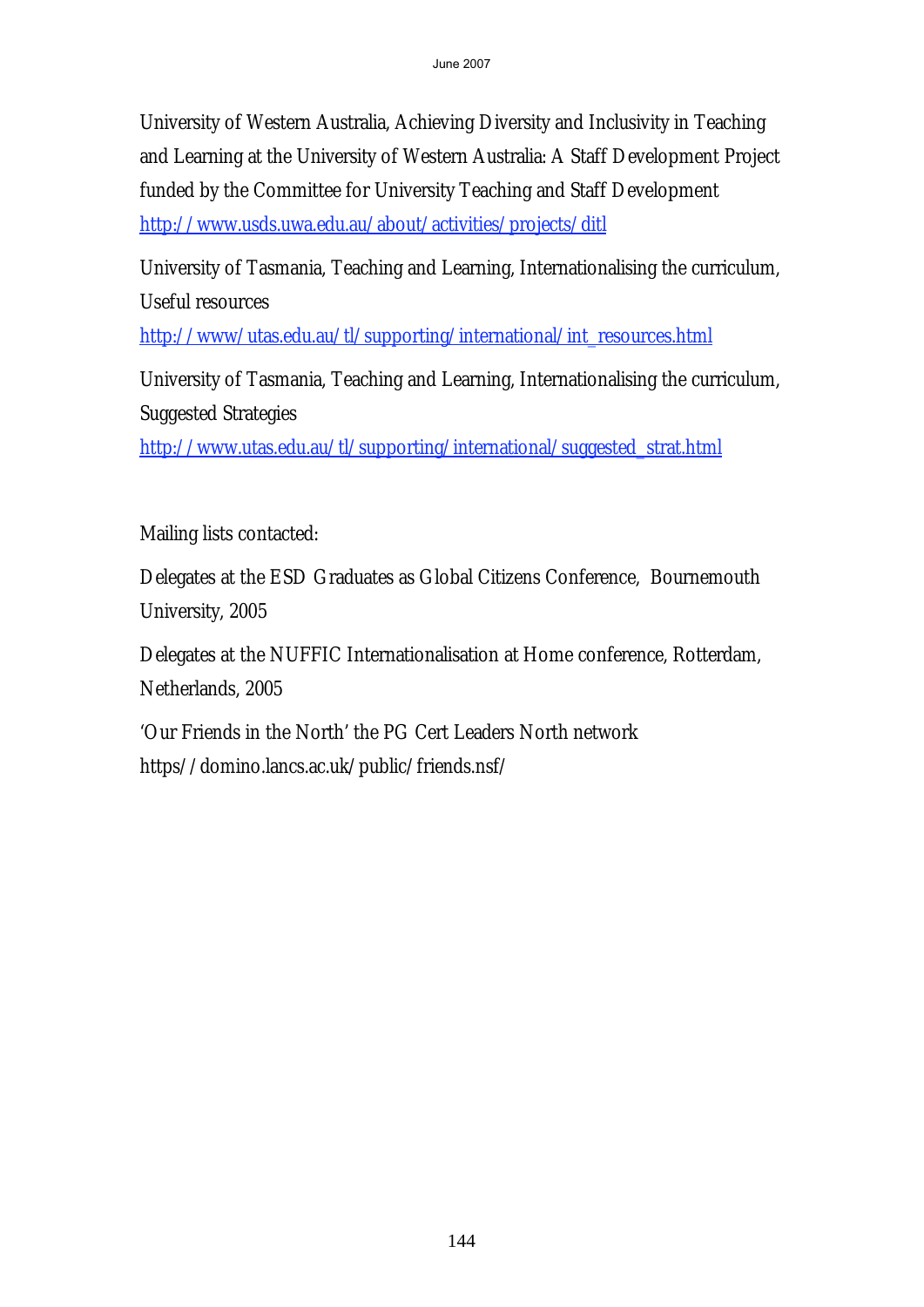Appendix Two: Literature Searches Conducted

| <b>Database Searched</b> | Search term                                  | Parameters of search                | Date of<br>search | No. of references |
|--------------------------|----------------------------------------------|-------------------------------------|-------------------|-------------------|
| BEI, AEI & ERIC          | <b>International Students</b>                | references added since 01/01/1995   | 17/03/2006        | 2562              |
|                          |                                              |                                     |                   |                   |
| <b>BEI &amp; ERIC</b>    | Internationalisation and higher<br>education | references added since $01/01/1995$ | 21/03/2006        |                   |
|                          | Student support and<br>International         | references added since $01/01/1995$ | 21/03/2006        | 119               |
|                          | Overseas students and higher<br>education    | references added since $01/01/1995$ | 21/03/2006        | 411               |
|                          | Globalisation and higher<br>education        | references added since $01/01/1995$ | 21/03/2006        | 43                |
|                          | Foreign students and higher<br>education     | references added since 01/01/1995   | 21/03/2006        | 219               |
|                          | Intercultural and higher<br>education        | references added since 01/01/1995   | 21/03/2006        | 85                |
|                          | Global and higher education                  | references added since 01/01/1995   | 24/03/2006        | 37                |
|                          |                                              |                                     |                   |                   |
| <b>BEI</b>               | Cultural and higher education                | references added since 01/01/1995   | 24/03/2006        | 54                |
|                          | Cross outward and higher                     | $refernness$ added since 01/01/1005 | 24/02/2006        | $\epsilon$        |

| பட் | Cuitural and inglici cuucation | Telefences added since 01/01/1999   | 24/03/2000 | ىر |
|-----|--------------------------------|-------------------------------------|------------|----|
|     | Cross cultural and higher      | references added since $01/01/1995$ | 24/03/2006 |    |
|     | education                      |                                     |            |    |
|     | Culture and higher education   | references added since $01/01/1995$ | 24/03/2006 | 49 |

Contd…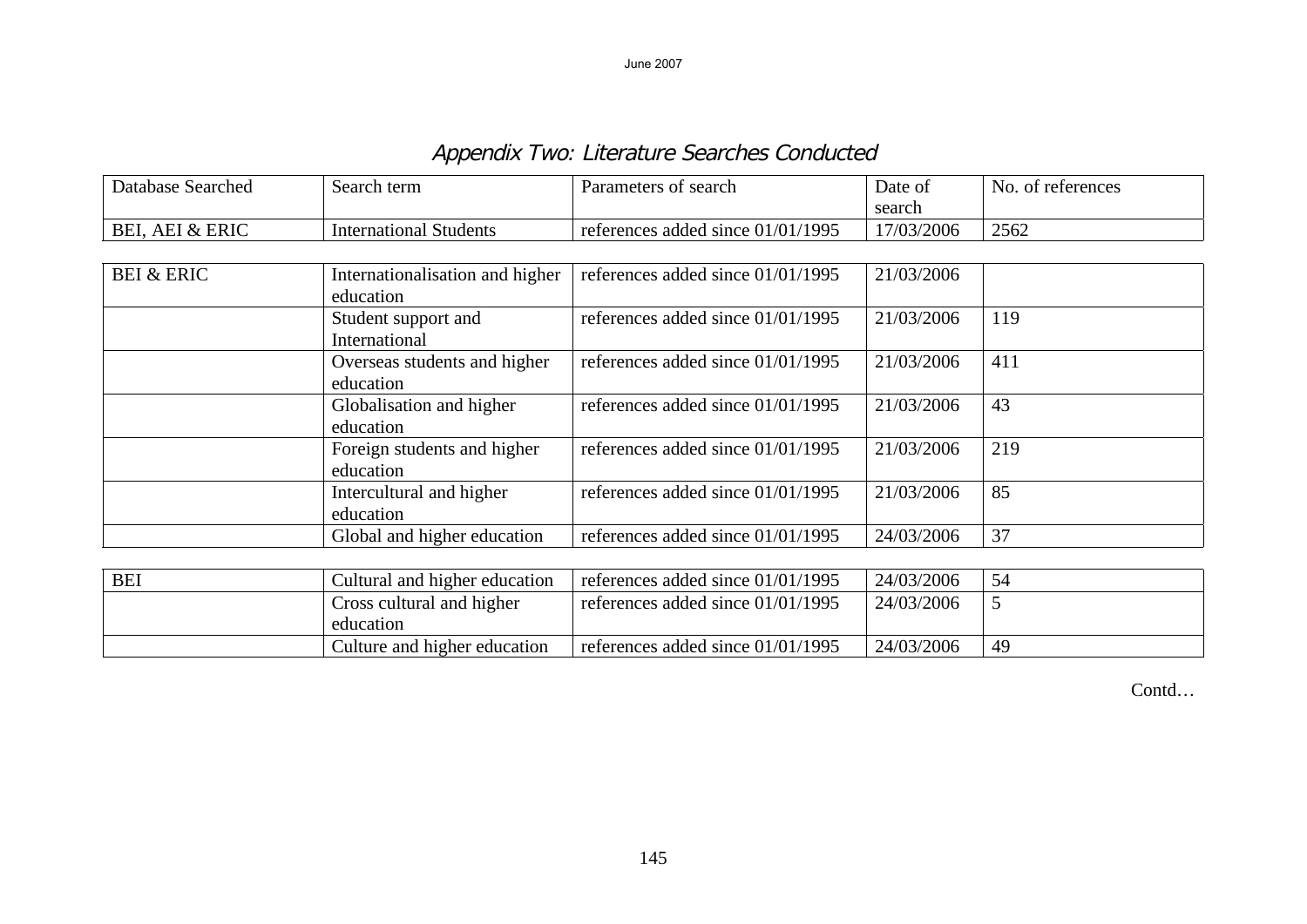| Database Searched     | Search term                        | Parameters of search | Date of    | No. of references      |
|-----------------------|------------------------------------|----------------------|------------|------------------------|
|                       |                                    |                      | search     |                        |
| <b>Education Line</b> | <b>International Students</b>      | N/A                  | 24/03/2006 | $\overline{3}$         |
|                       | Student support                    | N/A                  | 30/03/2006 | Nothing relevant found |
|                       | Exchange and higher education      | N/A                  | 30/03/2006 | Nothing relevant found |
|                       | Culture and higher education       | N/A                  | 30/03/2006 | Nothing relevant found |
|                       | Cultural and higher education      | N/A                  | 30/03/2006 | Nothing relevant found |
|                       | Global and higher education        | N/A                  | 30/03/2006 | Nothing relevant found |
|                       | Globalisation and higher education | N/A                  | 30/03/2006 | Nothing relevant found |
|                       | Overseas students                  | N/A                  | 30/03/2006 | $\overline{2}$         |
|                       | Foreign students                   | N/A                  | 30/03/2006 | Nothing relevant found |
|                       | Internationalisation               | N/A                  | 30/03/2006 |                        |
|                       | Intercultural                      | N/A                  | 30/03/2006 | $\tau$                 |
|                       |                                    |                      |            |                        |
| <b>CERUK</b>          | Student support                    | N/A                  | 22/04/2006 | Nothing relevant found |
|                       | Exchange and higher education      | N/A                  | 22/04/2006 | Nothing relevant found |
|                       | Culture and higher education       | N/A                  | 22/04/2006 | Nothing relevant found |
|                       | Cultural and higher education      | N/A                  | 22/04/2006 |                        |
|                       | Global and higher education        | N/A                  | 22/04/2006 | Nothing relevant found |
|                       | Globalisation and higher education | N/A                  | 22/04/2006 | Nothing relevant found |
|                       | Overseas students                  | N/A                  | 22/04/2006 | 8                      |
|                       | Foreign students                   | N/A                  | 22/04/2006 | Nothing relevant found |
|                       | Intercultural                      | N/A                  | 22/04/2006 | Nothing relevant found |